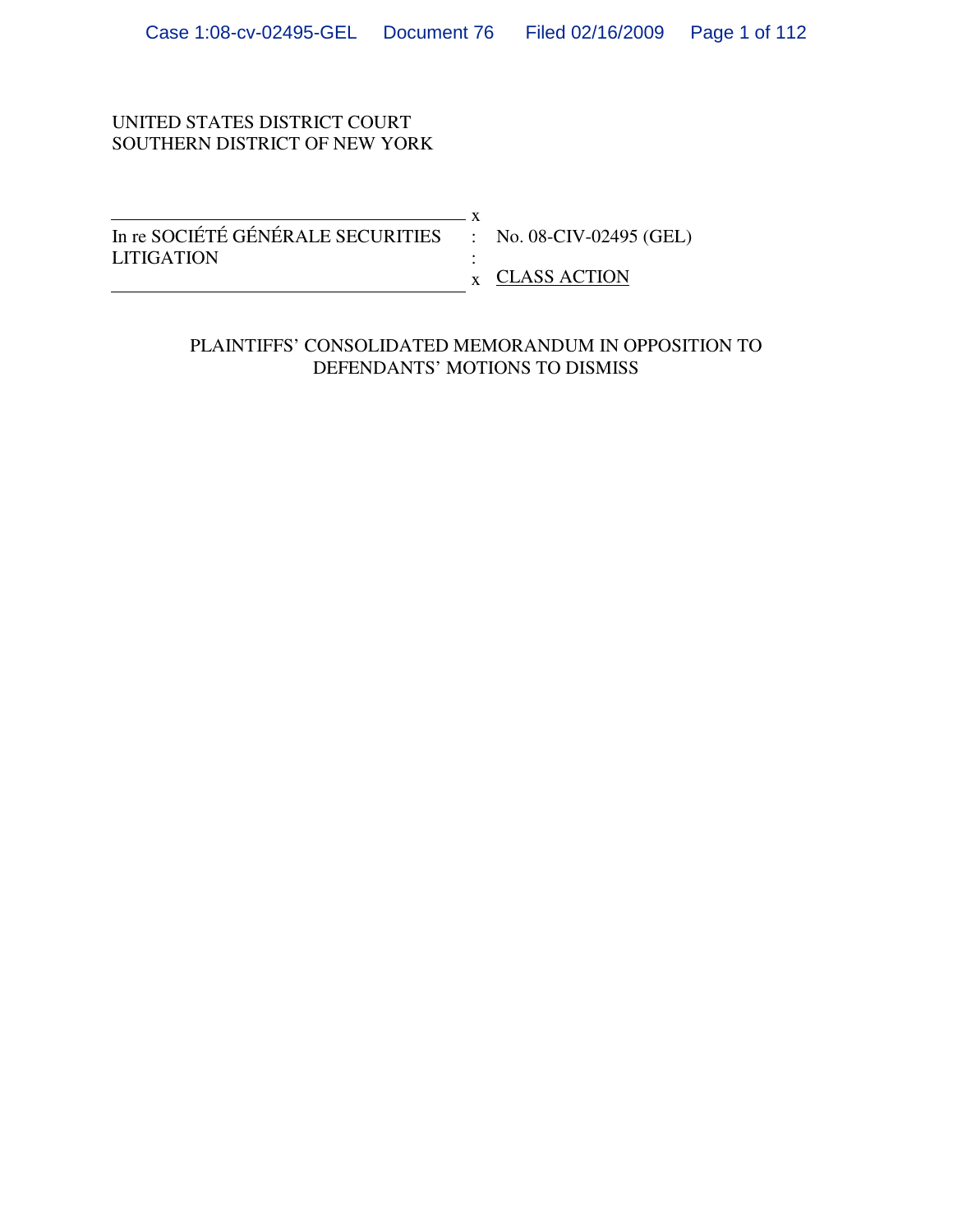# **TABLE OF CONTENTS**

| I. |           |    |                                                                    |  |  |  |
|----|-----------|----|--------------------------------------------------------------------|--|--|--|
| П. |           |    |                                                                    |  |  |  |
|    | Α.        |    |                                                                    |  |  |  |
|    |           | 1. | Kerviel's Job on the "Delta One" Desk Involved the Relatively      |  |  |  |
|    |           | 2. | SocGen Management Received Numerous Alerts and Warnings 6          |  |  |  |
|    |           | 3. | SocGen Misrepresented Its Risk Control Management Systems and      |  |  |  |
|    | <b>B.</b> |    |                                                                    |  |  |  |
|    |           | 1. | Residential Mortgage-Backed Securities (RMBS) and                  |  |  |  |
|    |           | 2. |                                                                    |  |  |  |
|    | $C$ .     |    |                                                                    |  |  |  |
|    |           | 1. | SocGen's Restatement as a Result of the Kerviel Fraud 16           |  |  |  |
|    |           | 2. | SocGen's Numerous Accounting Violations as a Result of the         |  |  |  |
|    |           | 3. |                                                                    |  |  |  |
|    | D.        |    | When the Truth Begins to Be Revealed, SocGen's Common Shares and   |  |  |  |
|    | Ε.        |    | The Individual Defendants' Insider Trading and SocGen's Repurchase |  |  |  |
|    | F.        |    | Defendants' Fraudulent Scheme Sparked Several Government           |  |  |  |
|    | G.        |    |                                                                    |  |  |  |
| Ш. |           |    | THE COMPLAINT SUFFICIENTLY ALLEGES MATERIALLY FALSE AND            |  |  |  |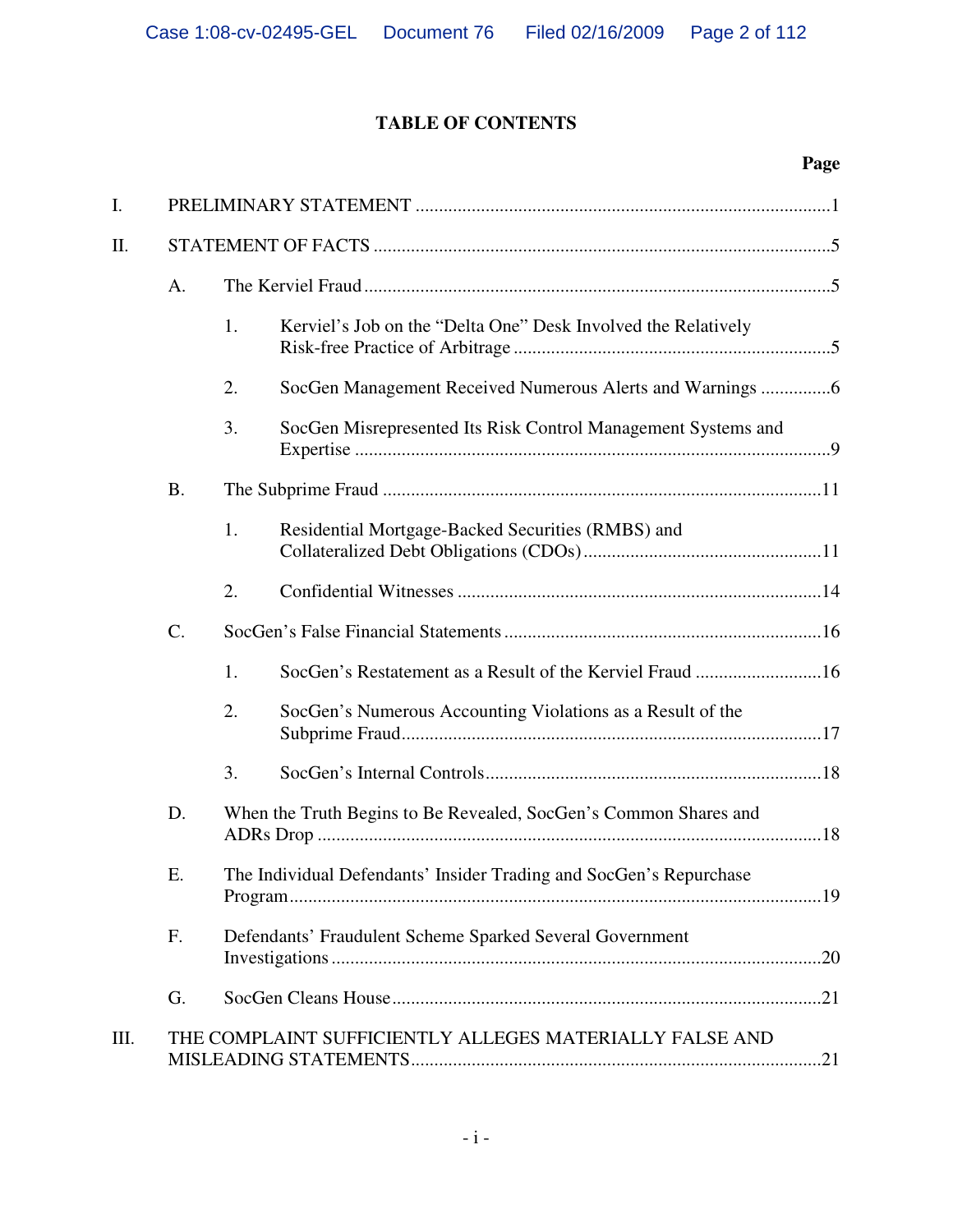|     | A.        | Defendants' Risk Control Management Statements Are Both False and |               |                                                                                                                                                                                                                                                                                                |     |
|-----|-----------|-------------------------------------------------------------------|---------------|------------------------------------------------------------------------------------------------------------------------------------------------------------------------------------------------------------------------------------------------------------------------------------------------|-----|
|     |           | 1.                                                                |               | Defendants' Statements Are Clearly Actionable and Pleaded with                                                                                                                                                                                                                                 |     |
|     |           | 2.                                                                |               |                                                                                                                                                                                                                                                                                                |     |
|     | <b>B.</b> |                                                                   |               | Defendants' Statements Concerning SocGen's Subprime Exposure Are                                                                                                                                                                                                                               |     |
|     |           | 1.                                                                |               | Defendants' Subprime-Exposure Misstatements Are Actionable                                                                                                                                                                                                                                     |     |
|     |           | 2.                                                                |               |                                                                                                                                                                                                                                                                                                |     |
|     |           | 3.                                                                |               | Defendants Had a Duty to Disclose Their True Subprime Exposure29                                                                                                                                                                                                                               |     |
|     | C.        |                                                                   |               | Although SocGen's Accounting Restatement Is an Admission that Its<br>Previous Financial Statements Were False and Misleading and Violated<br>Relevant Accounting Rules, the Complaint Nevertheless Separately Pleads<br>with Specificity SocGen's Improper Accounting Practices and Violations |     |
| IV. |           |                                                                   |               |                                                                                                                                                                                                                                                                                                |     |
|     | А.        |                                                                   |               |                                                                                                                                                                                                                                                                                                |     |
|     | <b>B.</b> |                                                                   |               | The Complaint Sufficiently Alleges Facts Demonstrating Defendants'                                                                                                                                                                                                                             |     |
|     |           | 1.                                                                |               | Defendants' Knowledge or Reckless Disregard that Their<br>Statements Regarding SocGen's Risk Control Management                                                                                                                                                                                |     |
|     |           | 2.                                                                |               | Defendants' Knowledge or Reckless Disregard that Their<br>Statements Regarding SocGen's Subprime Exposure Were False                                                                                                                                                                           | .39 |
|     |           |                                                                   | a.            | <b>Statements from Numerous Confidential Witnesses and</b><br>Other Facts Support the Complaint's Scienter Allegations39                                                                                                                                                                       |     |
|     |           |                                                                   | $\mathbf b$ . | Defendants' Attack on the Confidential Witnesses'                                                                                                                                                                                                                                              |     |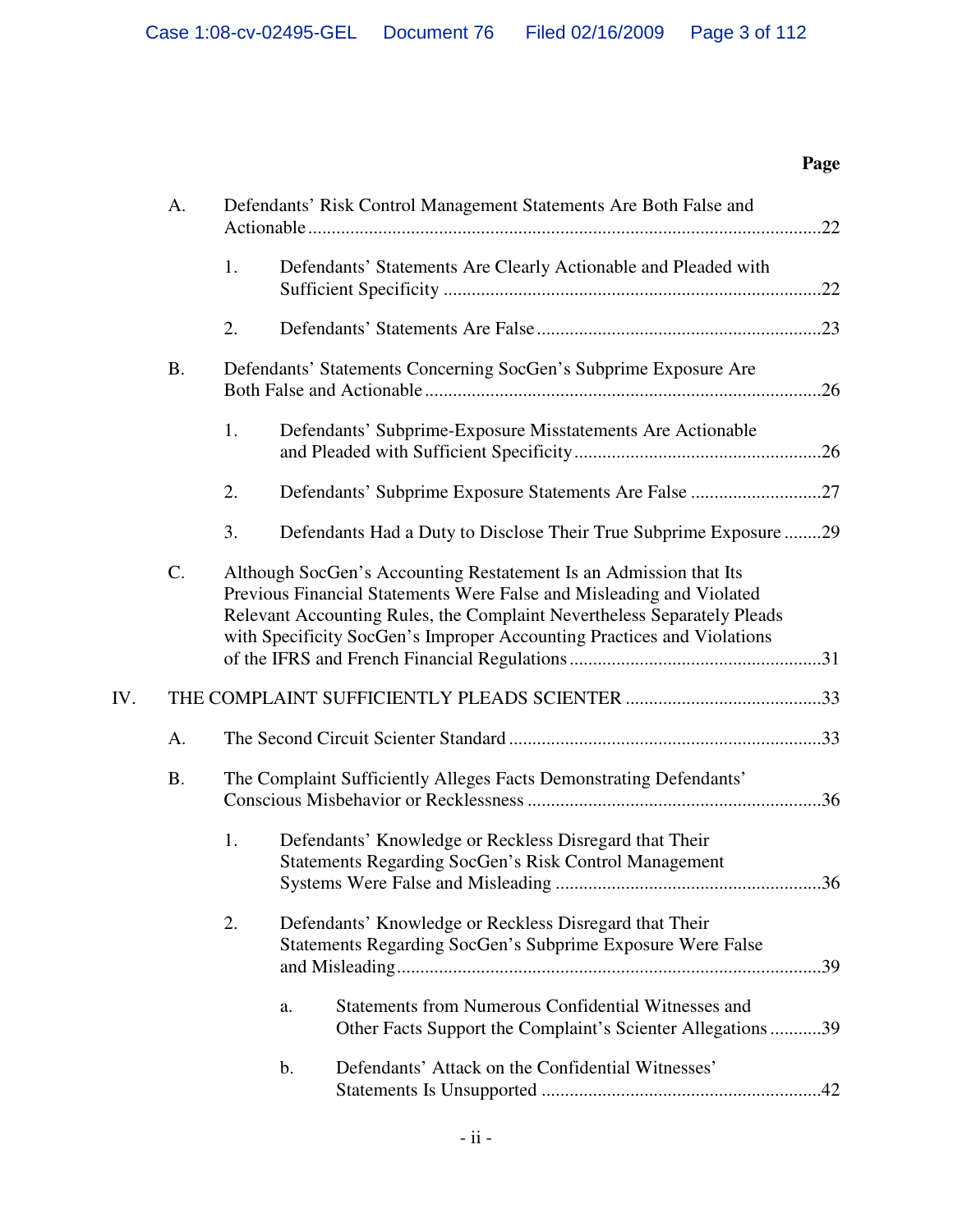|     |           |    | c.             | The Close Proximity Between Defendants' False<br>Statements and Their Disclosure of the Truth Supports a |  |
|-----|-----------|----|----------------|----------------------------------------------------------------------------------------------------------|--|
|     |           | 3. |                | The Complaint Sufficiently Alleges Defendants' Scienter with                                             |  |
|     |           | 4. |                | Additional Allegations Support the Complaint's Allegations that                                          |  |
|     |           |    | a.             | The Magnitude of the Frauds Supports a Strong Inference                                                  |  |
|     |           |    | $\mathbf b$ .  | The Government Investigations Support a Strong Inference                                                 |  |
|     |           |    | $\mathbf{c}$ . | SocGen's Abrupt, High-Level Personnel Changes Support                                                    |  |
|     |           |    | d.             | The Timing of SocGen's Disclosures Supports a Strong                                                     |  |
|     | C.        |    |                | The Complaint Also Properly Alleges Scienter by Identifying Defendants'                                  |  |
|     |           | 1. |                |                                                                                                          |  |
|     |           | 2. |                |                                                                                                          |  |
|     |           | 3. |                | Defendants' Response Fails to Undermine the Strong Inference                                             |  |
|     | D.        |    |                | The Alternative Inferences Urged by Defendants Are Implausible58                                         |  |
| V.  |           |    |                |                                                                                                          |  |
|     | A.        |    |                | While Plaintiffs Need Not "Control for Other Factors" at the Pleading                                    |  |
|     | <b>B.</b> |    |                |                                                                                                          |  |
| VI. |           |    |                | THE COMPLAINT PROPERLY PLEADS SECTION 10(b) CLAIMS AGAINST                                               |  |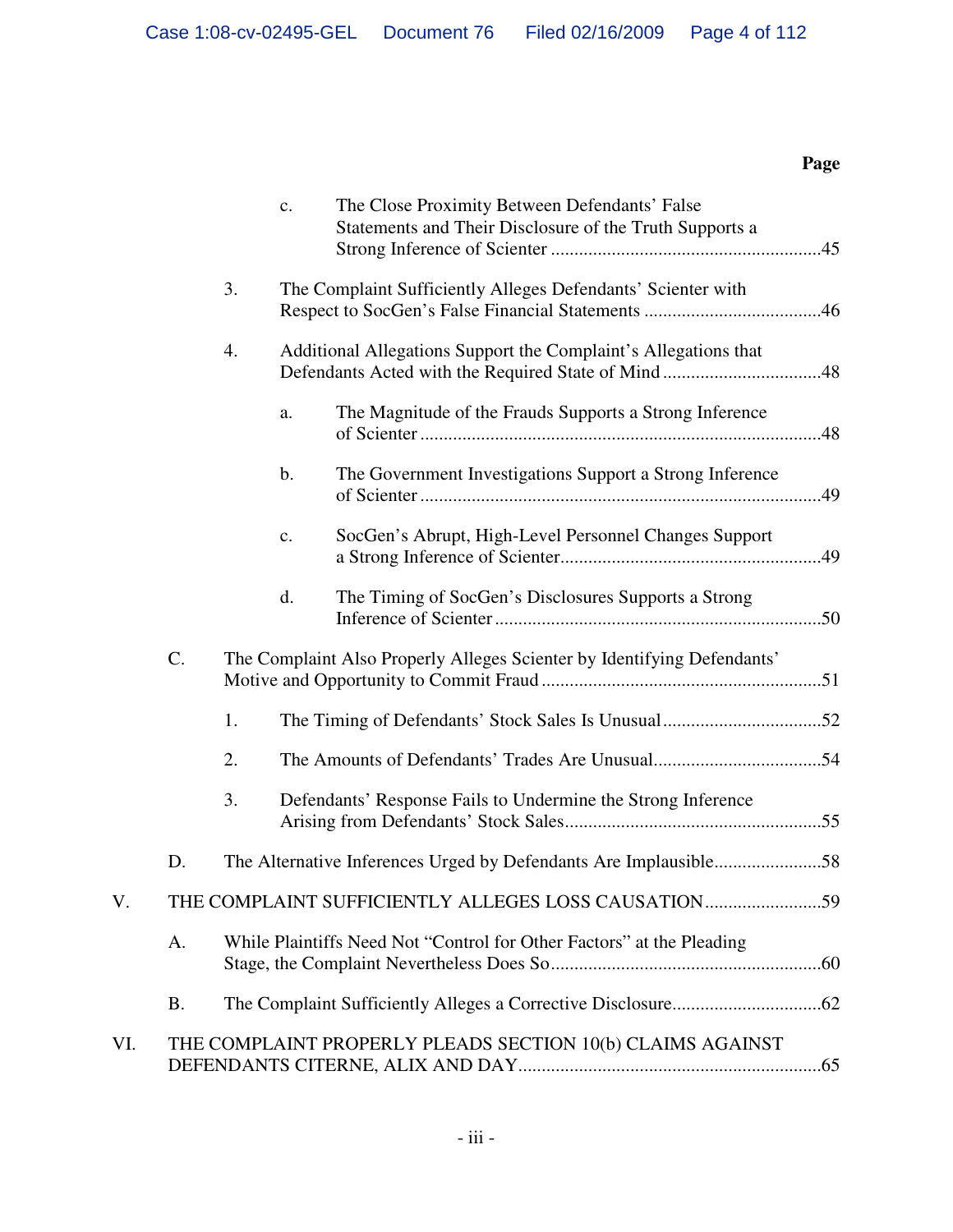| VII.        | THE COMPLAINT PROPERLY ALLEGES CLAIMS UNDER RULE 10b-5(a)                                                        |                                                                            |  |  |  |
|-------------|------------------------------------------------------------------------------------------------------------------|----------------------------------------------------------------------------|--|--|--|
| VIII.       | THE COMPLAINT PROPERLY ALLEGES CONTROL PERSON CLAIMS<br>AGAINST THE INDIVIDUAL DEFENDANTS UNDER SECTION 20(a) 71 |                                                                            |  |  |  |
| IX.         |                                                                                                                  | DEFENDANTS BOUTON AND DAY ARE LIABLE UNDER SECTION 20A74                   |  |  |  |
| $X_{\cdot}$ |                                                                                                                  | THIS COURT HAS SUBJECT MATTER JURISDICTION OVER ALL OF                     |  |  |  |
|             | A.                                                                                                               |                                                                            |  |  |  |
|             | <b>B.</b>                                                                                                        |                                                                            |  |  |  |
| XI.         |                                                                                                                  | THIS COURT HAS PERSONAL JURISDICTION OVER DEFENDANTS                       |  |  |  |
|             | A.                                                                                                               | Defendants Citerne and Alix Have Sufficient Minimum Contacts with the      |  |  |  |
|             | <b>B.</b>                                                                                                        | It Is Reasonable to Require Defendants Citerne and Alix to Litigate in the |  |  |  |
| XII.        |                                                                                                                  |                                                                            |  |  |  |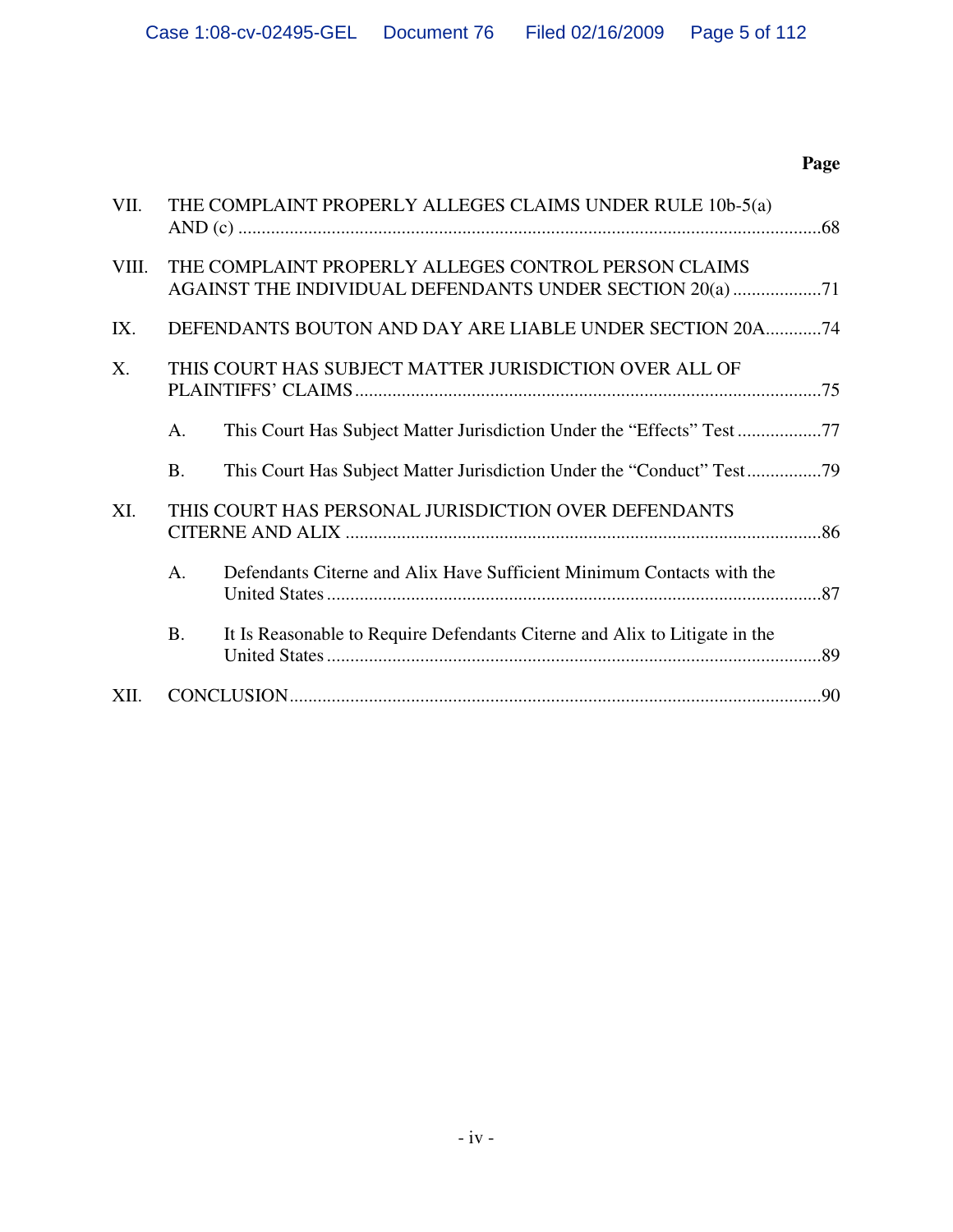# **TABLE OF AUTHORITIES**

## **Page**

# **CASES**

| A.I.G. Asian Infrastructure Fund, L.P. v. Chase Manhattan Asia Ltd.,<br>No. 02-cv-10034 (KMW), 2004 U.S. Dist. LEXIS 27334 |
|----------------------------------------------------------------------------------------------------------------------------|
| A.I. Trade Fin. v. Petra Bank,                                                                                             |
| Alfadda v. Fenn,                                                                                                           |
| APWU v. Potter,                                                                                                            |
| Asahi Metal Indus. Co. v. Superior Court of California,                                                                    |
| Asher v. Baxter Int'l Inc.,                                                                                                |
| ATSI Commc'ns, Inc. v. Shaar Fund, Ltd.,                                                                                   |
| AUSA Life Ins. Co. v. Ernst & Young,                                                                                       |
| Ballan v. Wilfred Am. Educ. Corp.,                                                                                         |
| Basic Inc. v. Levinson,                                                                                                    |
| Bersch v. Drexel Firestone, Inc.,                                                                                          |
| Boguslavsky v. Kaplan,                                                                                                     |
| Burger King Corp. v. Rudzewicz,                                                                                            |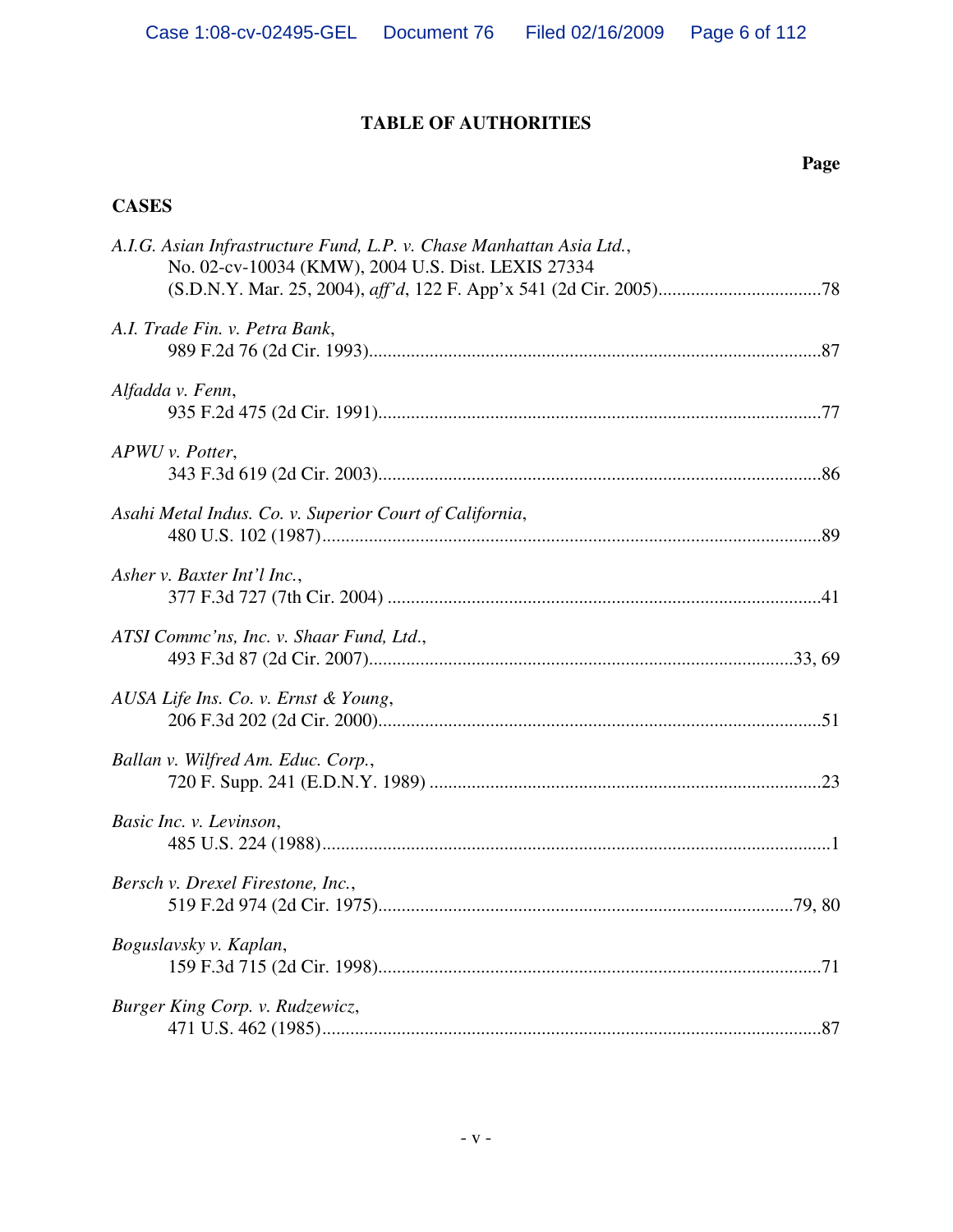| Burstyn v. Worldwide Xceed Group, Inc.,<br>No. 01 Civ. 1125 (GEL), 2002 U.S. Dist. LEXIS 18555               |
|--------------------------------------------------------------------------------------------------------------|
| Caiola v. Citibank, N.A.,                                                                                    |
| Catton v. Def. Tech. Sys.,                                                                                   |
| Cent. Bank, N.A. v. First Interstate Bank, N.A.,                                                             |
| Chiarella v. United States,                                                                                  |
| City of Brockton Ret. Sys. v. Shaw Group Inc.,                                                               |
| City of Edinburgh Council v. Vodafone Group Pub. Co.,<br>No. 07 Civ. 9921 (PKC), 2008 U.S. Dist. LEXIS 98888 |
| Cosmas v. Hassett,                                                                                           |
| Credit Lyonnais Sec., Inc. v. Alcantara,                                                                     |
| Cromer Fin. Ltd. v. Berger,                                                                                  |
| Cromer Fin. Ltd. v. Berger,<br>No. 00 CIV. 2284 (DLC), 2003 U.S. Dist. LEXIS 10554                           |
| Dietrich v. Bauer,                                                                                           |
| Dirks v. SEC,                                                                                                |
| Dresner v Utility.com, Inc.,                                                                                 |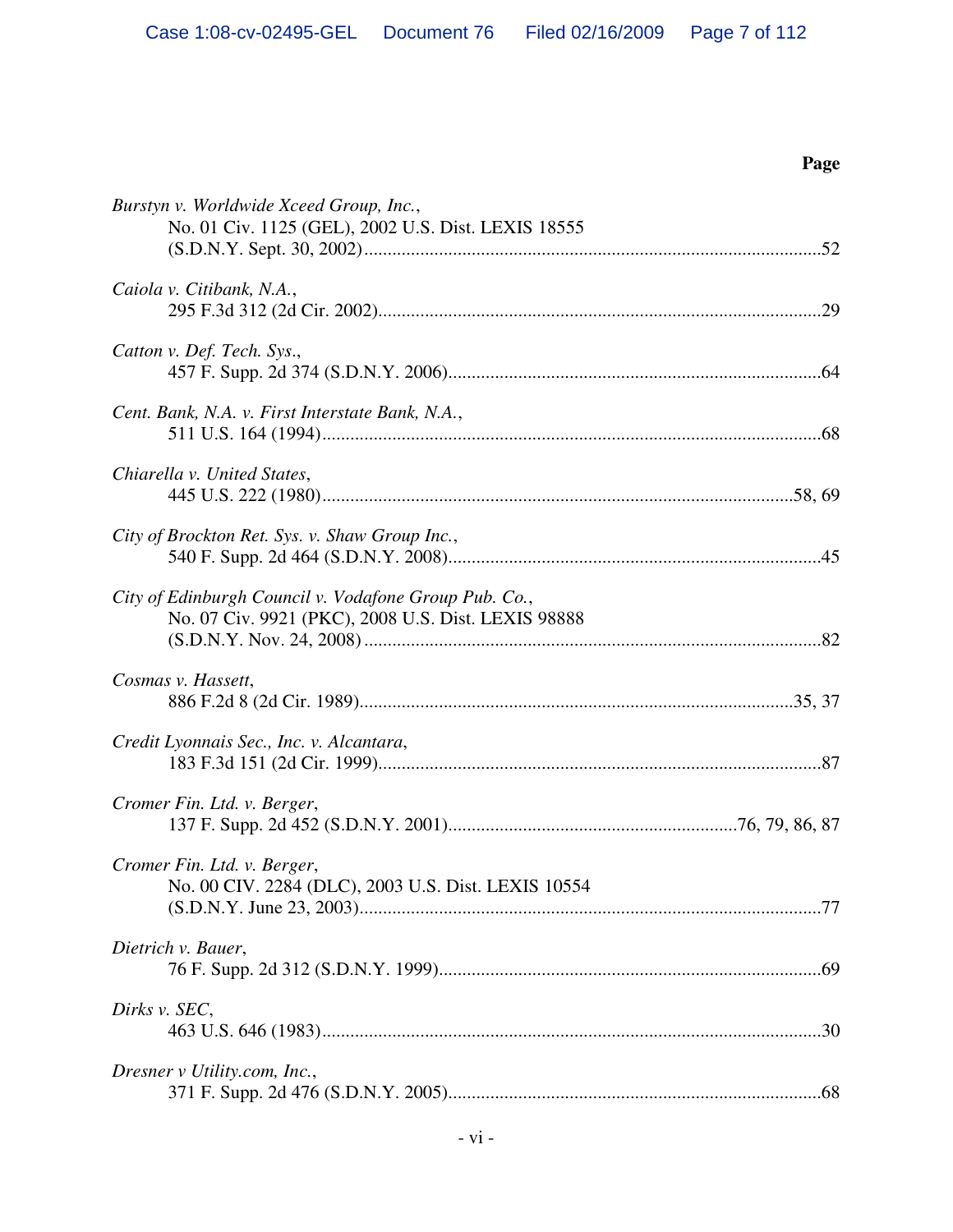| Dura Pharms., Inc. v. Broudo,                                                         |
|---------------------------------------------------------------------------------------|
| Emergent Capital Inv. Mgmt., LLC v. Stonepath Group, Inc.,                            |
| Eminence Capital, L.L.C. v. Aspeon, Inc.,                                             |
| Europe & Overseas Commodity Traders, S.A. v. Banque Paribas London,                   |
| Filus v. Lot Polish Airlines,                                                         |
| Ganino v. Citizens Utils. Co.,                                                        |
| Goldman v. Belden,                                                                    |
| Hall v. Children's Place Retail Stores, Inc.,                                         |
| Halperin v. ebanker USA.COM, Inc.,                                                    |
| Helicopteros Nactionales de Colombia, S.A. v. Hall,                                   |
| Helwig v. Vencor, Inc.,                                                               |
| Hevesi v. Citigroup Inc.,                                                             |
| Higginbotham v. Baxter Int'l, Inc.,                                                   |
| In re Adaptive Broadband Sec. Litig.,<br>No. C 01-1092 SC, 2002 U.S. Dist. LEXIS 5887 |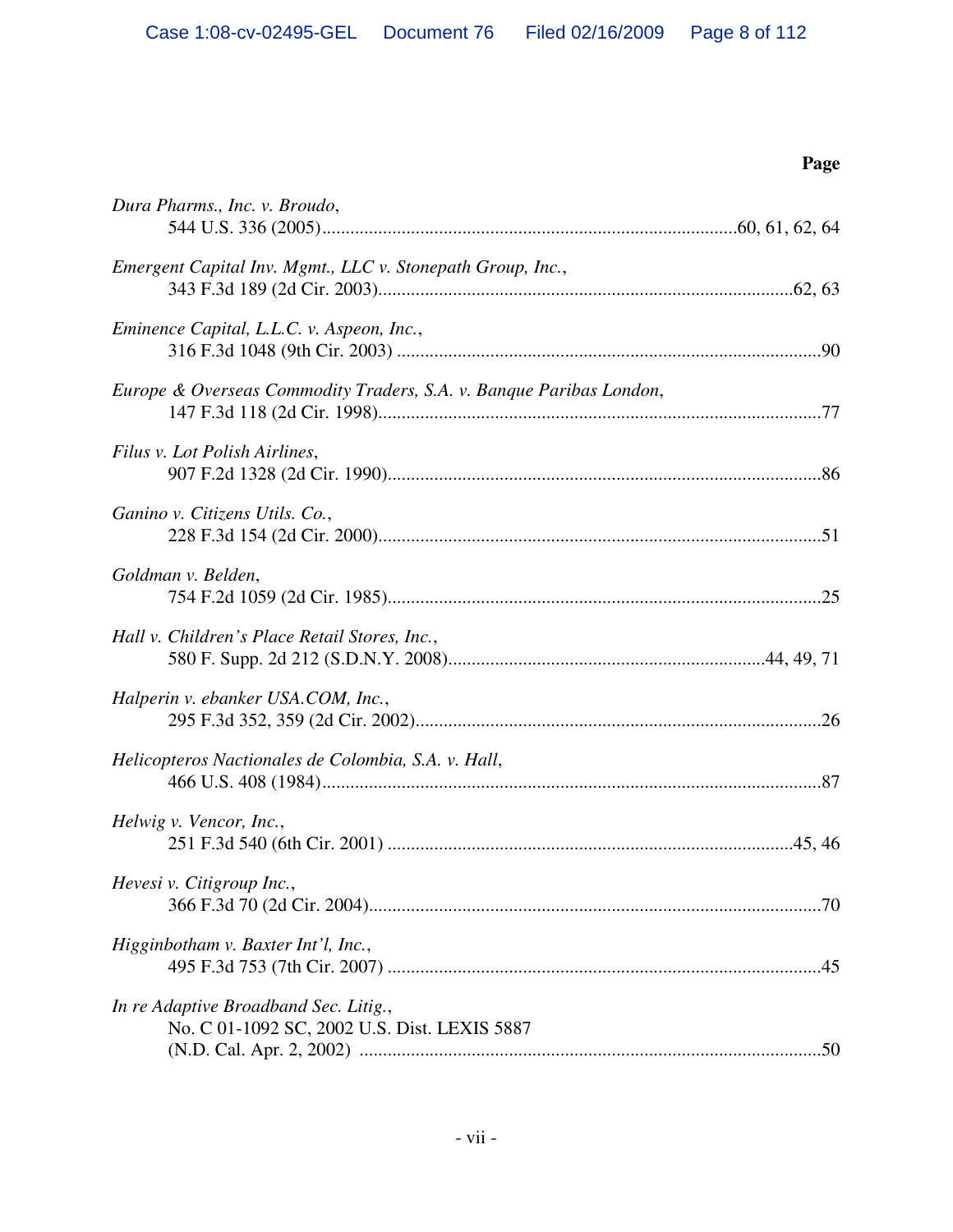| Page                                                                                               |
|----------------------------------------------------------------------------------------------------|
| In re Adelphia Commc'ns Corp. Sec. & Derivative Litig.,                                            |
| In re AlliedCapital Corp. Sec. Litig.,<br>No. 02 Civ. 3812 (GEL), 2003 WL 1964184                  |
| In re Alstom SA Sec. Litig.,                                                                       |
| In re Alstom SA Sec. Litig.,                                                                       |
| In re Alstom SA Sec. Litig,                                                                        |
| In re Am. Bus. Computers Corp. Sec. Litig.,<br>No. 913 (CLB), 1994 U.S. Dist. LEXIS 21467          |
| In re Am. Express Co. Sec. Litig.,<br>No. 02 Civ. 5533 (WHP), 2008 WL 4501928                      |
| In re Amaranth Natural Gas Commodities Litig.,<br>587 F. Supp. 2d 513, 2008 U.S. Dist. LEXIS 79235 |
| In re AOL Time Warner Sec. & "ERISA" Litig.,                                                       |
| In re AstraZeneca Sec. Litig.,                                                                     |
| In re Atlas Air Worldwide Holdings, Inc. Sec. Litig.,                                              |
| In re Bausch Lomb, Inc. Sec. Litig.,<br>No. 06-CV-6294, 2008 WL 4911796                            |
| In re Bayer AG Sec. Litig.,<br>No. 03 Civ. 1546 (WHP), 2004 U.S. Dist. LEXIS 19593                 |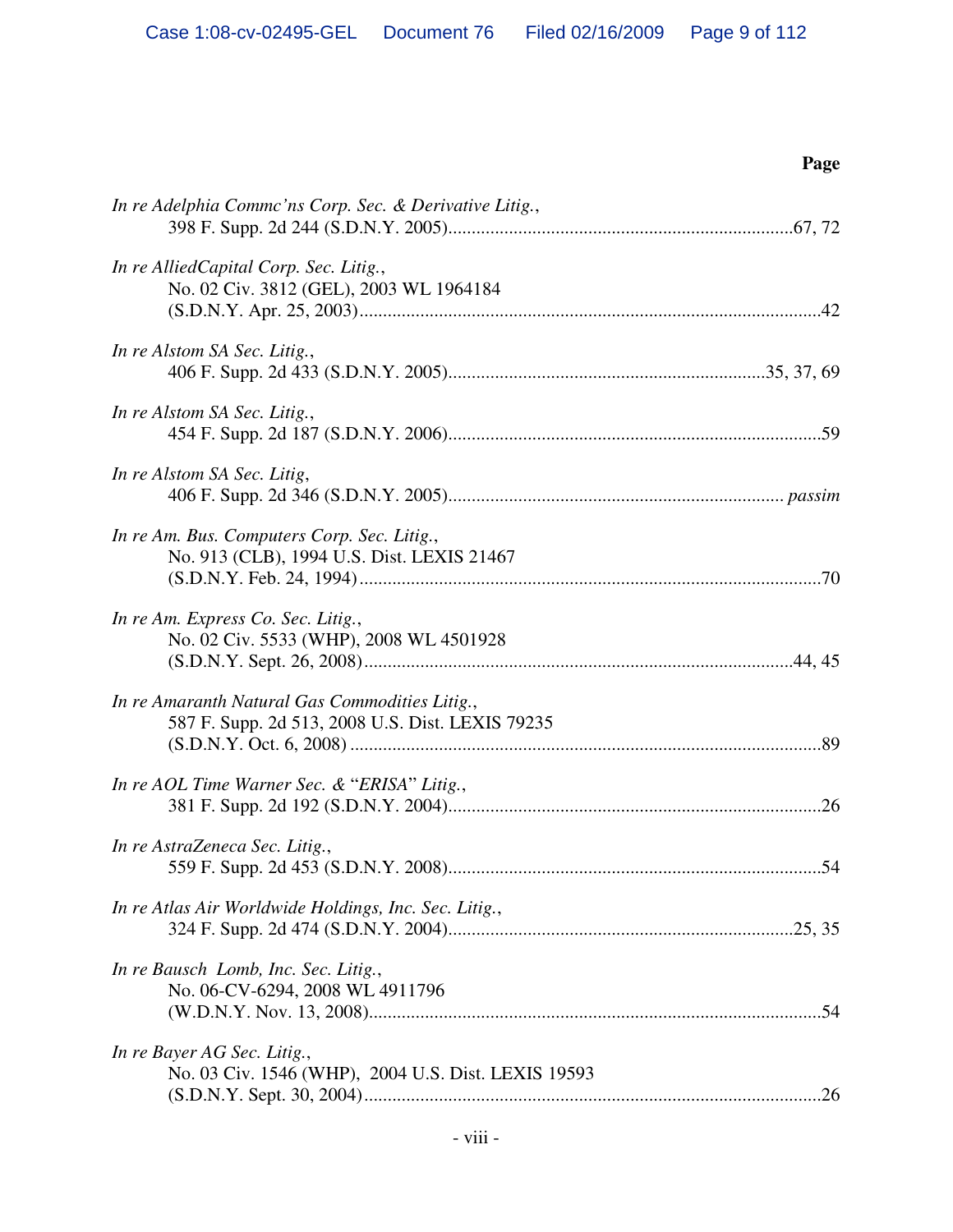| In re Bio-Tech. Gen. Corp. Sec. Litig.,                                                         |
|-------------------------------------------------------------------------------------------------|
| In re BISYS Sec. Litig.,                                                                        |
| In re Bristol Myers Squibb Co. Sec. Litig.,<br>586 F. Supp. 2d 148, 2008 U.S. Dist. LEXIS 63567 |
| In re Cabletron Sys.,                                                                           |
| In re Cardinal Health, Inc. Sec. Litigs.,                                                       |
| In re Countrywide Fin. Corp. Sec. Litig.,<br>No. CV-07-05295-MRP, 2008 U.S. Dist. LEXIS 102000  |
| In re Cray Inc. Derivative Litig.,                                                              |
| In re DaimlerChrysler AG Sec. Litig.,                                                           |
| In re DaimlerChrysler AG Sec. Litig.,                                                           |
| In re Emex Corp. Sec. Litig.,<br>No. 01 Civ. 4886 (SWK), 2002 WL 31093612                       |
| In re Fannie Mae Sec.                                                                           |
| In re Gaming Lottery Sec. Litig.,                                                               |
| In re Global Crossing, Ltd. Sec. Litig.,                                                        |
| In re Indep. Energy Holdings PLC Sec. Litig.,                                                   |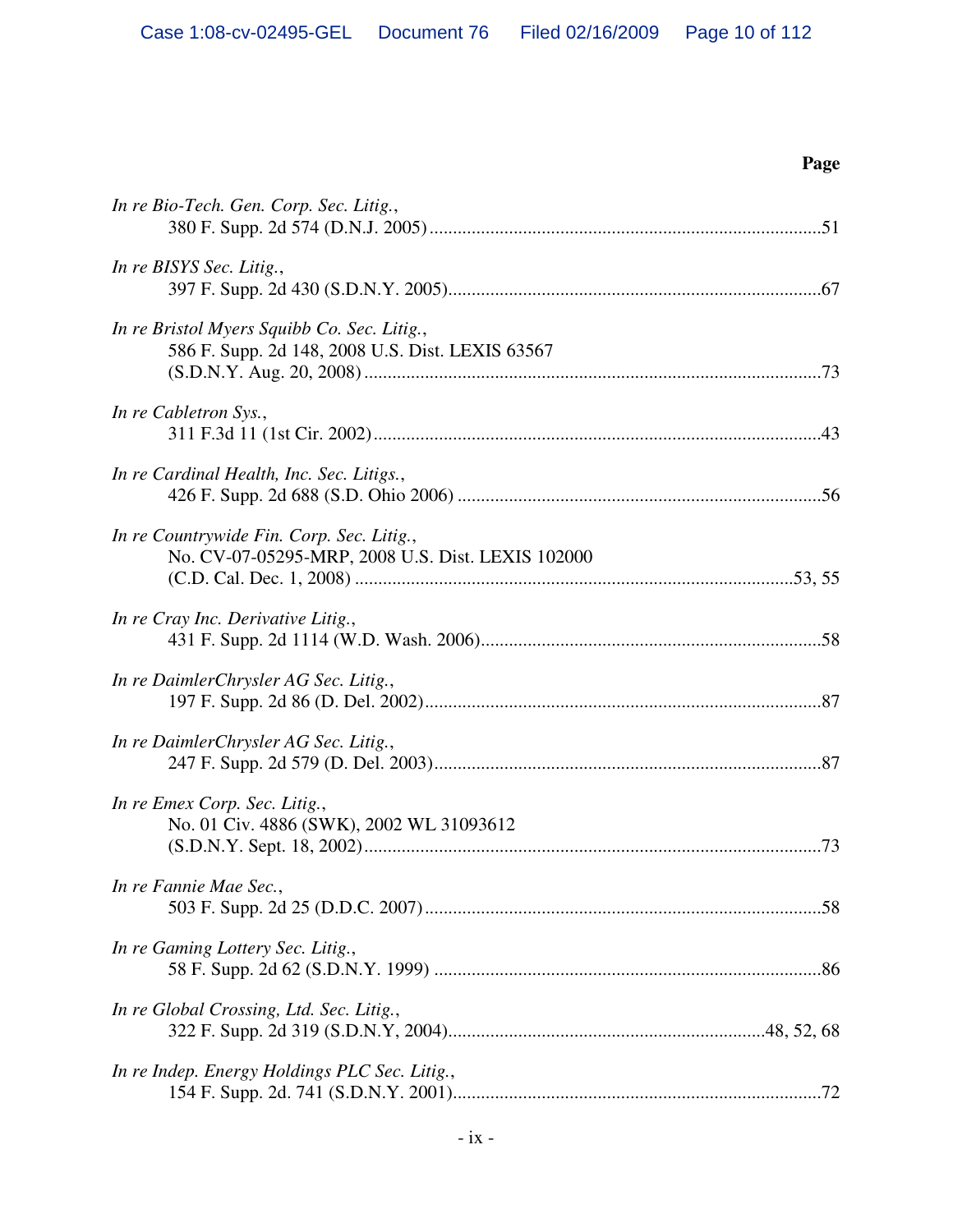| In re Initial Pub. Offering Sec. Litig.,                                                    |
|---------------------------------------------------------------------------------------------|
| In re Initial Pub. Offering Sec. Litig.,                                                    |
| In re Initial Pub. Offering Sec. Litig.,                                                    |
| In re JPMorgan Chase Sec. Litig.,                                                           |
| In re MTC Elec. Techs. S'holders Litig.,                                                    |
| In re Musicmaker.com Sec. Litig.,<br>No. CV 00-2018 CAS (MANx), 2001 U.S. Dist. LEXIS 25118 |
| In re Nat'l Golf Props. Sec. Litig.,<br>No. CV 02-1383-GHK(RZx), 2003 U.S. Dist. LEXIS 4321 |
| In re Openwave Sys. Sec. Litig.,                                                            |
| In re Oxford Health Plans, Inc. Sec. Litig.,                                                |
| In re Par Pharm., Sec. Litig.,                                                              |
| In re Parmalat Sec. Litig.,                                                                 |
| In re Parmalat Sec. Litig.,                                                                 |
| In re Parmalat Sec. Litig.,                                                                 |
| In re Pfizer Inc. Sec. Litig.,                                                              |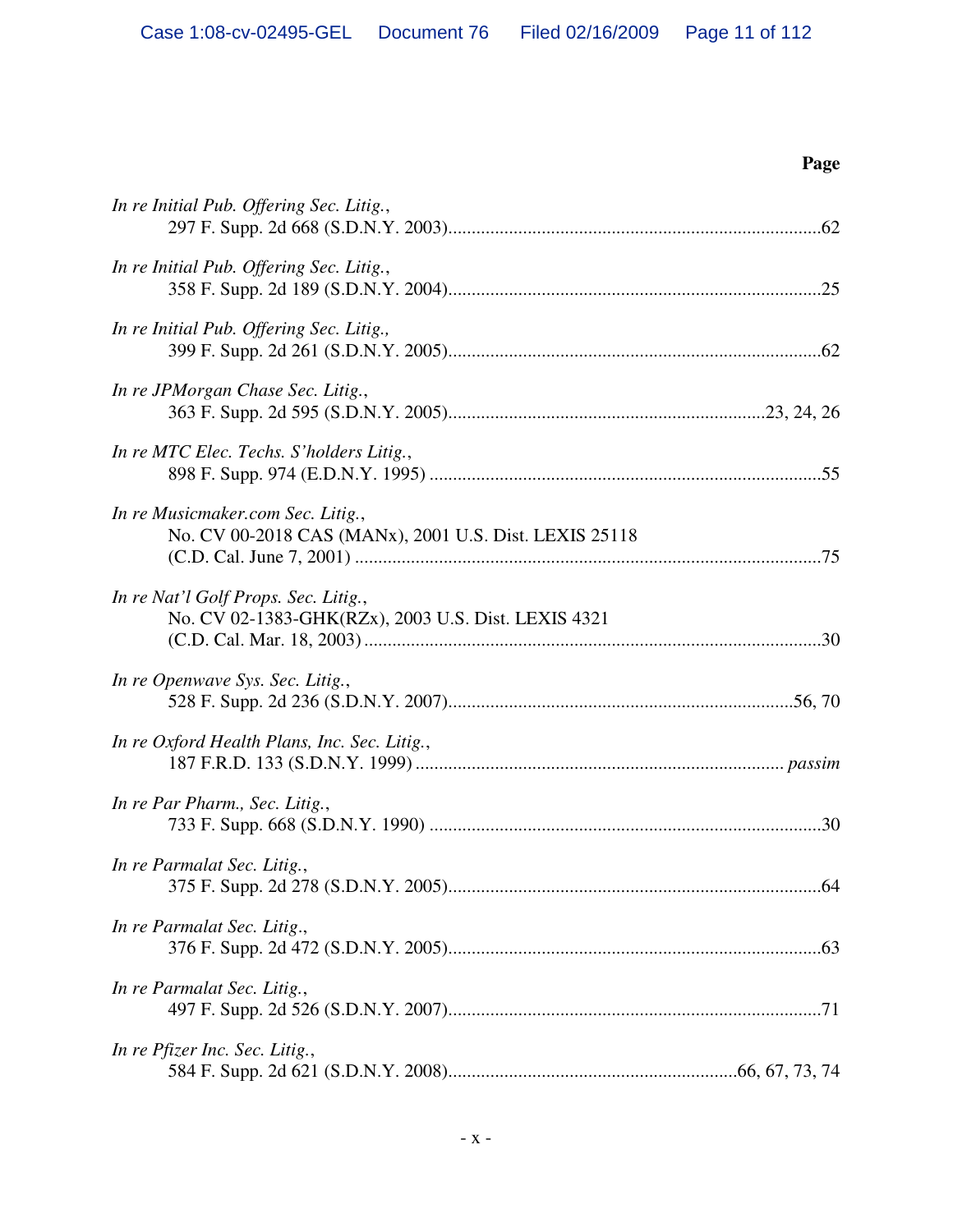| In re Qwest Commc'ns Int'l, Inc. Sec. Litig.,                                                                      |
|--------------------------------------------------------------------------------------------------------------------|
| In re Refco, Inc. Sec. Litig.,                                                                                     |
| In re Regeneron Pharms., Inc. Sec. Litig.,<br>No. 03 Civ. 3111 (RWS), 2005 U.S. Dist. LEXIS 1350                   |
| In re Rhodia S.A. Sec. Litig.,                                                                                     |
| In re Royal Ahold N.V. Sec. & ERISA Litig.,                                                                        |
| In re Salomon Analyst Level 3,                                                                                     |
| In re Salomon Analyst Level 3 Litig.,                                                                              |
| In re SCB Computer Tech., Inc.,                                                                                    |
| In re Scholastic Corp. Sec. Litig.,                                                                                |
| In re Solucorp Indus. Sec. Litig.,<br>No. 98 Civ. 3248 (LMM), 2000 U.S. Dist. LEXIS 16521                          |
| In re Sterling Foster & Co. Sec. Litig.,                                                                           |
| In re Syncor Int'l Corp. Sec. Litig.,<br>327 F. Supp. 2d 1149 (C.D. Cal. 2004), aff'd in part and rev'd in part on |
| In re Take-Two Interactive Sec. Litig.,                                                                            |
| In re Top Tankers, Inc. Sec. Litig.,                                                                               |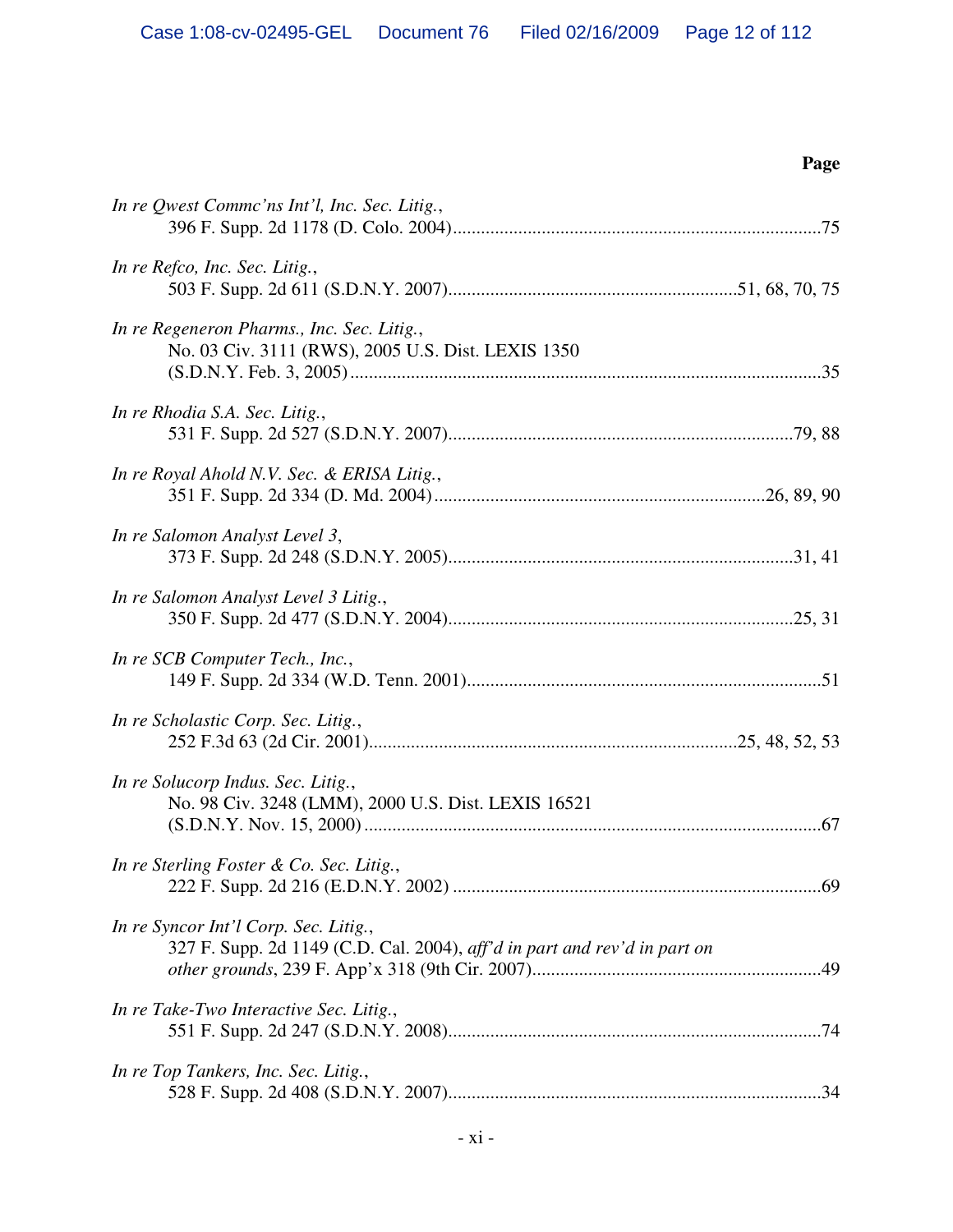| In re Van Der Moolen Holding N.V. Sec. Litig.,                                  |  |
|---------------------------------------------------------------------------------|--|
| In re Vivendi Universal,<br>No. 02 Civ. 5571 (RJH), 2004 U.S. Dist. LEXIS 21230 |  |
| In re Vivendi Universal, S.A. Sec. Litig.,                                      |  |
| In re WorldCom, Inc. Sec. Litig,                                                |  |
| Inv. Props. Int'l, Ltd. v. IOS, Ltd.,                                           |  |
| Itoba Ltd. v. LEP Group PLC,                                                    |  |
| Kalnit v. Eichler,                                                              |  |
| Kaltman v. Key Energy Servs.,                                                   |  |
| Kamen v. Am. Tel. & Tel. Co.,                                                   |  |
| Lapin v. Goldman Sachs Group, Inc.,                                             |  |
| Leaseco Data Processing Equip. Corp. v. Maxwell,                                |  |
| Lentell v. Merrill Lynch & Co.,                                                 |  |
| Ley v. Visteon Corp.,                                                           |  |
| Luce v. Edelstein,                                                              |  |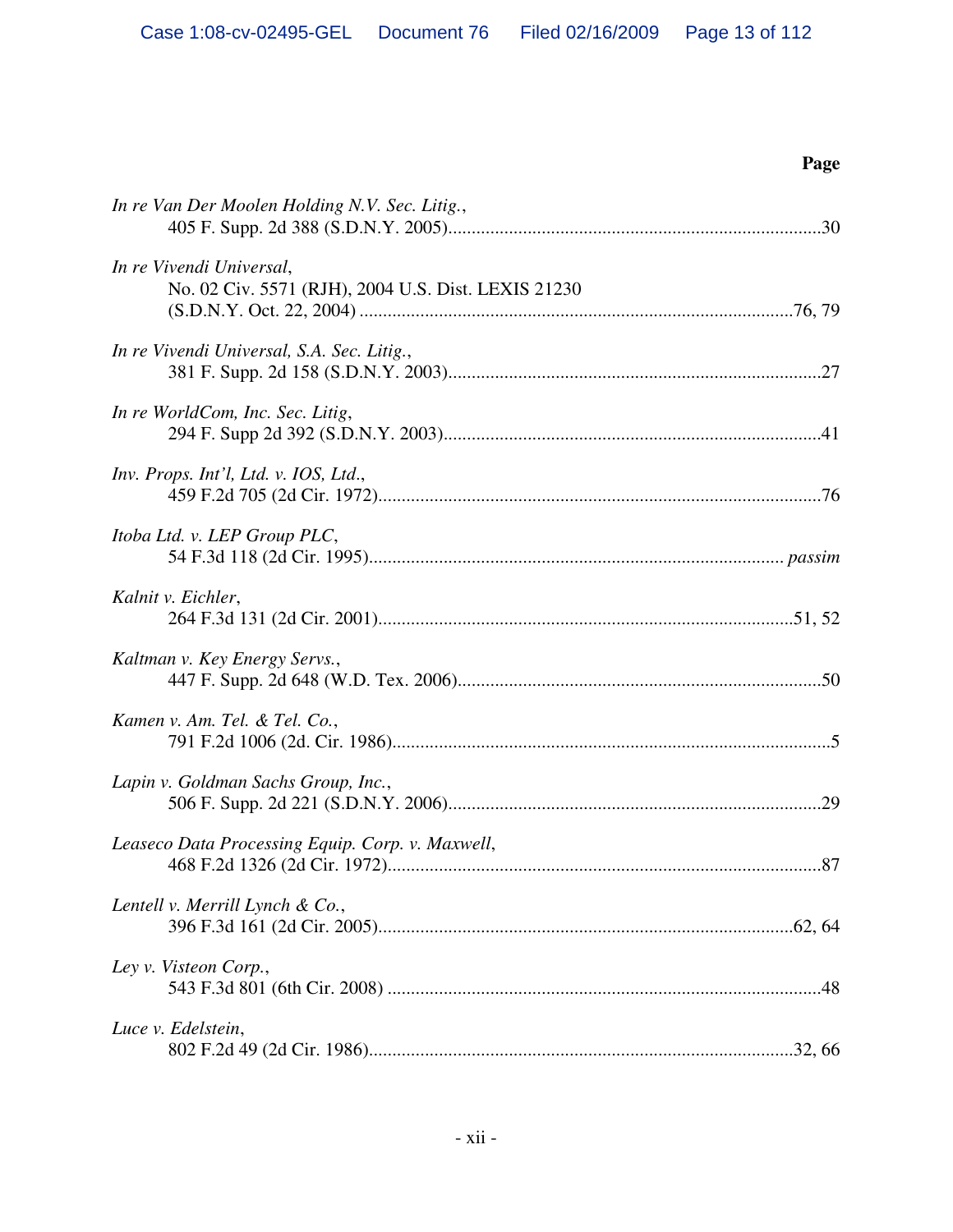| Makor Issues & Rights, Ltd. v. Tellabs, Inc.,                                                                                        |
|--------------------------------------------------------------------------------------------------------------------------------------|
| Malin v. XL Capital Ltd.,                                                                                                            |
| McMahan & Co. v. Wherehouse Entm't,                                                                                                  |
| Milman v. Box Hill Sys. Corp.,                                                                                                       |
| Min Jin v. Metro. Life Ins. Co.,                                                                                                     |
| Mishkin v. Ageloff,<br>No. 97 Civ. 2690 LAP, 1998 WL 651065                                                                          |
| Morrison v. Nat'l Austl. Bank Ltd.,                                                                                                  |
| Newman v. Rothschild,                                                                                                                |
| No. 84 Employer-Teamster Joint Council Pension Trust<br>Fund v. Am. West Holding Corp.,                                              |
| Novak v. Kasaks,                                                                                                                     |
| NRDC v. Johnson,                                                                                                                     |
| O'Connor & Assocs. v. Dean Witter Reynolds, Inc.,                                                                                    |
| Pension Comm. of the Univ. of Montreal Pension Plan v. Banc of Am. Sec., LLC,<br>No. 05 Civ. 9016 (SAS), 2006 U.S. Dist. LEXIS 11617 |
| Plotkin v. IP Axess Inc., Etc.,                                                                                                      |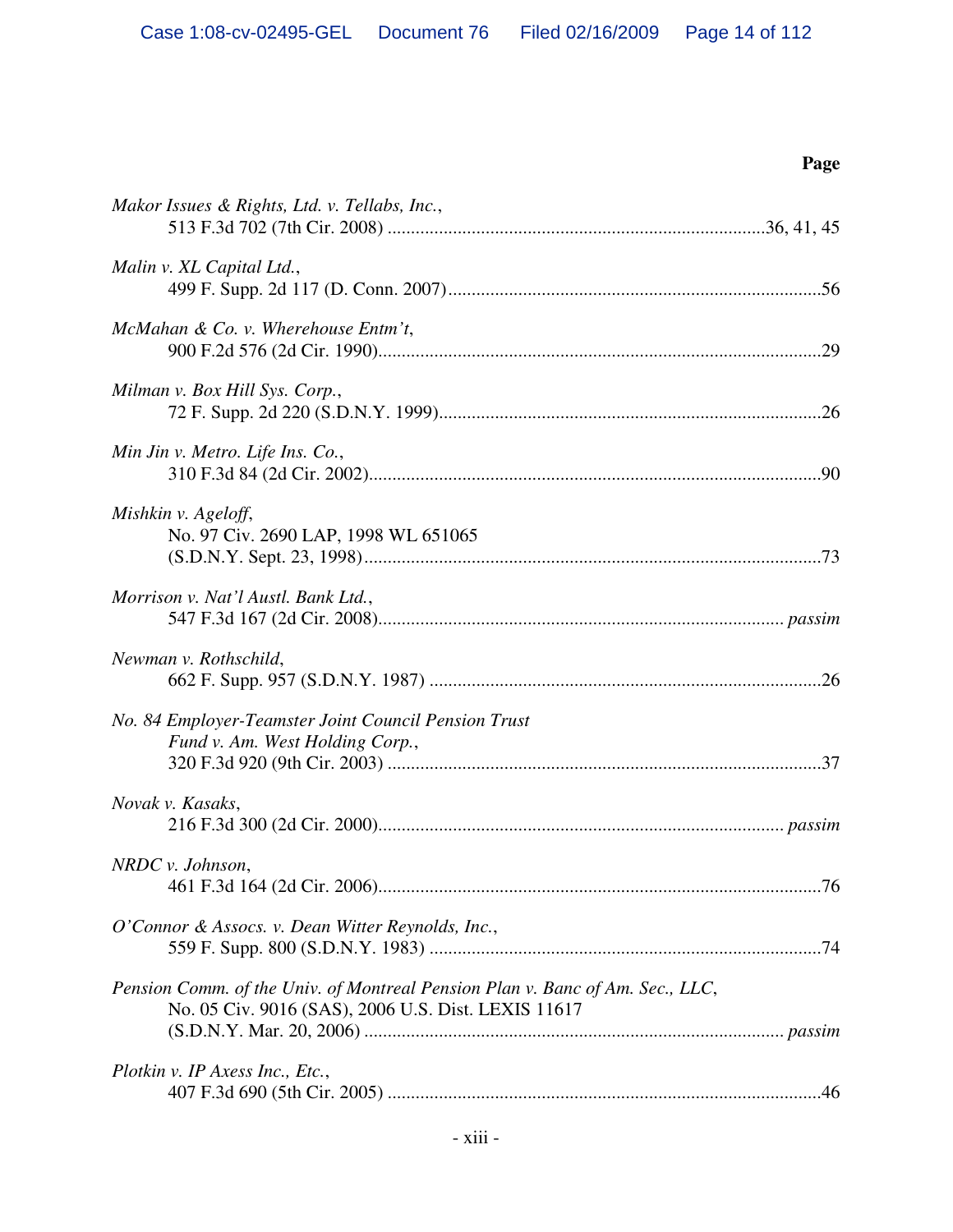| Podeny v. Robertson Stephens Inc.,                                           |
|------------------------------------------------------------------------------|
| Psimenos v. E.F. Hutton & Co.,                                               |
| Rich v. Maidstone Fin., Inc.,<br>No. 98 Civ. 2569 (DAB), 2002 WL 31867724    |
| Rosenbaum Capital, LLC v. McNulty,                                           |
| Rothman v. Gregor,                                                           |
| Rubenstein v. Collins,                                                       |
| Scantek Med., Inc. v. Sabella,                                               |
| SEC v. Berger,                                                               |
| SEC v. Espuelas,                                                             |
| Semi-Tech Litig., L.L.C. v. Bankers Trust Co.,                               |
| Shapiro v. UJB Fin. Corp.,                                                   |
| Shaw v. Digital Equip. Corp.,                                                |
| Steinberg v. Ericsson LM Tel. Co.,<br>No. 07 CV. 9615 (RPP), 2008 WL 5170640 |
| Stoneridge Inv. Partners, LLC v. Scientific-Atlanta, Inc.,                   |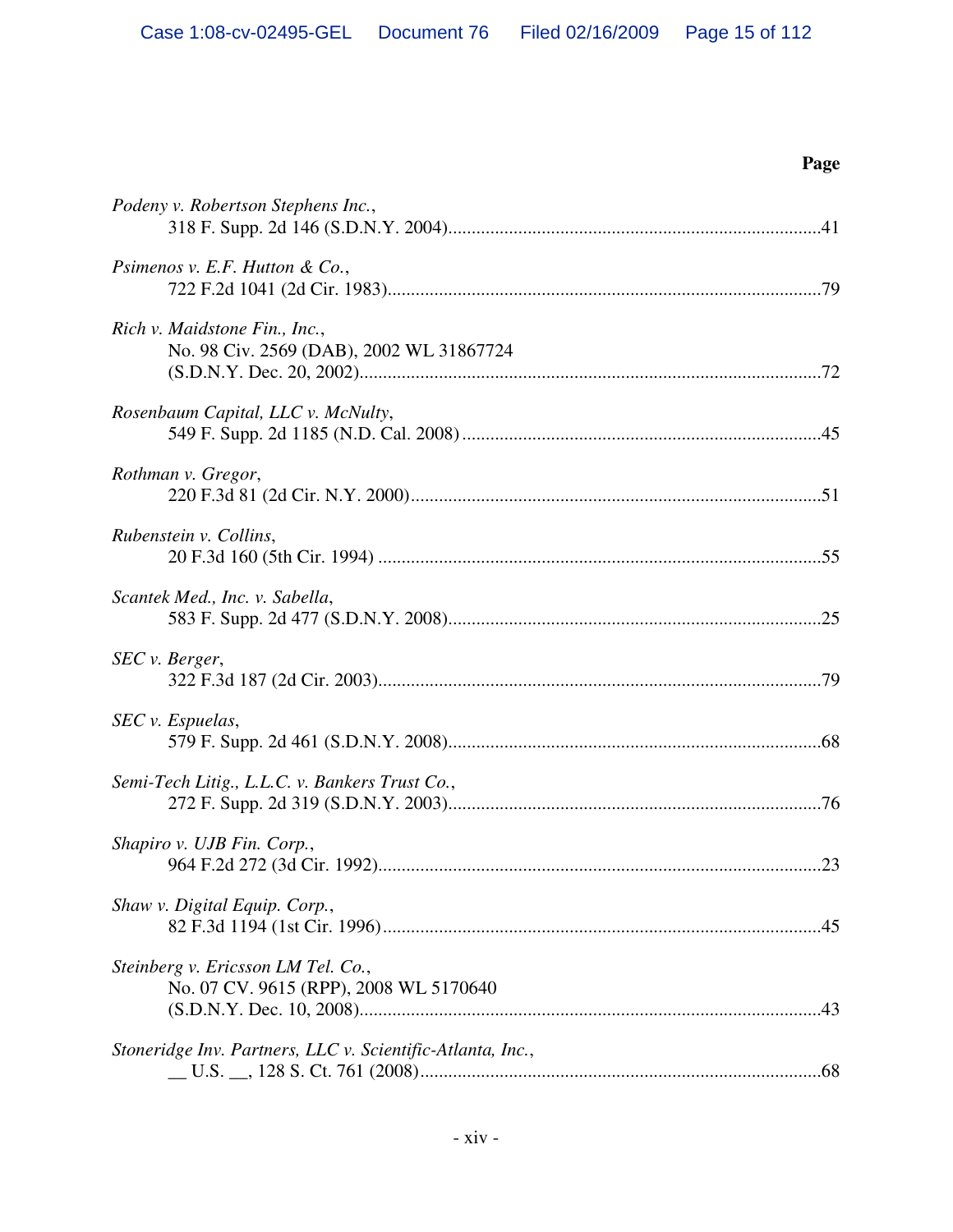| Suez Equity Investors, L.P. v. Toronto-Dominion Bank,                 |  |
|-----------------------------------------------------------------------|--|
| Teamsters Local 445 Freight Div. Pension Fund v. Dynex Capital, Inc., |  |
| Tellabs, Inc. v. Makor Issues & Rights, Ltd.,                         |  |
| United States v. O'Hagan,                                             |  |
| United States v. Royer,                                               |  |
| Wright v. Ernst & Young LLP,                                          |  |

## STATUTES, RULES AND REGULATIONS

### 15 U.S.C.

## Federal Rules of Civil Procedure

# 17 C.F.R.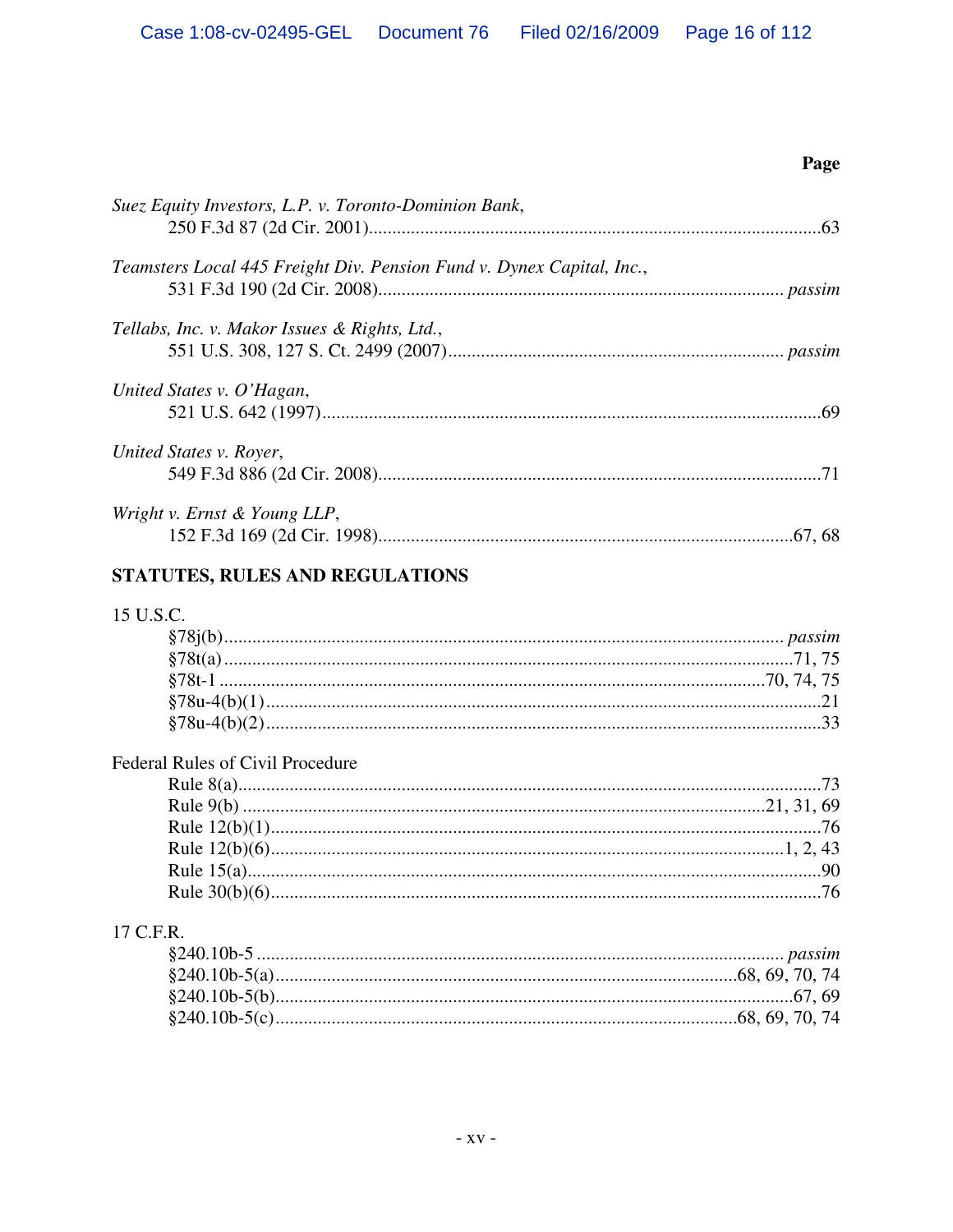### **LEGISLATIVE HISTORY**

| Insider Trading and Securities Fraud Enforcement Act of 1988, Pub. L. No. 100-704, |  |
|------------------------------------------------------------------------------------|--|
| <b>SECONDARY AUTHORITIES</b>                                                       |  |
|                                                                                    |  |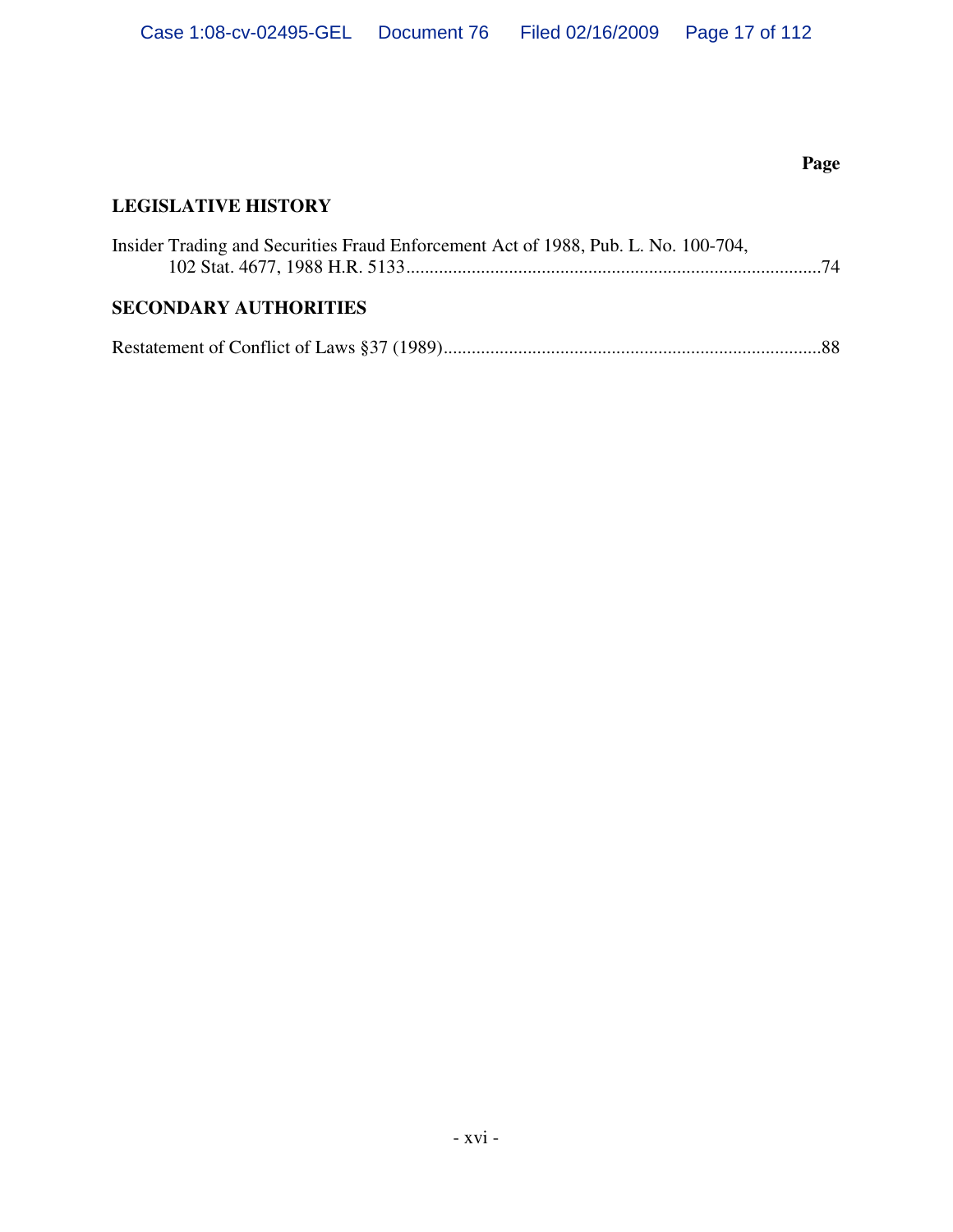#### **I. PRELIMINARY STATEMENT**

 $\overline{a}$ 

In response to an extremely detailed and specific  $Complain, 1$  Defendants respond with two Fed. R. Civ. P. 12(b)(6) motions steeped in boilerplate arguments that ignore the facts alleged and misconstrue others. Indeed, Defendants' motions simply skate by the Complaint's many detailed allegations, critiquing investors who choose to play a risky game and then complain when they lose by crying "fraud." The Complaint is not a hindsight gripe about dice that came up craps, in which the relevant risks were fairly presented so the market could properly value Société Générale ("SocGen or the "Company") stock. Instead, Plaintiffs here allege that the dice were loaded, and that the game was far different and riskier than represented. *See Basic Inc. v. Levinson*, 485 U.S. 224, 246-47 (1988) ("Who would knowingly roll the dice in a crooked crap game?"). The alleged facts are not that SocGen failed to predict the future, but that it fraudulently described the present.

Defendants committed two separate but related frauds, both of which concern SocGen's undisclosed risks. One concerns Jerome Kerviel who, despite numerous internal warnings and alerts, was allowed to risk, and ultimately lose, billions of euros, placing unhedged, directional bets on various derivatives exchanges. By January 2008, Kerviel's bets had risen to €50 billion (\$65 billion), which SocGen was forced to unwind, leaving it with a *€4.9 billion loss*. The second fraud involved the collapse of the U.S. residential real estate market and the securities SocGen held that were backed by U.S. residential mortgages, particularly those issued to subprime lenders. In 2006, under its TGV Initiative, SocGen's New York office formed a CDO Group whose task it was to place unhedged bets on residential mortgage-backed securities ("RMBS") and collateralized debt obligations ("CDOs"). The Complaint identifies seven confidential, percipient witnesses who

<sup>1</sup> "Complaint" refers to the First Amended and Consolidated Complaint for Violation of the Federal Securities Laws, filed October 17, 2008.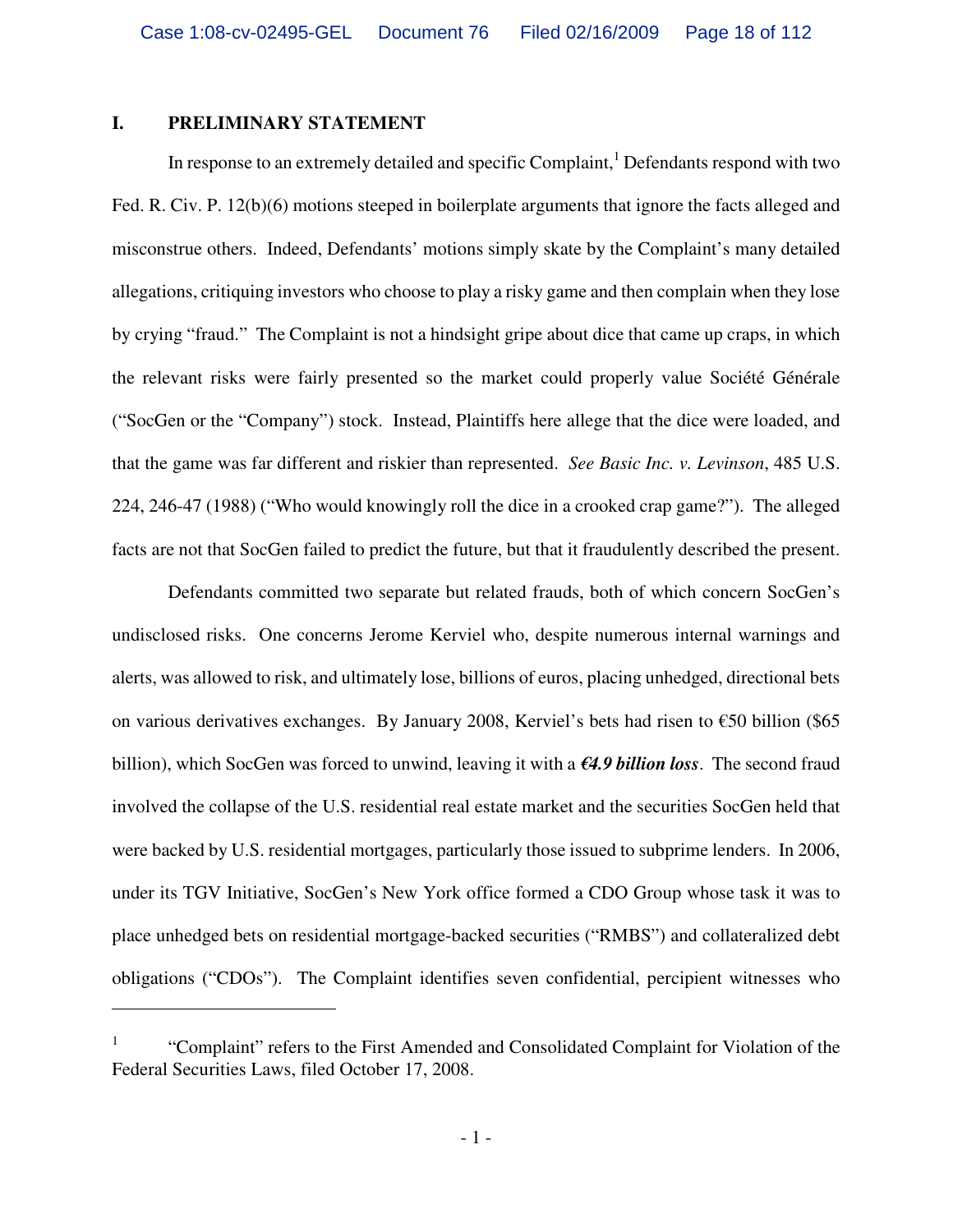explain how SocGen abandoned its valuation method for its subprime assets in early 2007 – ignoring the ABX Index, the industry's primary tool for valuing these assets – as the market for mortgagebacked securities and related assets plunged and had become illiquid. When Defendants could no longer conceal the market collapse, SocGen was forced to write off *€2.05 billion* in subprime-related exposure, which amount was later increased to  $\epsilon$ 2.6 billion, just days after assuring investors that its exposure to such assets was "low." When SocGen revealed both these frauds to the market on January 24, 2008, with combined losses of over €7 billion, *€1.42 billion* in SocGen's market capitalization was immediately wiped out. SocGen later announced that these losses rendered much of its 2007 financial results false and misleading and that it would have to *restate* those results.

The Individual Defendants, however, fared quite well. With the benefit of inside information and a €1.1 billion stock repurchase program, the Individual Defendants combined sold off *2.3 million shares* (the majority of their personal holdings), before the massive write-downs and losses were announced. Incredibly, Defendant Day managed to unload approximately 1.5 million of his SocGen shares and that of his foundation between January 9 and 18, 2008, *just days before the Company's January 24, 2008 announcement*. Defendants' fraudulent conduct and obscene insider selling is the subject of numerous governmental investigations, including investigations by the U.S. Securities and Exchange Commission ("SEC") and U.S. Attorney's office.

Defendants' motion misapplies relevant Rule 12(b)(6) standards beginning with *Tellabs, Inc. v. Makor Issues & Rights, Ltd.*, 551 U.S. 308, 127 S. Ct. 2499 (2007). While "the court must take into account plausible opposing inferences," it must be an "*opposing inference one could draw*  from the facts alleged." Id. at 2509-10.<sup>2</sup> Defendants aim at inferences drawn from a different, false

 $\overline{a}$ 

<sup>2</sup> Emphasis is added and citations are omitted throughout unless otherwise noted.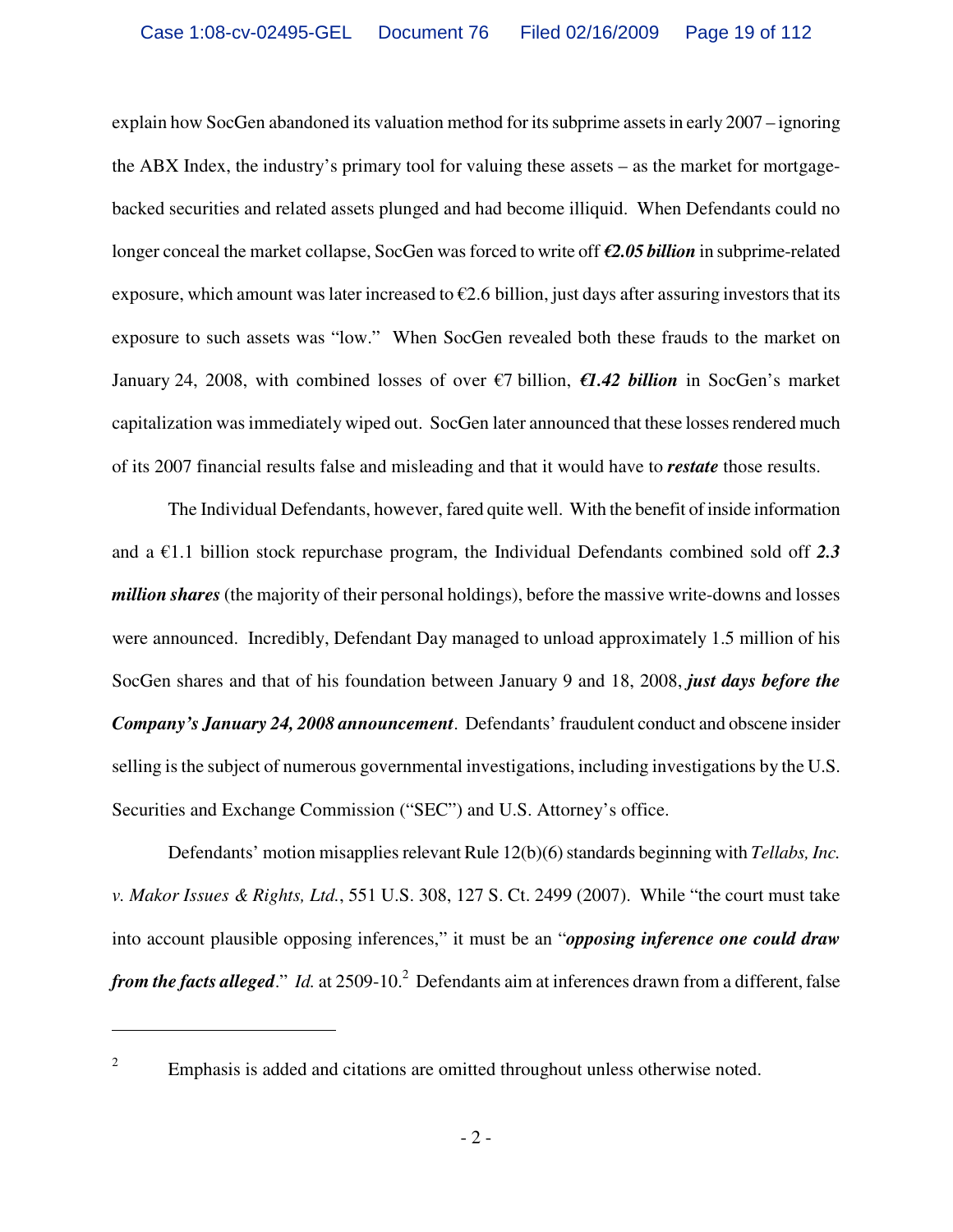target: a fictional "fraud by hindsight" inference that has nothing to do with the facts alleged here. Defendants are certainly not entitled to an opposing inference that they attempt to draw from facts outside of the Complaint, including a patchwork of newspaper and magazine articles.

For example, the Complaint alleges that Defendants ignored or recklessly disregarded the sharp declines in the ABX Index in valuing SocGen's subprime-related assets. ¶¶209-210, 312,  $317<sup>3</sup>$  These allegations are supported by facts from confidential witnesses. Instead of responding, as *Tellabs* requires, by analyzing the inferences that can be drawn from the facts alleged, Defendants responded by changing the facts alleged. Instead of explaining how they justifiably might have disregarded declines in the ABX Index, Defendants argue that (i) there were no sharp declines related to investments they held, (ii) the ABX Index is not useful for valuation purposes, and (iii) accounting rules did not require that they use the ABX Index. All three of these points are false, but more importantly, they do not present inferences that may be drawn from alleged facts that warrant dismissal of the Complaint.

A debate about whether the relevant ABX Indices declined at the relevant times cannot be resolved by referring to a magazine article that cites a rough estimate of the value of one version of the ABX Index on two dates. $4$  The alleged facts are that Defendants ignored the ABX Index generally, not merely that they ignored one version of the Index on October 1 or 30, 2007.

Likewise, Defendants' assertion (again based on two magazine articles from outside the Complaint) that the appropriate inference is that the Index should be ignored, is belied by the facts

1

<sup>3</sup> Paragraph references ("[[\_\_") or ("[[[\_\_") are to the Complaint.

<sup>4</sup> Defendants assume that by citing newspaper and magazine articles they can create a reasonable inference under *Tellabs*. But even their epic efforts to cite *17 different newspaper and magazine sources* cannot avoid the central message of *Tellabs*, which directed parties to focus on the facts *alleged*, not on outside reportage.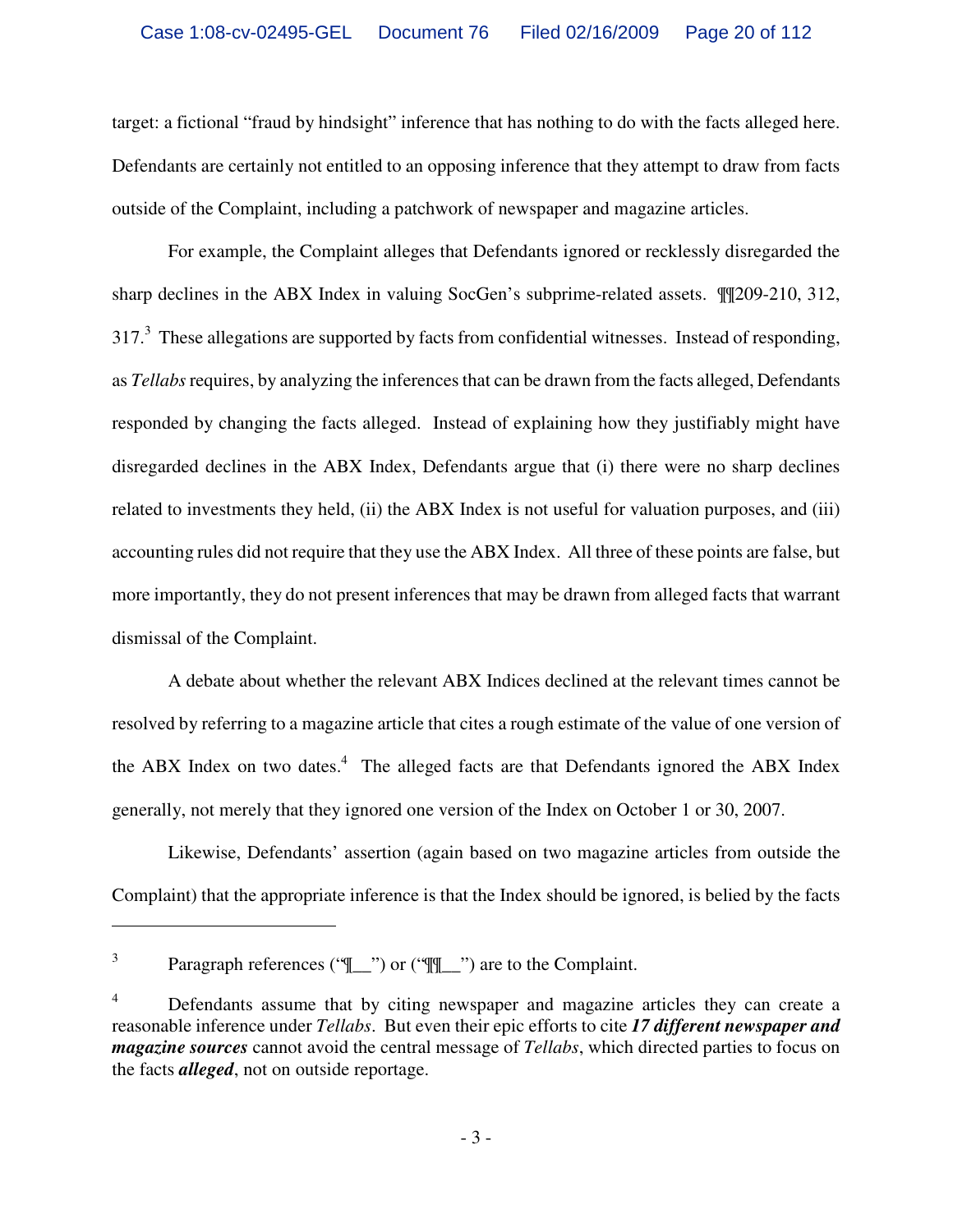alleged. For instance, the American Institute of Certified Public Accountants' Center for Audit Quality has said that the pricing indicated by the ABX Index is an input to the valuation of a security backed by subprime mortgage loans. ¶315. Even if Defendants are correct that the ABX Index does not precisely match the risk profile of certain of its investments one-for-one, the allegation remains that Defendants *ignored* the ABX Index declines. How well the ABX Index matched any particular investment is a question of fact likely decided by expert opinion. It cannot be resolved now.

Nor is the reliance on articles outside the Complaint particularly helpful for Defendants. For example, Defendants suggest with respect to the Kerviel Fraud that they are entitled to an opposing inference that they knew nothing. Defs.' Mem. at 7, 37-39. $<sup>5</sup>$  Only days ago, the following article</sup> pointed out the absurdity of the argument that Defendants were somehow unaware of Kerviel's actions in "one of the biggest rogue trading scandals in history":

Alleged rogue trader Jerome Kerviel, accused of losing his bank 4.9 billion euros (7.1 billion dollars), has blamed his bosses in an emotional radio interview aired ahead of his trial.

Speaking publicly for the first time since the end of the investigation into the Societe Generale scandal, Kerviel insisted that he could not have gambled away so much without his superiors' knowledge.

"*Everything was visible. I took my positions in front of everyone, in front of managers. I wanted to earn money for my bank, all my operations were seen, monitored and controlled*," he told RTL radio.

"*Do you honestly believe a 15 billion euro operation could go unnoticed and that the bank would ask no questions? For my part, I wasn't hiding myself. I was at the middle of the desk and everyone could see me work*."

<u>.</u>

<sup>5</sup> "Defs.' Mem." refers to the Memorandum of Law in Support of the Motion of Defendants Société Générale, Daniel Bouton, Philippe Citerne and Didier Alix to Dismiss the Consolidated Amended Class Action Complaint.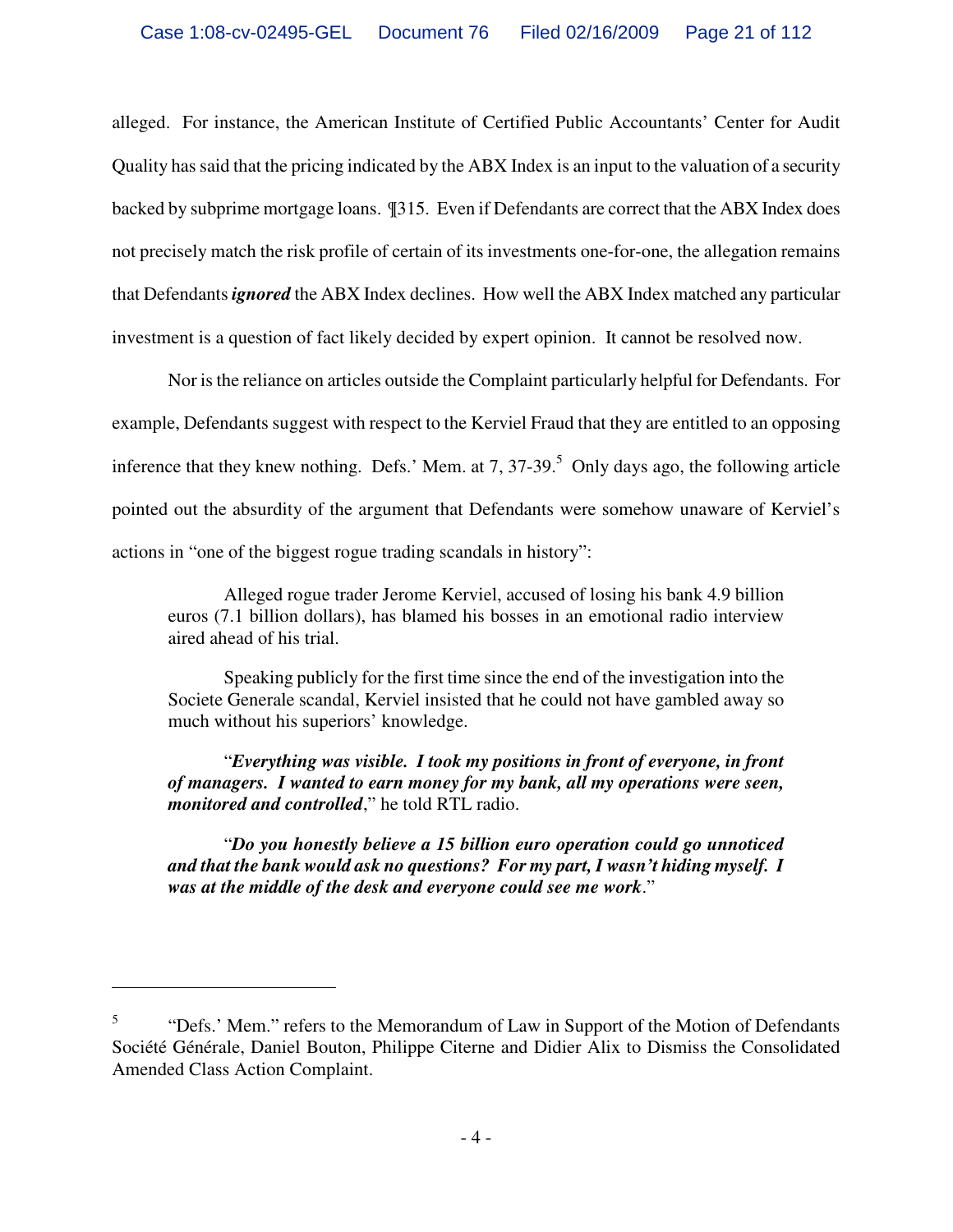Declaration of Ryan A. Llorens filed herewith ("Llorens Decl."), Ex. A (Dave Clark, *French 'rogue trader' blames bosses*, Agence France Presse, Feb. 6, 2009).

Defendants' other primary argument, regarding subject matter jurisdiction, will not end this litigation. First, this jurisdictional argument is premature because the issue is highly fact-specific and because Plaintiffs are entitled to discovery so that this issue can be determined on a more complete factual record. *See Kamen v. Am. Tel. & Tel. Co.*, 791 F.2d 1006, 1011 (2d. Cir. 1986); *Pension Comm. of the Univ. of Montreal Pension Plan v. Banc of Am. Sec., LLC*, No. 05 Civ. 9016 (SAS), 2006 U.S. Dist. LEXIS 11617, at \*27 (S.D.N.Y. Mar. 20, 2006). Second, Defendants concede subject matter jurisdiction for those U.S. investors who purchased common shares outside the United States and for those investors, foreign and domestic, who purchased ADRs in the United States. Further, the facts alleged support subject matter jurisdiction for foreign purchasers on foreign exchanges, as certain of Defendants' statements were made in the United States (¶¶354-365), and the conduct which forms the basis of the Subprime Fraud was centered in New York. ¶354. *See Pension Comm. of the Univ. of Montreal Pension Plan v. Banc of Am. Sec., LLC*, No. 05 Civ. 9016 (SAS), 2009 U.S. Dist. LEXIS 206, at \*29-\*34 (S.D.N.Y. Jan. 5, 2009). These and other facts distinguish this case from the Second Circuit's recent decision in *Morrison v. Nat'l Austl. Bank Ltd.*, 547 F.3d 167 (2d Cir. 2008).

#### **II. STATEMENT OF FACTS**

#### **A. The Kerviel Fraud**

### **1. Kerviel's Job on the "Delta One" Desk Involved the Relatively Risk-free Practice of Arbitrage**

Jerome Kerviel was a 31-year-old junior trader on SocGen's "Delta One" arbitrage desk. ¶90. The purpose of arbitrage is to earn a marginal, riskless profit from offsetting transactions.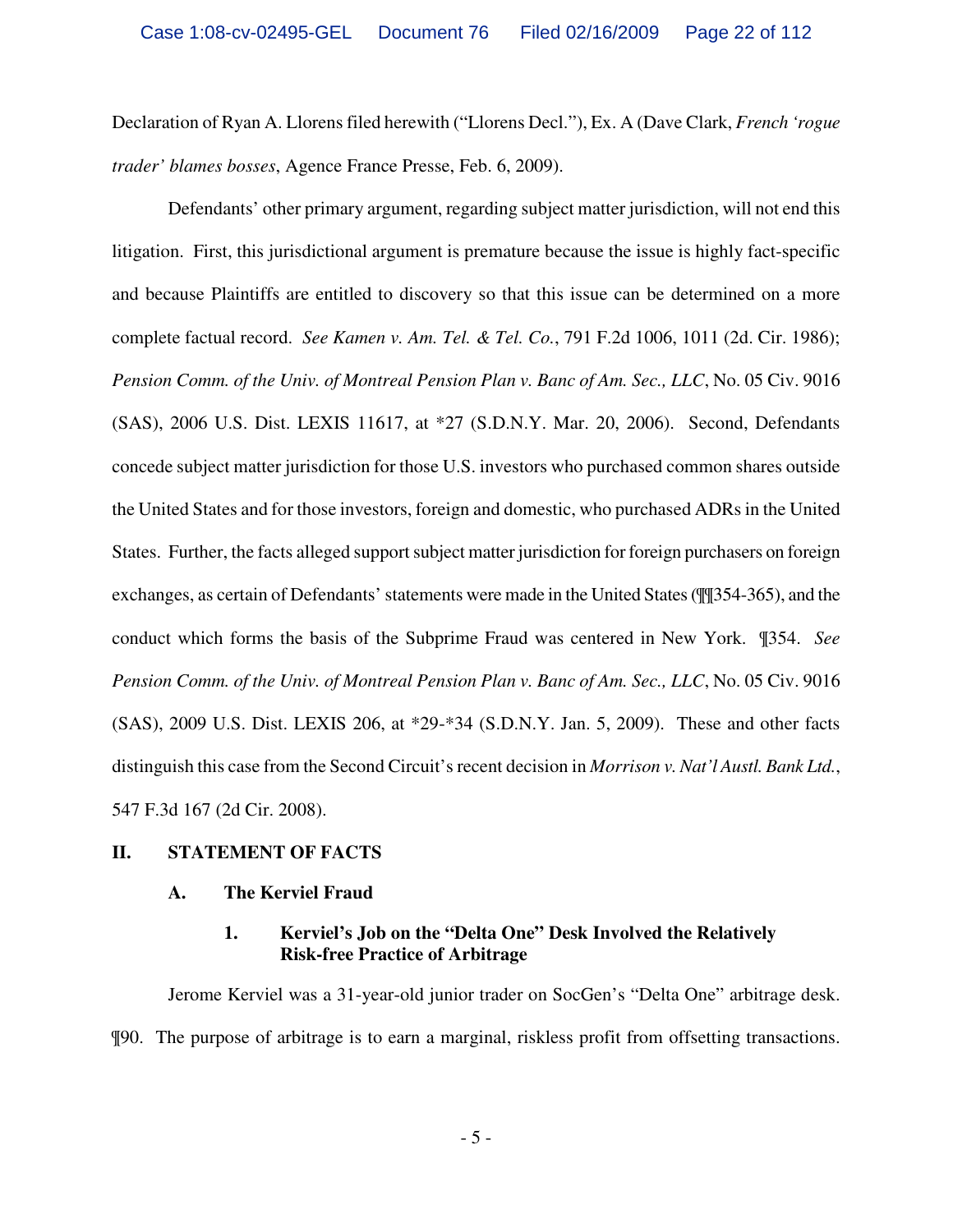However, Kerviel was allowed to engage in massive unhedged, directional (or "naked") equity trades, ultimately exposing SocGen to billions of euros in market risk. ¶95.

In August 2005, the beginning of the Class Period (August 1, 2005-January 25, 2008), Kerviel began taking "naked" positions on the Eurex, DAX and FIMAT exchanges. ¶¶95, 186. By 2007, Kerviel's trades produced  $\epsilon$ 25 million in earnings, of which only  $\epsilon$ 3 million was the result of legitimate arbitrage trades.  $\P$ 95. The remaining  $E$ 22 million was from unhedged, directional positions. *Id*. Combined, Kerviel's earnings accounted for 59% of the "Delta One" earnings in 2007. ¶96. These naked positions increased throughout the Class Period (*id.*), ultimately reaching over €50 billion in exposure in January 2008.

Defendants misled investors about all of this, leaving the market with no idea that a significant percentage of SocGen's supposed riskless arbitrage earnings was the result of unchecked, directional bets being placed by a 31-year-old junior trader, who now likens his trading duties to that of playing a video game. Llorens Decl., Ex. I (Angelique Chrisafis, '*It was like playing a video game,' says Kerviel*, guardian.co.uk, Jan. 22, 2009). Had the truth been told, SocGen stock certainly would have traded at a significant discount to account for such risk. ¶97. In fact, a key metric for SocGen's stock price is its "Value at Risk" or VaR, which measures the potential market risk exposure of SocGen's RMBS and CDO portfolios.

#### **2. SocGen Management Received Numerous Alerts and Warnings**

While the public was in the dark about the risks inherent in Kerviel's trading activities, SocGen's management was not. As early as February 2007, SocGen was notified by FIMAT Frankfurt concerning certain of Kerviel's trades. ¶186. Shortly thereafter in March 2007, SocGen received additional warnings regarding Kerviel from multiple market exchanges and the Bank of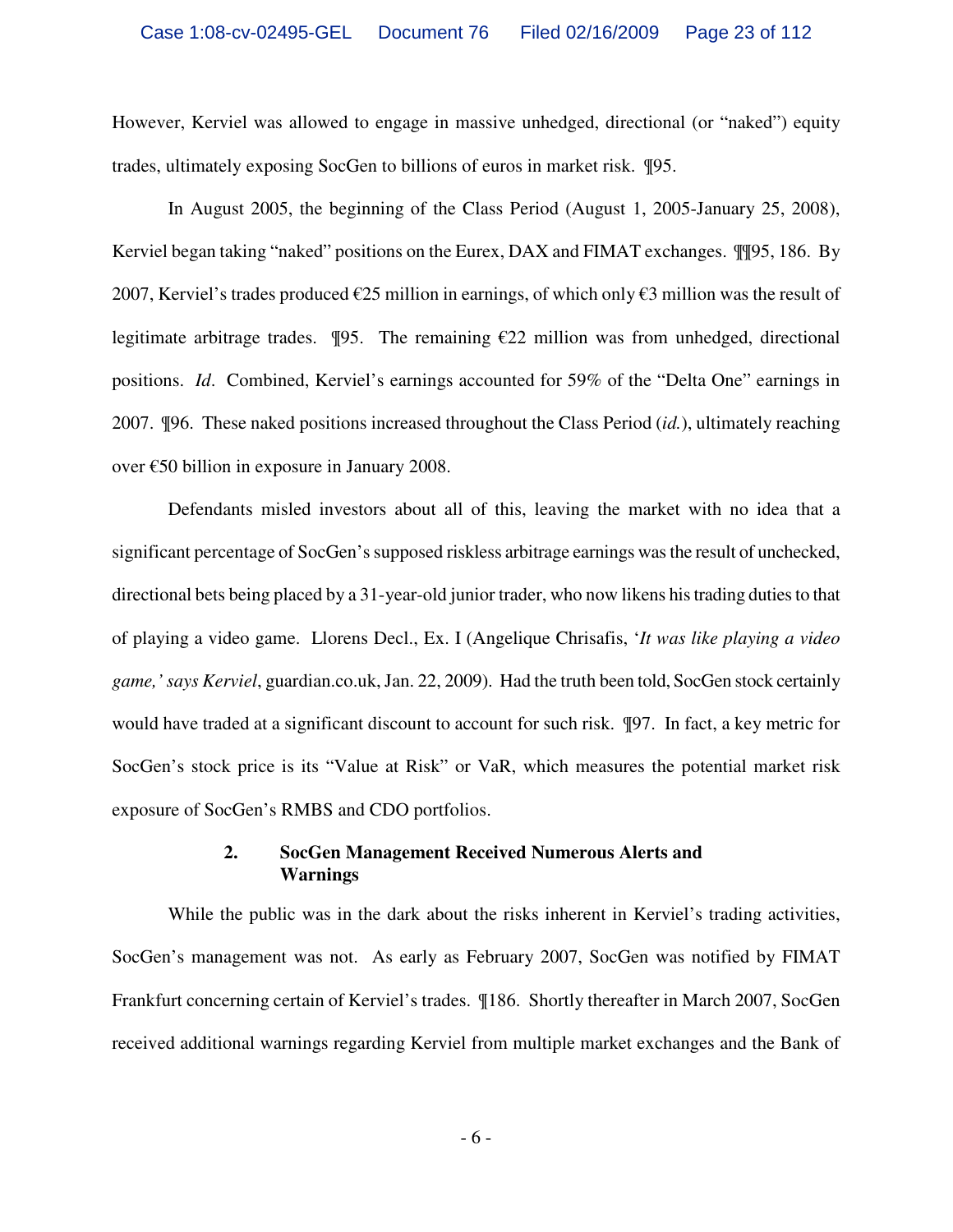France. *Id.* However, because Kerviel's unhedged trading was profitable, SocGen took no action to stop (or even slow) Kerviel's trading. *Id.*

Kerviel's trading activity also set off internal alerts within SocGen. For instance, an internal e-mail dated April 16, 2007, sent to Kerviel's supervisors and several financial controllers, identified *€94 million in "'fictitious' transactions" booked by Kerviel*. ¶187. In response, the Company held an "*emergency meeting*" to discuss the issue, at which Kerviel was asked to explain these transactions. ¶188. According to SocGen's internal audit of the fiasco (the Mission Green Report), Kerviel's explanation simply was not credible. ¶189. SocGen was more concerned with how to account for the fictitious transactions rather than ending them (¶195), as Defendants took no action to stop Kerviel's trading.

Also in March and April 2007, the Bank of France sent two separate letters to Defendant Bouton warning him that SocGen's risk control management system with respect to derivatives – the precise area in which Kerviel worked – was "*wanting*." ¶190. Neither SocGen nor Bouton took any action in response, and Kerviel was allowed to continue placing unhedged, directional bets.

By late June-early July 2007, the accounting gap created by Kerviel's "fictitious transactions" reached *€2.2 billion*. ¶189. Still, Kerviel was allowed to continue placing bets.

Later in November 2007, the "Eurex," the European futures and options exchange, took the unusual step of notifying SocGen of Kerviel's trading activities. ¶191. The Eurex questioned two unusually "large" transactions of Kerviel's and asked what his investment strategy was and why he entered the transactions through SocGen's London-based subsidiary FIMAT Futures Limited. ¶¶171(b), 192. Despite this high-level inquiry, and because Kerviel's trading remained profitable, SocGen took no action in response to this high-level inquiry. Kerviel continued to increase his bets.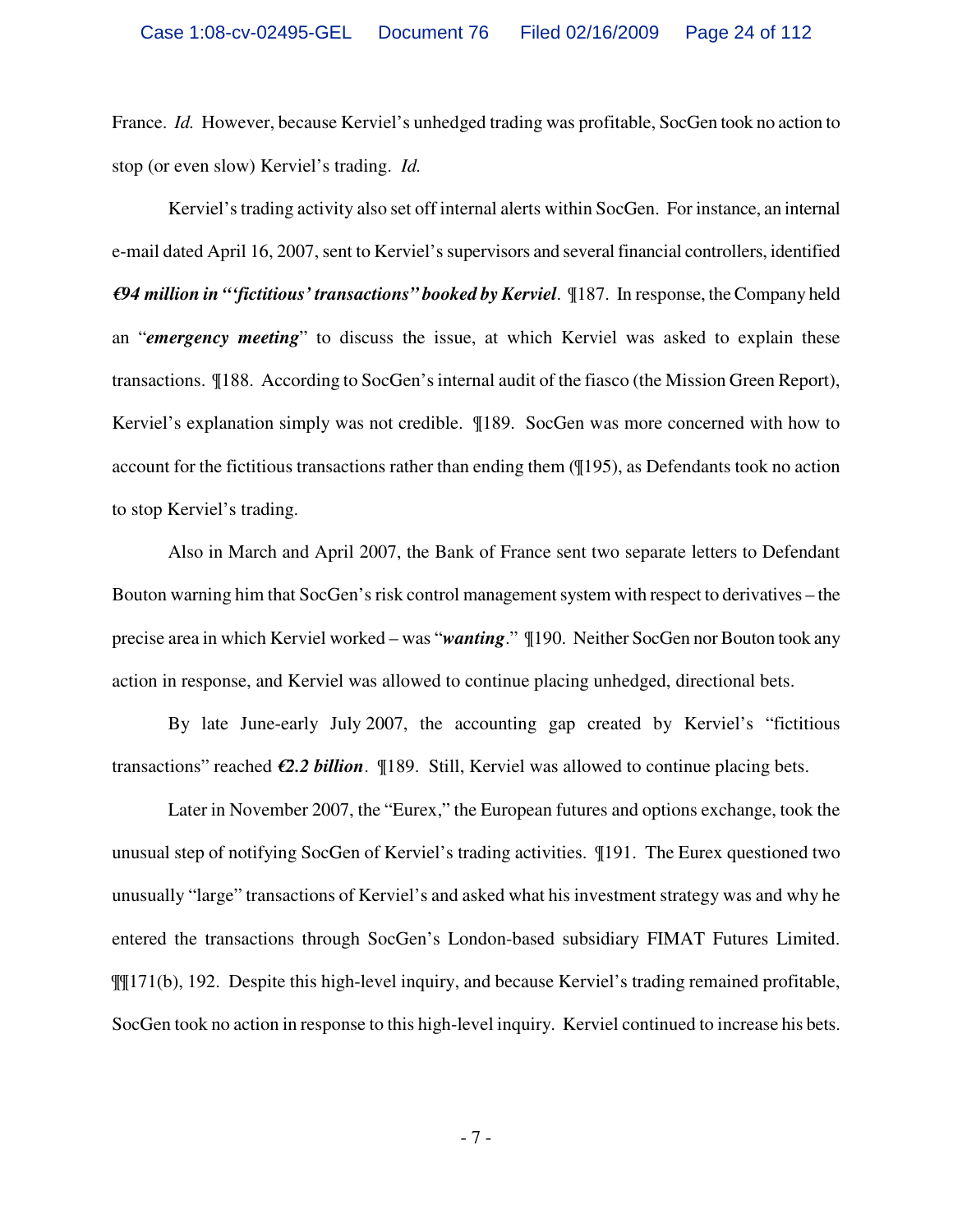SocGen's numerous internal alerts also continued throughout 2007. Indeed, Kerviel's nearly

1,000 unauthorized or "fictitious" transactions, beginning in 2005, triggered "*more than 70 'alert'* 

*warnings*" within SocGen, and still SocGen failed to take any action. ¶197. The following are but a

sampling of the types of internal "alerts" triggered by Kerviel's trading activities:

- "Intraday" trade alerts: "such transactions were 'unjustified' given [Kerviel's] job assignment and experience level." *Id.*
- "Control of input" alerts: for example that transactions purportedly occurred on Saturday when markets are closed. ¶198.
- "Front-back spreads/buffer banks" alerts: for example that Kerviel failed to supply the broker's name. *Id.*
- "Gateways" which warned SocGen management of the high nominal value of Kerviel's trades. *Id.*
- Alerts regarding discrepancies in Kerviel's various trading accounts, including tens of billions of euros in discrepancies throughout 2007. *Id.*
- Alerts that Kerviel's Delta One desk had exceeded its stress test limit for risk. *Id.*

These and many other alerts were in addition to SocGen's knowledge that Kerviel refused to take the required *vacation time*. ¶193. As Kerviel explained, "[i]t is one of the first rules of internal controls: *a trader who doesn't take holidays is a trader who doesn't want his books to be seen by others*." *Id.* SocGen's management also failed to question both the volume and magnitude of Kerviel's trades, including a €500,000 one-way (*i.e.*, unhedged) trade, well above Kerviel's authorization level. ¶195. Surprisingly, and contrary to its many assurances that its risk-control management systems were state of the art, SocGen failed to monitor *gross trading positions*, and failed to even regularly change its *computer passwords*, a fundamental industry practice. Indeed, what Kerviel was doing was "*not at all sophisticated*." ¶176.

By year-end 2007, a SocGen *internal report* informed management that "measures dedicated to the permanent control were insufficient in both qualitative and quantitative terms, with regard to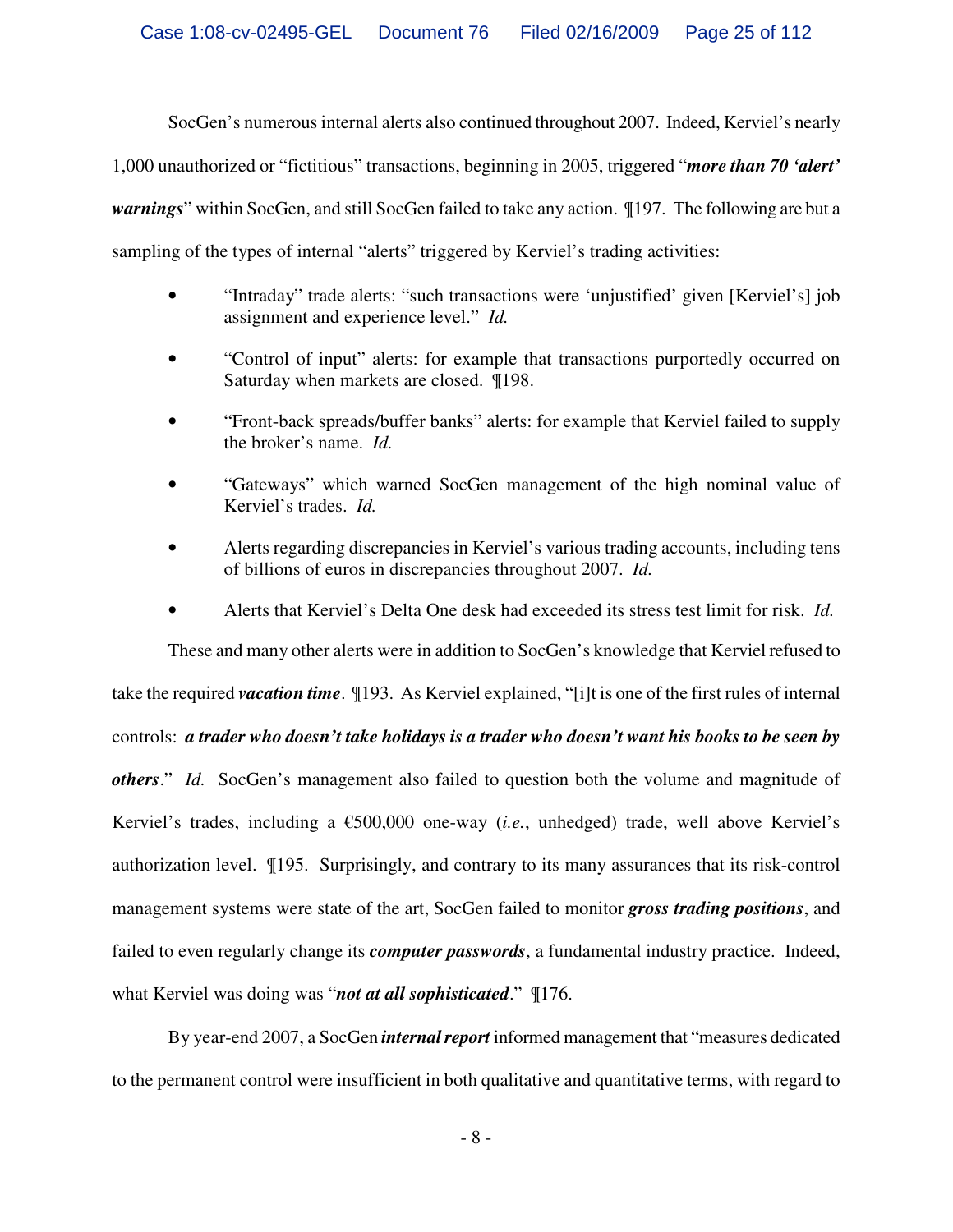the necessity of preventing operational risk." ¶236. Meanwhile, Kerviel was unwinding his trades, recording an unprecedented gain of  $\epsilon$ 1.4 billion at year-end 2007.  $\P$ 175. Of course, a gain of this magnitude was impossible in Kerviel's junior position and at his modest authorization level. With Kerviel well in the black, SocGen did nothing, *internal reports* notwithstanding, and when the new year began, so did Kerviel's unhedged trading activity.

By January 2008, Kerviel's trading fortunes had turned and because of this, Defendants' treatment of Kerviel's trading turned as well. As the market began to drop, Kerviel began experiencing significant trading losses. In response, he substantially increased his bets, in essence "doubling down" to make up ground. By mid-January 2008, Kerviel's trading had quickly spun out of control, as he had amassed unhedged positions, *i.e.*, exposure, totaling *over €50 billion* (\$65 billion). By comparison, SocGen's market capitalization was only €35 billion. At this point, with its very solvency on the line, SocGen management was forced to stop the game and unwind Kerviel's positions, virtually overnight, taking a massive  $\epsilon$ 4.9 billion loss in the process. The actual loss was even higher, but SocGen was allowed to offset Kerviel's  $\epsilon$ 1.4 billion gain from 2007 against his 2008 losses. ¶175.

#### **3. SocGen Misrepresented Its Risk Control Management Systems and Expertise**

Even as Defendant Bouton was being warned by the Bank of France about SocGen's risk control management system issues, and as SocGen was receiving warning after warning about Kerviel, Bouton signed and issued the Company's 2007 Registration Document, the equivalent of an annual report on Form 10-K, filed with the SEC, which falsely assured the market that SocGen's "[r]isk management procedures are defined at the highest levels" (¶128), that "the procedures for managing, preventing and evaluating risks are regularly analyzed in-depth by the Board of Directors, and, in particular, its Audit Committee" (*id*.), and that its Risk Division "guarantee[d] a robust and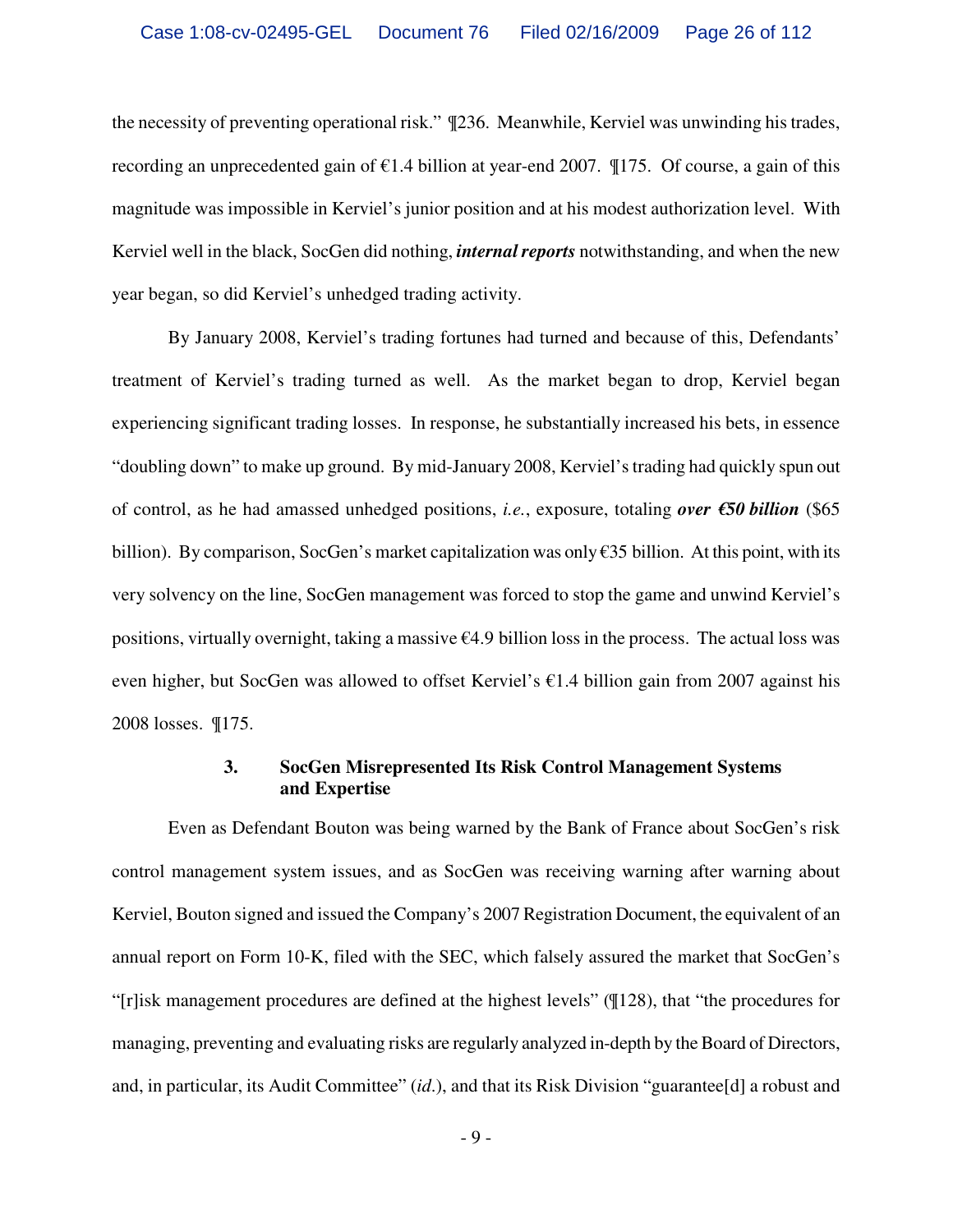efficient framework of risk management." ¶129. Bouton continued, "[t]he permanent supervision of activities at a local level by operational staff forms the cornerstone of ongoing control within Société Générale Group . . . to *guarantee* that transactions carried out at an operational level are correctly handled, secure *and valid*." ¶130. Bouton even assured the market of SocGen's "daily verification of the economic reality of the [financial and accounting data]." ¶132. Defendants' emphatic and unequivocal statements assuring the market regarding the quality of SocGen's risk control management systems were patently false.<sup>6</sup> Indeed, "*it's hard to see any oversight system that misses such a large amount of unauthorized trading for nearly nine months as anything other than a [sic] abject failure*." ¶185. "*[T]he bank let an elephant stroll down the corridor unseen*." Llorens Decl., Ex. J (Oddo Securities report, dated January 25, 2008).

In her February 4, 2008 report to the French Prime Minister, French Finance Minister Christine Lagard concluded: "*Very clearly, certain mechanisms of internal controls of Societe Generale did not function, and those that did were not always followed up with appropriate changes*." ¶232. The French Banking Commission similarly found "*serious deficiencies*" in SocGen's internal control systems that went "*beyond the repetition of simple individual failures*." ¶239. The Commission imposed its largest fine ever, which it said "*reflects the scale of systematic and managerial short-comings identified*." ¶233.

SocGen's former inspector of trading operations Maxime Legrand explained that SocGen's management knew, as it must, that its internal controls were woefully inadequate:

Since inspectors do not have enough power in the bank [SocGen], we are not given the time we need, or the means to check things out. *We pretend to have an* 

<u>.</u>

<sup>6</sup> Defendants also misrepresented SocGen Equity Trades Value at Risk or VaR – the risk associated with the Kerviel Fraud. It was false as it failed to reflect the true risk associated with Kerviel's trading activities. ¶100.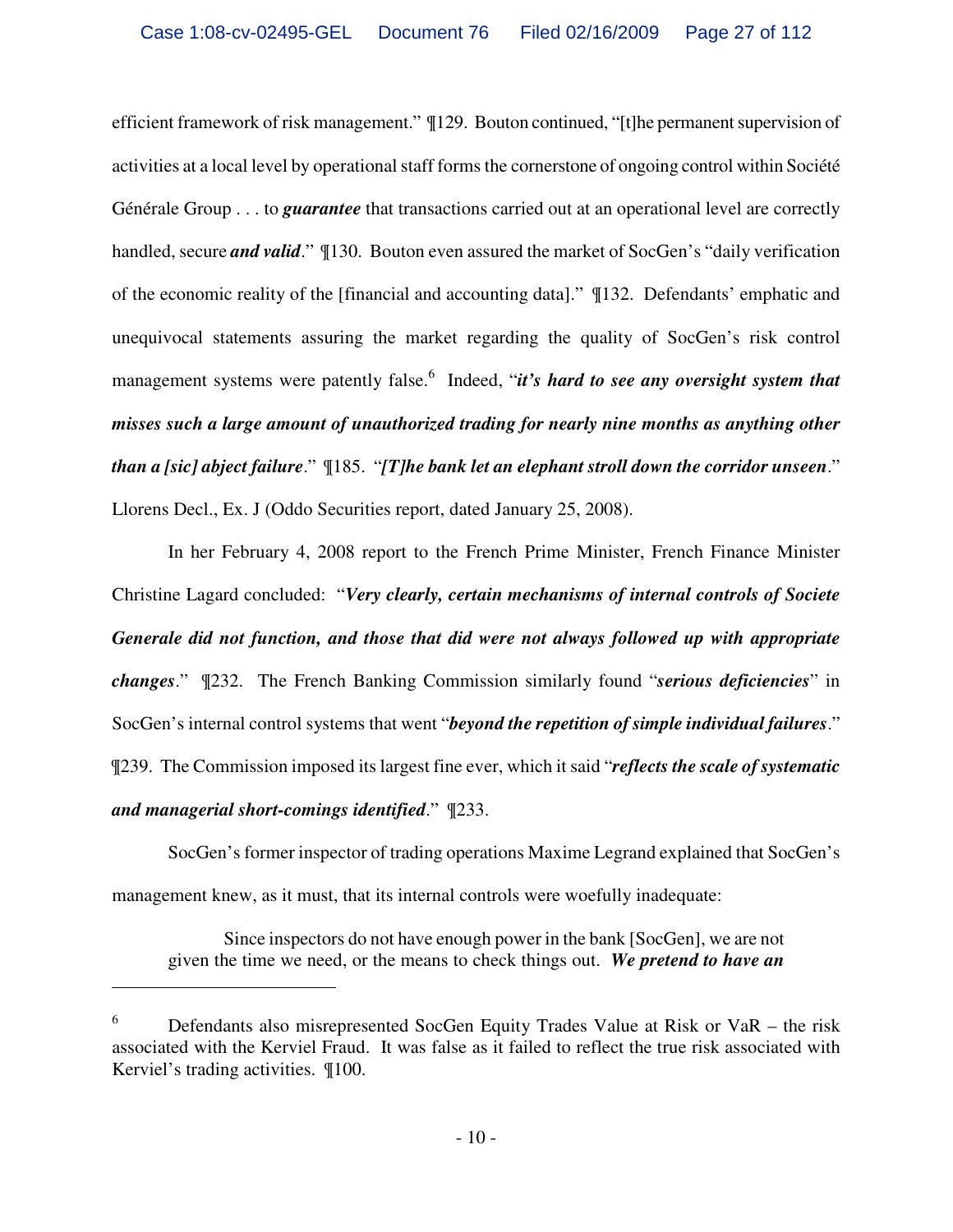*inspection to please the banking commission*. That's where the hypocrisy lies with management: *everyone knows about this*.

¶199. As one commentator stated, Kerviel's trading activities "*suggest a higher-level failure of risk management*." ¶200.

#### **B. The Subprime Fraud**

Throughout the Class Period SocGen accumulated significant subprime-related assets. Not only did Defendants misrepresent the amount and types of subprime assets SocGen was carrying, they misrepresented the *risks* inherent in these assets and their proper *valuation*. As the U.S. subprime residential real estate market cratered in 2006 and 2007, SocGen was left holding billions of euros worth of subprime-related assets that it was ultimately forced to write down, contradicting Defendants' numerous Class Period statements about its subprime exposure.

### **1. Residential Mortgage-Backed Securities (RMBS) and Collateralized Debt Obligations (CDOs)**

Beginning in 2005, SocGen significantly expanded its New York operations under its TGV initiative in order to begin structuring, trading and investing in RMBS and CDO assets. Through its CDO Group in New York, SocGen began building a portfolio of *undisclosed* and unhedged positions in subprime RMBS and mezzanine CDOs, *i.e.*, CDOs backed by extremely risky junior (BBB and sub-BBB rated) tranches of subprime RMBS securities (¶¶9, 299), which exposed it directly to the U.S. subprime real estate market. For instance, its mezzanine CDOs were backed almost entirely by subprime collateral. ¶298 (89% of CDO 1 and 74% of CDO 2 backed by subprime collateral). Thus, although SocGen had senior positions in these mezzanine CDO securities, as Defendants repeatedly argue, that fact is entirely meaningless.

Unbeknownst to investors, through its New York offices SocGen was acquiring and warehousing massive amounts of these assets totaling hundreds of millions of euros (¶318), with the goal of repackaging them into more-complex structured finance products and selling them to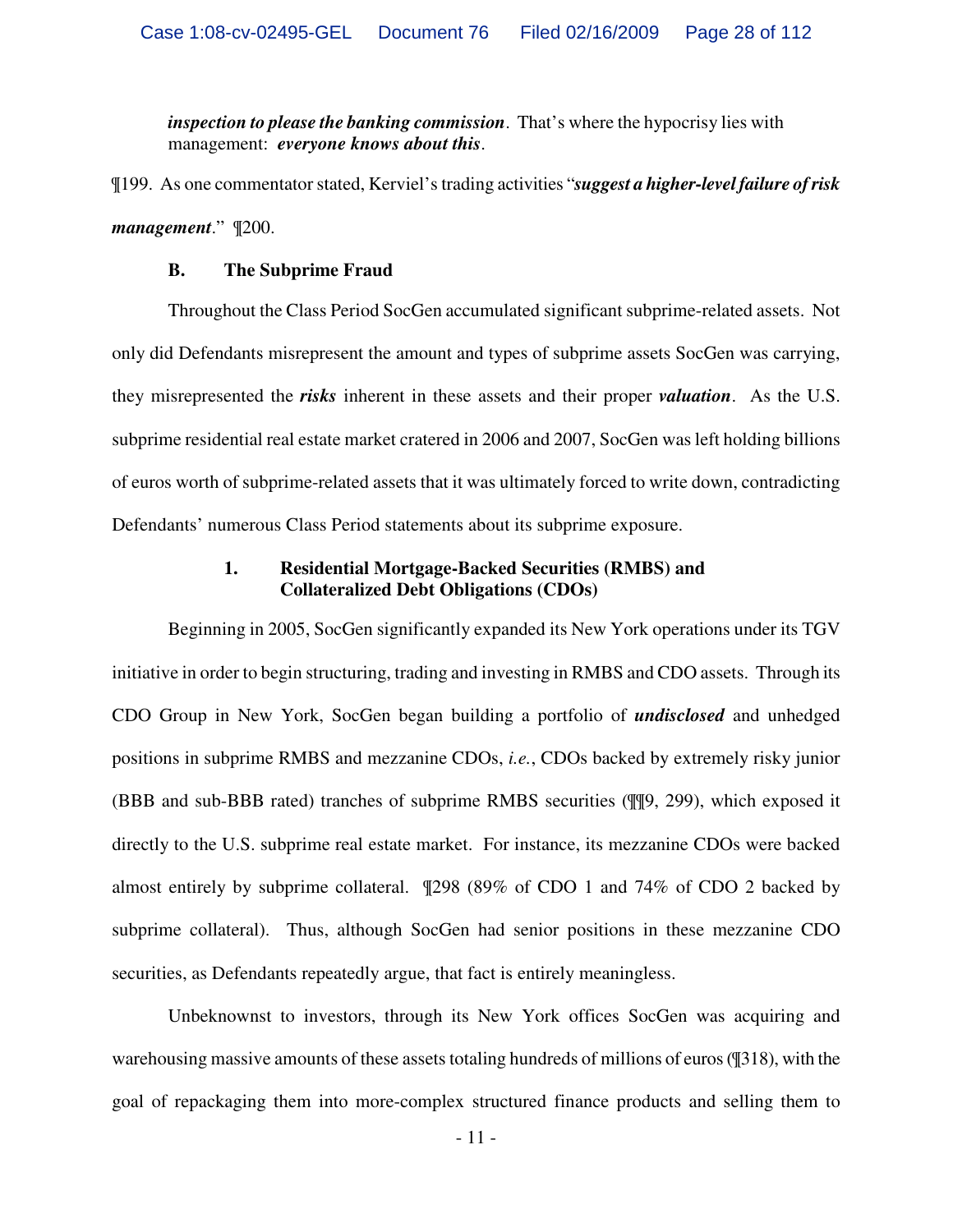investors. ¶10. In the midst of doing so the U.S. residential real estate market collapsed, beginning with subprime mortgages that backed much of the RMBS and CDOs held by SocGen. As the market quickly dried up, becoming illiquid in late 2006 and early 2007 (and certainly no later than mid-2007), SocGen was left holding worthless investments it could not sell and would not write down. *Id.*

Rather than writing down these investments, as it was required to do under IAS 39 (¶¶310- 312), SocGen shifted from a "mark-to-market" valuation to a "mark-to-model" valuation, using internally-generated valuation models that relied on variables and forward-looking estimates supplied by SocGen's own management. ¶310. According to CW1, in mid-2007 SocGen stopped using the ABX Index in its modeling when valuing the Company's RMBS portfolio.  $\P$ 209.<sup>7</sup> SocGen ceased applying the ABX Index because, among other things, the Index in mid-2007 (at the latest) was showing a precipitous increase in the cost of insurance for RMBS – meaning that the market believed that RMBS products were becoming volatile – which, according to CW1, clearly showed that SocGen New York's RMBS valuations were overstated. *Id.*<sup>8</sup> As CW2 explained, based on attending a high-level meeting in New York, SocGen's numerous valuation models failed to reflect reality, as SocGen simply plugged in various assumptions in order to attempt to buoy the value of these assets and avoid writing them down. ¶¶164, 310, 319.

<u>.</u>

<sup>7</sup> The ABX Index is a widely-used modeling index for RMBS and CDO market valuations. Created in January 2006 by several banks and a financial information services company, Markit, the ABX Index is the valuation model preferred by the American Institute of Certified Public Accountants' Center for Audit Quality. ¶315.

<sup>8</sup> SocGen's abrupt abandonment of the ABX Index in November 2007 becomes even more remarkable where, as here, SocGen only two months later re-adopted the ABX Index in order to take a €2.05 billion write-down on its subprime assets, including an additional €1.1 billion write-down on its RMBS and CDO portfolios.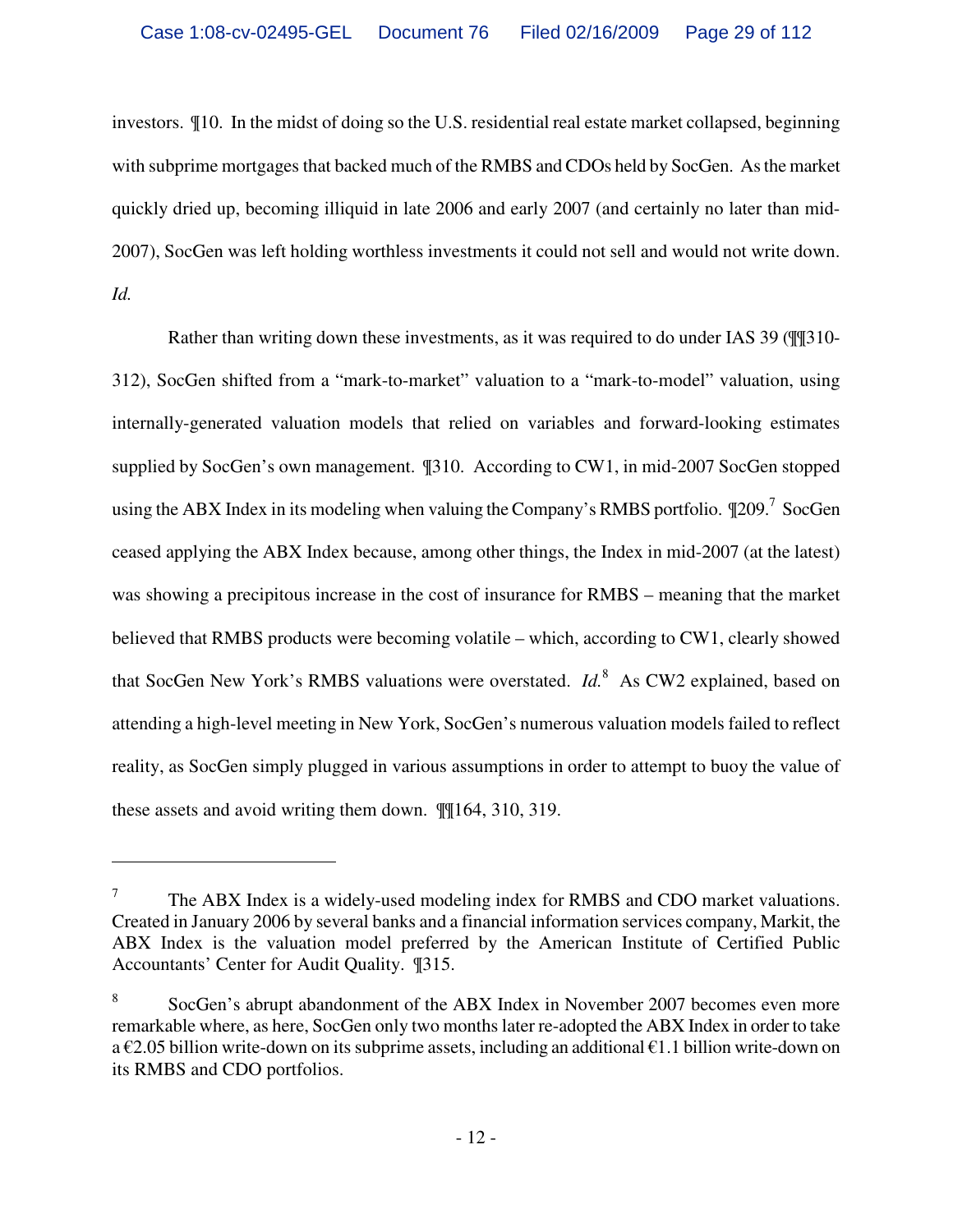Meanwhile, in statements to the market, senior SocGen management, including Defendant Bouton and Jean-Pierre Mustier ("Mustier"), concealed or otherwise misrepresented its exposure to these types of assets. In August 2007, SocGen assured the market that it had "low exposure to the current credit market crisis." ¶143. This statement was repeated to the market by numerous analysts, as it was a key factor in their valuations of SocGen's future cash flows and hence its stock price. ¶¶144-147.

In September 2007, well after the market for these assets had tanked, Defendant Bouton represented that the credit crisis was "*under control*" and that it would have only a "*limited impact*" on SocGen. ¶152. Bouton also stated that SocGen had only a "*marginal exposure*" to the subprime market. *Id.*

When the Company issued its Q3 2007 financial results in November 2007, even though the market for its RMBS and mezzanine CDOs had long since evaporated and SocGen was left holding *billions* of euros worth of subprime-related assets, SocGen reported that it had a relatively benign write-down of only  $\epsilon$ 230 million. In a November 7, 2007 conference call with analysts, the Company's CFO Frédéric Oudéa assured investors that SocGen had exposed its RMBS and CDO portfolios to a *vigorous "stress test"* to measure the Company's "*maximum exposure*." ¶154. This €230 million write-down was purportedly based on a "*worst-case forward-looking scenario*." ¶310. At the same time Defendant Bouton represented that the subprime market was "*gradually improving*."  $\P$ 160. And, Mustier reassured the market that SocGen was in a good position with respect to its mezzanine CDO holdings. ¶154.

On November 22, 2007, SocGen management met with analysts, including those at Deutsche Bank, and reassured them that there would be "*no further write-downs*." ¶161. Shortly thereafter,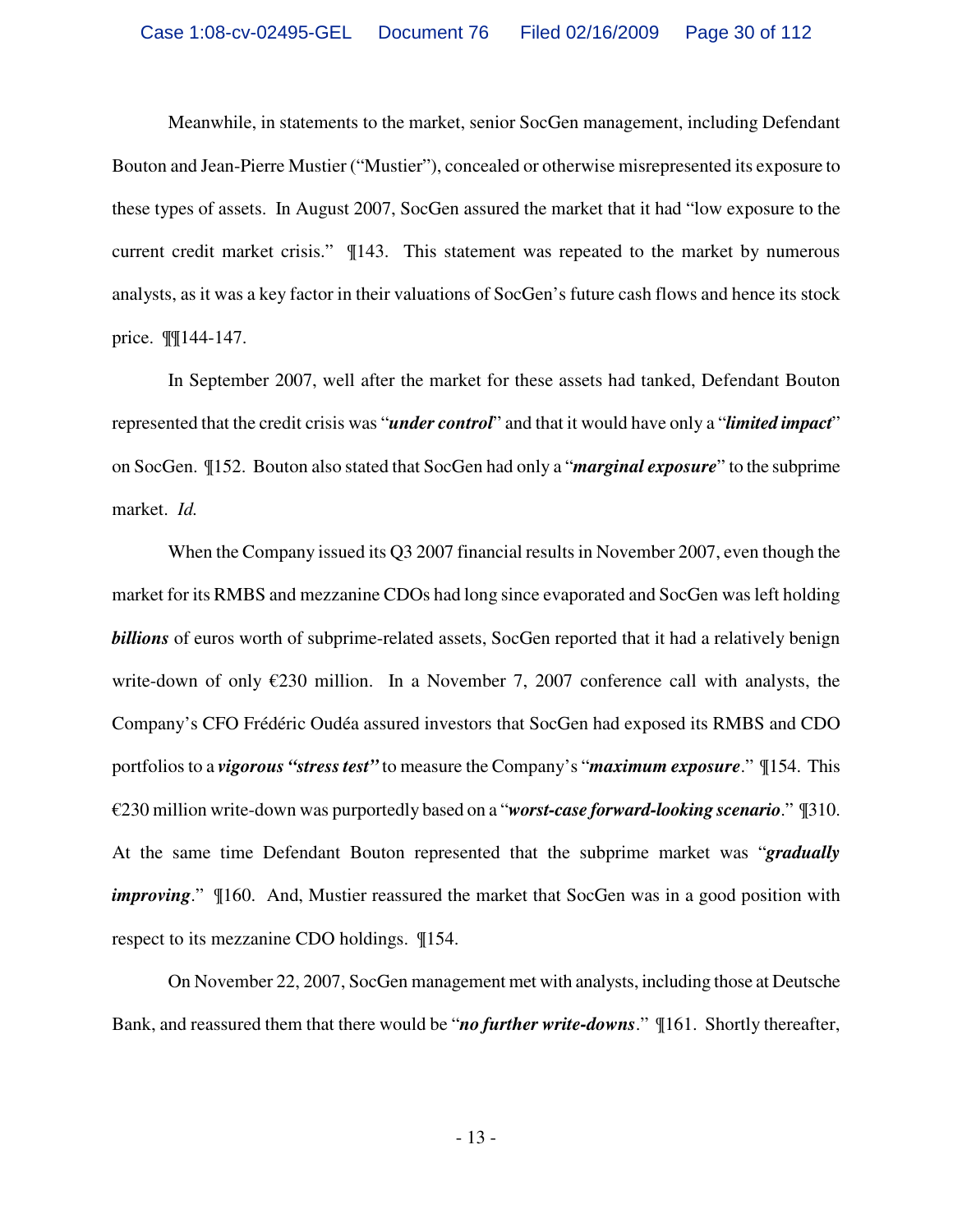on December 19, 2007, Defendant Bouton stated that "he saw '*limited impact*' on the profitability of France's [second-largest] bank from the current subprime mortgage crisis."  $\P$ 162.

Despite these explicit assurances, just weeks later SocGen shocked the market by announcing a massive, additional write-down of its subprime assets of €2.05 billion in Q4 2007 – *ten times larger than its previous write-down only two months prior* – as SocGen's valuation methodology returned to utilizing the ABX Index. ¶168. Hoping to create "noise" in the market, SocGen coupled this announcement with its disclosure of the Kerviel Fraud and the larger €4.9 billion loss.

#### **2. Confidential Witnesses**

While Defendants attempt to dismiss the above allegations as "hindsight," they are anything but. Indeed, the Complaint is grounded in the personal accounts of a number of confidential, percipient witnesses. Their accounts demonstrate both the falsity of Defendants' subprime-related statements and their knowledge, or reckless disregard, of such falsity. Significantly, these witnesses were employed by SocGen during the Class Period and were in management-level positions, several of them at the vice president level, which allowed them access to critical information. Their accounts of events that took place at SocGen's New York offices are consistent with one another – ensuring the credibility and accuracy of their information.

For instance, according to CW1 (Vice President of FICC Analytics – SocGen New York),<sup>9</sup> by mid-2007 *at the latest* the market for CDOs and RMBS assets, which SocGen had acquired, had become illiquid. ¶¶204-205. This forced SocGen to switch from a "mark-to-market" valuation method to a "mark-to-model" valuation method. ¶207. Also by mid-2007, and because of the "serious problems with liquidity," SocGen dissolved the New York-based CDO Group responsible

9

1

 <sup>&</sup>quot;FICC" is an acronym for Fixed Income, Currencies and Commodities.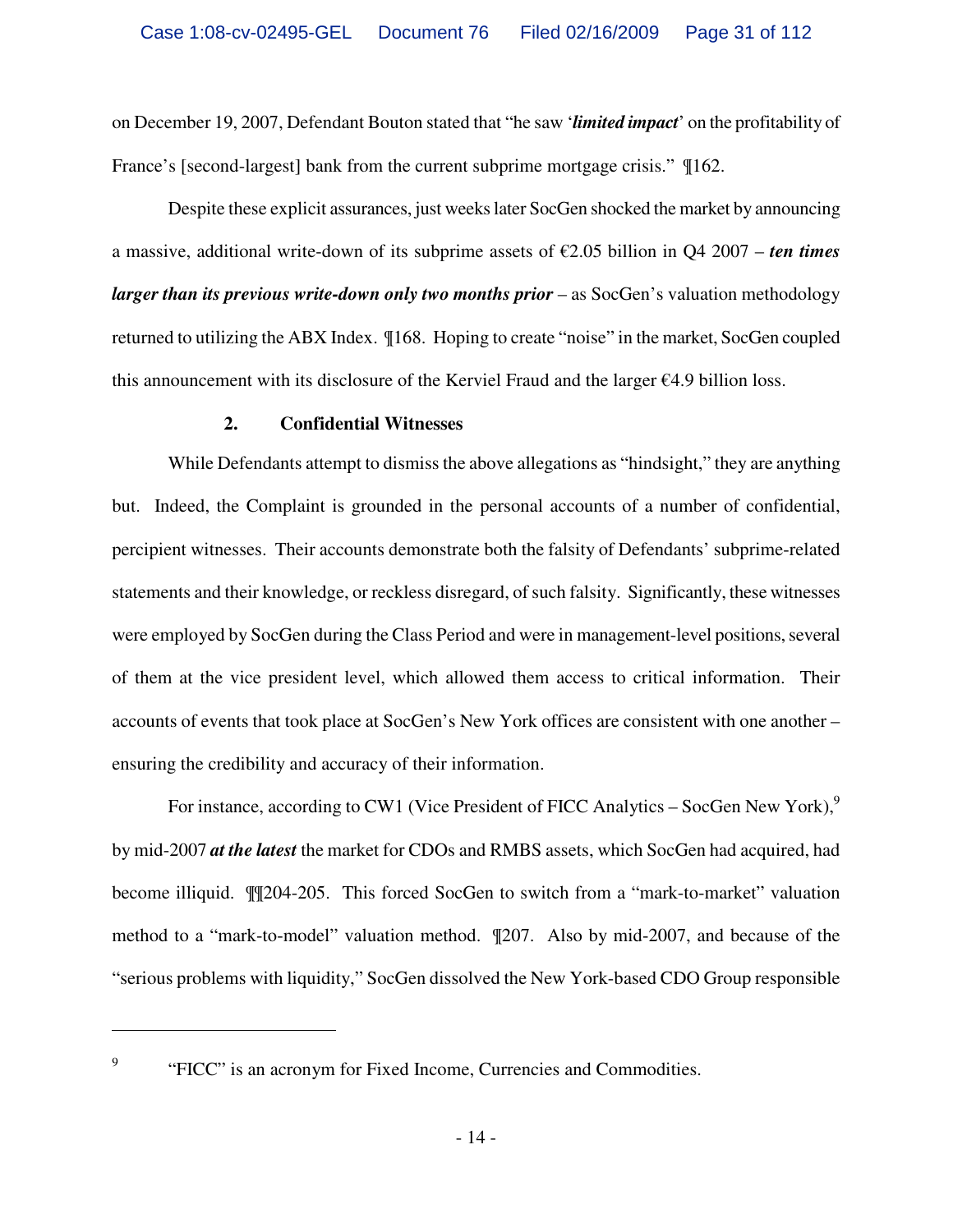for the purchasing and "warehousing" of subprime-related assets to be securitized – another indicator that the RMBS and CDO market was no longer viable. ¶¶207-208. SocGen also stopped using the ABX Index, which was dropping rapidly, as a tool to value its subprime portfolio. ¶209.

CW2 (Director of IT for Capital Markets – SocGen New York), participated in regular budget meetings with the head of SocGen's New York operations Paolo Taddonio. ¶212. According to CW2, in mid-2007, the budget for the New York office was drastically reduced, at least in part due to the collapse of the U.S. residential mortgage market. *Id.* By mid-2007, the CDO market was "*shot*," as SocGen's attempt at CDO underwriting had "*turned out to be a train wreck*." ¶¶213-214. In response, the head of CDO structuring (Carlos Beneto) and the head of RMBS (Arno Derries) issued an *urgent mandate* to change the parameters (*e.g.*, recovery rates, default rates, etc.) of its Calypso System, a computer program which ran the valuation models to assign valuations to SocGen's RMBS and CDO portfolios.  $\P$ 215.<sup>10</sup> During this time frame, CW2 recalls attending a meeting, which was also attended by Taddonio, where the participants specifically discussed the fact that *the valuation models were not working and did not reflect reality*. ¶164. By the end of 2006, it was common knowledge in sales meetings that the RMBS and CDO assets had diminished in value and had become illiquid. ¶214.

CW5 (Vice President Structured Asset Groups – SocGen New York) was responsible for selling RMBS and CDOs, including those structured by SocGen. ¶220. CW5 explained that the

 $\overline{a}$ 

<sup>&</sup>lt;sup>10</sup> According to CW2, SocGen moved the Value at Risk or VaR process from New York to Paris in late 2006. ¶211. The VaR metric was a key measure of SocGen's risk, which SocGen falsely reported during the Class Period. ¶¶98-100. SocGen's New York operations created bogus values and VaR models for its RMBS and CDO portfolios. ¶355. Further, the VaR reports were sent to Paris executives on a daily basis.  $\P$ [64, 216, 273. CW2, who was directly involved in the transition process from New York to Paris, corroborates CW1's belief that the transition of the VaR process occurred so that the Executive group in Paris could exercise "more control" over the VaR analysis. ¶¶211, 362.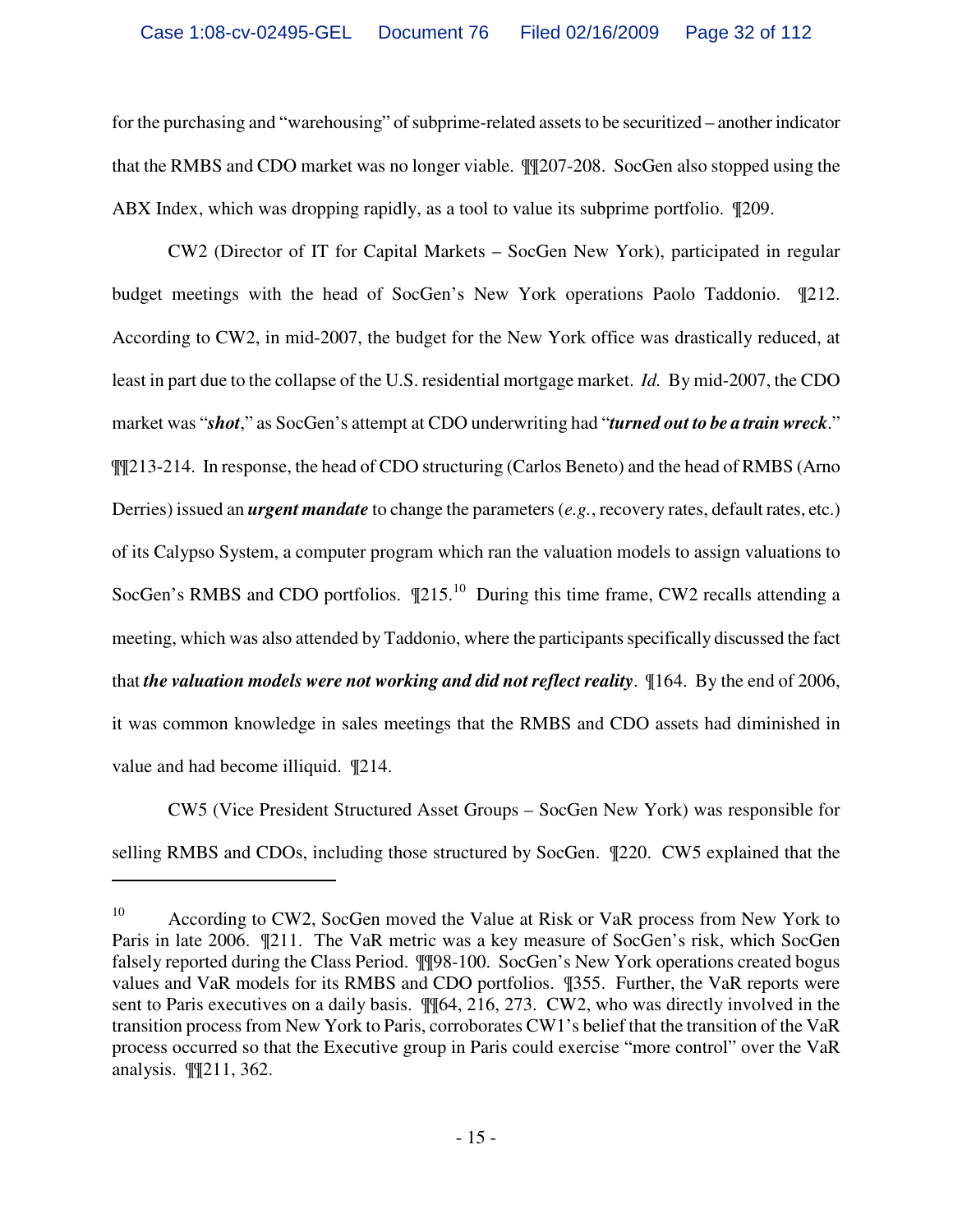RMBS and CDO market began tightening up in 2006 during which SocGen engaged in a scheme to convince investors that the market was still active. ¶222. For instance, when investors waited until the lower (or equity) tranches of a CDO were purchased before purchasing a senior tranch, SocGen agreed with Magnatar, a Wall Street hedge fund, to purchase the equity tranch *on the condition that the fund could turn around and "short" the CDO through a credit default swap*. *Id.*

According to CW5, it was common knowledge within SocGen that by the end of 2006 its RMBS and CDO assets had become illiquid. ¶223. CW5's knowledge is based on attendance at *sales meetings* and from reviewing *inventory reports* that reflected the lack of turnover within SocGen's RMBS and CDO portfolios. The Company's *monthly cash reports* also reflected the deteriorating value of its CDOs. ¶225. According to CW5, the sales staff referred to these assets as "crap." ¶224.

#### **C. SocGen's False Financial Statements**

#### **1. SocGen's Restatement as a Result of the Kerviel Fraud**

As a result of the Kerviel Fraud, SocGen restated its operating income and net income for each quarter in 2007. A table of restated amounts (¶290) is attached hereto as Appendix A.

Defendants, particularly Bouton, represented that SocGen's financial statements had been prepared in accordance with International Financial Reporting Standards ("IFRS") and gave a fair view of the Company's assets, liabilities, financial position, and profit and loss. ¶281(c). In May 2008, SocGen was forced to admit that its 2007 financial results were in fact *not* prepared in accordance with IFRS and could no longer be relied upon. ¶288. By not timely recording or disclosing the financial impact of the Kerviel Fraud, SocGen violated numerous IFRS standards, including, but not limited to, IAS1 39, IFRS 7, IAS 10, IAS 30, IAS 32, IAS 34. ¶¶296-297. Moreover, by restating its previously-issued 2007 financial results, the Company admitted that its financial results for 2007 were false and misleading when originally prepared. In accordance with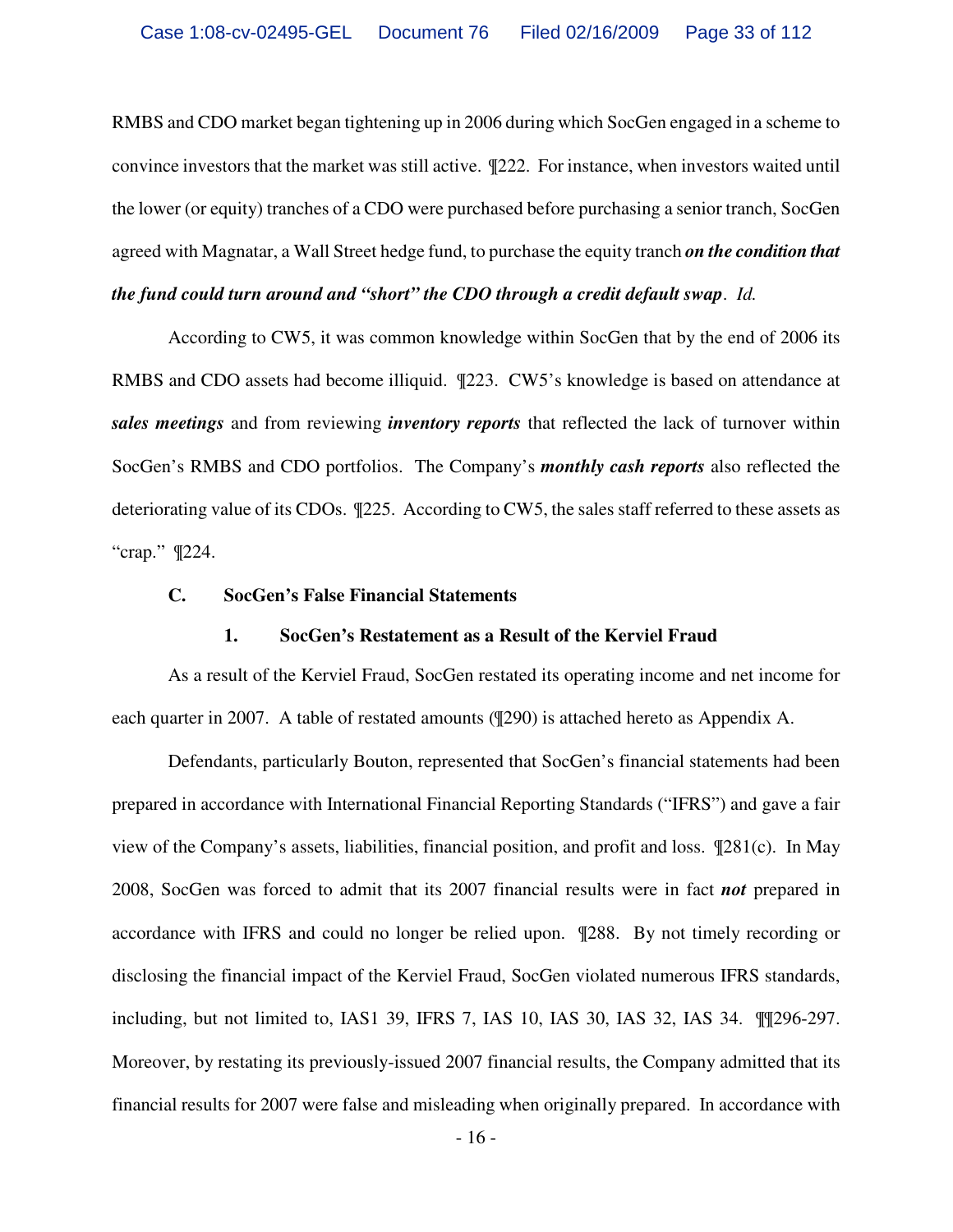IFRS standards (IAS 8), the information that caused the misstatements *was available to the Company when the financial statements for those periods were authorized and issued* and could reasonably be expected to have been obtained *and taken into account* when the financials were prepared. ¶¶291-292.

#### **2. SocGen's Numerous Accounting Violations as a Result of the Subprime Fraud**

SocGen's financial statements were also materially overstated by at least *€3.6 billion* during the Class Period because the Company failed to account properly for its RMBS and CDO assets. ¶¶299-300. Although Defendants failed to disclose it in SocGen's financial statements, SocGen took a relatively small write-down in its RMBS and CDO assets in Q1 and Q2 2007 ( $\epsilon$ 13 and  $\epsilon$ 66 million, respectively). In fact, SocGen failed to disclose any information relating to its subprime-related RMBS and CDO portfolios prior to Q3 2007, including (i) the types of subprime RMBS and CDO securities it held, (ii) the balance of the securities, and (iii) the credit rating or market sensitivity of its pre-Q3 2007 restatements. ¶302.

Failing to properly disclose and value its RMBS and CDO securities is a violation of IFRS accounting standards, particularly IFRS 7, IAS 32, IAS 10 and IAS 34. ¶¶303-309. Moreover, IAS 39 required SocGen to value its RMBS and CDO portfolios at "the amount for which an asset could be exchanged, or a liability settled, between knowledgeable, willing parties in an arm's length transaction." ¶310. In violation of IAS 39, SocGen opted to value its subprime portfolio based on a "model" which it knew, or recklessly disregarded, ignored information readily available to it relating to the valuations of its RMBS and CDO portfolios, including: (i) information from its wholly-owned U.S. subsidiary Trust Company of the West ("TCW") – "the leading player in the CDO market" (¶313); (ii) the ABX Index which tracked the cost of buying and selling credit default swaps on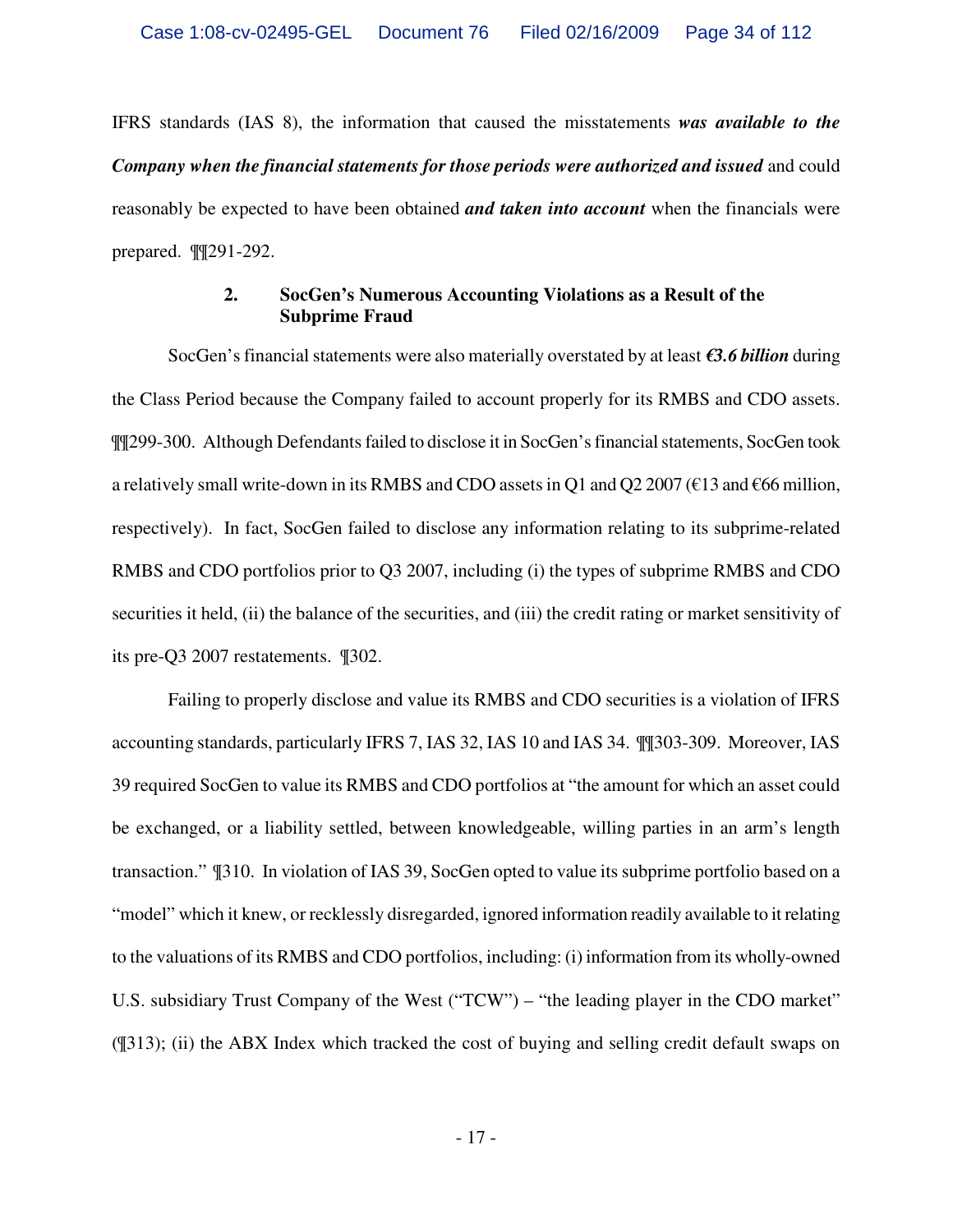certain RMBS transactions (¶315); and (iii) SocGen's trading experience, reflected on its weekly inventory sheets (discussed at its weekly sales meetings) and its daily cash reports. ¶320.

On January 24, 2008, when SocGen could no longer conceal its mounting RMBS and CDO losses from investors, the Company announced that it would record over €2 billion in write-downs of its subprime-related assets, including a  $\epsilon$ 1.1 billion write-down of its RMBS and CDO portfolios.

#### **3. SocGen's Internal Controls**

SocGen's 2007 Registration Document included a report on Internal Controls which was certified by Defendant Bouton, in accordance with article L. 225-37 of the French Commercial Code. ¶334. Throughout the report, the Company described the importance of effective internal controls at SocGen. Defendants' numerous assurances in the 2007 Registration Document, as discussed above, as well as similar statements made throughout the Class Period regarding the quality of the Company's disclosure controls and procedures, internal control over financial reporting, and risk management controls, were materially false and misleading because, in fact, SocGen had numerous, serious deficiencies in these areas as reflected by the government agencies investigating SocGen.

Accordingly, SocGen's true financial condition and results of operations were further masked by false and misleading statements that the Company maintained an effective framework of internal controls covering financial disclosures, financial reporting and risk management. ¶333.

#### **D. When the Truth Begins to Be Revealed, SocGen's Common Shares and ADRs Drop**

The market reacted swiftly to leakage that SocGen would have to take drastic additional subprime-related write-downs and to the eventual January 24, 2008 dual announcement revealing both the subprime write-down and the Kerviel losses, sending the Company's stock and ADR prices down sharply. ¶¶168-169, 407-408. During the period from January 18-21, 2008, the Company's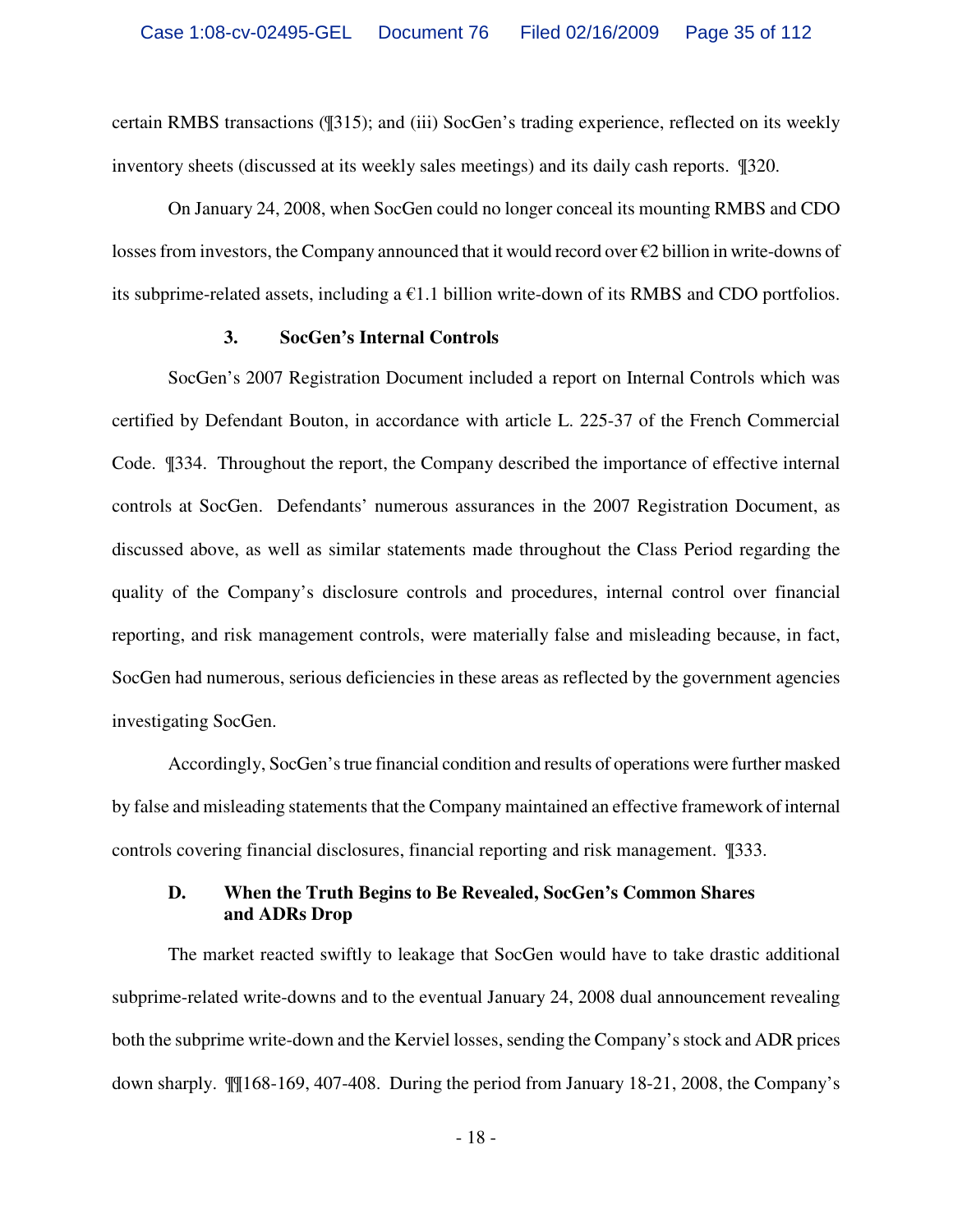stock price dropped 16% from  $\epsilon$ 93 to  $\epsilon$ 78.52. ¶407. This price drop was statistically significant, *i.e.*, not explained by movements in the market as a whole, and it was the direct result of the leakage of information into the market that SocGen's subprime assets continued to be significantly overvalued. *Id.*<sup>11</sup> Similarly, as a result of SocGen's January 24, 2008 disclosure, SocGen's stock shot down from  $\epsilon$ 79.08 to  $\epsilon$ 75.81 on January 24, 2008, or  $\epsilon$ 3.27 per share, on heavy volume of over 26 million shares. ¶408. SocGen's ADR shares in the United States similarly lost value as a result of these revelations on extremely high volume. ¶¶340, 408. This price decline was also statistically significant. *Id.*

### **E. The Individual Defendants' Insider Trading and SocGen's Repurchase Program**

By concealing the massive risks being taken by SocGen throughout the Class Period, the Individual Defendants were able to unload over 2.3 million inflated SocGen shares for more than €225 million.  $\P$ 251. The Individual Defendants sold between 51% and 81% of their individual shares, as follows:

- *Defendant Day* (SocGen Director and Chairman and CEO of TCW) sold 1,886,187 SocGen shares (53% of his holdings) for *€168 million*. ¶¶252, 383. This includes 1.5 million shares which Defendant Day unloaded from January 9, 2008 to January 18, 2008 for proceeds at *€140 million*.
- *Defendant Bouton* (SocGen Chairman and CEO) sold 255,713 SocGen shares (65% of his holdings) for proceeds of over *€30 million*.
- *Defendant Citerne* (SocGen Director and Co-CEO) sold 201,129 SocGen shares (81% of his holdings) for proceeds of over *€23 million*.

<u>.</u>

<sup>&</sup>lt;sup>11</sup> Demonstrating the direct relationship between this  $16\%$  drop and leakage regarding SocGen's impending write-down, one analyst explained that the 16% drop in share price during these few days was consistent with a drop in 2007 net profit *if SocGen were to write down its RMBS and CDO portfolios €1.3 billion*. ¶407.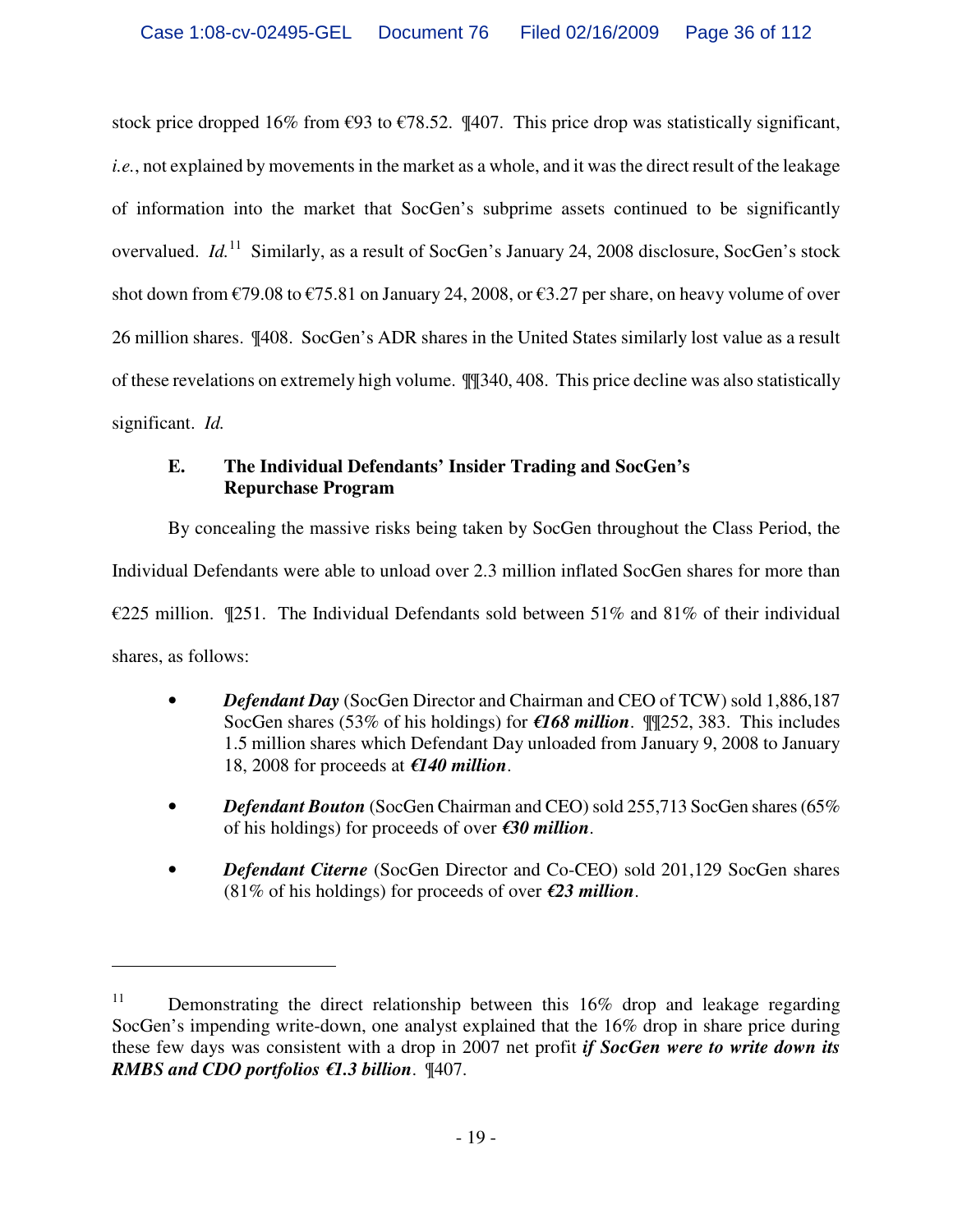• *Defendant Alix* (SocGen Co-CEO) sold 23,171 SocGen shares (81% of his holdings) for proceeds of *€3.3 million*.

¶¶368-371.

Throughout the Class Period, these Defendants caused SocGen to repurchase 12.3 million of its shares at a cost of nearly €1.1 billion. ¶¶20, 372. Defendants' rationale for the stock repurchase program was SocGen's "low exposure to credit risk." ¶377. In truth, the stock repurchase sent the false message to investors that SocGen's stock was undervalued, which served to prop up the stock price and provide the Individual Defendants an opportunity to dump their shares and realize significant profits. *Id.*

# **F. Defendants' Fraudulent Scheme Sparked Several Government Investigations**

Governmental agencies in both France and the United States initiated investigations of the Company in response to SocGen's January 24, 2008 revelations. ¶230. The agencies' investigations, many of them still ongoing, have focused on SocGen's deficient internal controls, statements regarding its subprime exposure, and Defendant Day's massive and suspicious insider trading. These agencies include the following:

- *French Finance Minister*: It only took the French Finance Minister 11 days to conclude that SocGen's woefully inadequate internal controls were to blame for allowing the Kerviel Fraud to occur. ¶¶231-232.
- *French Banking Commission*: After its investigation, focusing on the Kerviel Fraud, the French Banking Commission fined SocGen  $\epsilon$ 4 million – its largest fine ever – for the Company's deficient internal controls and violations of French banking laws, noting that the failures were "serious deficiencies" that were "beyond the repetition of simple individual failures." ¶¶233-241.
- *Autorite des Marches Financiers ("AMF")*: "The goal of the [AMF] investigation is to determine whether the information put out by [SocGen] on the subprime crisis in recent months was 'complete, appropriate and reliable." ¶242. The AMF is also investigating Defendant Day's unloading of more than €140 million in SocGen stock just prior to the January 24, 2008 announcement. *Id.*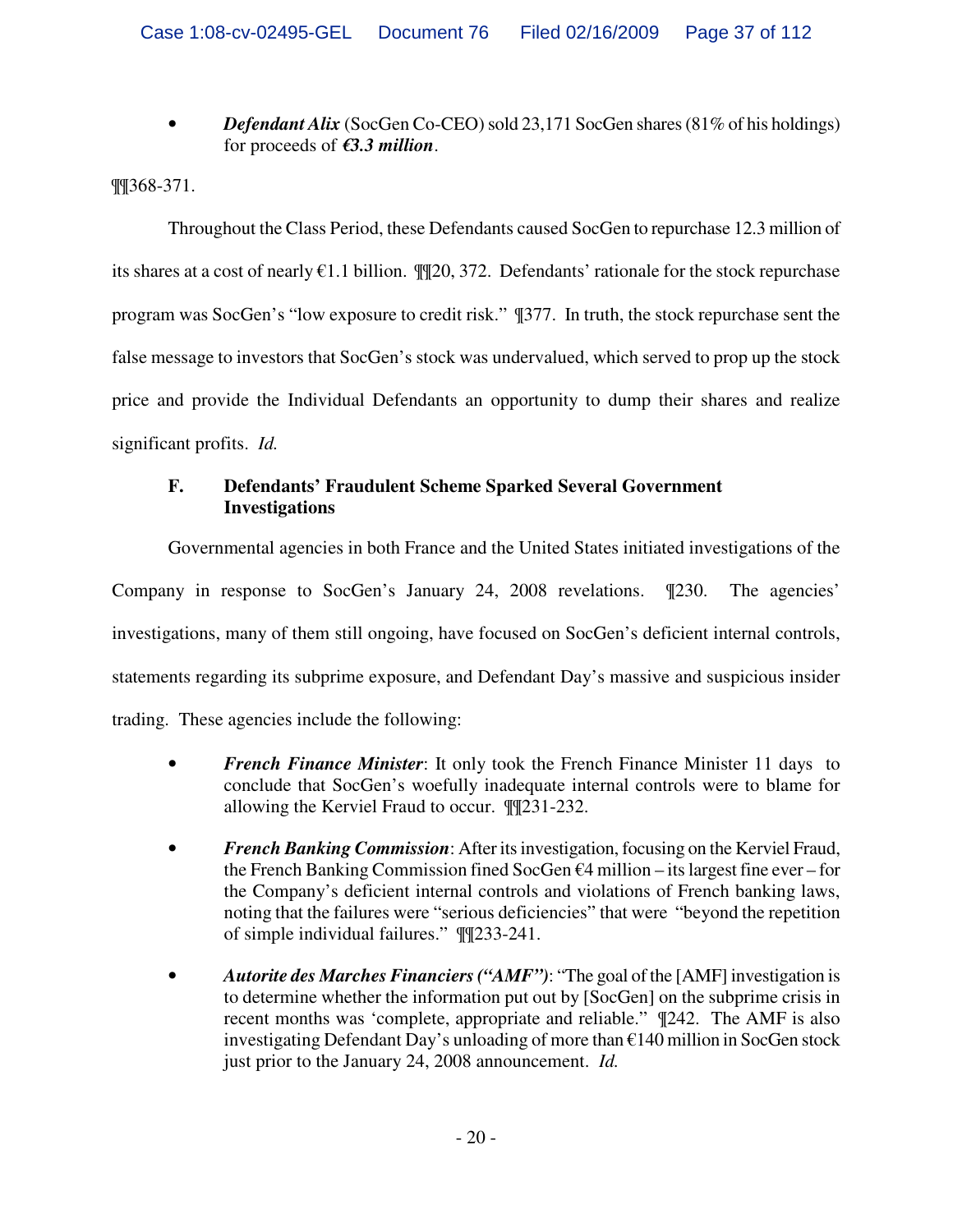- *U.S. Securities and Exchange Commission ("SEC")*: The SEC announced in February 2008 that it was investigating the timing of Defendant Day's stock sales. Its investigation is ongoing. ¶243.
- *U.S. Attorney for the Eastern District of New York*: Commenced on January 25, 2008, this criminal investigation is ongoing and focused on at least two separate issues: (1) the loss SocGen incurred from Kerviel's trades; and (2) Defendant Day's stock sales prior to the Company's January 24, 2008 announcement. ¶244.

#### **G. SocGen Cleans House**

Following SocGen's January 24 announcement and the resultant government investigations,

the Company demoted, terminated and/or forced the resignations of several high-level executives. ¶264. On April 17, 2008, SocGen announced that Defendant Bouton would be stripped of his role as CEO and Defendant Citerne was forced to give up his Board seat. ¶266. In an effort to distance themselves from Kerviel's activities, SocGen's executive management also terminated and/or forced

the resignations of lower-level management who worked directly above Kerviel. ¶267.

There was also fallout from the subprime-related write-downs. In September 2008, the Company announced that Liz Hogan and Jerome Jacques would become co-heads of FICC Americas, replacing Taddonio. ¶269.

### **III. THE COMPLAINT SUFFICIENTLY ALLEGES MATERIALLY FALSE AND MISLEADING STATEMENTS**

To sufficiently allege false and misleading statements pursuant to Fed. R. Civ. P. 9(b), the pleading must  $\cdots$  (1) specify the statements that  $\cdots$  were fraudulent, (2) identify the speaker, (3) state where and when the statements were made, and (4) explain why the statements were fraudulent."'" *Novak v. Kasaks*, 216 F.3d 300, 306 (2d Cir. 2000) ("'The primary purpose of Rule 9(b) is to afford defendant fair notice of the plaintiff's claim and the factual ground upon which it is based.'"); *accord* 15 U.S.C. §78u-4(b)(1) (the complaint need only "specify each statement alleged to have been misleading [and] the reason or reasons why the statement is misleading").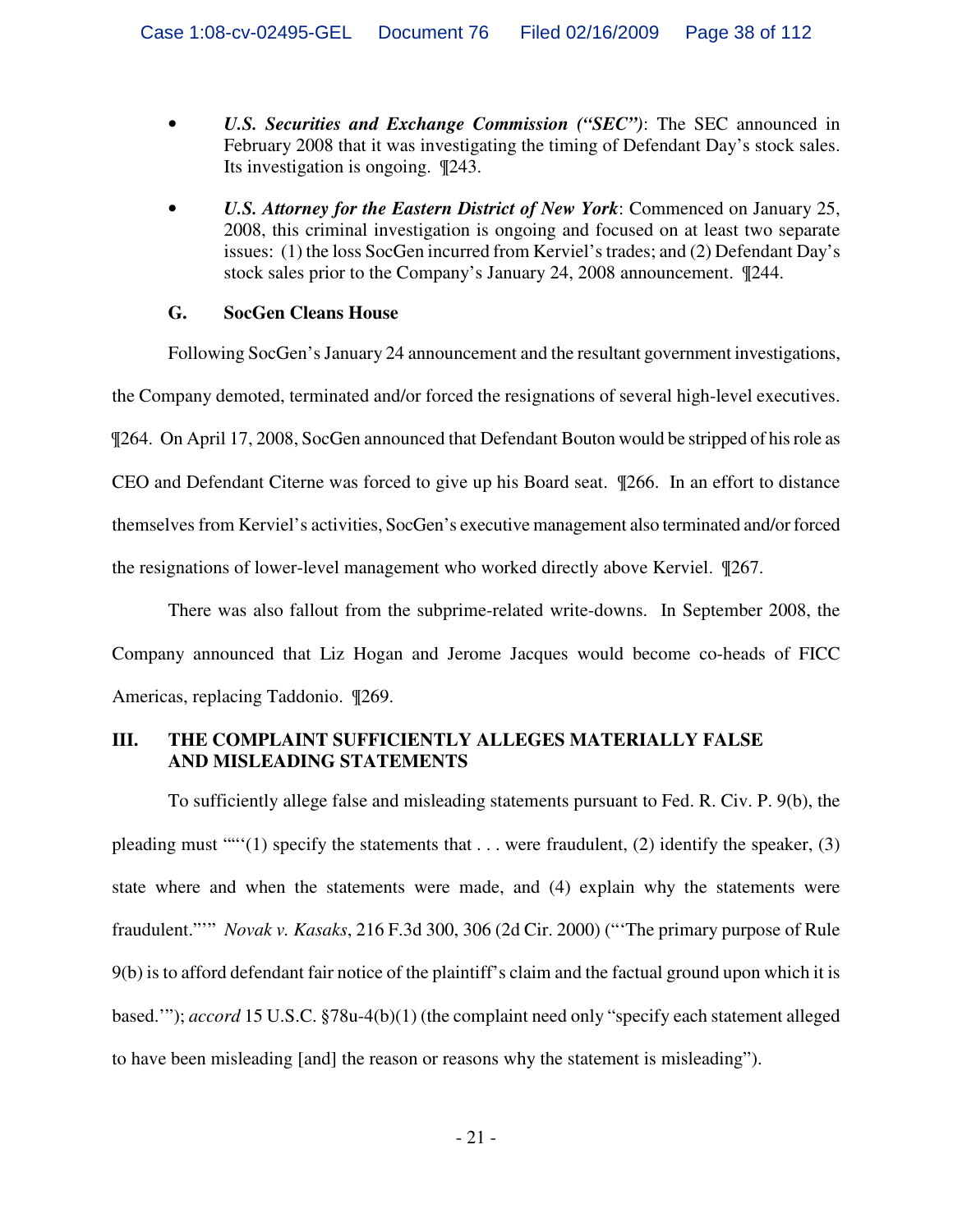The Complaint easily meets this standard. It identifies with specificity each of Defendants' materially false and misleading statements made in press releases, analyst conference calls, public filings, and other means during the Class Period. These statements concern (i) SocGen's risk control management systems (*see, e.g.*, ¶¶108-111, 115-116, 120, 128-132, 136, 143, 154-155), (ii) the extent and nature of SocGen's subprime exposure, including the valuation of its RMBS and CDO portfolios (*see, e.g.*, ¶¶126, 141, 143-147, 152, 154-155, 160-162), and (iii) SocGen's false financial statements and restatements (¶¶114, 119, 122-124, 135, 143, 155). The Complaint identifies where and when the statement was made and who was responsible for the statement. *See, e.g.*, ¶¶108-109, 114-115, 117, 119-120, 122-124, 128, 135-136, 141, 143-147, 152, 154-155, 161-162.

The Complaint also alleges with specificity the reason *why* each statement is false and misleading. *See, e.g.*, ¶¶112-113, 118, 125, 133-134, 137-138, 148, 156, 166 (SocGen's subprime exposure); ¶¶127, 142, 149, 153, 157, 163-165 (SocGen's risk control management systems); ¶¶125, 139-140, 150-151, 158-159, 281-337 (SocGen's false financial statements).

# **A. Defendants' Risk Control Management Statements Are Both False and Actionable<sup>12</sup>**

## **1. Defendants' Statements Are Clearly Actionable and Pleaded with Sufficient Specificity**

Defendants publicly characterized SocGen's risk control management systems as "highly sophisticated control systems which have already proved their worth in extreme situations" (¶108), and that SocGen engages in a daily analysis "of the exposure and risk incurred by all of the Group's

1

<sup>&</sup>lt;sup>12</sup> Defendants confuse SocGen's accumulations of "risky" subprime-related assets with Defendants' false and misleading statements regarding SocGen's risk control management systems. Defs.' Mem. at 54-56. Although it is certainly true that SocGen's deficient risk control management systems contributed to the Subprime Fraud, Defendants' subprime exposure statements are false and misleading for specific reasons identified in the Complaint (¶¶112-113, 118, 125, 133-134, 137-138, 148, 156, 166, 202-229), and as discussed below, independent of SocGen's deficient risk controls.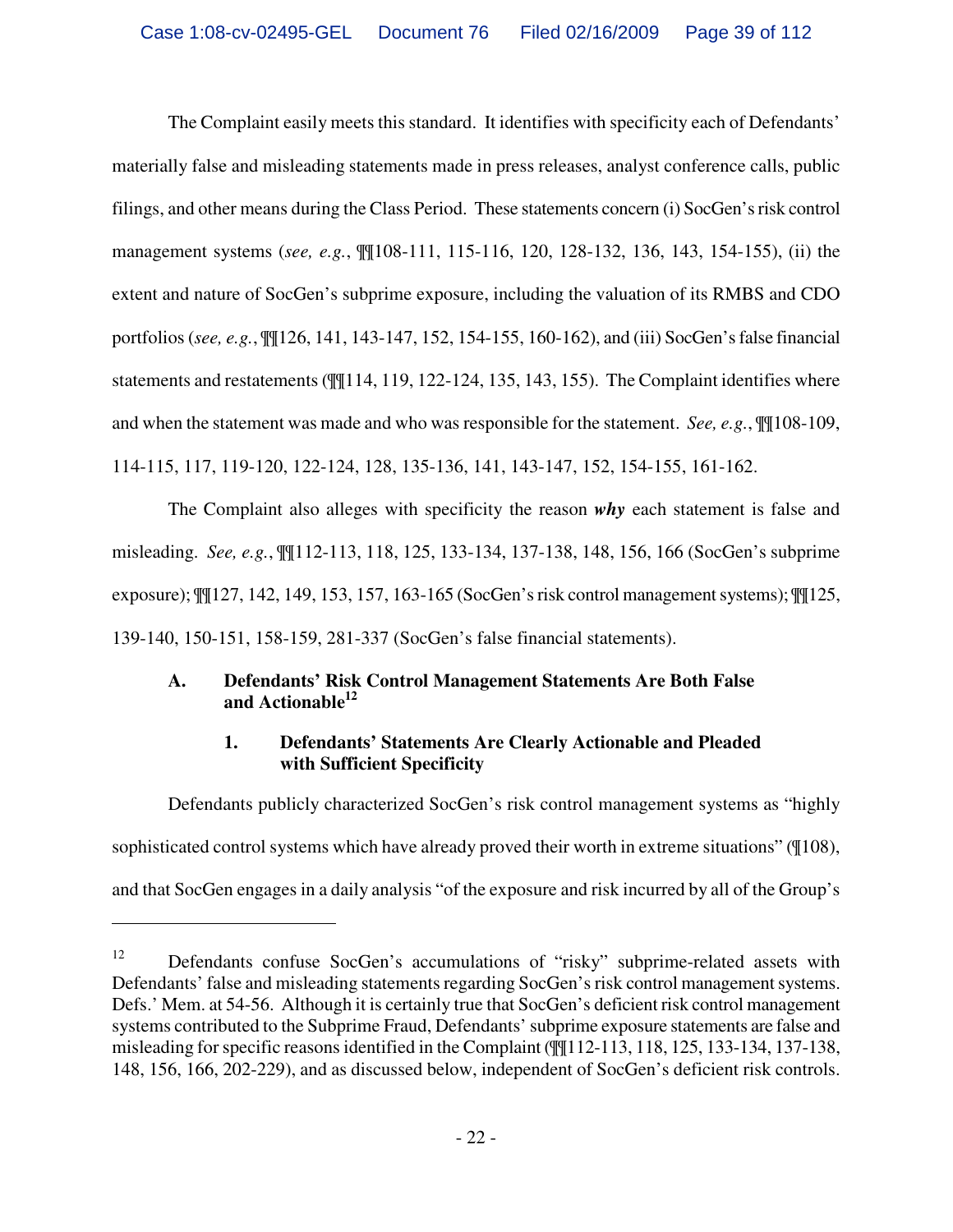market activities and comparison of these exposure [sic] and risks with the limits set." ¶115; *see also* ¶¶108-111, 116, 128-132, 136.<sup>13</sup> These statements were very specific and, fairly characterized, conveyed the message that SocGen had in place effective and meaningful risk controls in connection with its potentially risky derivatives trading.

These statements are also actionable as they provided investors detailed accounts of SocGen's daily risk management procedures purportedly in place and followed during the Class Period. *See Shapiro v. UJB Fin. Corp.*, 964 F.2d 272, 283 (3d Cir. 1992) (defendants' statement that "internal controls not only existed, but were properly centralized, supervised, and managed" could be actionable); *Ballan v. Wilfred Am. Educ. Corp.*, 720 F. Supp. 241, 245 (E.D.N.Y. 1989) (defendants represented "'additional, elaborate compliance and control steps which [they believed to be] the best procedures in the industry"" $\cdot$ <sup>14</sup>

## **2. Defendants' Statements Are False**

 $\overline{a}$ 

Defendants' risk control management statements were each patently false and misleading for each of the reasons documented by the French Finance Minister (¶¶231-232), the French Banking

 $13$  For example, Defendants stated that with respect to derivatives, "the growth of this activity has only been possible, and more importantly, acceptable, thanks to the parallel development of a strong expertise in the management of risks linked to derivatives." ¶111. SocGen also issued countless statements detailing SocGen's risk management procedures, including, among others: that IT teams "provide the ever-demanding task of recalculating the risk on market positions each day" (¶110), and that "daily limit monitoring of each activity, and constant checking that appropriate limits have been set for each activity." ¶115; *see also* ¶¶108-109, 116, 120, 128-132, 136, 143, 154- 155.

<sup>14</sup> *In re JPMorgan Chase Sec. Litig.*, 363 F. Supp. 2d 595 (S.D.N.Y. 2005), cited by defendants, is not applicable here. Missing from *JPMorgan* are specific and repeated statements relating to risk management that are present here. *Id.* at 632-33. For example, Defendants here claimed that independent risk controllers "carry out daily reviews of all positions and risks taken in the course of the Group's market activities" (¶116), "a set of specific procedures has been compiled for each type of risk" (¶129), and "*risk management is an integral part of our derivatives activity*" (¶111).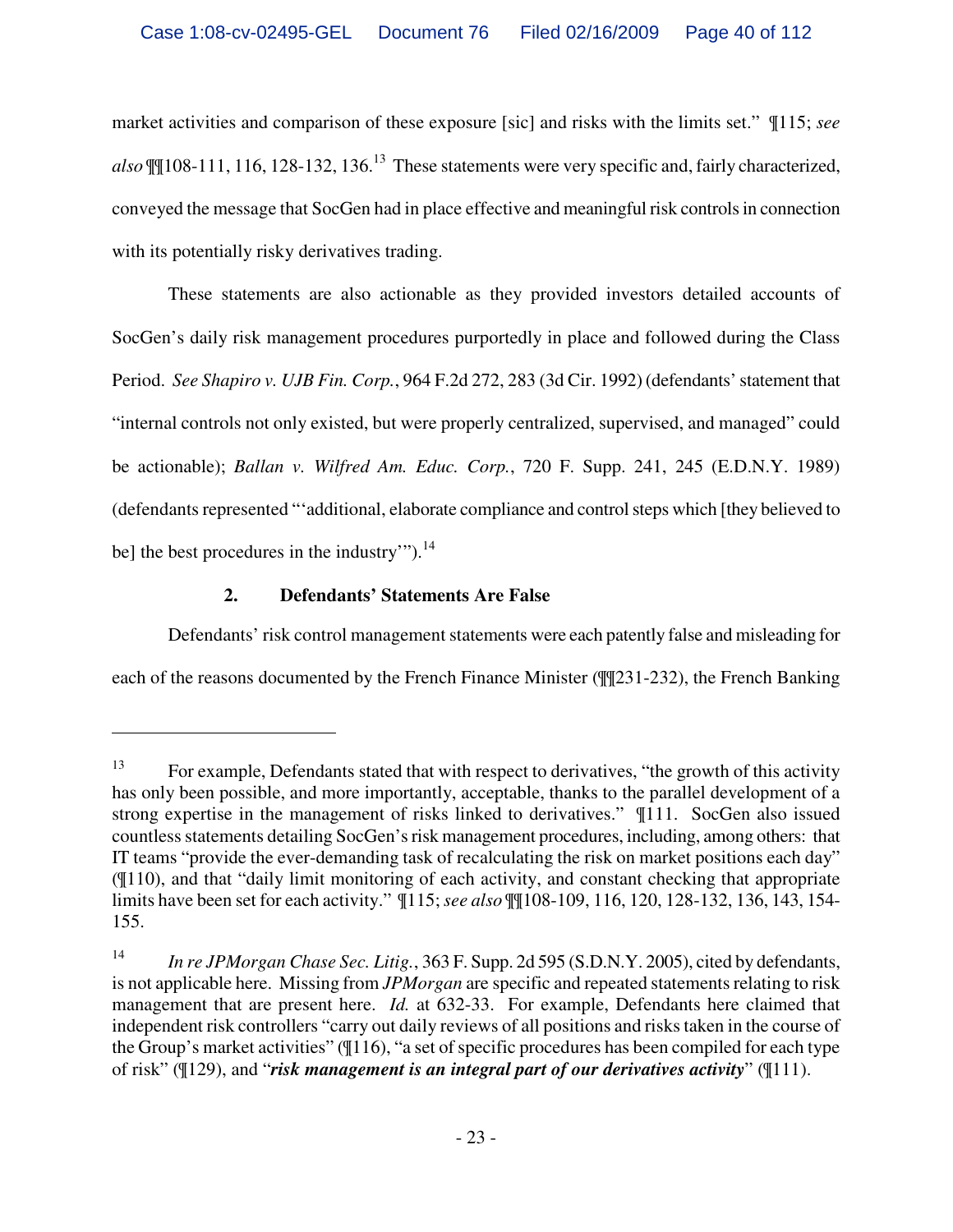Commission ( $\mathbb{I}$ [233-241), the Special Committee Report ( $\mathbb{I}$ 183), <sup>15</sup> and the Mission Green Report  $(\mathbb{Z}/245\text{-}248).$ <sup>16</sup> Indeed, the Company's shoddy risk controls failed to prevent a purportedly rogue trader from exposing the Company to over €50 billion in unhedged bets, well beyond the Company's €35 billion market capitalization, even though the Company received numerous red flags, including over 70 internal alerts and several warnings from the major exchanges and the Bank of France. ¶¶186-201. "France's banking commission, after a series of inspections, *twice wrote to Mr. Bouton*  about the need to reinforce SocGen's controls, particularly in the equity derivatives team where ... Kerviel worked."  $\P176$ . Had SocGen's "internal controls and risk management functions" been "in place and followed," as Defendants suggest (Defs.' Mem. at 56), Kerviel never would have been able to bet €50 billion on the stock market.

The French Finance Minister similarly concluded that "certain mechanisms of internal controls of Societe Generale did not function, and those that did were *not* always followed up with

<sup>15</sup> The Special Committee Report found that SocGen had received *more than 70 alerts* related to Kerviel's conduct, including, among others, that: (i) between June 2006 and August 2007, SocGen received four alerts regarding problems with "settlement/delivery," reporting further discrepancies in Kerviel's trades (¶183); (ii) between December 2006 and June 2007, SocGen was warned on five occasions of cumulative discrepancies in Kerviel's trades in excess of €3.5 billion (*id*.); (iii) between July 2006 and September 2007, Kerviel's activities generated twenty-four alerts regarding market risk, including that Kerviel's Delta One desk had exceeded its stress test limit for risk (*id*.); (iv) between January and December 2007, SocGen received seven alerts regarding tens of billions of euros in discrepancies between various accounts related to Kerviel (*id*.); (v) between July 2007 and January 2008, SocGen was notified of anomalies regarding counterparty risk, including that Kerviel had exceeded the Company's internal risk limits (*id*.); and (vi) in December 2007, SocGen was alerted to an unusually high commission (€1.2M) related to one of Kerviel's trades (*id*.).

<sup>&</sup>lt;sup>16</sup> The Mission Green Report found the following deficiencies: (i) the Front Office allowed Kerviel to regularly take intraday directional positions on index futures and on certain equities which were well beyond Kerviel's level of authority; (ii) failure to implement additional risk controls in light of rapid growth in Global Equities and Derivative Solution ("GEDS") and numerous signals revealing a deterioration in the Middle Office; and (iii) failure to react to external alert signals from Eurex and SocGen's subsidiary FIMAT relating to trading activities. ¶¶245-248.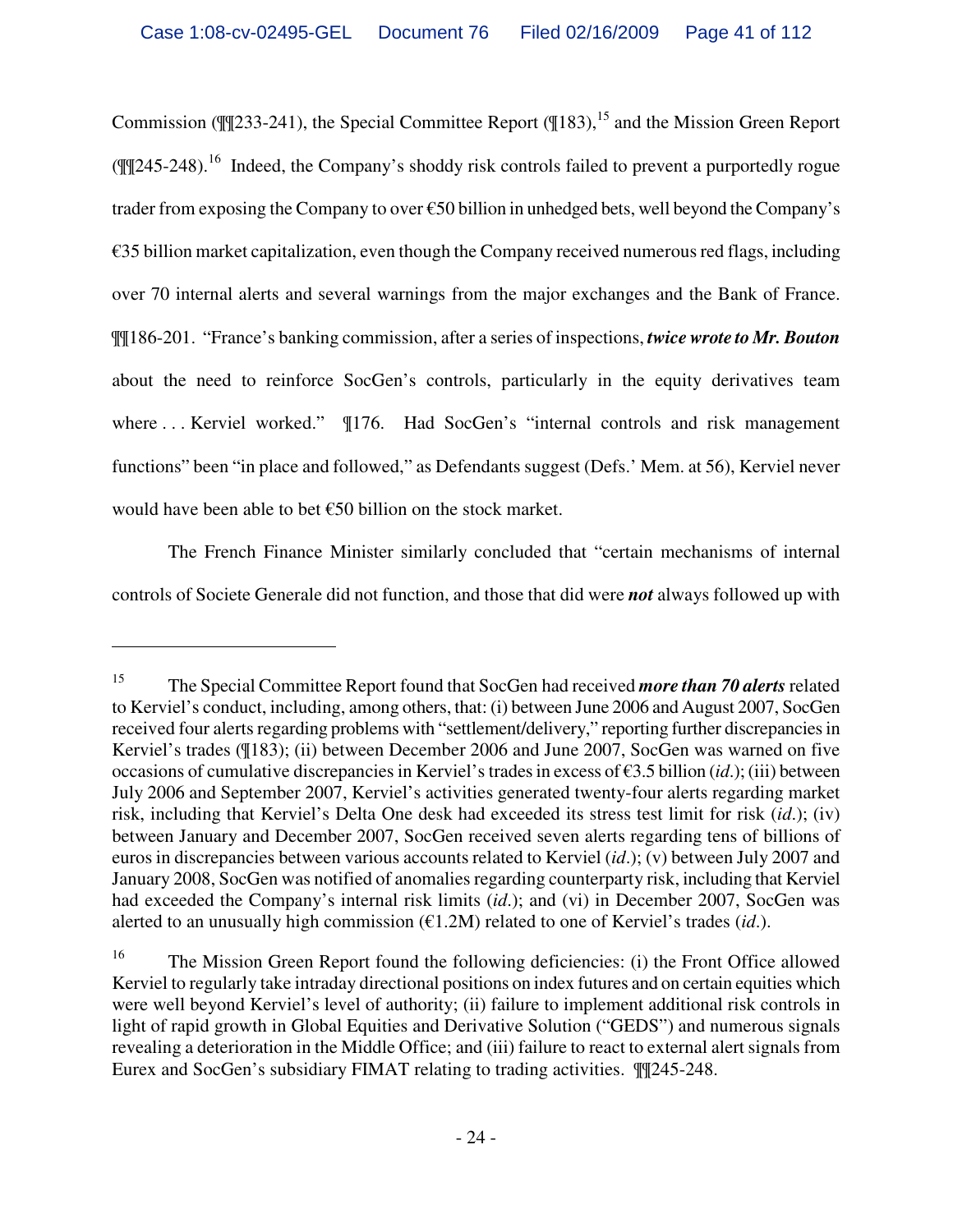appropriate changes." ¶232. The French Banking Commission likewise concluded that there were "*serious deficiencies*" in SocGen's internal control systems that went "*beyond the repetition of simple individual failures*." ¶239; *see also* ¶¶233-241. Any argument to the contrary, *at the pleading stage*, is misplaced. *See In re Scholastic Corp. Sec. Litig.*, 252 F.3d 63, 74 (2d Cir. 2001) (defendants may later establish that they were at the mercy of cyclical business downturn, but "any speculation to that effect is inappropriate at the pleadings stage"); *Goldman v. Belden*, 754 F.2d 1059, 1070-71 (2d Cir. 1985) (when district court decided defendant's excuses for his stock sales were "'logical'" and "'reasonable'" in light of impending retirement, it "impermissibly reached beyond the scope of the Complaint, and, indeed, invaded the province of the trier of fact").

Defendants' boilerplate "hindsight" argument (Defs.' Mem. at 55-56), is pure sophistry. Defendants ignore obvious and *contemporaneous* information regarding SocGen's "serious deficiencies" in internal controls and risk management when they made their statements, removing this case from the realm of "'fraud by hindsight.'" *See In re Atlas Air Worldwide Holdings, Inc. Sec. Litig.*, 324 F. Supp. 2d 474, 494 (S.D.N.Y. 2004).

Nor are Defendants' very specific statements protected by any general cautionary language. Defs.' Mem. at 56. First, the Private Securities Litigation Reform Act of 1995's ("PSLRA") safe harbor provision applies only where the "cautionary language expressly warns of or directly relates to the risk that brought about the investor's loss." *Scantek Med., Inc. v. Sabella*, 583 F. Supp. 2d 477, 496 (S.D.N.Y. 2008) ('"Vague disclosures of general risks will not protect defendants from liability.'"); *In re Initial Pub. Offering Sec. Litig.*, 358 F. Supp. 2d 189, 211-12 (S.D.N.Y. 2004) ("Generalized disclosures of amorphous risks will not shield defendants from liability . . . ."). The generic language Defendants cite is hardly meaningful and is wholly insufficient. *In re Salomon Analyst Level 3 Litig.*, 350 F. Supp. 2d 477, 495 (S.D.N.Y. 2004) (Lynch, J.) (cautionary language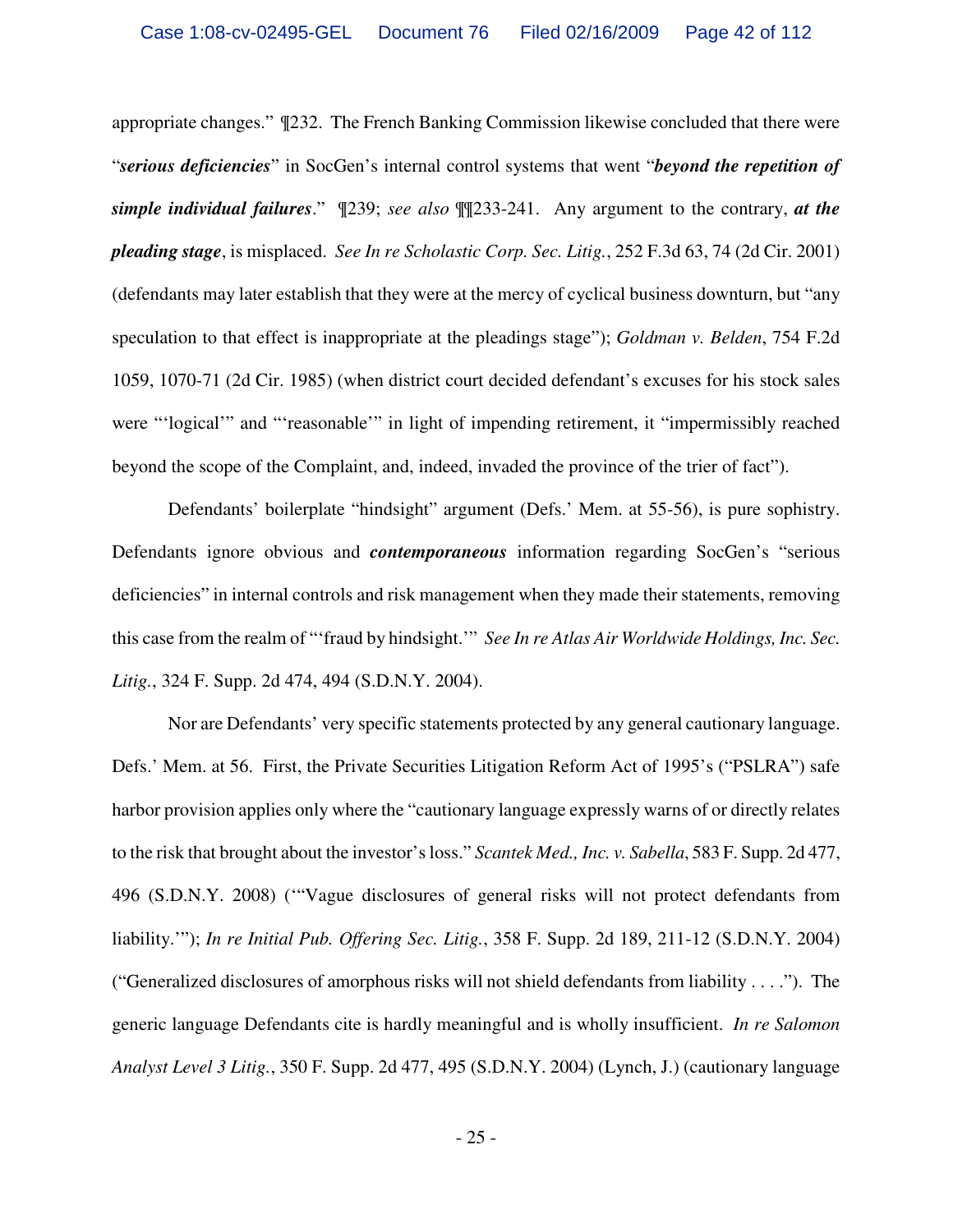must be "meaningful"). Second, the PSLRA safe harbor provision does not apply to statements that Defendants know are false and misleading at the time the statements are made. *In re AOL Time Warner Sec. &* "*ERISA*" *Litig.*, 381 F. Supp. 2d 192, 223 (S.D.N.Y. 2004) ("After all 'no degree of cautionary language will protect material misrepresentations or omissions where defendants knew their statements were false when made.'") (quoting *Milman v. Box Hill Sys. Corp.*, 72 F. Supp. 2d 220, 231 (S.D.N.Y. 1999)).<sup>17</sup>

## **B. Defendants' Statements Concerning SocGen's Subprime Exposure Are Both False and Actionable**

## **1. Defendants' Subprime-Exposure Misstatements Are Actionable and Pleaded with Sufficient Specificity**

Defendants repeatedly represented that the Company's subprime exposure was "low," "negligible," "very limited," or "under control" and that the brewing credit crisis would have only a "limited impact" on the Company's financial condition. ¶¶141, 143-147, 153-154, 162. Defendants also represented that SocGen would not further write down its subprime assets in Q4 2007. ¶161. Because SocGen had written down a mere  $\epsilon$ 230 million in the third quarter when other banks had written down far more (which analysts and others questioned), these statements cannot be dismissed as mere "puffery" or "opinion." Defs.' Mem. at 52. In fact, this was precisely the sort of information that mattered to analysts and the market. ¶¶141, 144-147; *In re Bayer AG Sec. Litig.*, No. 03 Civ. 1546 (WHP), 2004 U.S. Dist. LEXIS 19593, at \*38 (S.D.N.Y. Sept. 30, 2004) (finding specific, fact-based statements to be "neither puffery nor opinion"); *Newman v. Rothschild*, 662 F.

<sup>17</sup> Defendants' citation to *Halperin v. ebanker USA.COM, Inc.*, 295 F.3d 352, 359 (2d Cir. 2002), is unpersuasive as that court held that the assessment of cautionary language is intensely factual and needs to be decided on a case by case basis. In *Halperin*, the false statements at issue centered around the "future registration" of securities – not statements based on historical fact. *Id*.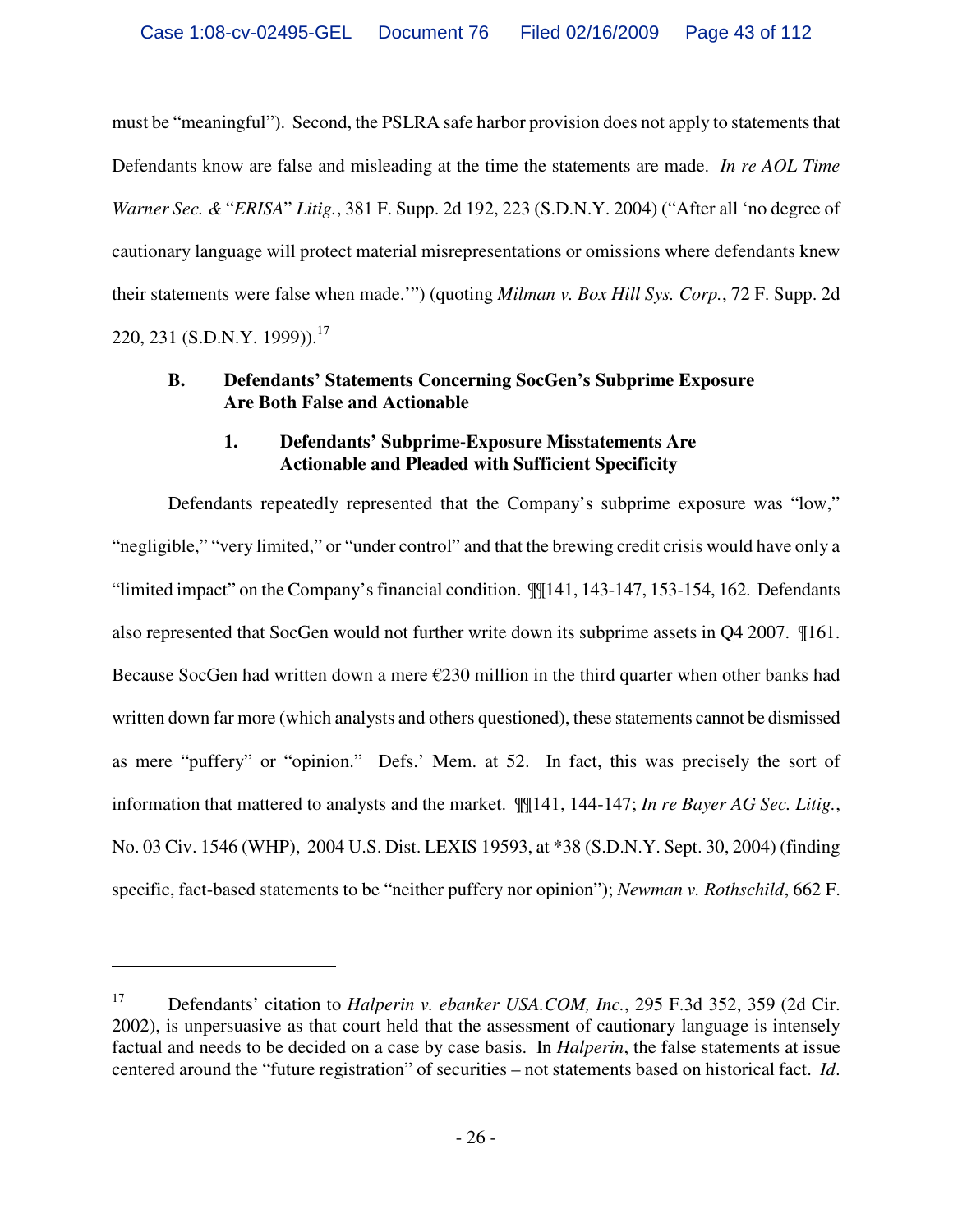Supp. 957, 959 (S.D.N.Y. 1987) (defense of puffery not available when alleged misstatement concerns specific facts).

Further, Defendants had no reasonable basis for their positive statements. Indeed, they knew just the opposite to be true – that the market for subprime-related assets had collapsed no later than mid-2007 and that they would need to further write down these assets. *See In re Vivendi Universal, S.A. Sec. Litig.*, 381 F. Supp. 2d 158, 182 (S.D.N.Y. 2003) (statements that a company was "financially solid" were actionable where defendants did not have a reasonable basis for them); *In re Oxford Health Plans, Inc. Sec. Litig.*, 187 F.R.D. 133, 140 (S.D.N.Y. 1999) (statements downplaying computer and internal control problems were actionable because they misled investors into believing that the problems were not as extensive or serious as they were).

#### **2. Defendants' Subprime Exposure Statements Are False**

Defendants nevertheless contend that the Complaint provides "no basis to infer that [SocGen] was in possession of contradictory facts" relating to its subprime exposure. Defs.' Mem. at 51. This argument simply ignores the Complaint's numerous allegations, including many based on statements from high-level confidential witnesses. *See, e.g.*, ¶¶127, 142, 149, 153, 157, 163-165, 202-229, 313- 320. Beginning in late 2006 and into 2007, the ABX Index showed that *all* subprime RMBS tranches were being adversely affected by the subprime mortgage crisis. ¶316. By Q1 2007 and Q2 2007, SocGen New York had already experienced major difficulties in valuing its RMBS and CDO portfolios. According to CW1, by mid-2007, SocGen New York switched from the "mark-tomarket" valuation method to the "mark-to-model" valuation method because no active market existed by which to determine the value of SocGen's subprime-related assets. ¶207. During this time period, SocGen competitors began to announce writeoffs for their CDO and RMBS assets and credit agencies began downgrading the ratings for such products. ¶205. According to CW2, during a two-week period in Q1 2007 and Q2 2007, the heads of CDO structuring and RMBS issued an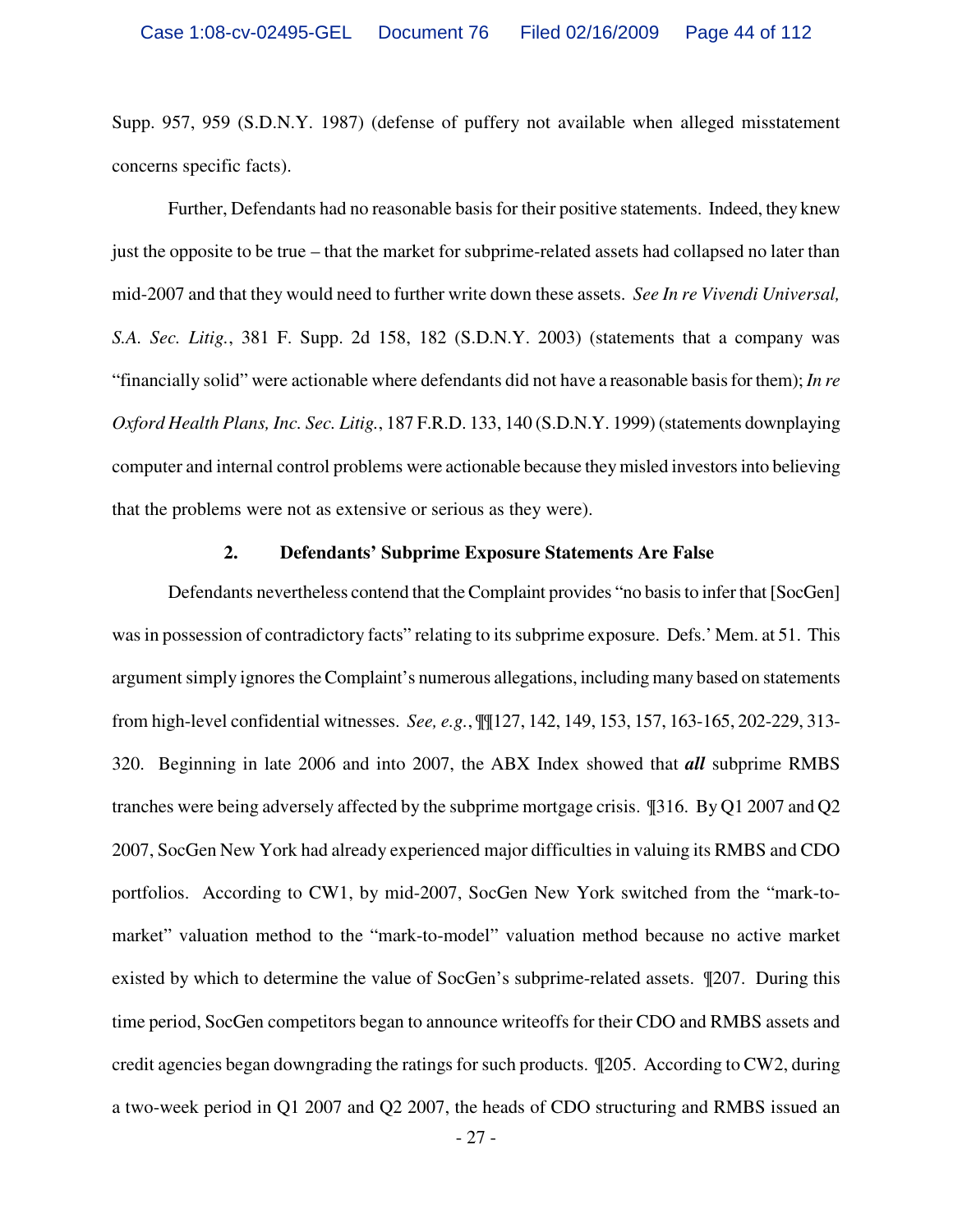*urgent mandate* to the IT department to change the parameters of its hundreds of valuation models in order to obtain a more acceptable valuation of SocGen's CDOs. ¶215. However, even after changing the models' parameters (*e.g.*, recovery rates, default rates, etc.), SocGen was still not able to come up with an acceptable valuation for its CDOs. *Id.*

By late 2006 and early 2007, according to CW5, SocGen was experiencing greater difficulty in finding buyers for its CDO products. For example, (i) at *weekly sales meetings* held in New York, it became clear that it was increasingly difficult to sell SocGen RMBS and CDO products (¶223), (ii) the *inventory reports* distributed at the sales meetings and by e-mail showed that the turnover of RMBS and CDO products had decreased dramatically throughout 2006 (¶224) – in fact, the RMBS and CDO products showed no activity (¶320), and (iii) *daily and monthly cash reports*  showed that SocGen was receiving much less cash on the CDOs in its portfolio – a clear indication that defaults had increased (¶¶225, 320). These facts demonstrate the falsity of Defendants' statements regarding SocGen's subprime exposure.

Defendants do not dispute these facts. Instead they attempt to discount the Complaint's allegations by arguing that SocGen's RMBS and CDOs had no history of defaults or downgrades before Q3 2007 and that SocGen held highly-rated RMBS and CDOs. Defs.' Mem. at 51. Defendants' argument fails because SocGen's internal valuations reflected the fact that its RMBS and CDO portfolios were quickly dropping in value. *E.g.*, ¶¶205, 207, 212. In addition, SocGen's mezzanine CDOs were backed by extremely risky junior (BBB and sub-BBB rated) tranches of subprime RMBS securities. *E.g.*, ¶298. Because all subprime RMBS tranches were adversely affected, the fact that SocGen had senior positions in these CDOs was absolutely meaningless. ¶98.

Defendants also attempt to minimize their false statements by arguing that SocGen's statement that its CDOs represented only 1% of its investment bank (CIB) revenue was not false.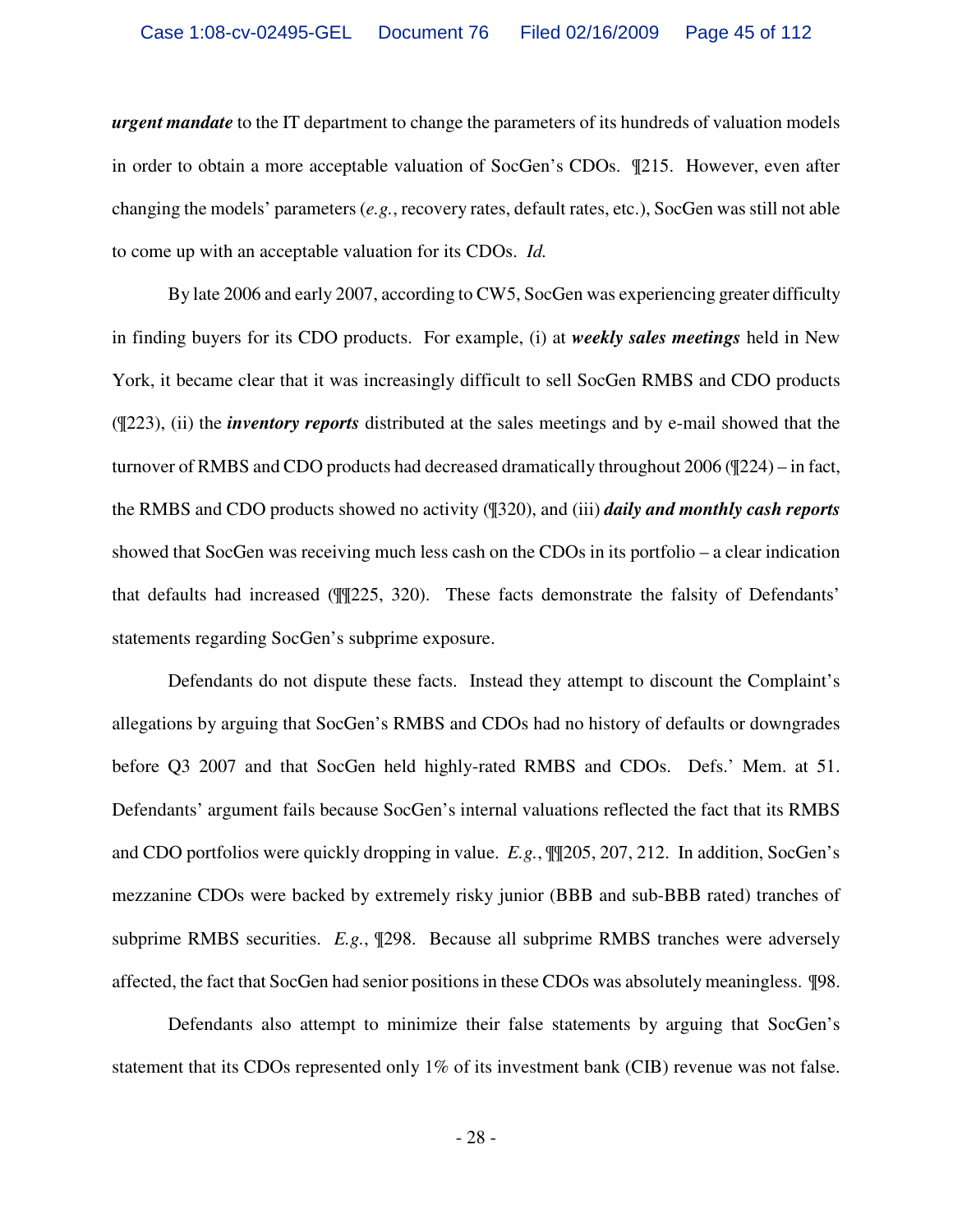Defs.' Mem. at 51-52. While that may be technically true, it misses the point: The Complaint alleges that this statement was misleading because it was part of Defendants' efforts to convince the market that SocGen had "[l]ow exposure to credit risk segments." ¶145. In fact, SocGen had accumulated over  $\epsilon$ 5 billion in subprime-related assets and knew that its CDO valuation models "did not reflect" reality" by this time and that no viable market existed for CDOs by mid-2007. ¶149. SocGen's January 24, 2008 subprime write-down of €2.05 billion was material and equaled half of SocGen's entire 2006 net income. ¶124.

#### **3. Defendants Had a Duty to Disclose Their True Subprime Exposure**

Defendants also contend that SocGen was under "no duty to disclose additional information about CDOs and RMBS" and thus Defendants did not need to "disaggregate" their CDOs and RMBS holdings by line item. Defs.' Mem. at 53-54. This argument confuses the facts alleged and misconstrues clear Second Circuit law.

Statements, though literally true, may nevertheless be misleading if the speakers fail to disclose material information. *McMahan & Co. v. Wherehouse Entm't*, 900 F.2d 576, 579 (2d Cir. 1990) ("The central issue . . . is not whether the particular statements, taken separately, were literally true, but whether defendants' representations, taken together and in context, would have misled a reasonable investor about the nature of the debentures.").

Both the language of SEC Rule 10b-5 and the Second Circuit make clear that whether or not there is an "independent duty to speak in the first instance becomes irrelevant once a party chooses to discuss material issues, because upon choosing to speak one 'has a duty to be both accurate and complete.'" *Lapin v. Goldman Sachs Group, Inc.*, 506 F. Supp. 2d 221, 237 (S.D.N.Y. 2006) (quoting *Caiola v. Citibank, N.A.*, 295 F.3d 312, 331 (2d Cir. 2002)).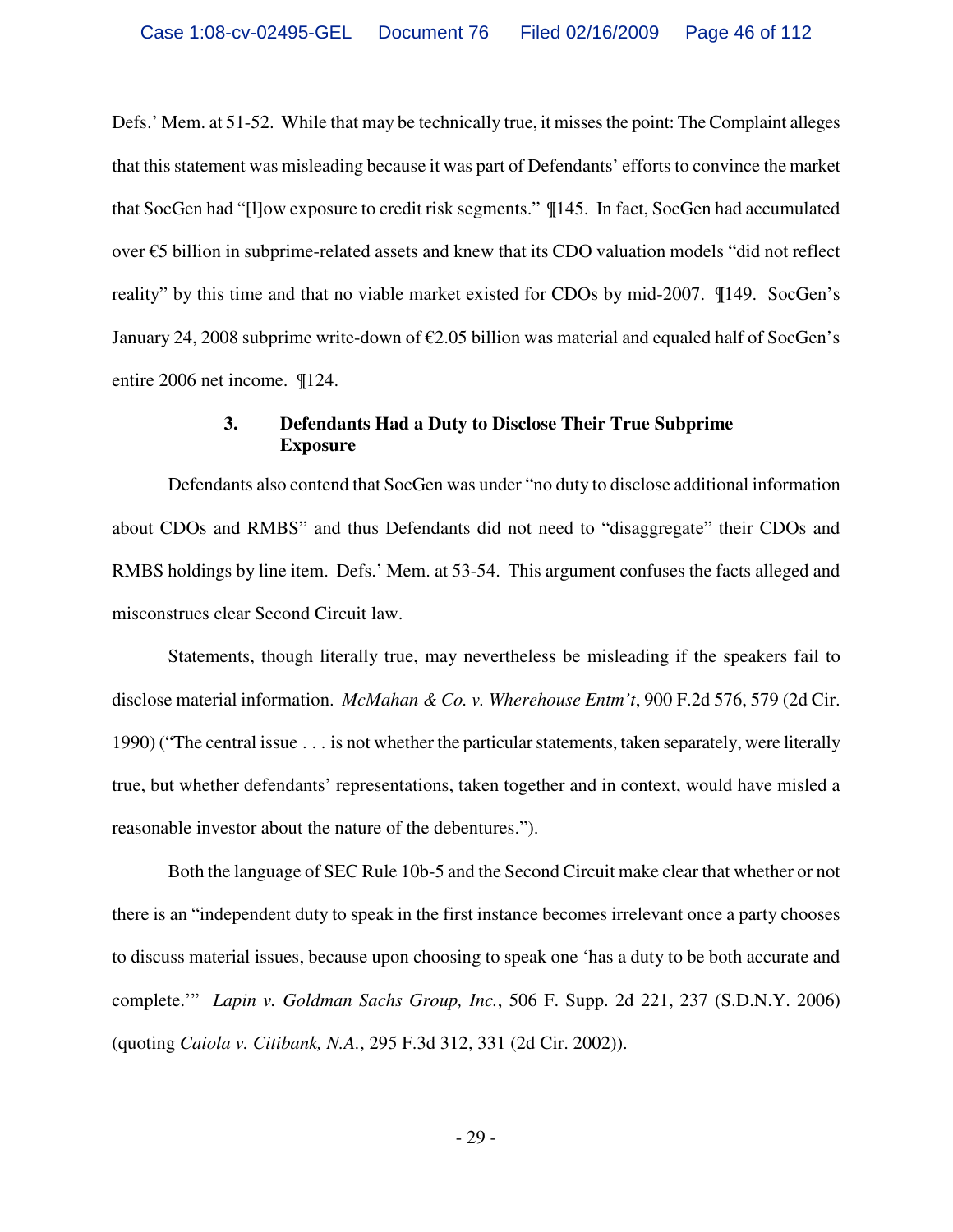When Defendants voluntarily chose to speak publicly regarding SocGen's subprime exposure – which they did on numerous occasions ( $\sqrt{\frac{1}{126}}$ , 141, 143-147, 152, 154-155, 160-162) – they undertook a duty "to speak truthfully and to make such additional disclosures as . . . necessary to avoid rendering the statements made misleading." *In re Par Pharm., Sec. Litig.*, 733 F. Supp. 668, 675 (S.D.N.Y. 1990).<sup>18</sup> SocGen certainly had a duty to disclose fully and accurately its exposure to subprime-related assets in 2007 when the market for these assets became illiquid, like when SocGen began secretly writing down these assets in Q1 and Q2 2007, and certainly when it disclosed its Q3 2007 subprime-related write-down – all the while making statements into the market.

Moreover, when asked about its subprime exposure, Defendants repeatedly assured the market that the Company's exposure was "limited," "negligible," and "minimal."  $\P\P141, 143, 147$ . These statements, making it appear as though SocGen had very low exposure to these toxic assets, were not only false and misleading, they gave rise to an independent duty to fully disclose SocGen's entire subprime exposure. *See In re Nat'l Golf Props. Sec. Litig.*, No. CV 02-1383-GHK(RZx), 2003 U.S. Dist. LEXIS 4321, at \*15-\*16 (C.D. Cal. Mar. 18, 2003) (failure to disclose concentration of receivables in single entity deemed a "material omission").<sup>19</sup> Also, these statements are hardly

<sup>18</sup> *Accord In re Van Der Moolen Holding N.V. Sec. Litig.*, 405 F. Supp. 2d 388, 400-01 (S.D.N.Y. 2005) ("although a defendant does not have a Rule 10b-5 duty to speculate about the risk of a future investigation or litigation, if it puts the topic of the cause of its financial success at issue, then it is 'obligated to disclose information concerning the source of its success, since reasonable investors would find that such information would significantly alter the mix of available information'").

<sup>&</sup>lt;sup>19</sup> Conference calls with industry analysts along with those analysts' reports to the market remove any doubt that SocGen's subprime exposure was material to the market. For example, following SocGen's August 2, 2007 announcement that it has "low exposure to the current credit market crisis" (¶143), Deutsche Bank upgraded SocGen to "Buy" based partly on SocGen's "confirm[ation] that it has negligible exposure." ¶147. Credit Suisse maintained their outperform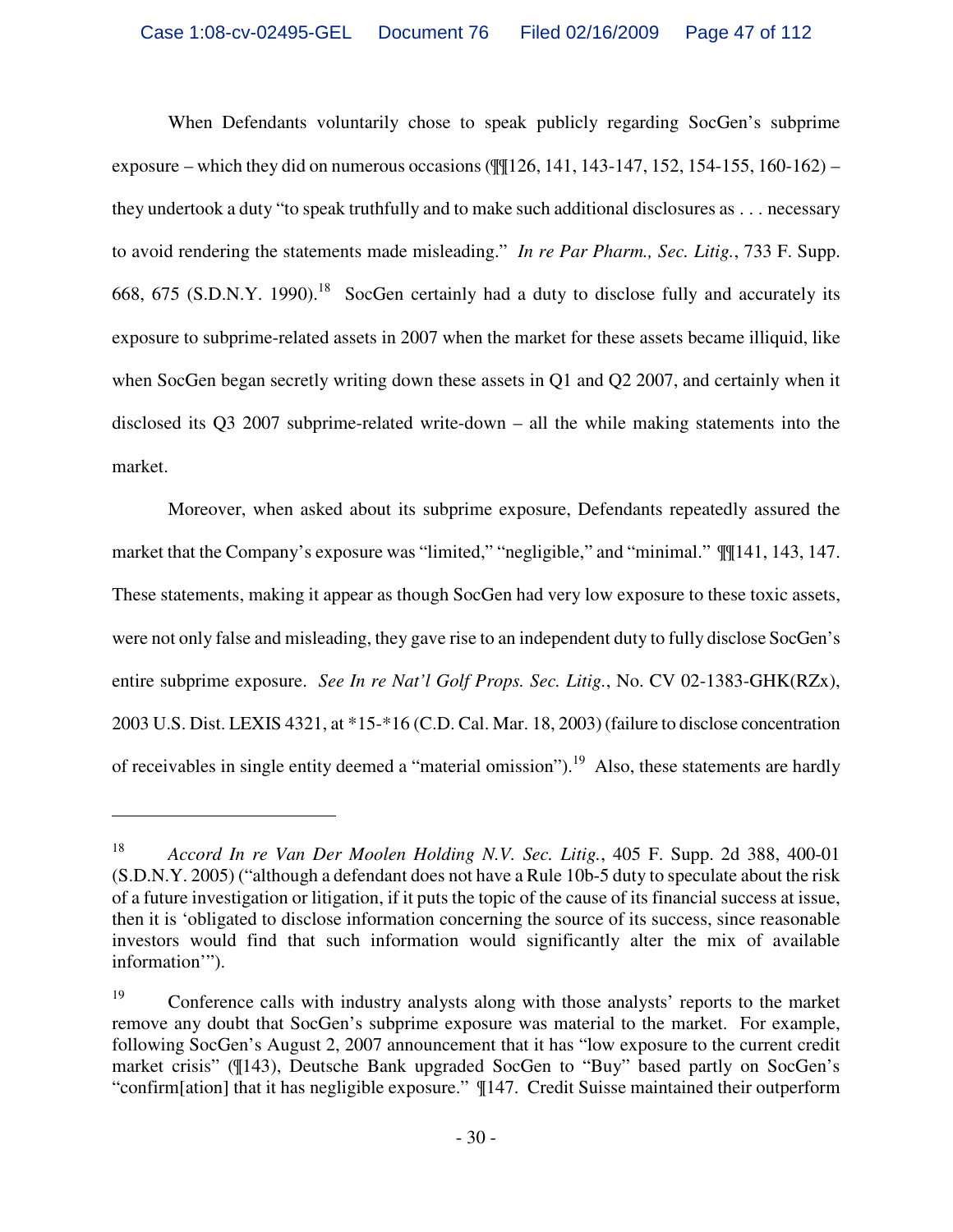opinions as Defendants claim. Defs.' Mem. at 52. Defendants' reliance on *In re Salomon Analyst Level 3*, 373 F. Supp. 2d 248 (S.D.N.Y. 2005), does not support this contention. *Salomon* concerned the actionability of analyst opinions, not company statements based on historical fact. *Id.* 251-52.

Defendants were also under a duty to disclose additional information to keep their financial statements from being misleading. At the time Defendants issued SocGen's financial statements, Defendants were in possession of contradictory information that was required to be disclosed under the IFRS to ensure that SocGen's financial statements provided a fair representation of SocGen's true financial position. *See, e.g.*, ¶¶125, 140, 151, 159, 298-327.

## **C. Although SocGen's Accounting Restatement Is an Admission that Its Previous Financial Statements Were False and Misleading and Violated Relevant Accounting Rules, the Complaint Nevertheless Separately Pleads with Specificity SocGen's Improper Accounting Practices and Violations of the IFRS and French Financial Regulations**

The Complaint painstakingly identifies the particular false financial statements and explains how they violate particular provisions of the IFRS and French financial regulations. *See, e.g.*, ¶¶122-125(a)-(b), 135, 139-140, 143, 150-151, 155, 158-159, 281-332. In fact, SocGen restated its 2007 financial statements – an admission that they were false. ¶¶288-294. Defendants nevertheless contend that the Complaint does not connect them to the false financials and that the false financial statement allegations do not otherwise satisfy Rule 9(b). Defs.' Mem. at 57-58. Both contentions

fail.

designation for SocGen stating that they "are optimistic with regards to . . . [SocGen's] ability to withstand the current challenging credit environment because we believe that their exposure is limited in size, closely monitored, collateralized, and rather safe in our view." ¶146. "It is commonplace for analysts to 'ferret out and analyze information,' and this often is done by meeting with and questioning corporate officers and others who are insiders. And information that the analysts obtain normally may be the basis for judgments as to the market worth of a corporation's securities." *Dirks v. SEC*, 463 U.S. 646, 658-59 (1983) (footnote omitted).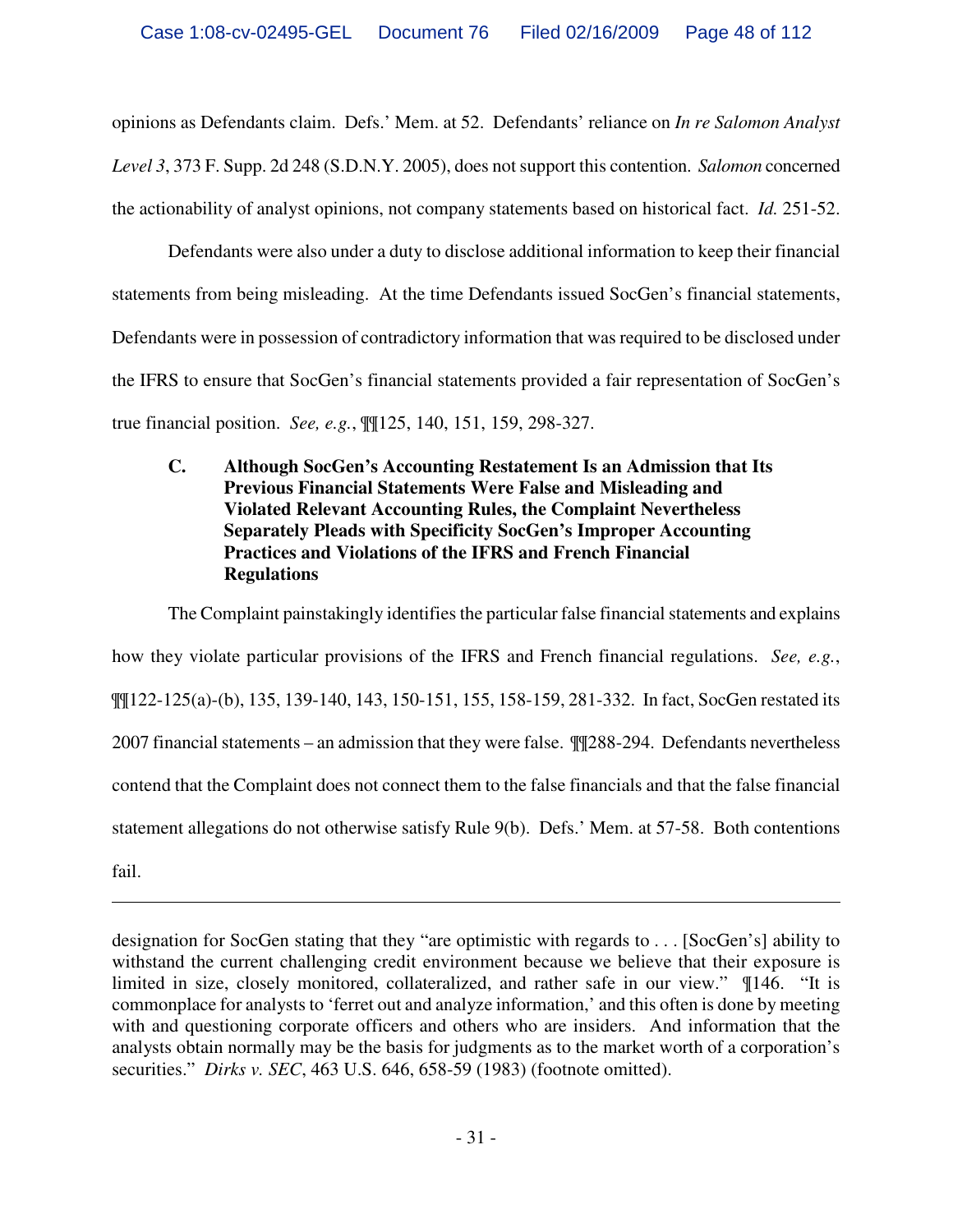As discussed in more detail below (§VI.), Plaintiffs are entitled to rely on the group pleading doctrine in order to satisfy the requirement that the Complaint identify the source of the false and misleading statements for purposes of a §10(b) claim. *Luce v. Edelstein*, 802 F.2d 49, 55 (2d Cir. 1986).

Defendants attempt to taint the accounting allegations by arguing that the accounting standards cited by Plaintiffs "have been superceded or amended" and "went into effect after the beginning of the Proposed Class Period." Defs.' Mem. at 58. This is grossly misleading. Defendants cannot point to a single accounting allegation that is not supported by a contemporaneous accounting standard. Plaintiffs gave a thorough list of contemporaneous accounting rules that were violated at the time Defendants made their false statements. ¶¶283-287, 291-292, 295-297, 303-307. In fact, Plaintiffs clearly explain how IFRS 7 amended IAS 32 and superseded IAS 30. *See* ¶306 n.9. The accounting standards cited by Plaintiffs may have been superseded or amended after August 1, 2005, but they were applicable at the time Defendants issued their false financial statements.

Further, to the extent Defendants are attempting to argue that the Complaint does not allege how IAS 1 was violated or how the financial statement impact is an item of income or expense (Defs.' Mem. at 58), they are simply wrong. Financial "impact" means just that – the impact on income and/or expense. The Complaint details and quantifies precisely how income and net income are impacted by SocGen's multi-billion euro restatement. ¶290. The quantification is the amount of the restatement, which, for example, turned a  $\epsilon$ 721 million profit into a  $\epsilon$ 641 million loss in Q2 2007. ¶289. Thus, Defendants' argument that Plaintiffs do not allege any basis to claim that the financial statement impact is an item of income or expense under IAS 1 is nonsensical.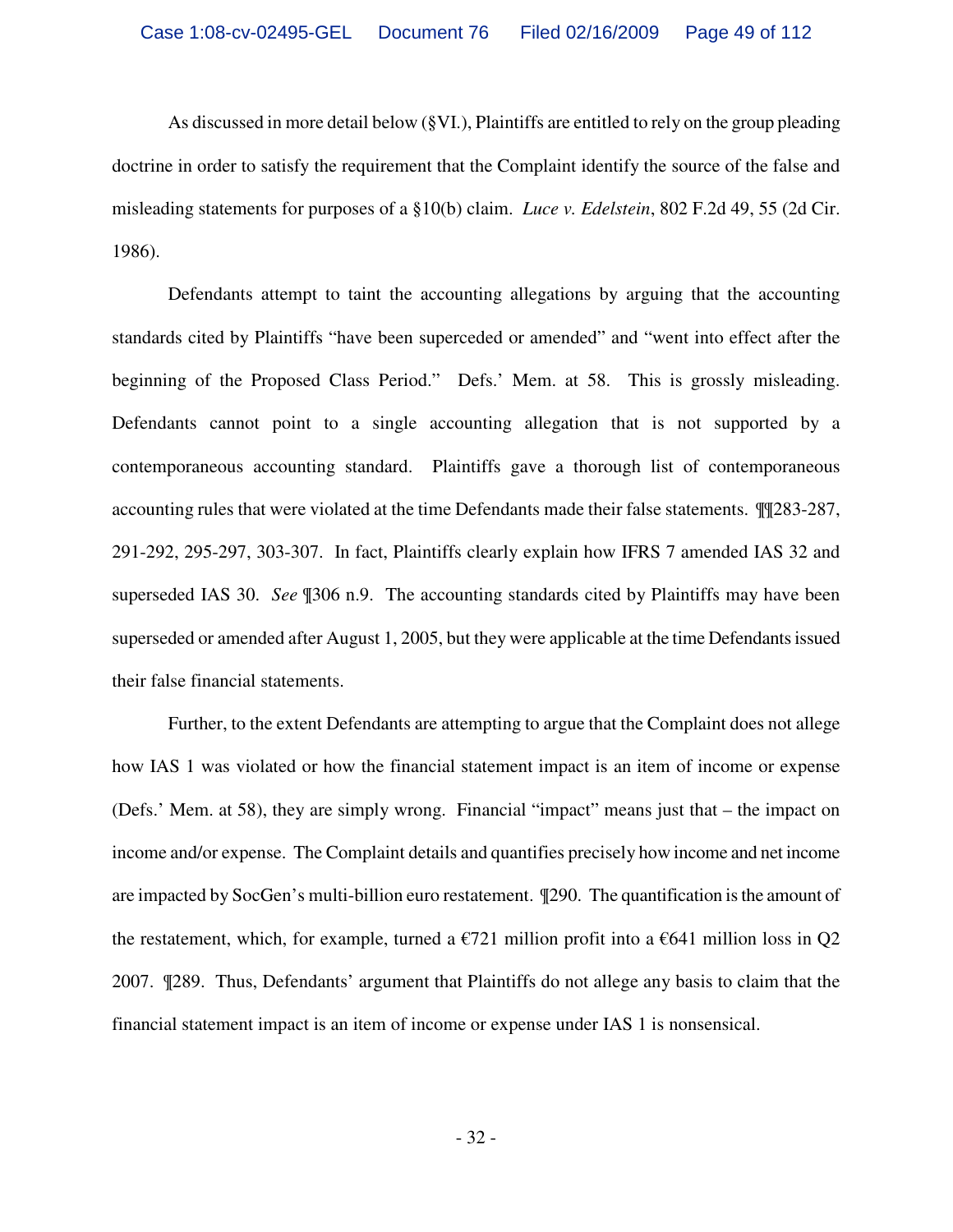Defendants' next argument – that the Complaint does not allege why the judgments used in SocGen's valuations of its subprime assets violated IAS 39 – fares no better. The Complaint explains in detail why the valuations were wrong. For instance: (i) SocGen's models did not reflect reality, and SocGen was not valuing its RMBS and CDO portfolios properly (¶319); (ii) SocGen's own subsidiary, TCW, was aware of the deterioration in the CDO market (¶314); and (iii) the very data SocGen relied on for its modeling/valuations, including the ABX Index, demonstrated a complete collapse of the CDO values which required SocGen, under IAS 39, to write down the CDO assets to fair value (¶315). All of the above is corroborated by confidential witnesses. In fact, the Complaint alleges that SocGen ultimately disclosed that the "model" calculated to arrive at the massive  $\epsilon$ 2 billion subprime write-down in Q4 2007 was derived by (i) comparing values to the ABX Index (an index that they knew had collapsed in earlier quarters and are now claiming they did not have to use) and (ii) taking into consideration the illiquidity of the relevant tranches. ¶300. Both of these steps, which were included *for the first time* in determining SocGen's Q4 2007 write-down, were not performed in the previous quarters as required by IAS 39. ¶311.

#### **IV. THE COMPLAINT SUFFICIENTLY PLEADS SCIENTER**

#### **A. The Second Circuit Scienter Standard**

Under the PSLRA, plaintiffs must "state with particularity facts giving rise to a strong inference that the defendant acted with the required state of mind," or scienter. 15 U.S.C. §78u-4(b)(2). This is established by alleging *either* (a) strong circumstantial evidence of conscious misbehavior or recklessness, *or* (b) that defendants had both motive and opportunity to commit fraud. *Novak v. Kasaks*, 216 F.3d 300, 307-08, 311 (2d Cir. 2000). The Supreme Court's decision in *Tellabs*, 127 S. Ct. 2499, did not alter this pleading standard. *ATSI Commc'ns, Inc. v. Shaar Fund, Ltd*., 493 F.3d 87, 98 (2d Cir. 2007).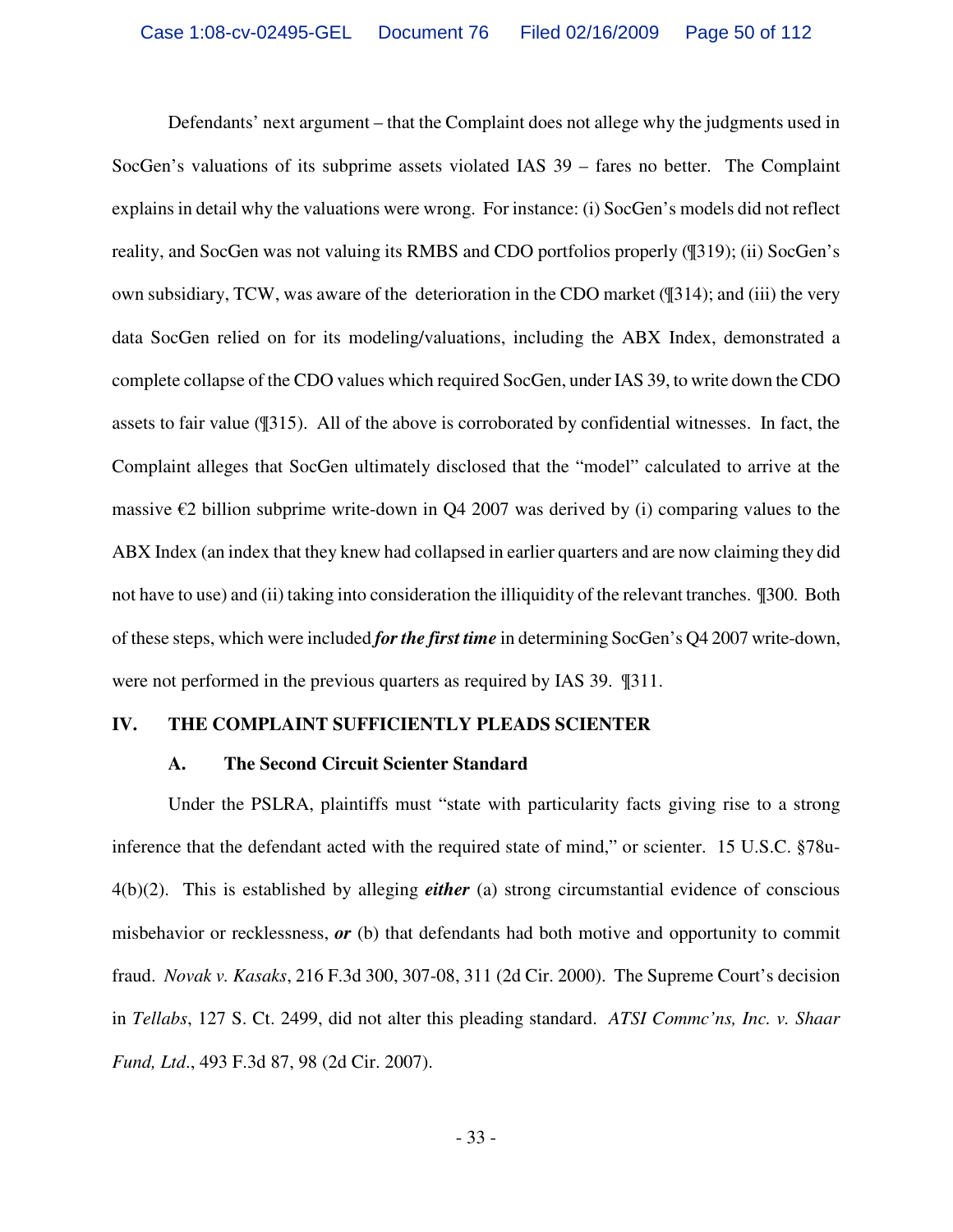In *Tellabs*, the Supreme Court explained that courts must continue to "accept all factual allegations in the complaint as true." 127 S. Ct. at 2509. Also, courts must consider a complaint in its entirety: "The inquiry . . . is whether *all* of the facts alleged, *taken collectively*, give rise to a strong inference of scienter, not whether any individual allegation, scrutinized in isolation, meets the standard." *Id.* at 2509-11 ("We reiterate, however, that the court's job is not to scrutinize each allegation in isolation but to assess all the allegations *holistically*.").

Next, "in determining whether the pleaded facts give rise to a 'strong' inference of scienter, the court must take into account plausible opposing inferences." *Id.* at 2509. Importantly, the opposing inference must be an "*opposing inference one could draw from the facts alleged*." *Id.* at 2510. As such, the opposing inference cannot come from facts taken outside the Complaint, as Defendants here urge repeatedly. To be sure, "[t]he inference that the defendant acted with scienter need not be irrefutable, *i.e.*, of the 'smoking-gun' genre, or even the 'most plausible of competing inferences.'" *Id.*; *see also In re Top Tankers, Inc. Sec. Litig.*, 528 F. Supp. 2d 408, 413-14 (S.D.N.Y. 2007) ("courts since Tellabs have concluded that even if the plaintiff demonstrates only that an inference of scienter is at least as compelling as any nonculpable explanation for the defendant's conduct, the 'tie . . . goes to the plaintiff'").

Further, "the required strong inference 'may arise where the complaint sufficiently alleges that the defendants: (1) benefited in a concrete and personal way from the purported fraud; (2) engaged in deliberately illegal behavior; (3) knew facts *or had access to information* suggesting that their public statements were not accurate; *or* (4) failed to check *information they had a duty to monitor*.'" *Teamsters Local 445 Freight Div. Pension Fund v. Dynex Capital, Inc.*, 531 F.3d 190, 195 (2d Cir. 2008); *accord Novak*, 216 F.3d at 311.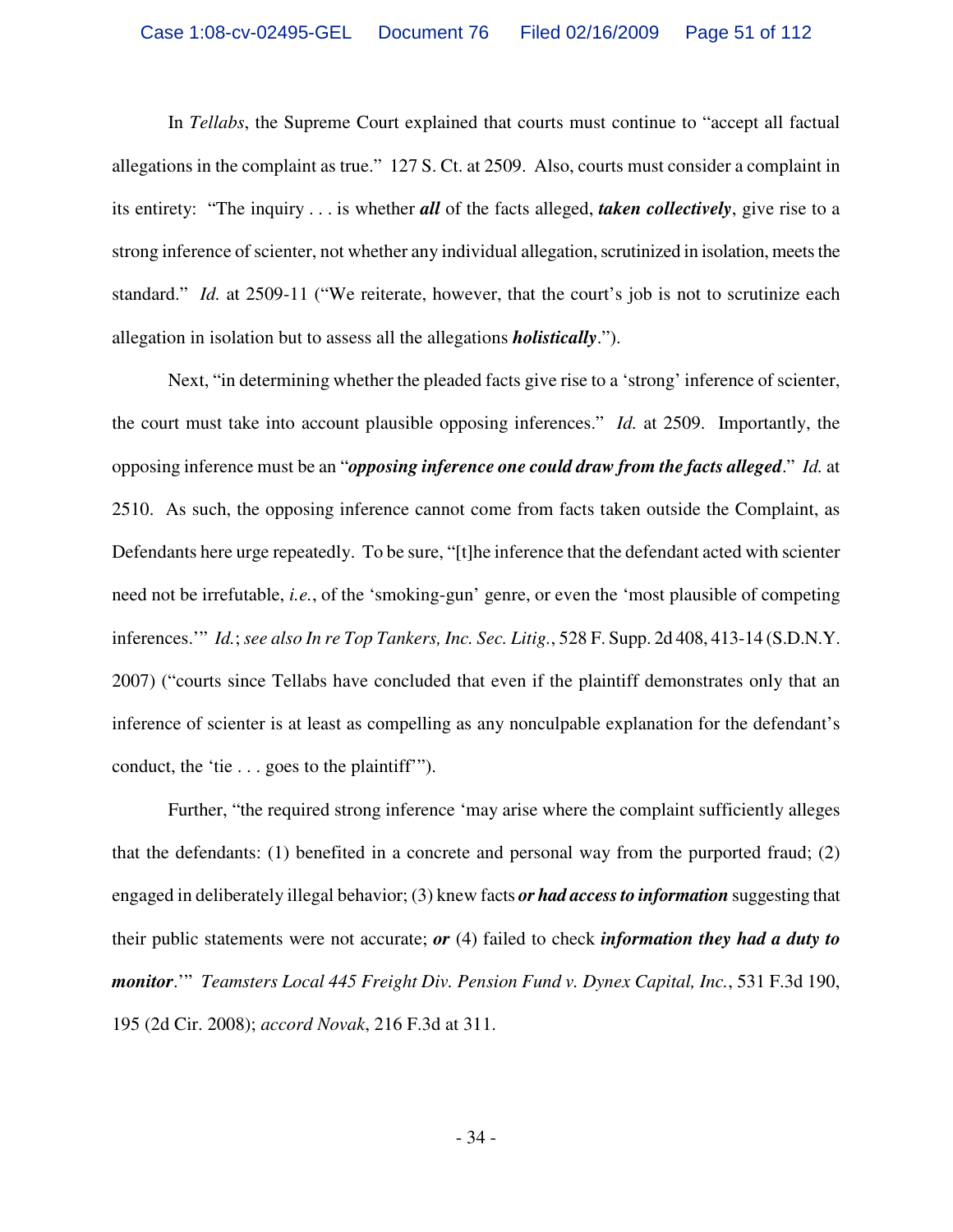The Second Circuit and courts in this District have long held that knowledge regarding a product or transaction that is of critical importance to a company, like risk control management is to SocGen, may be imputed to the company and its highest-level insiders.<sup>20</sup> Courts in this District have also held that company insiders who sign SEC filings, or in this case AMF filings, have a "'duty to familiarize themselves with the facts relevant to the core operations of [the company],'" so that a strong inference arises that such insiders knew all material facts concerning core operations. *Alstom*, 406 F. Supp. 2d. at 459, 461; *accord Atlas Air*, 324 F. Supp. 2d at 497 (it is reasonable to impute knowledge to a signatory of SEC filings directly involved in the day-to-day operations of the company).

Finally, with respect to pleading scienter against a corporate defendant, "the pleaded facts must create a strong inference that someone whose intent could be imputed to the corporation acted with the requisite scienter." *Dynex*, 531 F.3d at 195. According to the Second Circuit, "it is possible to raise the required inference with regard to a corporate defendant without doing so with regard to a specific individual defendant" or "without being able to name the individuals who concocted and

<sup>20</sup> *See, e.g.*, *Cosmas v. Hassett*, 886 F.2d 8, 13 (2d Cir. 1989) (where sales to a particular customer represented a significant part of the company's business, it raised a strong inference that the director defendants knew about certain import restrictions that eliminated sales to the customer); *In re Regeneron Pharms., Inc. Sec. Litig.*, No. 03 Civ. 3111 (RWS), 2005 U.S. Dist. LEXIS 1350, at \*69 (S.D.N.Y. Feb. 3, 2005) (strong inference of scienter was raised that defendants knew about the existence of antibodies that neutralized drug's effect where drug was a "make-or-break" product and the market for it was extensive); *In re Alstom SA Sec. Litig.*, 406 F. Supp. 2d 433, 456-57, 459-60 (S.D.N.Y. 2005) (imputing knowledge of company's loan guarantees to customers of its fastestgrowing division to its CEO and CFO); *Atlas Air*, 324 F. Supp. 2d at 489 ("[I]f a plaintiff can plead that a defendant made false or misleading statements when contradictory facts of critical importance to the company either were apparent, or should have been apparent, an inference arises that highlevel officers and directors had knowledge of those facts by virtue of their positions with the company.").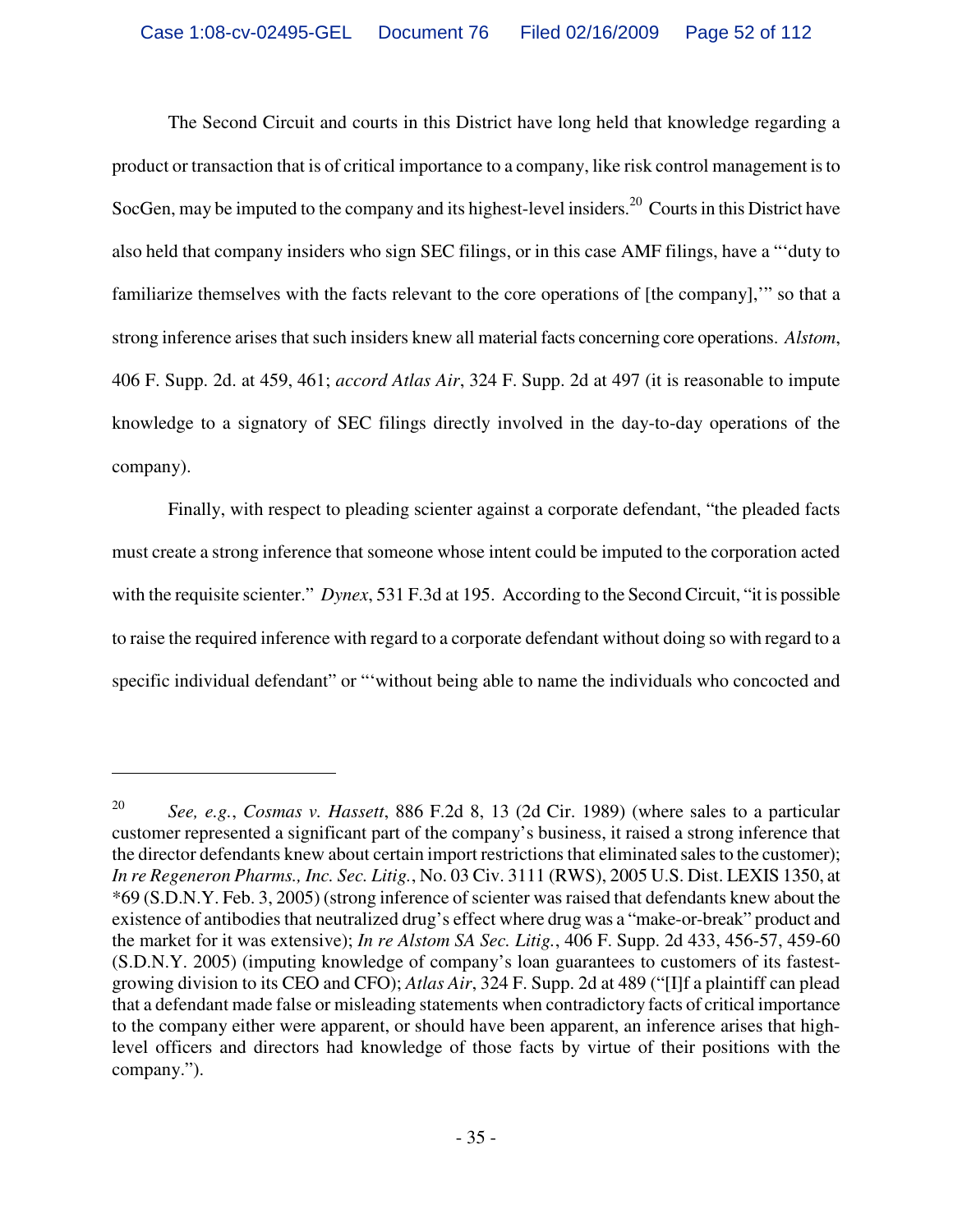disseminated the fraud.'" *Id.* (quoting *Makor Issues & Rights, Ltd. v. Tellabs, Inc.*, 513 F.3d 702, 710 (7th Cir. 2008)).

### **B. The Complaint Sufficiently Alleges Facts Demonstrating Defendants' Conscious Misbehavior or Recklessness**

### **1. Defendants' Knowledge or Reckless Disregard that Their Statements Regarding SocGen's Risk Control Management Systems Were False and Misleading**

The Complaint alleges facts that establish strong circumstantial evidence of conscious misbehavior or recklessness with respect to the Kerviel Fraud. SocGen both received and generated numerous alerts and warnings regarding Kerviel's trading and the breakdown in SocGen's risk controls, including warnings from the Bank of France in March and April 2007 that went directly to Defendant Bouton, all of which support a strong inference of scienter with respect to Defendants' numerous false statements regarding SocGen's risk controls.

For instance, Kerviel was the subject of over *70 alert warnings* relating to his nearly 1,000 unauthorized transactions beginning in 2005. ¶¶197-198. On April 16, 2007, the Director of Middle Results sent an e-mail to Kerviel's direct supervisors and several financial controllers, among others, informing them of "'*fictitious*' *transactions*" that had no economic reality – a significant difference in what Kerviel reported as his trades and their actual accounting value. ¶187. Moreover, subsequent to this e-mail, a number of SocGen supervisors held an "*emergency meeting*" to discuss how to account for Kerviel's "'fictitious' transactions."  $\P$ 188. Despite knowing precisely what Kerviel was doing and the significant risk posed by his trades, Kerviel was nonetheless allowed to continue trading.

FIMAT Frankfurt sent SocGen warnings of Kerviel's trades as early as February 2007. ¶186. In March and April 2007, *Defendant Bouton* received two separate letters from the *Bank of France*  warning him that SocGen's risk control management systems and its security procedures for certain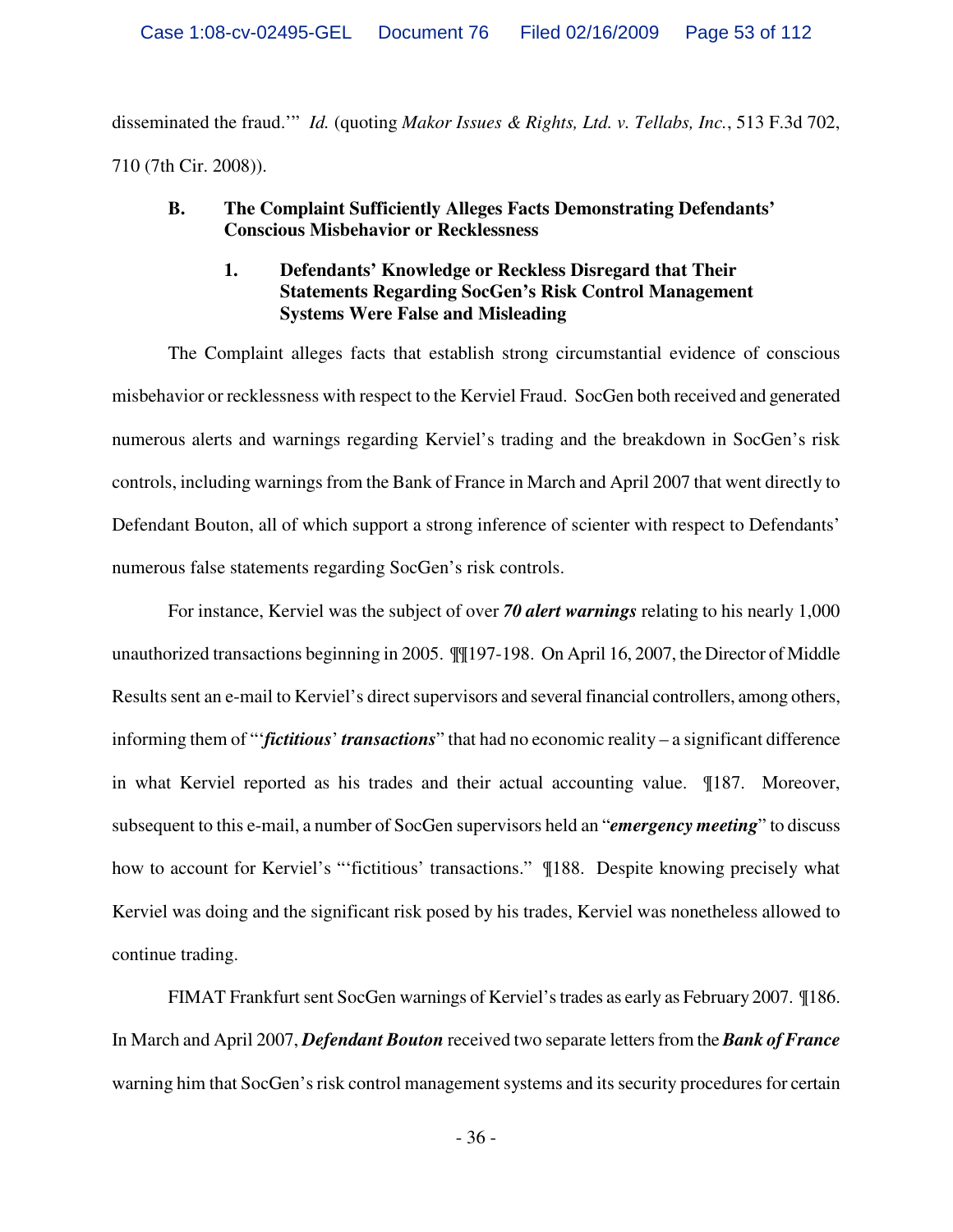financial derivatives were "*wanting*." ¶190. Also, the Eurex (the derivatives exchange jointly operated by the Deutsche [Börse] and the SWX Swiss Exchange stock markets) sent SocGen letters warning of Kerviel's trading practices. ¶¶191-192. As one SocGen director accurately explained, "[i]f the Eurex warning is confirmed then there is a lot more responsibility in the organisation than we thought." ¶172(h). Charlie McCreevy, the EU's internal market commissioner, described SocGen's failure to heed Eurex warnings was "*abject carelessness*" *–* "*inexcusable*." ¶175(c).

Significantly, the French Banking Commission's investigation of SocGen revealed that a 2007 SocGen *internal report* acknowledged SocGen's *insufficient controls* and *discussed a plan to correct the weaknesses*. ¶¶236-238. Thus, SocGen and Defendant Bouton knew, or at an absolute minimum were reckless in not knowing, that their unqualified statements regarding SocGen's risk control management systems were false. *See No. 84 Employer-Teamster Joint Council Pension Trust Fund v. Am. West Holding Corp.*, 320 F.3d 920, 942 (9th Cir. 2003) (FAA investigations and letters to company relevant to defendants' knowledge of ongoing maintenance problems).

And because risk control management systems are a "core" part of the Company's business, particularly with respect to derivatives trading, and of critical importance to the market (¶¶7, 108- 111, 115-116, 128-130), the numerous alerts and warnings received by the Company (§II.A.2., above) are properly imputed to the Individual Defendants. *Cosmas*, 886 F.2d at 13; *Alstom*, 406 F. Supp. 2d at 459. Further, imputing knowledge to SocGen and the other Defendants is entirely reasonable and consistent with statements by several commentators. ¶184 ("A loss of the size that was on Mr. Kerviel's trading book in July would have been unlikely to escape notice in Société Générale's back office" and "'Large losses would have implied very large margin calls, which the bank would have had to cover in cash.'"); ¶185 ("[I]t's hard to see any oversight system that misses such a large amount of unauthorized trading for nearly nine months as anything other than [an]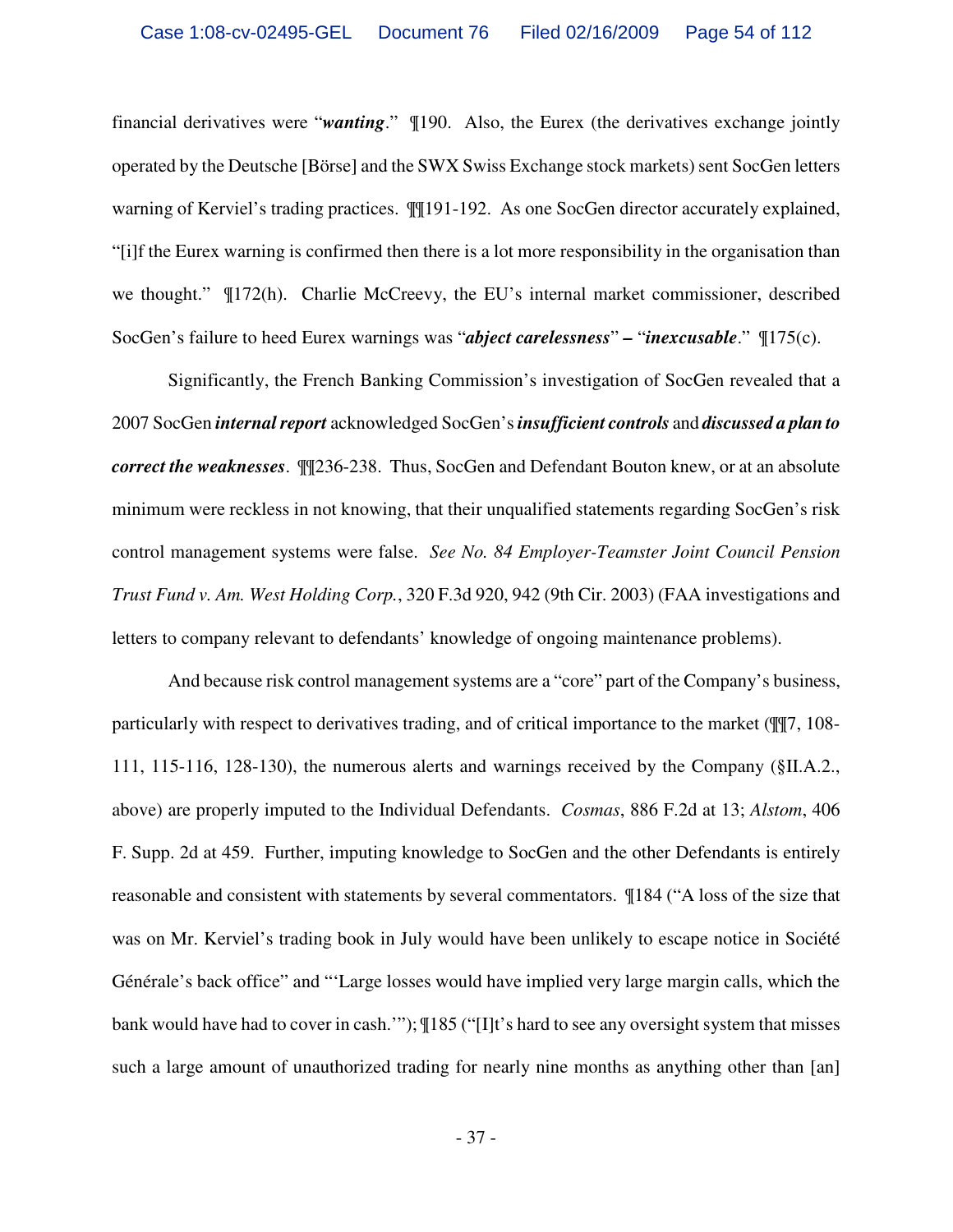abject failure."). These facts clearly establish conscious misbehavior, or, at a minimum, they establish recklessness.

Defendants' contention that they are entitled to a competing inference that SocGen was actually the victim of a fraud perpetrated by Kerviel has been rejected by the French Banking Commission, which concluded that SocGen suffered from "*serious deficiencies*" in internal controls that went "beyond the repetition of simple individual failures." ¶239. To be sure, the Complaint does *not* allege that Defendants knew the precise amount of Kerviel's trades or the precise amount of risk posed from such trades at all times throughout the Class Period. Rather, Defendants knew or should have known, based on the Company's purported oversight and risk controls, the numerous alerts and warnings received and the sheer magnitude of Kerviel's trades, including over 1,000 "fictitious" trades totaling  $\epsilon$ 2.2 billion, as well as an internal report, e-mail and meetings regarding same, that their statements regarding the quality of SocGen's risk control management systems – repeated unequivocally and without qualification each year in the Company's annual Registration Document and elsewhere – were false and misleading. Alternatively, if SocGen's risk control management systems were so deficient that a 31-year-old junior trader could place unhedged, directional bets, the outstanding amount of which totaled  $\epsilon$ 50 billion by January 2008, then Defendants were at least reckless in representing that SocGen's risk control management systems were such that they could "*guarantee* that transactions carried out at an operational level are . . . *valid*." ¶130.

Moreover, the Complaint's theory is far more compelling than Defendants' since, up until the end of the Class Period, Kerviel's trades were actually *improving* SocGen's bottom line. ¶195. *See Tellabs*, 127 S. Ct. at 2511 ("When the allegations are accepted as true and taken collectively, would a reasonable person deem the inference of scienter *at least as strong as any opposing inference*?").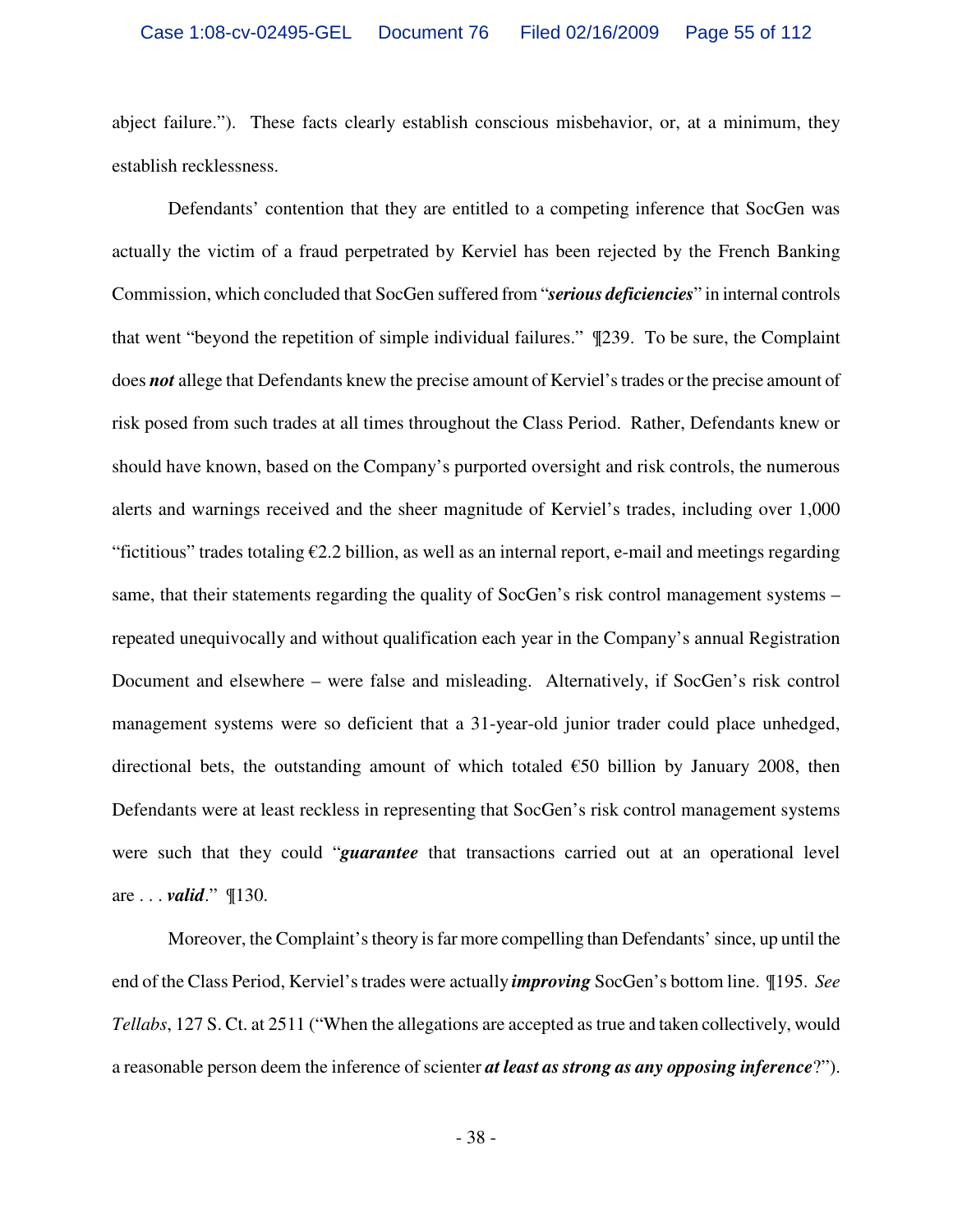**2. Defendants' Knowledge or Reckless Disregard that Their Statements Regarding SocGen's Subprime Exposure Were False and Misleading** 

### **a. Statements from Numerous Confidential Witnesses and Other Facts Support the Complaint's Scienter Allegations**

The statements of the confidential witnesses are highly probative of scienter as they identify *meetings*, *reports* and *specific conduct* relating to the valuation of SocGen's subprime assets that demonstrate knowledge or reckless disregard of the falsity of Defendants' statements. ¶¶61-76, 202- 229, 318-320. As discussed above, in §§II.B.2. and III.B.2., Defendants manipulated the valuations of SocGen's subprime-related assets in order to defer writing them down. Confidential witnesses also established that by mid-2007, at the latest, SocGen could not sell any of its CDO assets purchased by its CDO Group earlier that year (¶214 (CW2)), and that New York's IT budget was slashed by 20%, as a result of the collapse of the U.S. residential mortgage market (¶212 (CW2)). SocGen's TGV Initiative (to structure and underwrite CDOs consisting of residential mortgagebacked securities) had become a "*train wreck*." ¶213 (CW2). Thus, the most-senior executives in New York, including the Heads of CDO Structuring and RMBS and Taddonio, knew that the Company's subprime-related assets were overvalued and must be written down. ¶¶215, 319. SocGen Paris knew as well, based on the significant interaction between SocGen New York and SocGen Paris concerning the VaR and P&L reports. ¶216 (CW2).

These are not mere generalized witness statements, as they identify specific internal SocGen *reports* that contained information regarding the valuation of SocGen's subprime assets:

- Daily market risk reports for Fixed Income products, which were provided to senior management in New York (¶[62, 204 (CW1));
- "Analyses" regarding SocGen's VaR, "stress testing" and benchmarking (¶¶62, 204 (CW1));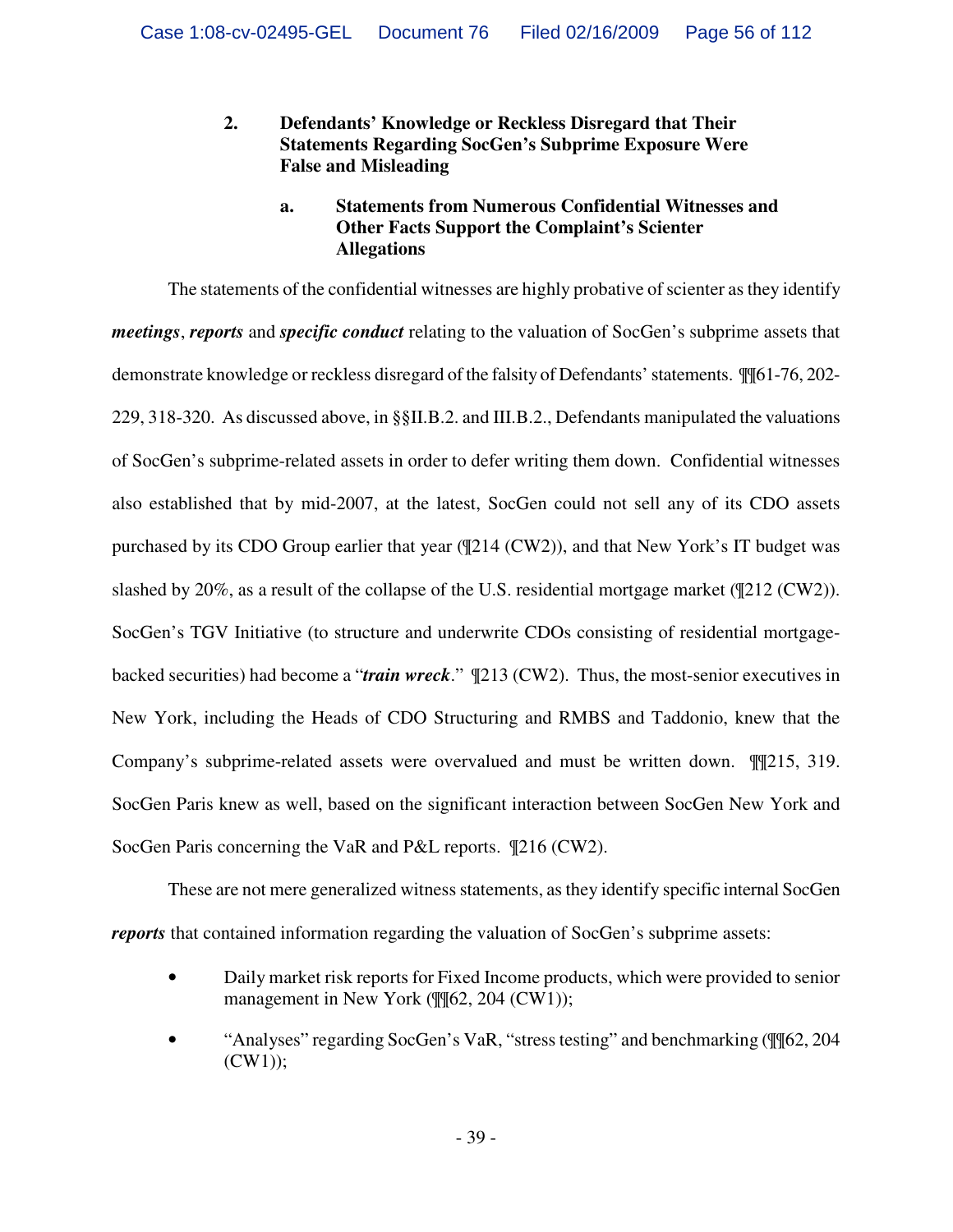- Daily VaR and P&L reports prepared by SocGen New York and provided to SocGen Paris (¶¶64, 216 (CW2));
- Inventory reports discussed at weekly sales meetings which showed that the turnover of RMBS and CDOs decreased drastically in 2006 (¶224 (CW5));
- Monthly cash reports which showed cash received on SocGen's CDOs (¶225 (CW5)); and
- Excel spreadsheet reports relating to RMBS and CDO Profits and Losses which were regularly submitted to a manager in the Middle Office (¶69 (CW4)).

These witnesses also identified the following key *meetings* that Mustier and senior SocGen

management in New York attended in which the value of the Company's subprime assets was

discussed:

- Mustier visited the New York office once a month to meet with Taddonio (1216) (CW2));
- Mustier regularly held "Town Hall" meetings in the New York office where performance, outlook and strategy for SocGen's North American operations was discussed  $(\sqrt{217}$  (CW2));
- Both Taddonio and Dansby White held weekly sales meetings where sales of RMBS and CDO products were discussed; by the end of 2006, it was common knowledge that RMBS and CDO assets had become illiquid, as reflected on inventory reports discussed at these meetings (¶¶223, 320 (CW5));
- Taddonio held meetings during late Q1 or early Q2 2007 where participants discussed the fact that the valuation models were not working and did not reflect reality (¶¶215, 319 (CW2)); and
- Leifert and Taddonio held regular budget meetings (¶212 (CW2)).

In addition, SocGen's subsidiary *TCW* was "the number one player in cash CDOs." ¶313.

TCW certainly knew that the market for subprime-related assets had become illiquid and that SocGen's RMBS and CDO assets needed to be significantly written down. ¶¶313-314 (information regarding market condition trends and the liquidity of CDOs was communicated to SocGen's executive management). Defendants' use of the *ABX Index* provides further, reliable information confirming these assets' significant decline in value. ¶¶315-317 (By mid-2007, the ABX had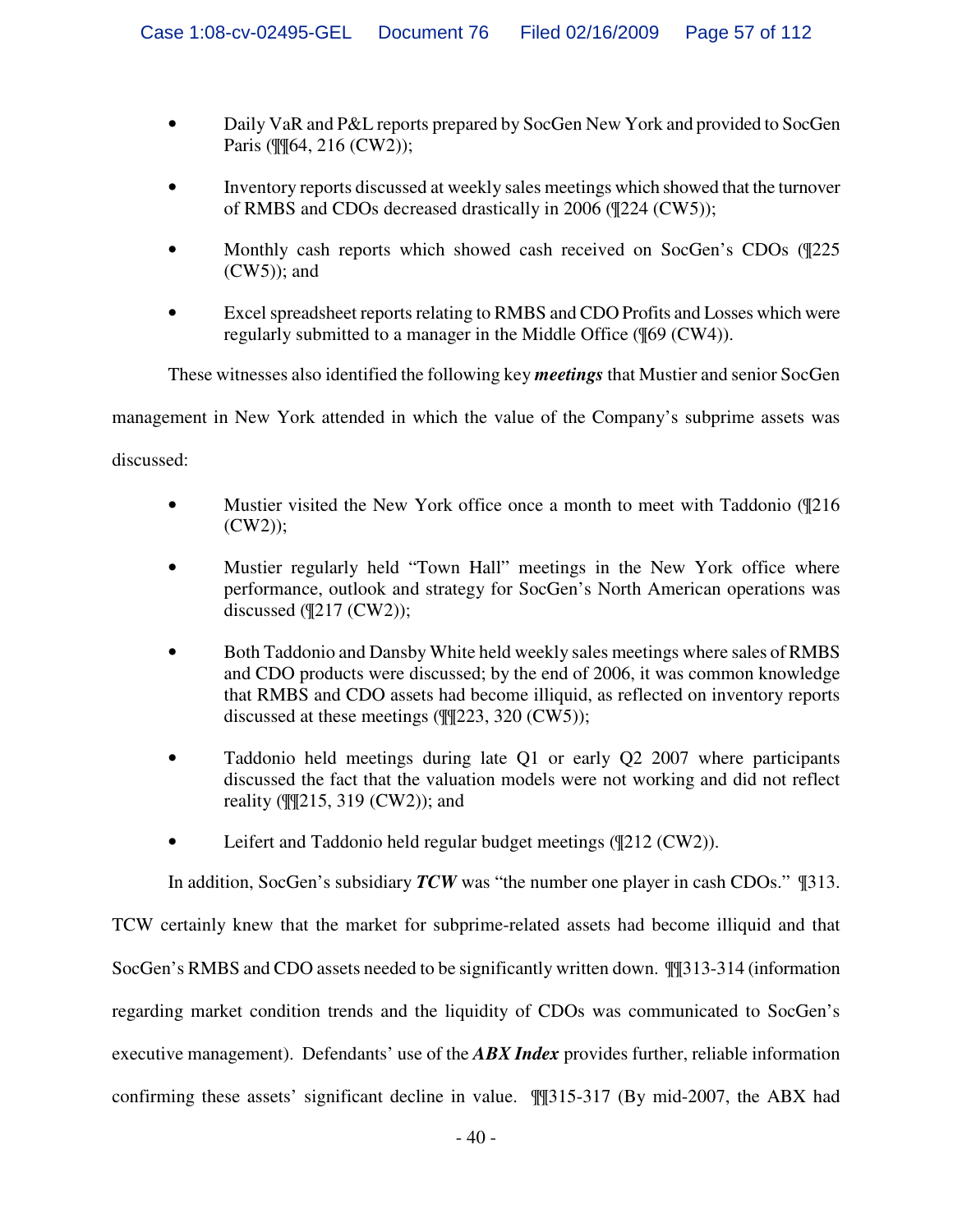declined precipitously, which, according to CW1, clearly showed that SCGL's RMBS valuations needed to be reduced.). These allegations establish that Defendants had access to information demonstrating that their statements regarding SocGen's subprime exposure were false and misleading, and "taken collectively, give rise to a strong inference of scienter." *See Tellabs*, 127 S. Ct. at 2509.

Defendants improperly attempt to recast the Complaint's allegations into a simple disagreement over how to value SocGen's subprime-related assets. Defs.' Mem. at 28-30. This argument fails on several levels. First, a beneficial change in SocGen's valuation model that is alleged to have concealed the fraud is *alone* sufficient to establish scienter. *In re WorldCom, Inc. Sec. Litig*, 294 F. Supp 2d 392, 425 (S.D.N.Y. 2003). Second, Defendants ignore that the Company manipulated the valuations – it issued an urgent mandate to change the parameters of its valuation models in order to generate an acceptable value and defer the needed write-downs. ¶¶215, 319. However, even by changing the parameters, these models did not reflect reality. ¶319. Third, Plaintiffs are not required to allege or prove that Defendants' fraud made sense or that it was a good fraud. *See Asher v. Baxter Int'l Inc.*, 377 F.3d 727, 728 (7th Cir. 2004) ("the securities laws forbid foolish frauds along with clever ones"). "The fact that a gamble – concealing bad news in the hope that it will be overtaken by good news – fails is not inconsistent with its having been considered, though because of the risk a reckless, gamble. . . . It is like embezzling in the hope that winning at the track will enable the embezzled funds to be replaced before they are discovered to be missing." *Makor Issues & Rights*, 513 F.3d at 710.<sup>21</sup>

<sup>21</sup> Defendants' reliance on *Salomon Analysts Level 3*, 373 F. Supp. 2d 248, and *Podeny v. Robertson Stephens Inc.*, 318 F. Supp. 2d 146 (S.D.N.Y. 2004), is misplaced for the reasons stated above and are factually distinguishable, as these cases concerned analyst opinions and the veracity of those opinions. Defs.' Mem. at 29, 52.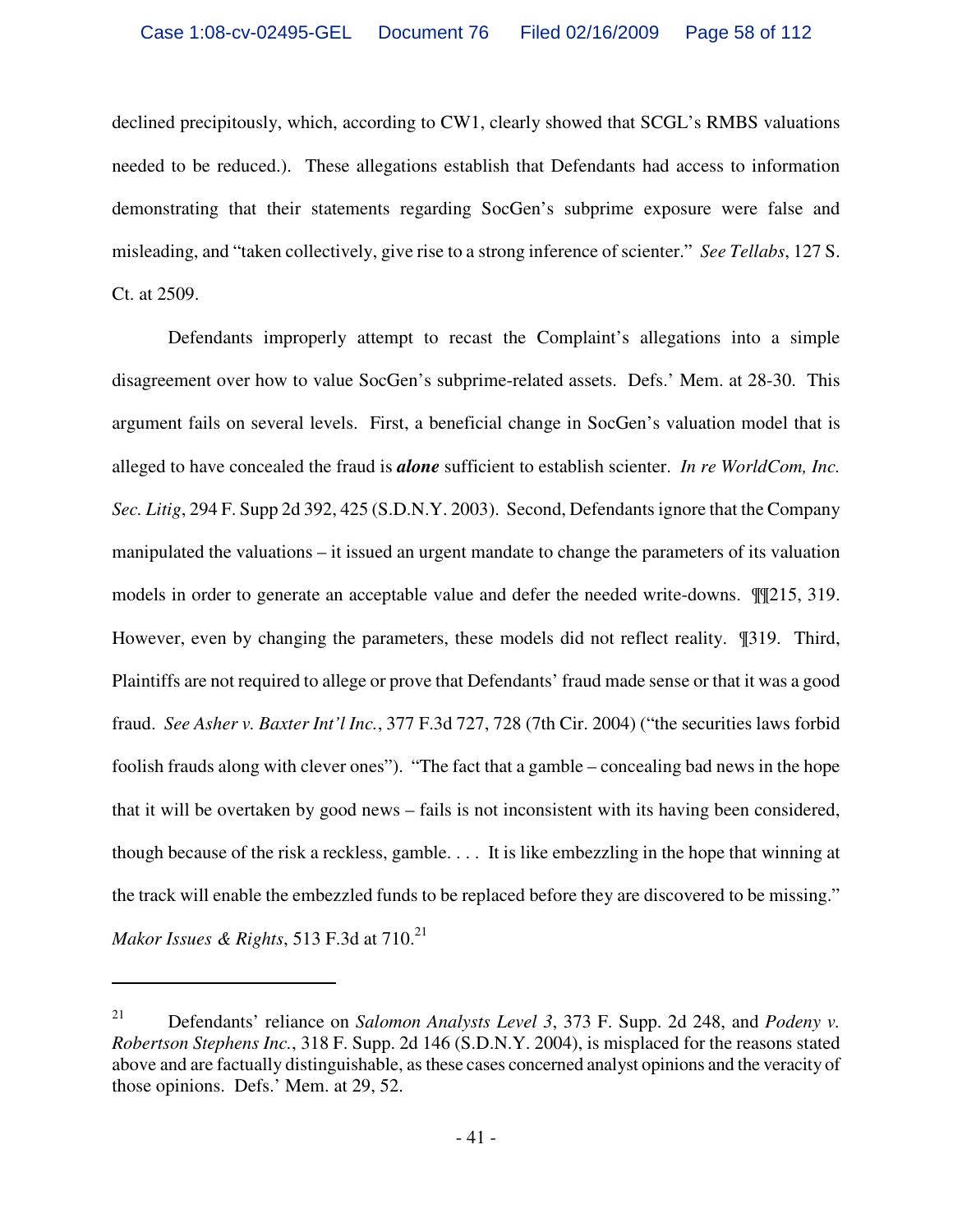Defendants argue that Plaintiffs' scienter argument is somehow weakened because SocGen purportedly "pre-announced" the write-down of its subprime assets prior to the end of Q3 2007 and year-end 2007. Defs.' Mem. at 25. Defendants incorrectly suggest that SocGen was not required to announce the write-downs until it announced its Q3 2007 and year-end 2007 financial results. Once again, Defendants ignore that they knew or recklessly disregarded that the market for SocGen's subprime-related assets had dried up well before Q3 2007 and year-end 2007. ¶¶207-209, 214-215. In fact, the market for these assets may have become illiquid as early as the end of 2006 (¶222) and no later than mid-2007. ¶¶207-209. Moreover, whether Defendants pre-announced SocGen's €230 million write-down in September 2007 is of no moment, as Defendants' statements made in connection with that write-down were false and misleading, including statements that the credit crisis was "under control" (¶152) and "[d]irect and indirect exposure to US mortgage assets and loans *leading to limited losses in case of severe stress tests.*"  $$364.22$$ 

### **b. Defendants' Attack on the Confidential Witnesses' Statements Is Unsupported**

The Second Circuit has stated that a complaint can satisfy the PSLRA's particularity requirement by identifying documentary or personal sources, although it does not require that a complaint do so. *Novak*, 216 F.3d at 314. These sources need not be named, "provided they are described in the complaint with sufficient particularity *to support the probability* that a person in the position occupied by the source would possess the information alleged." *Id.* The Complaint's

<sup>22</sup> Defendants' argument misapplies *In re AlliedCapital Corp. Sec. Litig.*, No. 02 Civ. 3812 (GEL), 2003 WL 1964184 (S.D.N.Y. Apr. 25, 2003). Whereas in *AlliedCapital* the issue amounted to no more than a disagreement over accounting principles, the Complaint here alleges far more. *Id.* at \*2, \*4. SocGen manipulated its valuations in response to market changes in order to defer the write-down of its subprime-related assets. ¶310. As such, the reasoning in *Allied Capital* does not apply.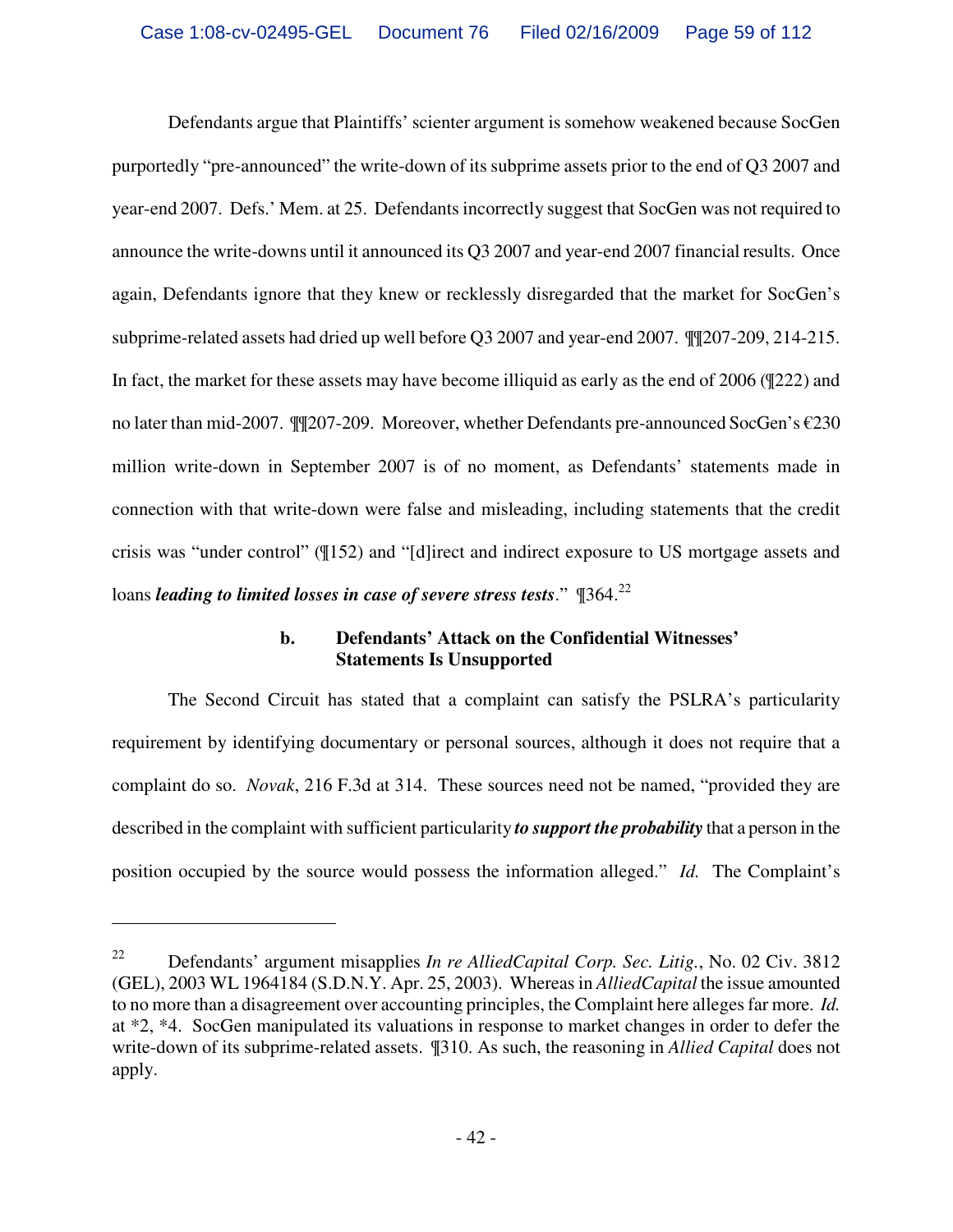thorough description of several confidential witnesses – their positions and the basis for their knowledge – certainly provides the particularity required by *Novak*. ¶¶61-76. Their credibility is bolstered by their consistent, cross-corroborative accounts of SocGen's true internal state. *In re Cabletron Sys.*, 311 F.3d 11, 29-30 (1st Cir. 2002) (in determining whether confidential sources credible, among other things, the court looked at "the corroborative nature of other facts alleged (including from other sources)").

Relying on *Steinberg v. Ericsson LM Tel. Co.*, No. 07 CV. 9615 (RPP), 2008 WL 5170640 (S.D.N.Y. Dec. 10, 2008), Defendants claim that these witnesses' statements are somehow too generalized (Defs.' Mem. at 34), greatly overstating the Second Circuit's relevant standard for information provided by confidential witnesses. The court in *Steinberg* does not attempt to establish a new standard for the treatment of confidential witnesses at the pleading stage – nor could it. It held only that the confidential witnesses there were simply mistaken as to the true facts. *Steinberg*, 2008 WL 5170640, at  $*6$ .

Defendants' broad assertion that "all" of the confidential witnesses are too "low-level" to have "particularized knowledge of [SocGen's] CDO or RMBS valuations" (Defs.' Mem. at 35) is also not accurate. CW1, CW4, CW5 and CW7 were all vice presidents and CW2 was director of IT. All of these high-ranking officials had direct involvement with SocGen's subprime-related valuations. ¶¶62-64, 67-72, 75-76. CWs 2 and 5 attended meetings with other senior SocGen executives, including Taddonio, who reported directly to Mustier. ¶¶215-217, 223, 319-320. These very particularized allegations cannot be swept aside by Defendants' boilerplate Rule 12(b)(6) arguments, especially at the pleading stage, when Plaintiffs' allegations are accepted as true.

Further, contrary to Defendants' claims regarding CW3, CW4, CW5 and CW6 (Defs.' Mem. at 35), a confidential witness need not be at a company for the entire class period to have plausible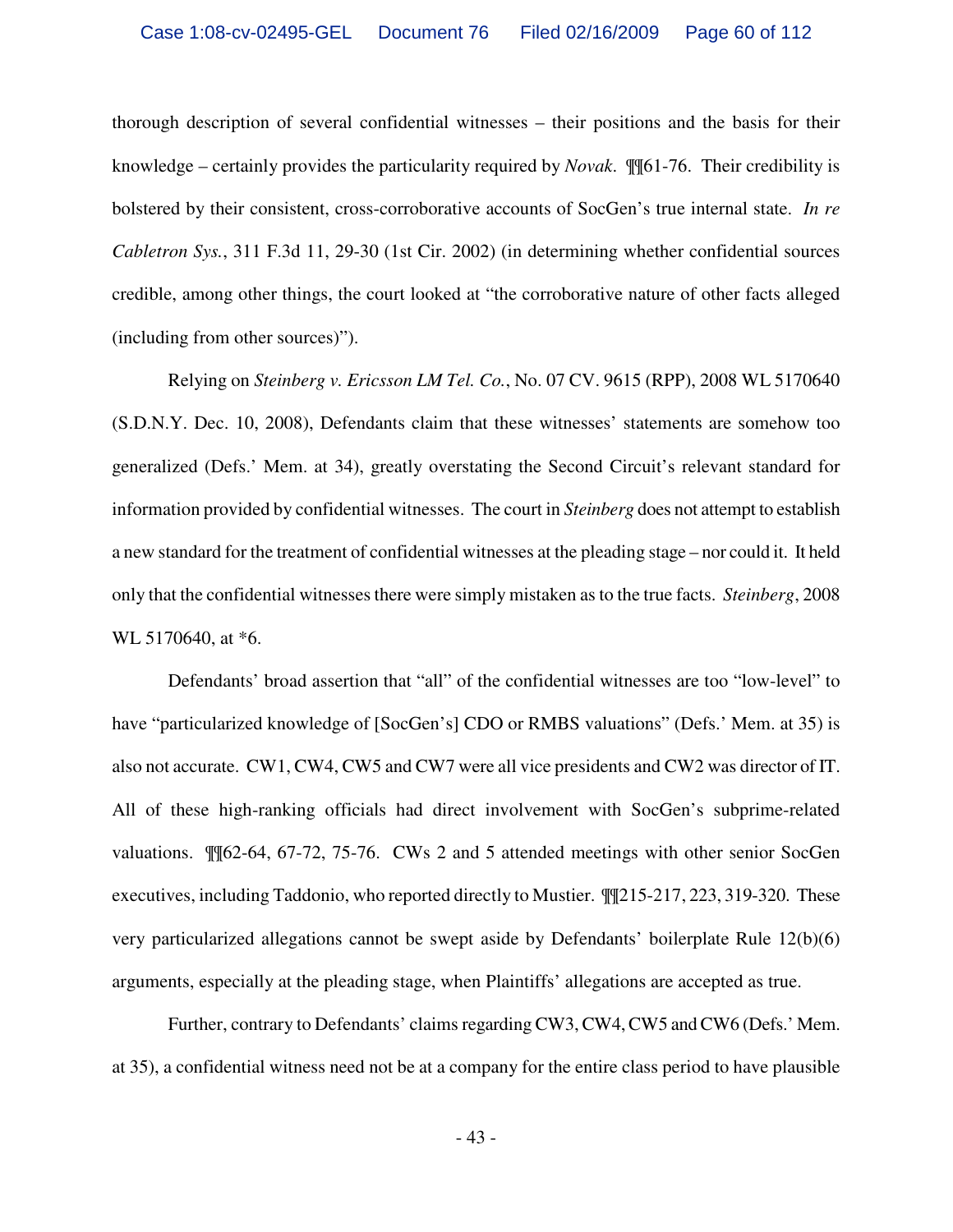and relevant information to contribute to a finding of a strong inference of scienter. *Hall v. Children's Place Retail Stores, Inc.*, 580 F. Supp. 2d 212, 233 (S.D.N.Y. 2008) (holding that the confidential witnesses supported a strong inference of scienter) (complaint in *Hall v. Children's Place Retail Stores, Inc.*, No. 07 Civ. 8252 (SAS), 2007 U.S. Dist. Ct. Pleadings 78252, at \*14-\*18 (S.D.N.Y. filed Feb. 28, 2008) indicates that not a single confidential witness worked at the company for the entire March 9, 2006 to August 23, 2007 class period). Defendants' related argument – that since CW5 left SocGen in January 2007 there is "no basis whatsoever to conclude that CW5 would know whether statements as to SG's subprime exposure after this date, were in fact false" – is a strawman. Defs.' Mem. at 35. The Complaint does not allege, nor do Plaintiffs argue here, that CW5 has relevant knowledge covering time periods *after* CW5 left the Company.

Defendants' contention that the information provided by the confidential witnesses is neither cogent nor compelling (*id.* at 33) misses the mark. Contrary to the *Tellabs* standard, Defendants' conclusion is driven largely by their improper attempt to analyze each fact provided by each confidential witness separately and in isolation. *Tellabs*, 127 S. Ct. at 2509 ("The inquiry . . . is whether all of the facts alleged, *taken collectively*, give rise to a strong inference of scienter, *not whether any individual allegation, scrutinized in isolation, meets that standard*."). Accordingly, the information provided by all of the confidential witnesses must be reviewed together, in light of *all* the surrounding facts taken from other sources, and viewed as a whole. *Id.*

Defendants' heavy reliance on *In re Am. Express Co. Sec. Litig.*, No. 02 Civ. 5533 (WHP), 2008 WL 4501928 (S.D.N.Y. Sept. 26, 2008), is also misplaced. In *Am. Express*, the court found that the plaintiffs' general scienter allegations "do no more than state in conclusory fashion what Defendants should have known." *Id.* at \*6. Therefore, the analysis of the information provided by the confidential witnesses in that case was essentially the only information from which to infer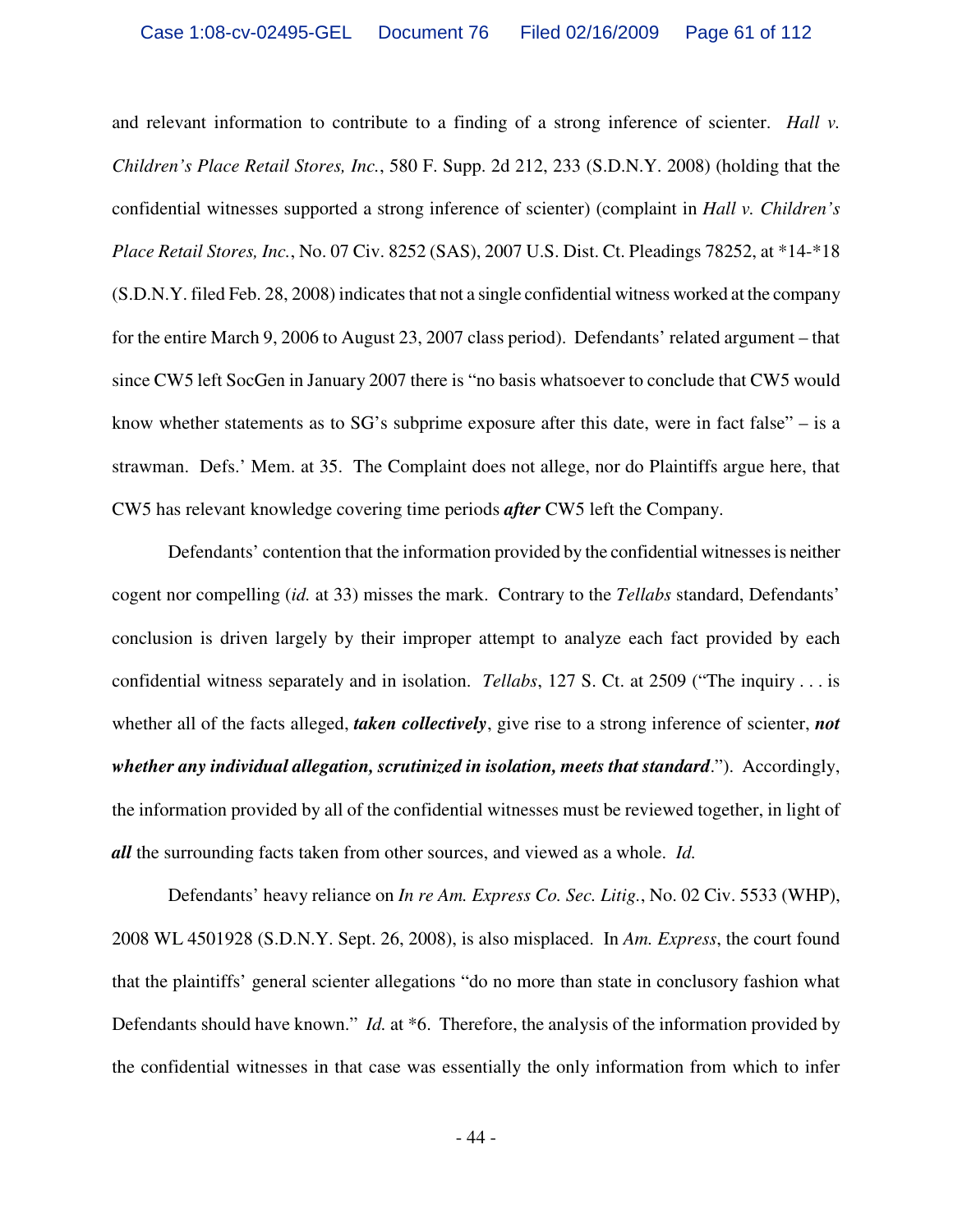scienter. *Id.* Here, the Complaint alleges non-conclusory facts, other than confidential witness statements, that support scienter, including that Defendants knew, or should have known, through SocGen's TCW subsidiary, the ABX Index and other market data, that additional subprime-related write-downs were necessary in November 2007.

In addition, the *Am. Express* decision is of questionable value since it relies on the Seventh Circuit's decision in *Higginbotham v. Baxter Int'l, Inc.*, 495 F.3d 753 (7th Cir. 2007), which was later limited and distinguished by the Seventh Circuit in *Makor Issues & Rights*, 513 F.3d at 711-12 (accepting scienter inferences arising from confidential-witness accounts); *see also City of Brockton Ret. Sys. v. Shaw Group Inc.*, 540 F. Supp. 2d 464, 474 (S.D.N.Y. 2008) (declining to adopt *Higginbotham* standard as applied to confidential witnesses); *accord Rosenbaum Capital, LLC v. McNulty*, 549 F. Supp. 2d 1185, 1192 (N.D. Cal. 2008).

Under proper standards, the Complaint's particularized statements by confidential witnesses concerning the Subprime Fraud are compelling and support a strong inference of scienter.

### **c. The Close Proximity Between Defendants' False Statements and Their Disclosure of the Truth Supports a Strong Inference of Scienter**

Further bolstering a strong inference of scienter is defendants' revelation of a damning truth close on the heels of contrary misstatements. *Helwig v. Vencor, Inc.*, 251 F.3d 540, 552 (6th Cir. 2001) (en banc) ("closeness in time of an allegedly fraudulent statement or omission and the later disclosure of inconsistent information" is one of the "fixed constellations of facts that courts have found probative of securities fraud"); *see also Shaw v. Digital Equip. Corp.*, 82 F.3d 1194, 1224 (1st Cir. 1996) ("[W]e need not turn a blind eye to the obvious: the proximity of the date of the allegedly fraudulent statements and omissions to both the end of the quarter then in progress and the date on which disclosure was eventually made.").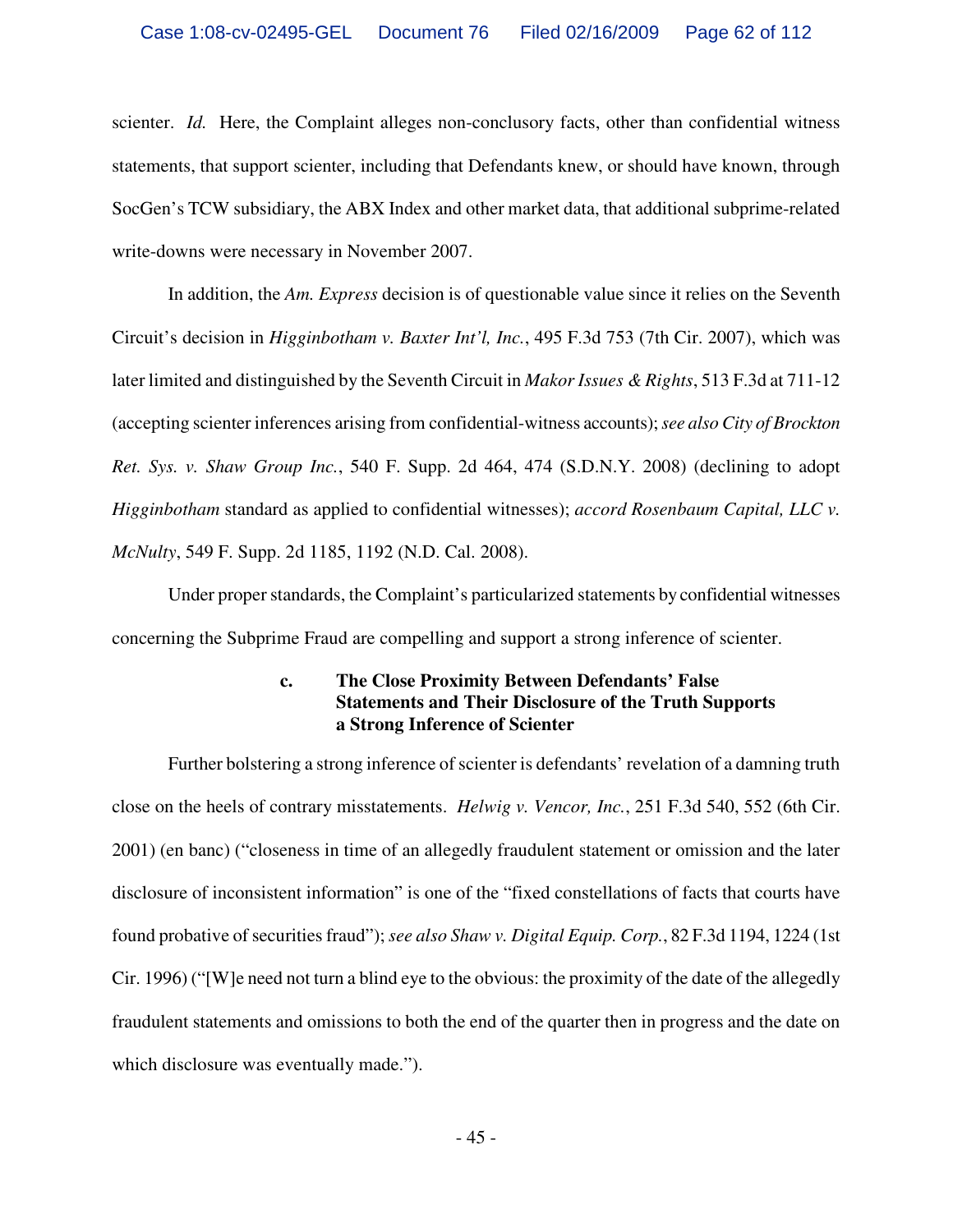Defendants announced SocGen's €230 million subprime write-down on November 7, 2007  $($   $\parallel$  154), and at the same time they represented to analysts that SocGen would have "no further writedowns" in the fourth quarter. ¶161. As late as December 19, 2007, Defendant Bouton represented that "he saw 'limited impact' on the profitability of France's [second-largest bank] from the current subprime mortgage crisis." ¶162. Yet despite these reassurances, only five weeks later SocGen announced its  $\epsilon$ 2.2 billion subprime write-down – ten times the write-down it took in the third quarter.

The closeness in time between these inconsistent disclosures with Defendants' earlier misstatements bolsters a strong inference of Defendants' scienter. *Helwig*, 251 F.3d at 552; *Plotkin v. IP Axess Inc., Etc.*, 407 F.3d 690, 698 (5th Cir. 2005) (company's bankruptcy "a mere eight months" after misleading press releases among several events "temporally connected" to earlier misstatements).

### **3. The Complaint Sufficiently Alleges Defendants' Scienter with Respect to SocGen's False Financial Statements**

SocGen's *restatement* of its 2007 financial statements acknowledges that Defendants had access to information regarding Kerviel's trading when the Company filed those false and misleading financials. The accounting policy that covers restatements of previously-issued financial results clearly states that the restatement arises from a failure to use, or misuse of, reliable information that: "*(a) was available when financial statements for those periods were authorized for issue; and (b) could reasonably be expected to have been obtained and taken into account in the preparation and presentation of those financial statements*." ¶291. SocGen's restatement of its 2007 financials bolsters Defendants' scienter because it evidences that Defendants "'knew facts or had access to information suggesting that their public statements were not accurate.'" *See Dynex*,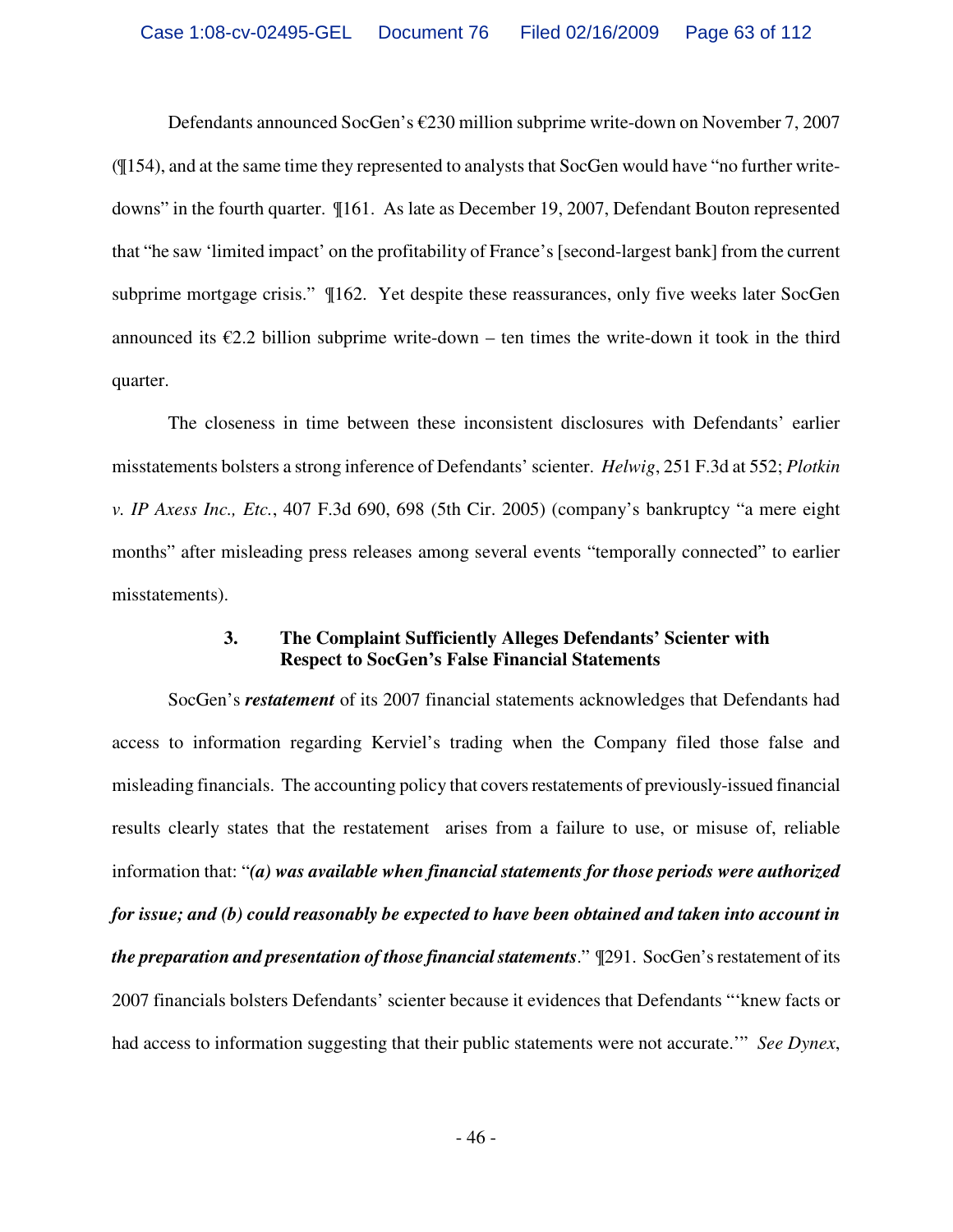531 F.3d at 195. Thus, the Complaint properly pleads scienter with respect to SocGen's restated financial statements.

By not recording or disclosing the financial impact of the Kerviel Fraud, SocGen violated IFRS standards, including, but not limited to, IAS 1, IAS 39, IFRS 7, IAS 10, IAS 30, IAS 32, and IAS 34. ¶¶296-297. Like all departures from accepted accounting standards, IFRS violations nevertheless may give rise to a *false* statement. Here, Defendant Bouton falsely represented that the Company's financial results were prepared in accordance with IFRS. ¶281(c). Legally binding or not, the knowing violation of IFRS satisfies the scienter element.

The Complaint also alleges the specific IFRS violations relating to the Subprime Fraud, and it quantifies the material impact of that fraud on SocGen's financial statements. ¶¶298-309. These accounting violations, detailed in the Complaint, are supported by the accounts of several confidential witnesses, discussed above in §II.B.2. Again, the scienter element is satisfied as Defendants knowingly disregarded these facts resulting in valuations that did not reflect the fair value of SocGen's subprime-related assets in violation of IFRS, specifically IAS 39. ¶¶310-312.

The cases cited by Defendants to support the proposition that an accounting restatement does not raise a compelling inference of scienter (Defs.' Mem. at 47) are distinguishable from this case in at least one significant manner – the restatement here was pursuant to international accounting standards. ¶¶291-292. Under IAS 8, but not under the restatement policies used in the cases relied on by Defendants, the information that caused the restatement (i) must have been available to Defendants when the restated financials were initially authorized, or (ii) *could reasonably be expected to have been obtained and taken into account* when the financials were prepared. *See Dynex*, 531 F.3d at 195 ("the required strong inference 'may arise where the complaint sufficiently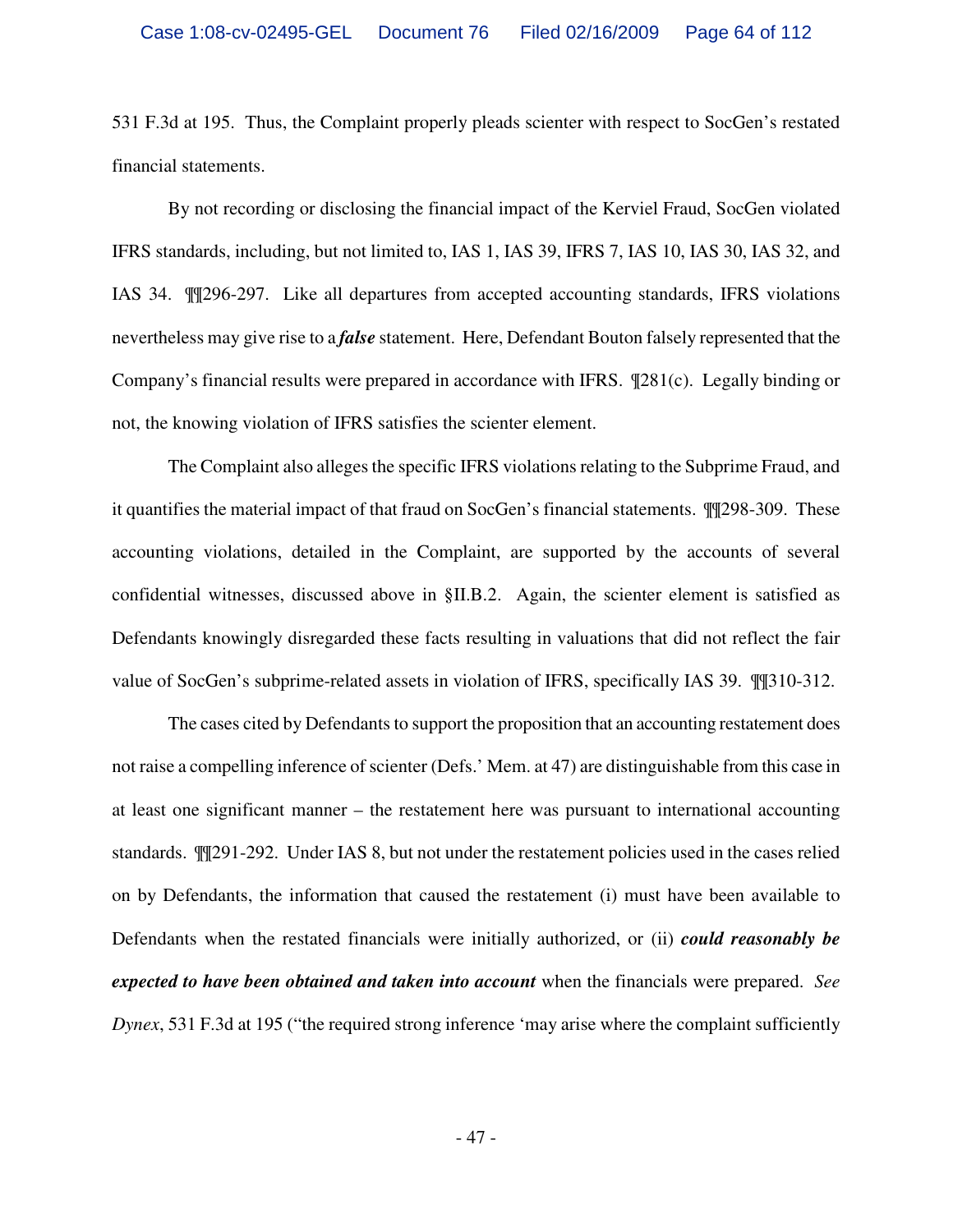alleges that the defendants . . . knew facts *or had access to information* suggesting that their public statements were not accurate'").<sup>23</sup>

## **4. Additional Allegations Support the Complaint's Allegations that Defendants Acted with the Required State of Mind**

## **a. The Magnitude of the Frauds Supports a Strong Inference of Scienter**

The sheer magnitude of both the Kerviel and Subprime Frauds supports a strong inference of scienter. *Scholastic*, 252 F.3d at 77; *In re Global Crossing, Ltd. Sec. Litig.*, 322 F. Supp. 2d 319, 347 (S.D.N.Y, 2004) (Lynch, J.). When SocGen finally revealed the magnitude of the Kerviel Fraud, it restated  $\epsilon$ 1.4 billion, or 78% of all net income recorded for the fiscal quarter ended June 30, 2007.  $\P$ <sup>24</sup> In total, SocGen lost over €4.9 billion when Kerviel's outstanding positions were unwound (¶17), which the French Finance Minister described as "exceptional." ¶231. Similarly, the enormous write-down of SocGen's subprime exposure, including its RMBS and CDO portfolios, revealed the magnitude of the Subprime Fraud. On January 24, 2008, SocGen announced it was writing down over €2 billion in subprime-related exposure. ¶¶17, 101, 168, 322, 343, 403. SocGen's subprime-related losses ultimately totaled over  $\epsilon$ 3.6 billion. ¶300. While not the only factor, the magnitude of the fraud must be considered, together with the other facts alleged, in determining whether Plaintiffs have properly pleaded a strong inference of scienter. *Tellabs*, 127 S.

<sup>23</sup> *Ley v. Visteon Corp.*, 543 F.3d 801, 810 (6th Cir. 2008), is further distinguishable because, unlike the Second Circuit, the Sixth Circuit does not appear to hold that access to information is sufficient to establish scienter.

<sup>&</sup>lt;sup>24</sup> The market as a whole also viewed the fraud as being extraordinarily large.  $\P$ 184 ("a loss of the size that was on Mr. Kerviel's trading book in July would have been unlikely to escape notice in Société Générale's back office"); ¶185 ("it's hard to see any oversight system that misses such a large amount of unauthorized trading"). The French Banking Commission imposed its largest fine ever on SocGen as a result of the fraud. ¶6.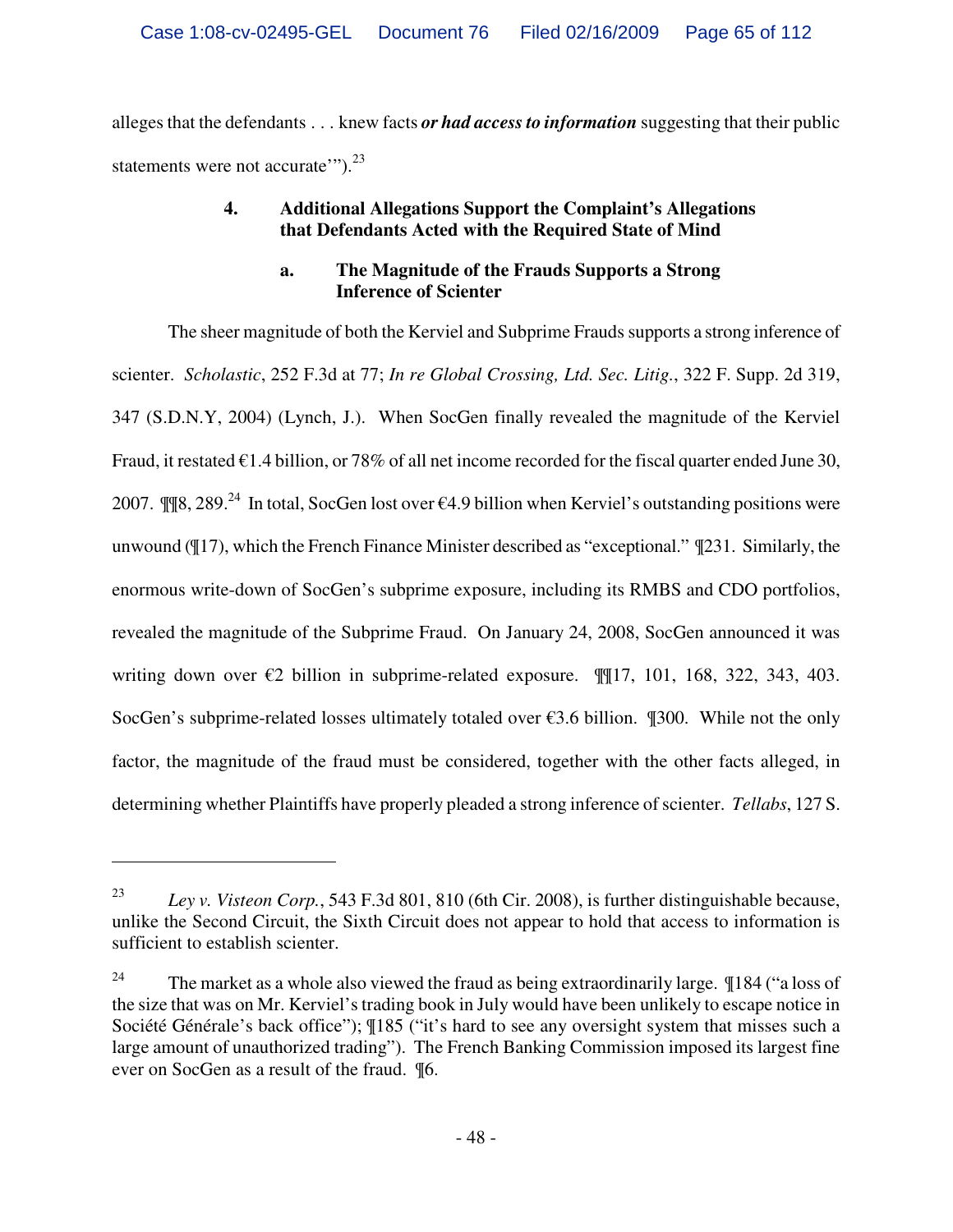Ct. at 2511 ("the court's job is not to scrutinize each allegation in isolation but to assess all the allegations holistically").

#### **b. The Government Investigations Support a Strong Inference of Scienter**

The fact that SocGen was investigated by the French Finance Minister, the French Banking Commission, the AMF, the SEC, the U.S. Attorney and its own internal General Inspection Department (¶¶230-248) supports a strong inference of scienter. *Hall*, 580 F. Supp. 2d at 233 (SEC investigation "probative of scienter"). These investigations reveal facts that also contribute to Plaintiffs' scienter allegations. For example, the French Finance Minister investigation revealed that the Eurex notified SocGen about Kerviel's trades (¶231), and that the French Banking Commission reprimanded SocGen for allowing its internal controls to become seriously deficient despite numerous warnings (¶234). The French Banking Commission also found that there was an *internal report* – transmitted to the management at the end of 2007 – discussing problems with the Company's internal controls and the measures needed to remedy them. ¶236. These facts support a strong inference of scienter.

In early February 2008, the SEC announced that it was investigating the timing of Defendant Day's stock sales, and the U.S. Attorney's office for the Eastern District of New York has opened a criminal investigation relating to both Day's stock sales and Kerviel's trades. ¶¶243-244. These two investigations are ongoing and further support a strong inference of scienter. *See In re Syncor Int'l Corp. Sec. Litig.*, 327 F. Supp. 2d 1149, 1162 (C.D. Cal. 2004), *aff'd in part and rev'd in part on other grounds*, 239 F. App'x 318 (9th Cir. 2007).

### **c. SocGen's Abrupt, High-Level Personnel Changes Support a Strong Inference of Scienter**

The key, senior-level personnel changes SocGen made shortly after revealing the Kerviel and Subprime Frauds, and prior to its restatement of its 2007 financials, further support a strong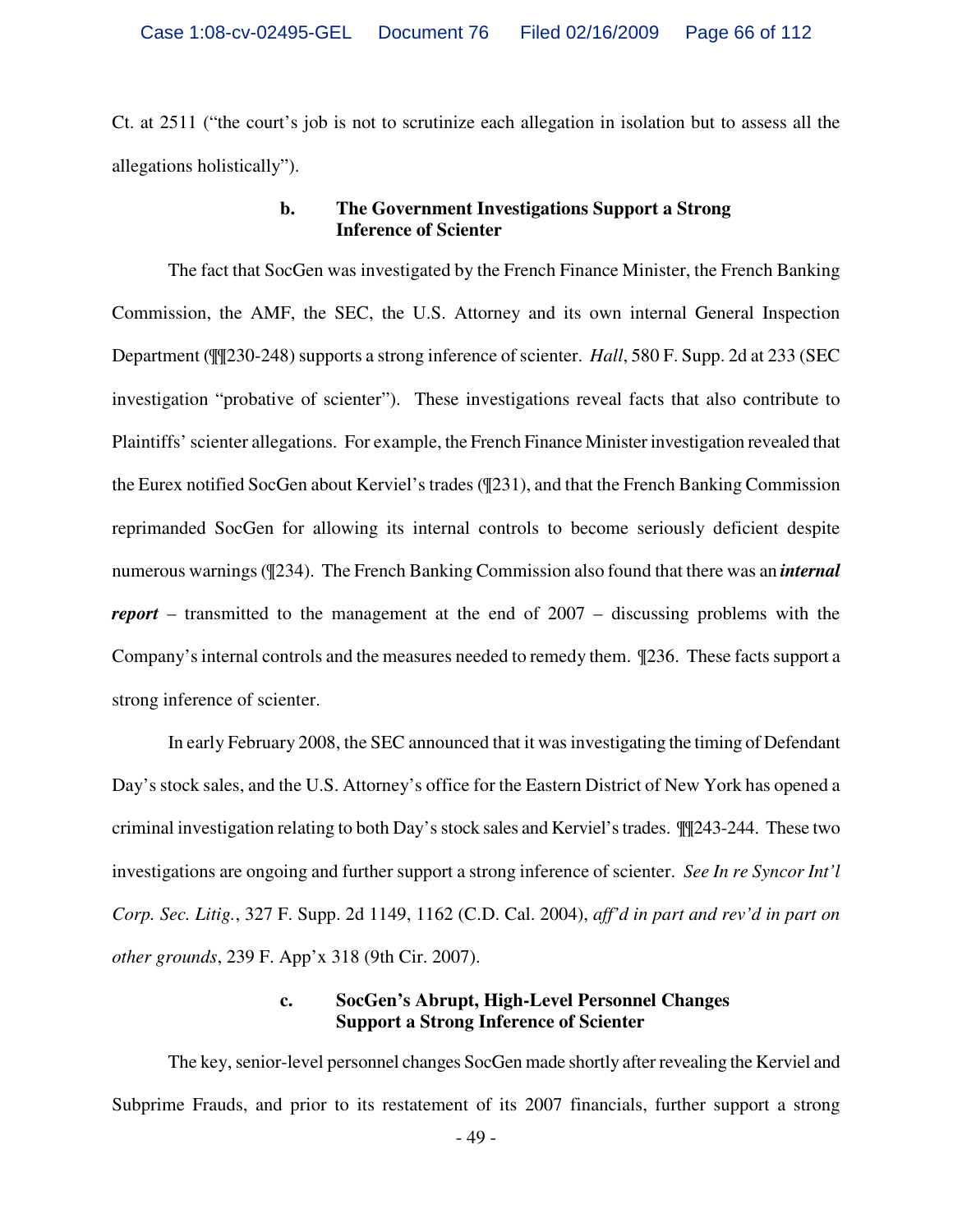inference of scienter. *See In re Adaptive Broadband Sec. Litig.*, No. C 01-1092 SC, 2002 U.S. Dist. LEXIS 5887, at \*43 (N.D. Cal. Apr. 2, 2002) ("because the changes occurred as Adaptive's financials were being restated and as Adaptive was conducting its own internal investigation . . . they add one more piece to the scienter puzzle"); *see also Kaltman v. Key Energy Servs.*, 447 F. Supp. 2d 648, 664 (W.D. Tex. 2006) (defendant's termination was "a factor which supports a strong inference of scienter"). Merely seven days after SocGen's sobering January 24, 2008 announcement, it began reshuffling its top management in its SGCIB (investment banking) division. ¶265. Moreover, between SocGen's January 24, 2008 announcement and its May 13, 2008 restatement, Defendant Bouton was forced to resign his position as CEO, and Defendant Citerne was forced to give up his seat on SocGen's Board in favor of an independent board member. ¶266. Also, Mustier, the head of SGCIB during the fraud, who had earlier been rumored to be the heir-apparent to succeed Bouton as CEO, was passed over, as he was reassigned to SocGen Asset Management. ¶¶25, 266. These resignations, reassignments and terminations, together with the Company's financial restatement and SocGen's internal investigation, are "*highly suspicious*." *Adaptive Broadband*, 2002 U.S. Dist. LEXIS 5887, at \*43.

#### **d. The Timing of SocGen's Disclosures Supports a Strong Inference of Scienter**

In order to mask the Subprime Fraud and their blatantly false statements regarding SocGen's subprime exposure, Defendants announced the Kerviel and Subprime losses together, creating "noise" in the market, making it more difficult to determine which portion of the loss is attributable to the Company's subprime-related write-down. Defs.' Mem. at 49. This is yet another fact supporting a strong inference of scienter, as it demonstrates Defendants' conscious effort to manipulate the timing of SocGen's disclosures.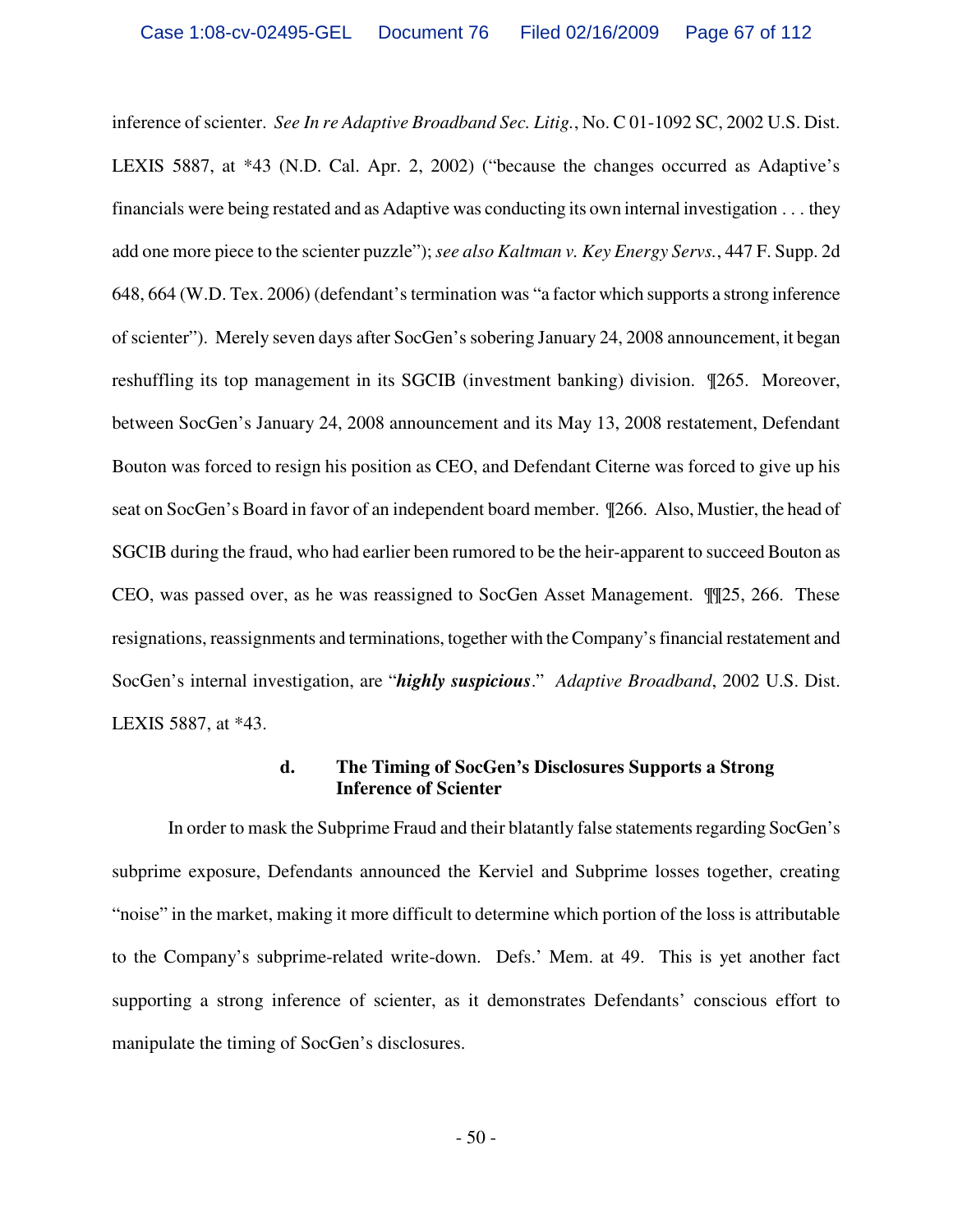Defendants urge the Court to disregard this fact as circumstantial evidence of scienter, but fail to provide any legitimate basis to do so. The cases they rely on are entirely inapposite. *See, e.g.*, *In re Bio-Tech. Gen. Corp. Sec. Litig.*, 380 F. Supp. 2d 574, 585 (D.N.J. 2005) (providing no discussion whatsoever of market "noise" as an inference of scienter; holding instead that plaintiffs failed to plead scienter where plaintiffs unconvincingly alleged that defendants "must have known" of the fraud); *In re SCB Computer Tech., Inc.*, 149 F. Supp. 2d 334, 354-55 (W.D. Tenn. 2001) (rejecting plaintiffs' reliance on a later press release to argue that defendants' earlier positive statements were knowingly false when made as "fraud by hindsight" but declining to consider the "noise" issue raised here, where defendants released a barrage of bad news on the same day in an attempt bury the root causes, evidencing scienter).

### **C. The Complaint Also Properly Alleges Scienter by Identifying Defendants' Motive and Opportunity to Commit Fraud**

Because Plaintiffs have established a strong inference of Defendants' scienter by alleging their conscious misbehavior or recklessness, it is unnecessary to allege motive and opportunity. *Ganino v. Citizens Utils. Co.*, 228 F.3d 154, 170 (2d Cir. 2000); *AUSA Life Ins. Co. v. Ernst & Young*, 206 F.3d 202, 221 (2d Cir. 2000). Nonetheless, the Complaint's particular allegations here of motive and opportunity, including the Individual Defendants' massive insider trading scheme, coupled with SocGen's  $\epsilon$ 1.1 billion stock repurchase program, support a strong inference of scienter. *See Rothman v. Gregor*, 220 F.3d 81, 93-94 (2d Cir. N.Y. 2000) (alleged motive may serve to establish scienter or contribute to other scienter allegations).<sup>25</sup>

 $25$  Day does not refute that his insider sales support an inference of scienter. Instead, Day argues that stock sales alone do not warrant a strong inference of scienter. Robert A. Day's Memorandum of Law in Support of His Motion to Dismiss the First Amended and Consolidated Complaint ("Day's Mem.") at 15. Day's argument ignores that in this Circuit scienter can be satisfied through motive and opportunity alone. *Kalnit v. Eichler*, 264 F.3d 131, 139 (2d Cir. 2001);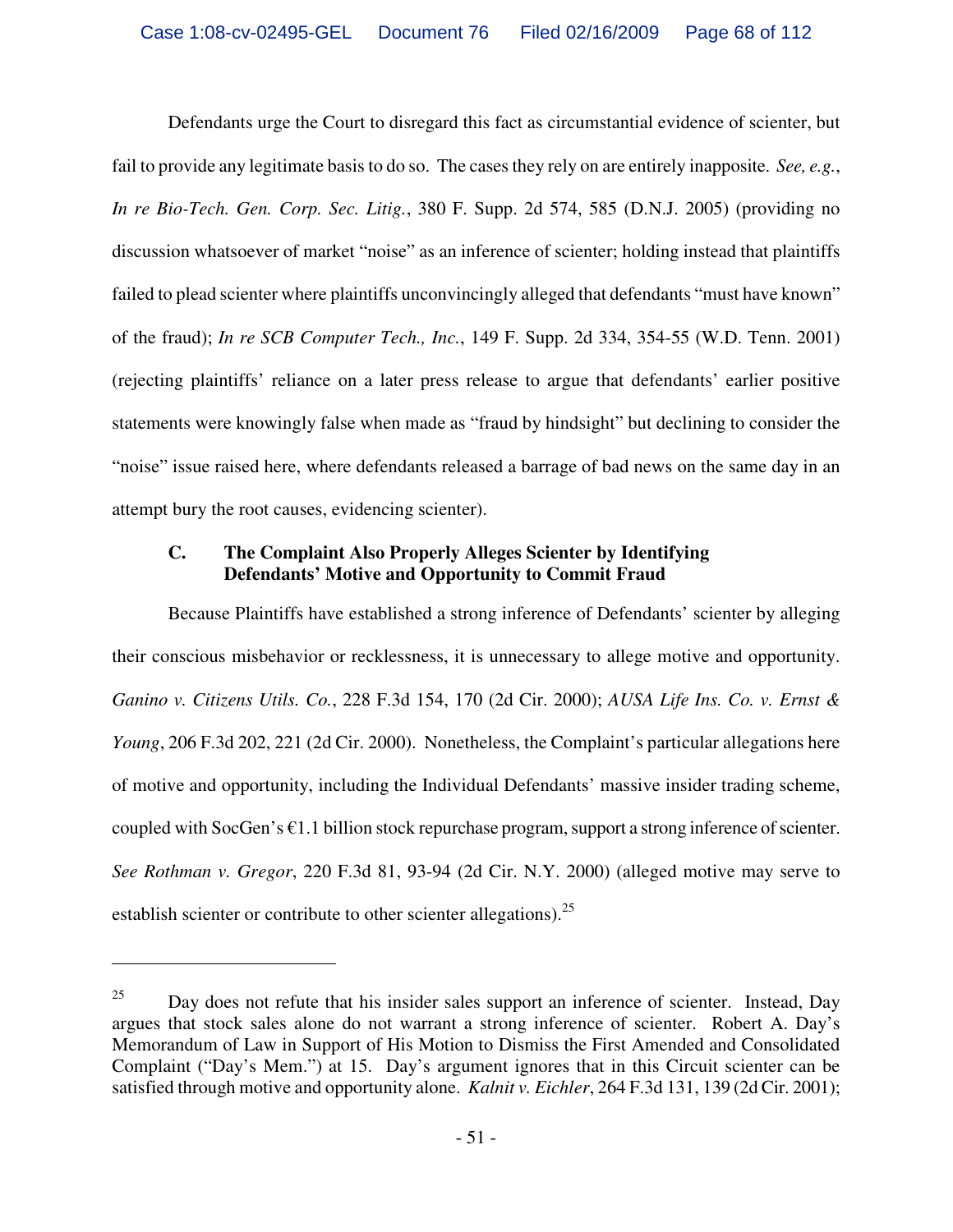The Second Circuit has repeatedly held that those with access to inside information have the *opportunity* to commit fraudulent acts. *Kalnit*, 264 F.3d at 139; *Scholastic*, 252 F.3d at 74. The Individual Defendants' status as officers and directors more than sufficiently establishes, at the pleading stage, their opportunity to commit the acts alleged.

"[P]ersonal financial gain may [also] weigh heavily in favor of a scienter inference." *Tellabs*, 127 S. Ct. at 2511. Allegations "'that defendants benefitted in some concrete and personal way' by, for example, *selling shares while stock prices were artificially high*" can support a strong inference of scienter. *Accord Global Crossing*, 322 F. Supp. 2d at 345 (Lynch, J.); *Burstyn v. Worldwide Xceed Group, Inc.*, No. 01 Civ. 1125 (GEL), 2002 U.S. Dist. LEXIS 18555, at \*16 (S.D.N.Y. Sept. 30, 2002) (Lynch, J.).

Here, both the timing and amounts of shares sold, in terms of percentage and volume, are both unusual and suspicious, supporting a strong inference of scienter. ¶¶250-260 (Individual Defendants sold a total of 2.3 million shares for proceeds of over  $\epsilon$ 225 million). Importantly, these numbers may rise significantly as Defendants' early and pre-Class Period sales are *not* publicly available. As large as these sales are, they are but a portion of the Individual Defendants' total sales.

#### **1. The Timing of Defendants' Stock Sales Is Unusual**

The Individual Defendants' initiation of a  $E1.1$  billion stock repurchase scheme, while simultaneously selling tens of millions of euros worth of their own personal shares, demonstrates the highly unusual timing of their stock sales. The insiders' public action of instituting a company repurchase indicates to the market that the insiders view the stock as undervalued and thus a good

*Novak*, 216 F.3d at 307; *In re Refco, Inc. Sec. Litig.*, 503 F. Supp. 2d 611, 644 (S.D.N.Y. 2007). Also, Day fails to raise any legitimate competing inferences for his massive insider stock trades. As such, given the amount and opportunistic timing of his stock sales, the most cogent and compelling inference is that Day traded based on non-public, material inside information.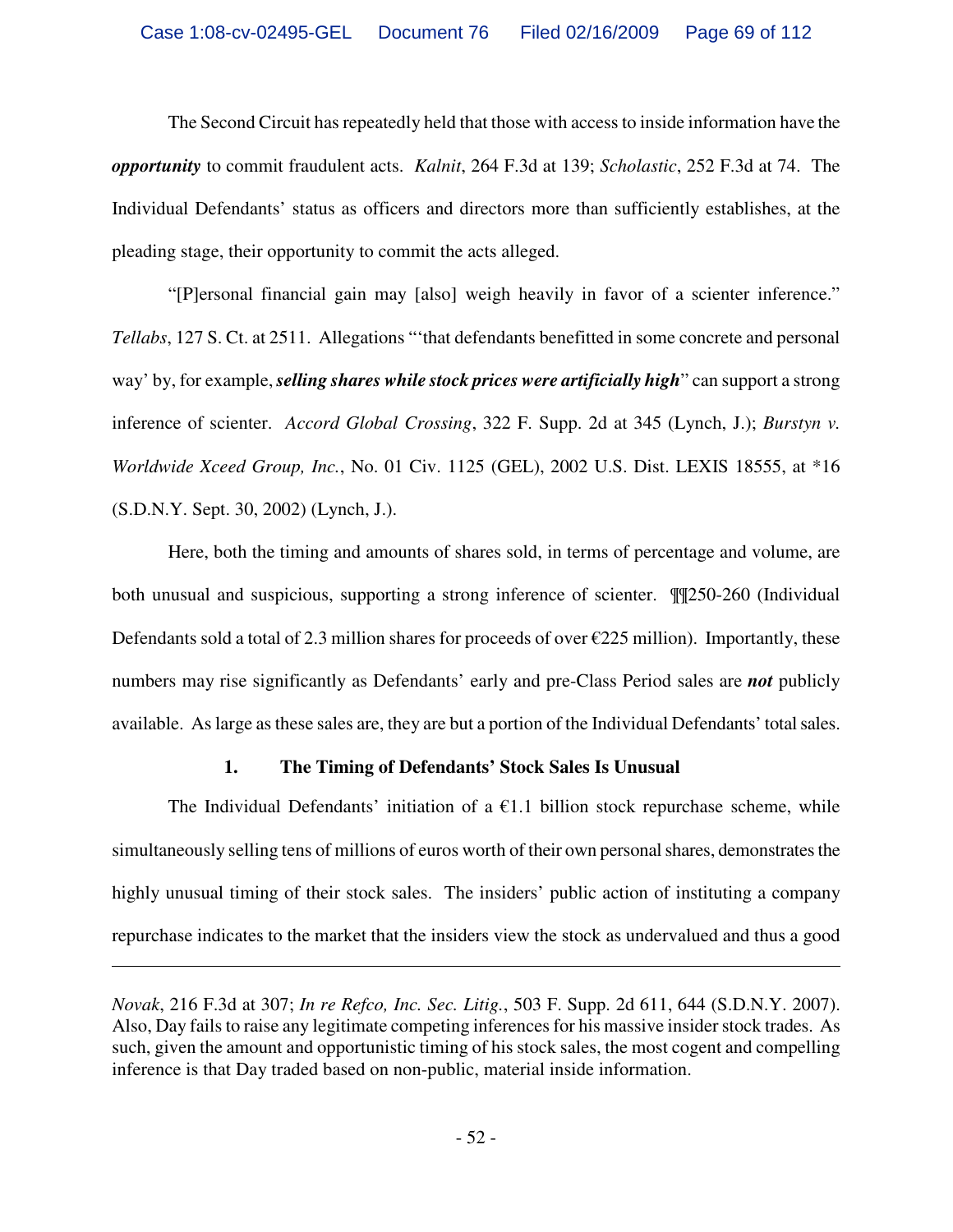investment. *In re Countrywide Fin. Corp. Sec. Litig.*, No. CV-07-05295-MRP (MANx), 2008 U.S. Dist. LEXIS 102000, at \*144 (C.D. Cal. Dec. 1, 2008) ("[R]epurchases signal to the market that a company believes its stock is undervalued. Repurchases therefore might contribute to a price increase, propping up the prices insiders receive."). Therefore, private stock sales by the very individuals claiming that company stock is a good investment supports a strong inference of scienter.<sup>26</sup>

Day's massive trades just days before the January 24, 2008 announcement of both frauds is highly unusual.  $\P$ [252-256. From January 9, 2007 through January 18, 2007, Day sold approximately 1.5 million shares of SocGen securities for proceeds of more than *€140 million*. ¶¶252, 254. Even more suspicious, a portion of Day's trades coincided with SocGen's stock repurchase program, which Day approved as a SocGen director. ¶26 (board approved repurchase program). From January 2006 to January 2007, Day received *€27.5 million*, plus *\$8.5 million* in U.S. dollar transactions, on his insider sales. ¶¶372-379.

Defendant Bouton's trades during the transition period in France between their former disclosure laws, requiring far less transparency, and their newly-adopted version provides further evidence of unusual timing. Defendant Bouton exercised two batches of options and then immediately sold on March 17, 2006, one week *after* the AMF order of March 9, 2006, which first required that insiders' sales be publicly disclosed on the AMF website, but just days *before* this order was officially published and took effect on March 21, 2006. Defendant Bouton's well-timed sale, concealed from public view, is by far the single largest sale he made during the entire Class

<sup>&</sup>lt;sup>26</sup> In addition, " $[f]$ actors considered in determining whether insider trading activity is unusual include . . . the number of insiders selling." *Scholastic*, 252 F.3d at 74-75. Here, all four Individual Defendants were dumping their shares.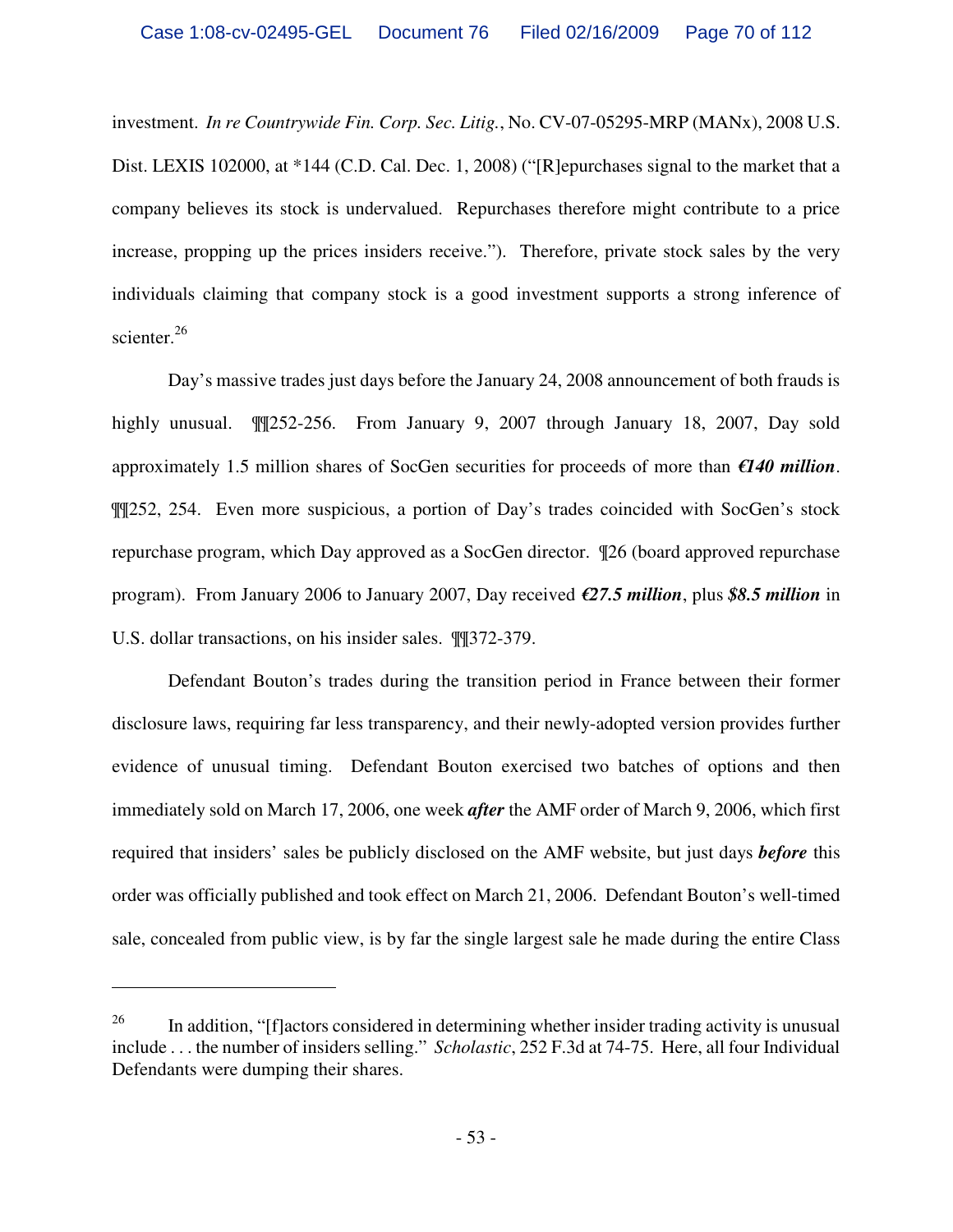Period. In this one day, Bouton was able to sell 92,794 shares, at a then all-time stock price high of €116 per share, for proceeds in excess of *€10.7 million*. ¶390. This sale is highly suspicious and, at a minimum, constitutes circumstantial evidence of scienter.

In addition, as the subprime crisis became increasingly apparent to the market in early 2007, Bouton publicly denied the problem's severity while he personally sold 50,745 shares in the first half of 2007 alone, for proceeds of over *€6 million*. Defendant Citerne, highly knowledgeable in RMBS and CDO assets as a TCW director, also knew of the looming subprime crisis and, just three days before the end of FY2006, sold over 108,000 shares for proceeds of over *€13 million*.<sup>27</sup> ¶396.

Defendant Alix's single Class Period trade was also highly unusual in its timing. Alix's single sale of common stock for proceeds of *€3.3 million* came just nine trading days after the Company's stock price reached its all-time high of  $\epsilon$ 158.42 and was accomplished in the middle of the April 2, 2007 to June 29, 2007 stock repurchase program.  $\P$ 402.<sup>28</sup>

# **2. The Amounts of Defendants' Trades Are Unusual**

 $\overline{a}$ 

In addition, the Individual Defendants' Class Period insider selling is unusual in amount, based both on sheer volume and percentage sold. Even without the prior trading history, the massive

<sup>27</sup> Therefore, Defendants' reliance on *In re Bausch Lomb, Inc. Sec. Litig.*, No. 06-CV-6294, 2008 WL 4911796, at \*15 (W.D.N.Y. Nov. 13, 2008), and *In re AstraZeneca Sec. Litig.*, 559 F. Supp. 2d 453, 469 (S.D.N.Y. 2008), and contention that Plaintiffs do not allege the timing of the sales coincided with any of the false statements (Defs.' Mem. at 44-45), is incorrect.

<sup>&</sup>lt;sup>28</sup> Other evidence of unusually-timed insider selling is the fact that Bouton and Citerne's sales were in direct violation of the Director's Charter which prohibits short swing sales by SocGen directors. ¶396. According to SocGen's 2008 Registration Document, the Director's Charter prohibits directors from "conducting transactions in Societe Generale shares during the thirty days prior to the publication of results, and from carrying out speculative trading in Societe Generale shares (shares must be held for at least two months, options trading is banned)." Llorens Decl., Ex. K. Defendants make no attempt to challenge this allegation, essentially conceding the violation – more circumstantial evidence of scienter.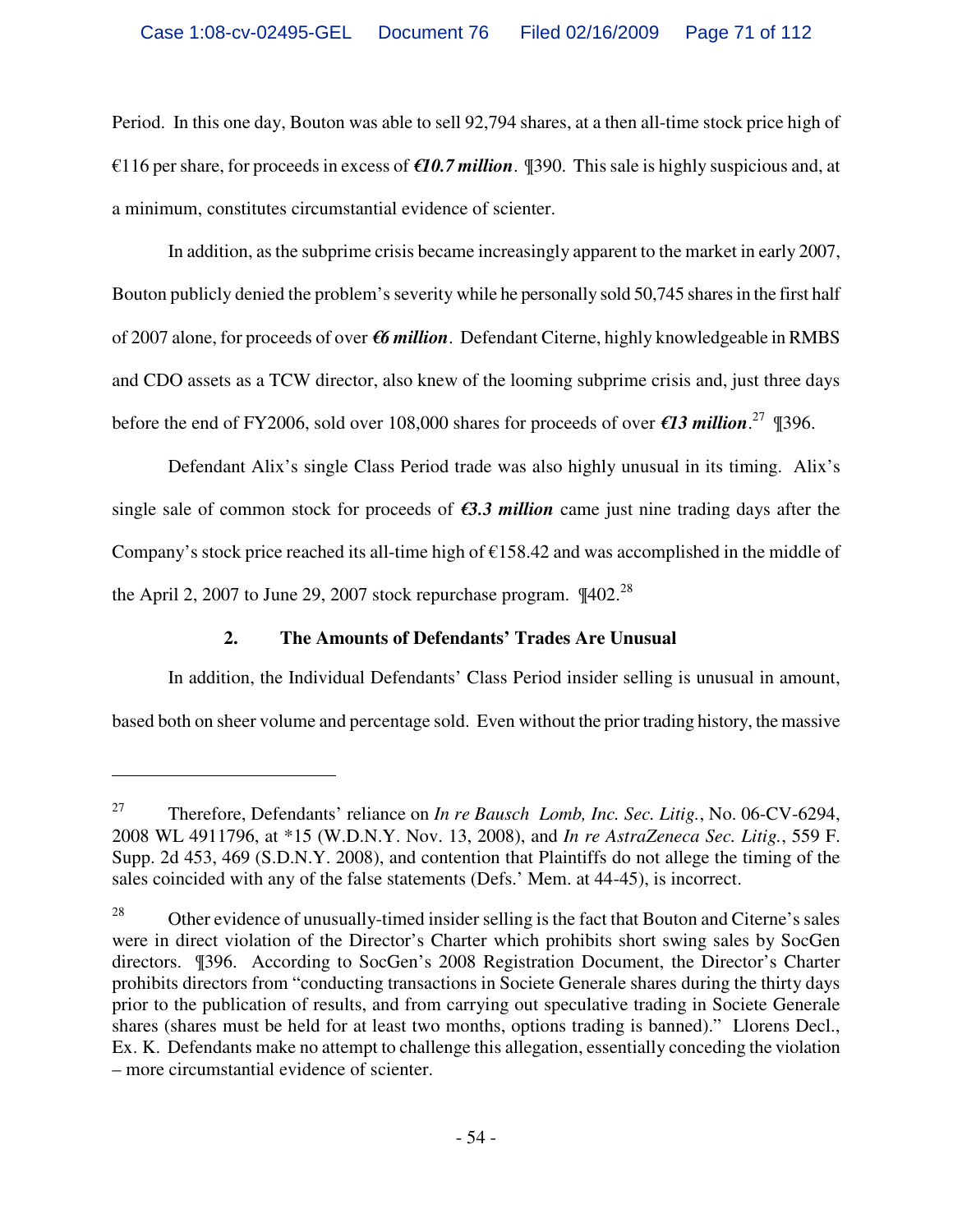amount of proceeds the Individual Defendants reaped, in addition to the high percentages of their holdings sold, suffices to show that their trading during the Class Period was unusual in amount.<sup>29</sup> Defendant Day sold at least 1,886,187 SocGen shares, *53%* of his total available SocGen holdings, for proceeds of more than *€168 million*. ¶252. Defendant Bouton sold at least 255,713 shares of SocGen stock for illegal insider trading proceeds of over *€30 million*, amounting to over *65%* of his available SocGen holdings during the Class Period.<sup>30</sup> ¶388. Defendant Citerne sold at least 201,129 shares of his SocGen common stock, *81%* of his available holdings, for over *€23 million* in illegal trading proceeds. ¶394. Defendant Alix sold at least 23,171 shares of his SocGen common stock for over *€3 million* in illegal insider trading proceeds, amounting to *81%* of his available stock holdings in a single day of trading. ¶¶400, 402.

### **3. Defendants' Response Fails to Undermine the Strong Inference Arising from Defendants' Stock Sales**

Defendants claim that a stock repurchase combined with contemporaneous selling by the very individuals who directed the repurchase – *with Company funds* – provides no inference of scienter whatsoever. Defs.' Mem. at 45-46; Day's Mem. at 16 n.8. However, given all the facts alleged and the timing and magnitude of Defendants' insider sales, Defendants' so-called competing inference fails miserably. *See Countrywide*, 2008 U.S. Dist. LEXIS 102000, at \*145 ("Again, as

<sup>29</sup> *See Oxford Health*, 187 F.R.D. at 140 (holding that \$78 million of insider sales by ten defendants "massive by any measure"); *Rubenstein v. Collins*, 20 F.3d 160, 169 (5th Cir. 1994) (insider sales of just \$760,599 raise an inference of scienter); *In re MTC Elec. Techs. S'holders Litig.*, 898 F. Supp. 974, 980 (E.D.N.Y. 1995) (stock sales by one defendant of approximately 8,000 shares for profit of \$173,000 "raises a 'strong inference' of fraudulent intent and establishes a motive for the fraud").

<sup>&</sup>lt;sup>30</sup> These sales by the Chairman and CEO of the Company – over 65% of his holdings – occurred at a time when he had devised and executed the stock repurchase program that, in effect, told shareholders the stock price was cheap and under-valued. ¶388.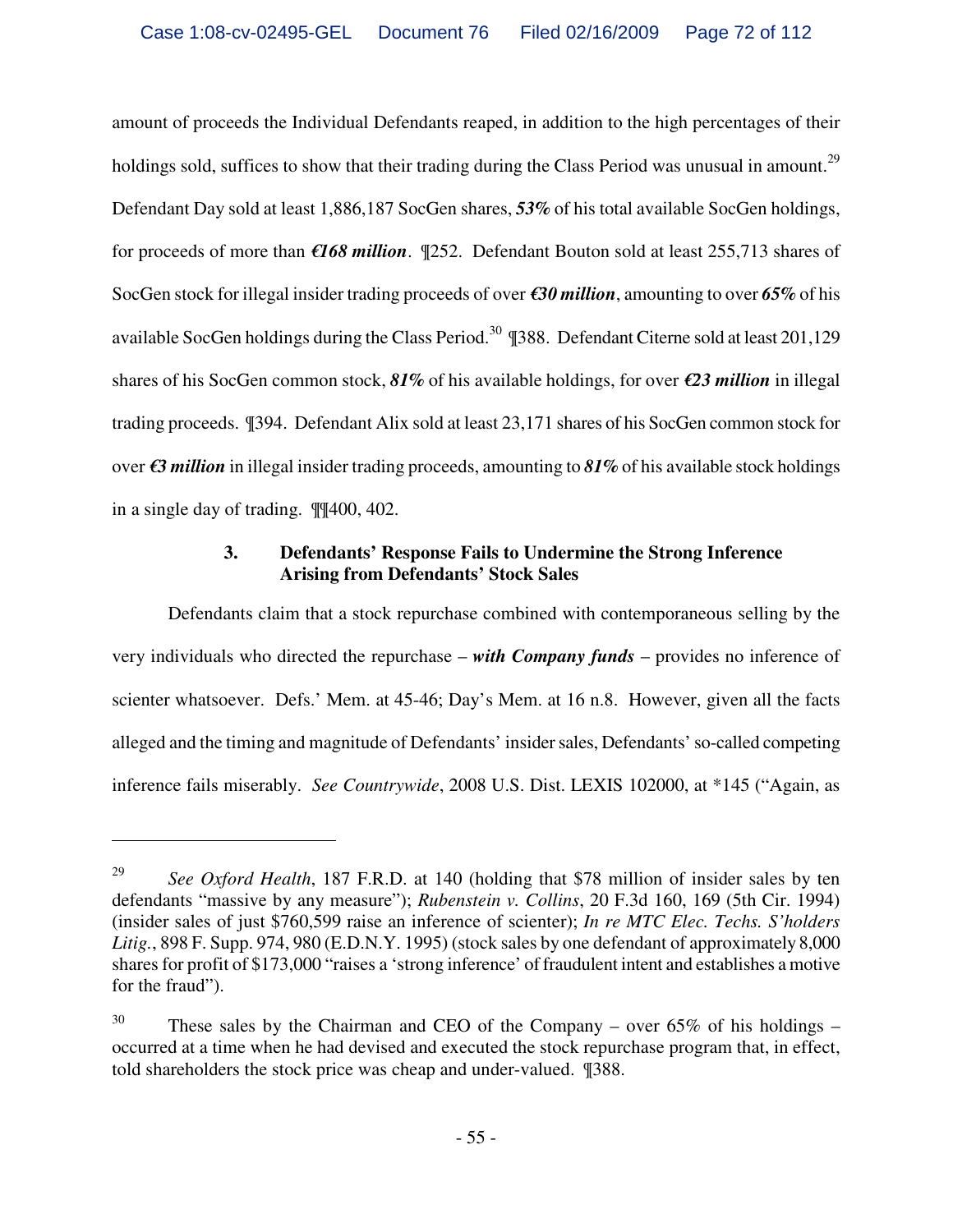insiders were selling, Countrywide was buying – with newly raised capital rather than existing cash reserves. The CAC therefore creates a strong inference that Countrywide's explanation for its stock repurchase plan was economically suspect.").

Relying on *Malin v. XL Capital Ltd.*, 499 F. Supp. 2d 117, 151-52 (D. Conn. 2007), Defendants argue that without citing the insiders' prior trading history, including the percentage of stock sold in pre-Class Period years, there is no basis to infer that the amount sold during the Class Period was unusual. Defs.' Mem. at 44. And while the court in *Malin* had the benefit of examining the individual defendants' pre-class period trading activity (499 F. Supp. 2d at 151), Defendants' early and pre-Class Period sales here are *not publicly available*, and Defendants fail to introduce them. $31$ 

Defendants cite no case law but argue that unless they sold *all* of their shares, this fact actually undermines scienter. Defs.' Mem. at 46. Similarly, Defendants argue that a lack of insider trading (other than by Defendant Day) in the six months leading up to the end of the Class Period shows a lack of "opportunistic" trading and cuts against scienter. *Id.* at 45. Simply because an insider does not attempt to reap the absolute maximum possible in a fraudulent gain (perhaps out of fear of being discovered or because they believe the fraud will continue) does not mean that this insider cannot be judged by his less-than-absolute gain. *In re Cardinal Health, Inc. Sec. Litigs.*, 426 F. Supp. 2d 688, 731 (S.D. Ohio 2006) ("Thus, the Court does not agree with Cardinal Defendants that Walter's purchase of 40,000 shares – a trifling amount when compared with the 593,910 he sold – cuts against any unusual or suspicious trading."); *see also In re Openwave Sys. Sec. Litig.*, 528 F.

 $\overline{a}$ 

<sup>&</sup>lt;sup>31</sup> As Defendants are well aware, until March 2006, Defendants were not required by French law to publicly disclose their trading in SocGen stock. ¶373.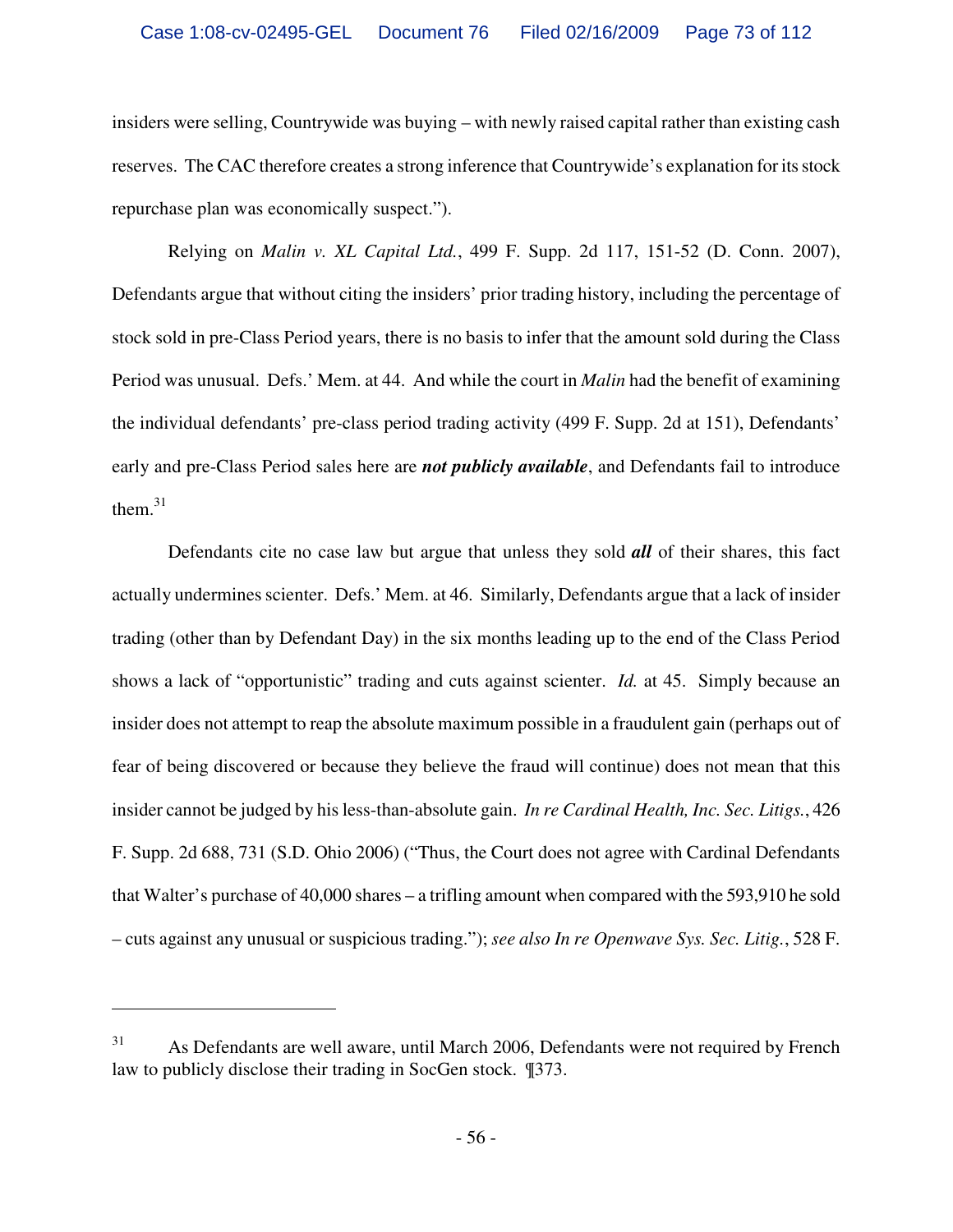Supp. 2d 236, 249 (S.D.N.Y. 2007) (defendants' backdating of their stock options to dates "nowhere near" the monthly stock price lows did not cut against an inference of scienter).

Defendants make the disingenuous argument that since Bouton and Citerne "increased" their stock holdings during the Class Period, and Alix's holdings remained "almost identical," this undercuts any inference of scienter. Defs.' Mem. at 44. While it may be true that a snapshot of the Individual Defendants' holdings taken at the end of each year makes it *appear* as though their holdings were increasing, this completely distorts what was occurring during the 364 days between each snapshot. As tens of thousands of their options were vesting, Defendants were dumping the acquired shares immediately. For instance, while Bouton held 98,500 shares at December 31, 2005 and 120,000 shares at December 31, 2006, in between those two snapshots, he sold *204,968* shares in 2006. ¶427. While Citerne held 25,897 shares at December 31, 2005 and 43,124 shares at December 31, 2006, he sold *201,129* shares during that period. ¶¶394-399. And finally, while Alix had 5,030 shares at December 31, 2006 and 5,037 shares at December 31, 2007, in between he sold *23,171* shares in 2007. ¶¶400-402.

Defendants also argue that scienter cannot be inferred from their insider sales because the Complaint does not allege that: (i) the sales did not include the exercise of vested options; (ii) the sales did not occur within trading windows; and (iii) the sales were not part of a predetermined plan. Defs.' Mem. at 45. The first argument fails as Defendants do not identify any vested unexercised options they held.

Defendants' second argument fails because sales made within a designated trading window can still be improper if the insider is in possession of undisclosed, adverse inside information – which is exactly what occurred here. ¶¶384, 388, 392, 394, 396, 400-401. If the insider was in receipt of non-public, adverse inside information, that insider must either disclose or abstain from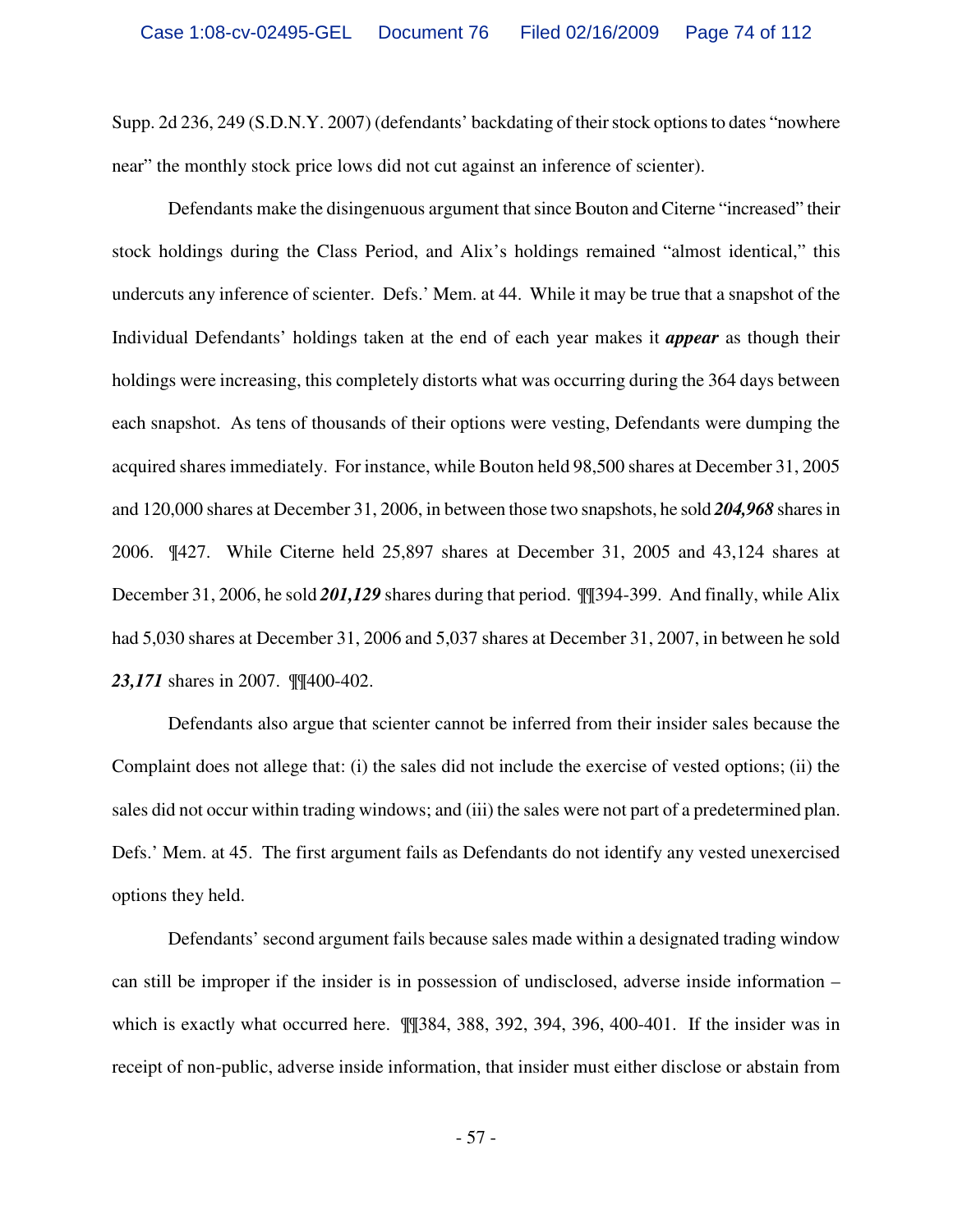trading. *See, e.g.*, *Chiarella v. United States*, 445 U.S. 222, 227, 229 (1980) (an "insider," such as a corporate officer, who possesses material non-public information about the company, is subject to a duty to "disclose or abstain").

Defendants' third argument fails as it is Defendants' burden to establish the *affirmative defense* that the insider sales were part of a pre-determined trading plan – a burden they do not attempt to satisfy here. *See In re Fannie Mae Sec.*, 503 F. Supp. 2d 25, 48 (D.D.C. 2007) (trading plan is an affirmative defense); *In re Cray Inc. Derivative Litig.*, 431 F. Supp. 2d 1114, 1131 (W.D. Wash. 2006) ("The Court will not dismiss the insider sales claims on the basis of a yet-to-be-pled [10b-5 plan] affirmative defense, particularly where the Individual Defendants bear the burden of proof.").

### **D. The Alternative Inferences Urged by Defendants Are Implausible**

According to Defendants, SocGen "simply made investment decisions that . . . proved imprudent." Defs.' Mem. at 4. Defendant Day claims that his insider trading, reaping  $\epsilon$ 140 million in proceeds was a mere "coincidence." Day's Mem. at 1. Defendants' proposed inferences are not "plausible," as they require the Court to ignore too much.

Defendants' supposed alternative inference that they did not know or have access to information that would have alerted them to the "serious deficiencies" in SocGen's internal controls (Defs.' Mem. at 7) cannot be inferred from the facts alleged because the Court would have to ignore, for example: (i) that the Bank of France warned Defendant Bouton twice about SocGen's derivatives trading; (ii) that SocGen knew and held meetings to discuss Kerviel's "fictitious" transactions; (iii) that SocGen prepared an "internal report" acknowledging problems with its internal controls; and (iv) that over 70 internal alerts and questions from Eurex specific to Kerviel were ignored. The Court must also ignore the sheer magnitude of Kerviel's 2007 earnings which could not have been achieved by normal arbitrage trading at Kerviel's modest authorization level. The fact is that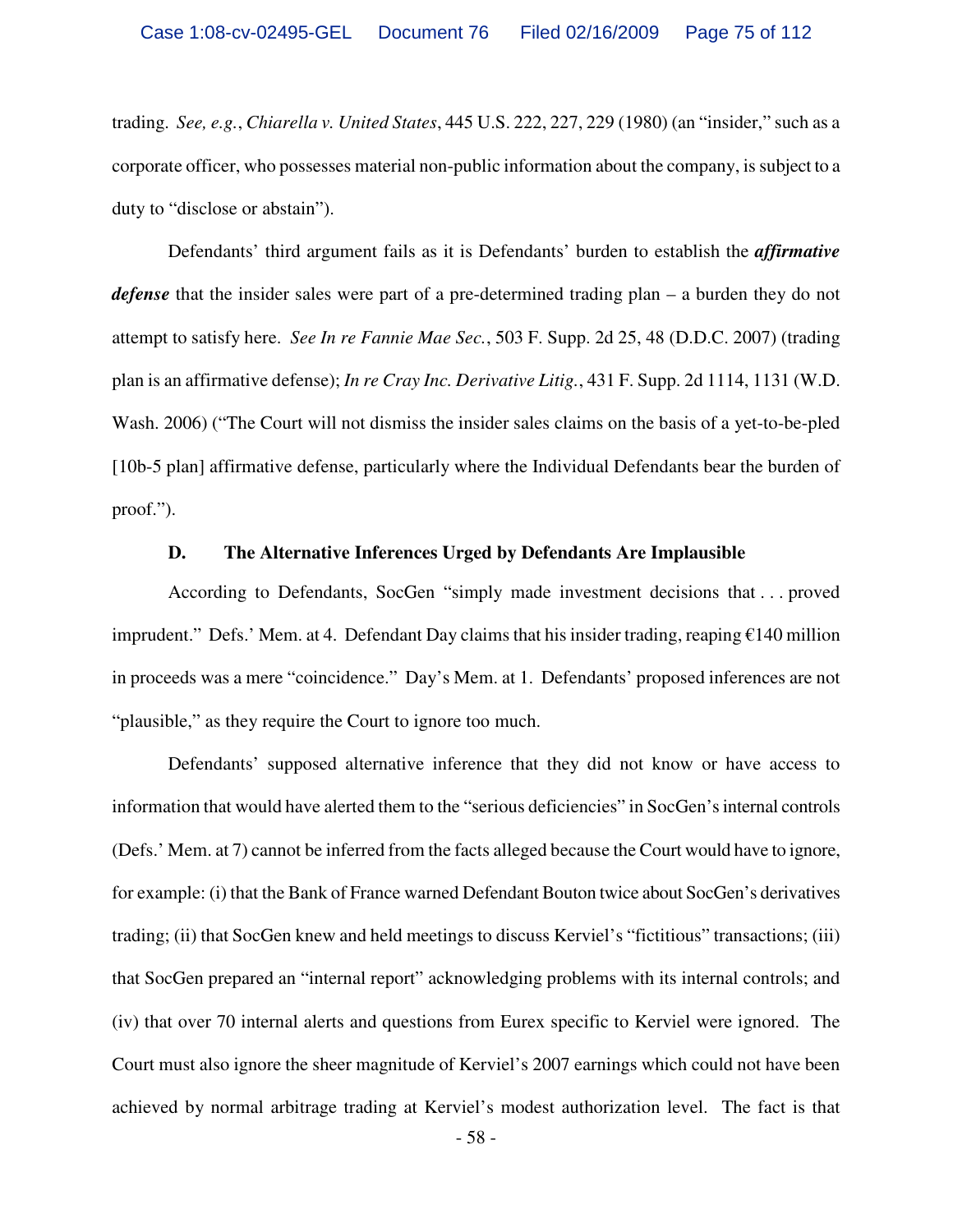SocGen fostered (and concealed) a culture of risk and that risk materialized in the form of a junior trader whom Defendants chose to ignore as long as he was adding to the Company's earnings. ¶192.

Moreover, Defendants did not merely conceal these enormous risks, they *affirmatively*  represented just the opposite – that SocGen had "highly sophisticated control systems which have already proven their worth in extreme situations" (¶7), "risk is kept under control, under strong supervision and using our expertise" (*id.*), and "[o]ne of the most important aspects of this business is controlling our exposure to . . . different types of risk . . . in order to limit their impact on our profitability"  $($ <del>[</del>108).<sup>32</sup>

As for the Subprime Fraud, Defendants claim that SocGen's losses were innocent because they could not foresee the credit crisis and its severity. Defs.' Mem. at 4, 27-28. SocGen's subprime losses are not the result of a supposedly sudden and unforeseen market loss of over €3 billion. That is not a plausible inference that can reasonably be taken from any of the facts alleged. SocGen manipulated its valuation models to justify the inflated value of its subprime assets in order to defer their inevitable write-down and otherwise ignored a number of red flags throughout the Class Period. ¶¶204-205, 207, 209, 214-216, 221-229.

## **V. THE COMPLAINT SUFFICIENTLY ALLEGES LOSS CAUSATION**

<u>.</u>

The Complaint carefully explains how Defendants' false and misleading statements caused Plaintiffs' losses. ¶¶403-410. On January 24, 2008, SocGen disclosed that a 31-year-old junior trader had been able to place massive unhedged equity bets resulting in a  $\epsilon$ 4.9 billion loss. ¶403. The same day it announced – confirming market rumors circulating days prior – that it would write

<sup>&</sup>lt;sup>32</sup> *After-the-fact* corrective steps by SocGen to improve its risk control management (Defs.') Mem. at 7) cannot cure these patently false and misleading statements. Corrective measures taken in the wake of a fraud cannot negate an inference that the earlier fraud occurred. *In re Alstom SA Sec. Litig.*, 454 F. Supp. 2d 187, 207 (S.D.N.Y. 2006).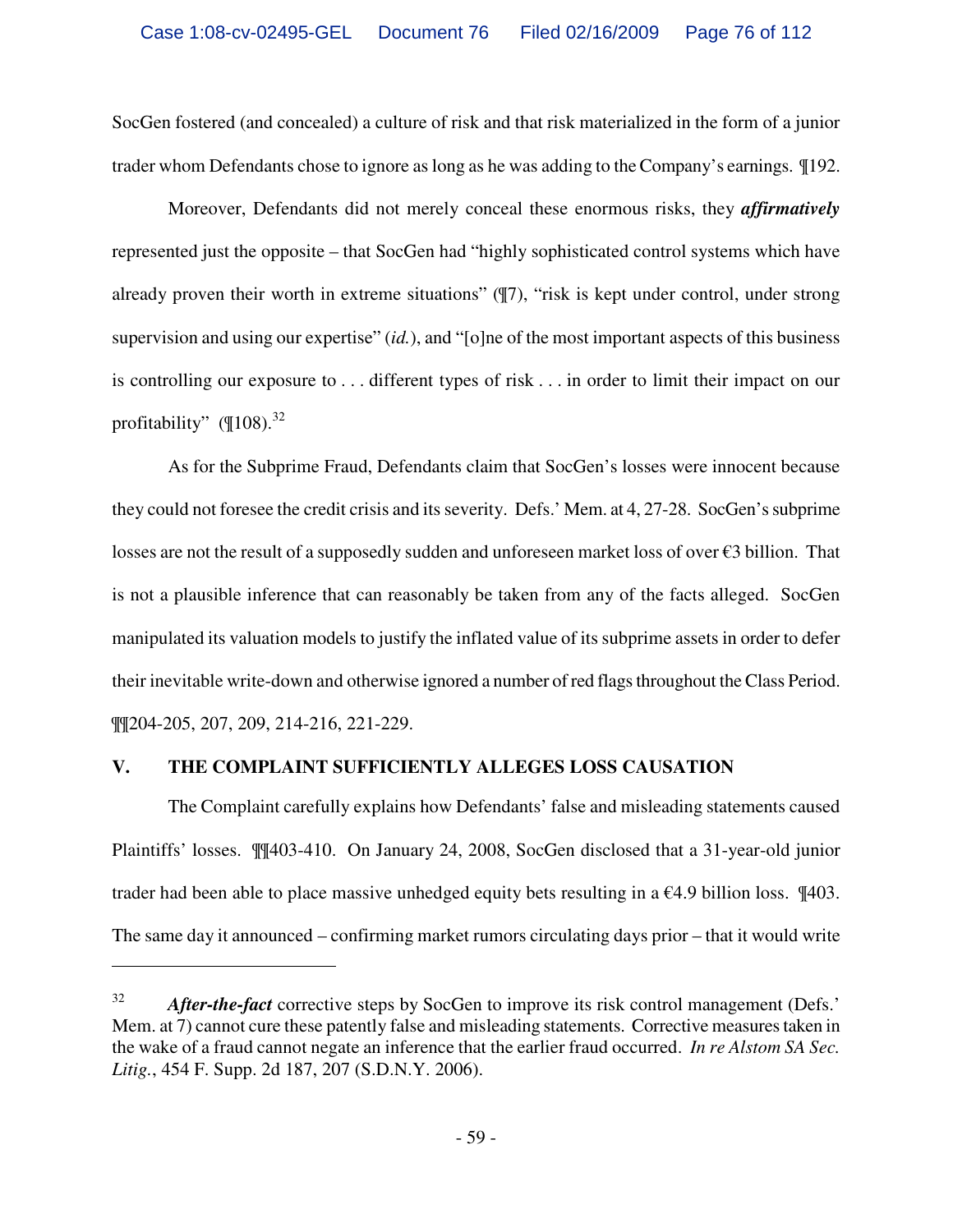down an additional  $\epsilon$ 2 billion on its subprime-related assets, including its RMBS and CDO portfolios. *Id.* When the truth about SocGen's risk control management systems and its subprime exposure was revealed, SocGen stock and ADRs dropped in response, removing much of the prior artificial inflation from the stock. ¶404. Because Plaintiffs purchased their SocGen shares at prices artificially inflated by Defendants' fraudulent conduct, SocGen's revelations and consequent stock drop caused Plaintiffs to suffer economic loss. *Id.* Plaintiffs also suffered economic loss as a result of market rumors that circulated from January 18 through January 21, 2008. ¶407. Moreover, the Complaint alleges that both stock declines were statistically significant, meaning that they are not explained by movements in the market as a whole, and are the direct result of the disclosure of information into the market. *Id.*; *see* ¶410 (timing and magnitude of SocGen's stock price declines negate any inference that the loss suffered by Plaintiffs and other Class members was caused by changed market conditions, macroeconomic or industry factors, or Company-specific facts unrelated to the Defendants' fraudulent conduct).

In response, Defendants make two arguments. Defendants first argue that Plaintiffs have not "control[led] for other factors" and second that the disclosure of the truth was not a "corrective" disclosure. Both of these arguments fail because they are based on an incorrect statement of the relevant pleading and loss causation standards.

### **A. While Plaintiffs Need Not "Control for Other Factors" at the Pleading Stage, the Complaint Nevertheless Does So**

SocGen first argues that, while we are only at the pleading stage, Plaintiffs must nevertheless "account for the ongoing credit crisis." Defs.' Mem. at 59. In doing so, Defendants misconstrue the Supreme Court's decision in *Dura Pharms., Inc. v. Broudo*, 544 U.S. 336 (2005). The portion of *Dura* relied on by Defendants (*see* Defs.' Mem. at 59) pertains to the *proof* necessary to establish loss causation *at trial*. *Dura*, 544 U.S. at 343. Later, the *Dura* opinion goes on to explain that for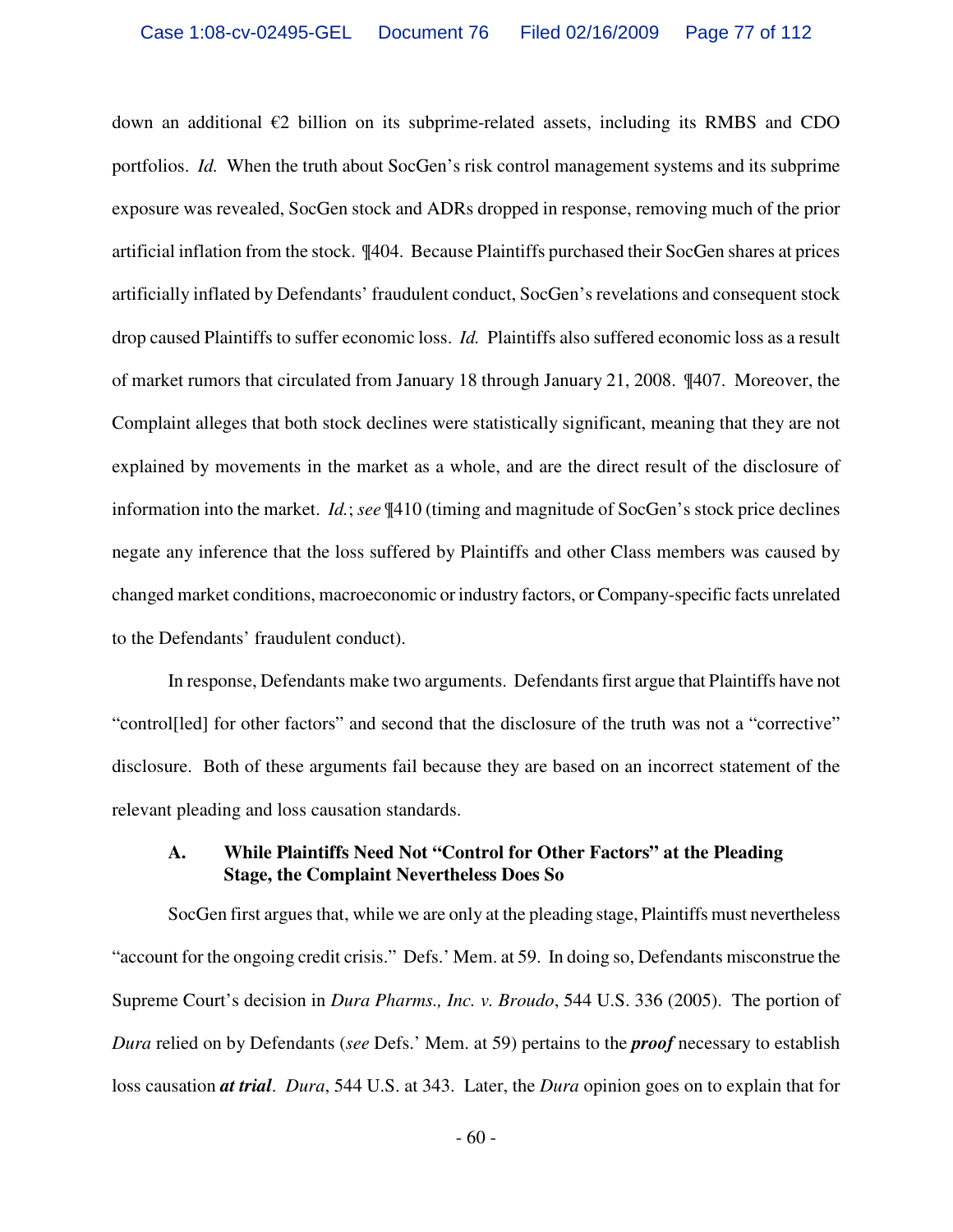*pleading* purposes, "it should not prove burdensome for a plaintiff who has suffered an economic loss to provide a defendant with *some indication of the loss and the causal connection that the plaintiff has in mind*." *Id.* at 347. Thus, at the pleading stage it is not necessary to quantify the losses, just to provide a showing of the existence of such losses. Accordingly, the economic analysis to determine how much of SocGen's losses (stock price decline) caused by both the Kerviel Fraud and the Subprime Fraud – an analysis which necessarily requires expert analysis – is certainly not necessary here.

In any event, the Complaint goes much further and provides a very straightforward and detailed explanation of loss causation, setting forth precisely how the alleged misrepresentations caused Plaintiffs' losses, even alleging that the price declines are statistically significant and therefore *not* the result of market, industry or other Company-specific information unrelated to Defendants' false and misleading statements. *See, e.g.*, ¶407. The losses associated with SocGen's subprime-related write-downs relate to the alleged fraud because, had they been taken when required, the stock price would have incorporated such write-downs much earlier, as opposed to when SocGen did on January 18-21, 2008. *Id.*

With respect to the January 18-21, 2008 price decline, there is a difference between demonstrating what caused that decline and what caused its RMBS and CDO portfolios writedowns. The latter goes to the issue of whether Defendants' statements were false. SocGen's price decline was caused, in part, by its subprime-related write-downs, thereby establishing loss causation. ¶¶404-405, 407-408. This is what *Dura* requires – identification of the loss. An entirely different issue is what caused the write-down – contemporaneous industry events or a fraudulent delay in recognizing those losses. SocGen was later than other banks in writing down its losses:

After vainly trying to convince us that the group's 4% provisioning rate of subprime CDOs was sufficient, management has decided to join the 30%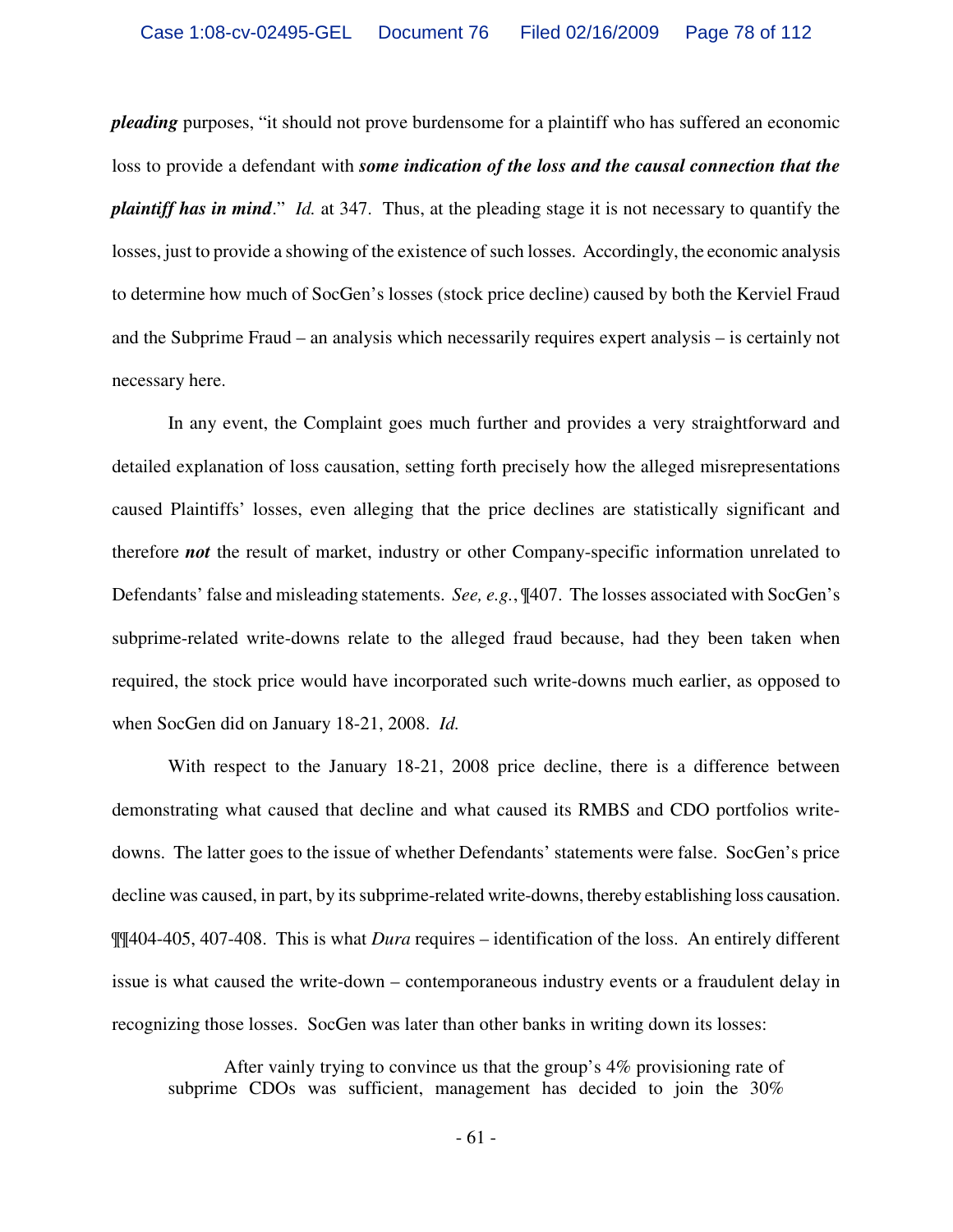provisioning club. Subprime CDOs were written down by over  $\epsilon$  1 bn ( $\epsilon$  1.1bn), in addition to  $\epsilon$  200m of general provisions. In all, exposure to subprime CDOs is now 30% provisioned, a ratio more or less in line with the international standard (33%).

Llorens Decl., Ex. J (Oddo Securities report, dated January 25, 2008).

## **B. The Complaint Sufficiently Alleges a Corrective Disclosure**

The Complaint also sufficiently alleges a corrective disclosure which provides a causal connection between Defendants' fraudulent conduct and Plaintiffs' losses. Defendants' argument requiring a corrective disclosure which baldly admits to the fraud is incorrect.

*Dura* did not disturb this Circuit's existing loss causation law.<sup>33</sup> Indeed, the Supreme Court cited *approvingly* to Second Circuit loss causation precedent in overruling the Ninth Circuit. *Dura*, 544 U.S. at 344. This Circuit has long held that a plaintiff must allege and eventually prove *either*: (i) a materialization of an undisclosed risk that consequently leads to the plaintiff's loss; *or* (ii) a disclosure correcting a prior false statement that causes the loss. *Lentell v. Merrill Lynch & Co.*, 396 F.3d 161, 173 (2d Cir. 2005). Thus, loss causation requires "both that the loss be foreseeable and that the loss be caused by the materialization of the concealed risk." *Id*.; *see also In re Initial Pub. Offering Sec. Litig.*, 297 F. Supp. 2d 668, 675 (S.D.N.Y. 2003) (Defendants knew that inflation caused by their manipulations "would eventually recede to reflect the actual value of the securities, thereby injuring innocent investors. That is loss causation.").

Loss causation can be shown by any corrective event causally related to the misrepresentations, whether or not the event explicitly reveals the underlying fraud. *See, e.g.*, *Emergent Capital Inv. Mgmt., LLC v. Stonepath Group, Inc.*, 343 F.3d 189, 192 (2d Cir. 2003) (finding loss causation prior to revelation of the fraud based on "a causal connection between the

1

<sup>33</sup> *See, e.g.*, *In re Initial Pub. Offering Sec. Litig.* ("*IPO II*"), 399 F. Supp. 2d 261, 266 (S.D.N.Y. 2005) (Second Circuit loss causation standard "is undisturbed by *Dura*").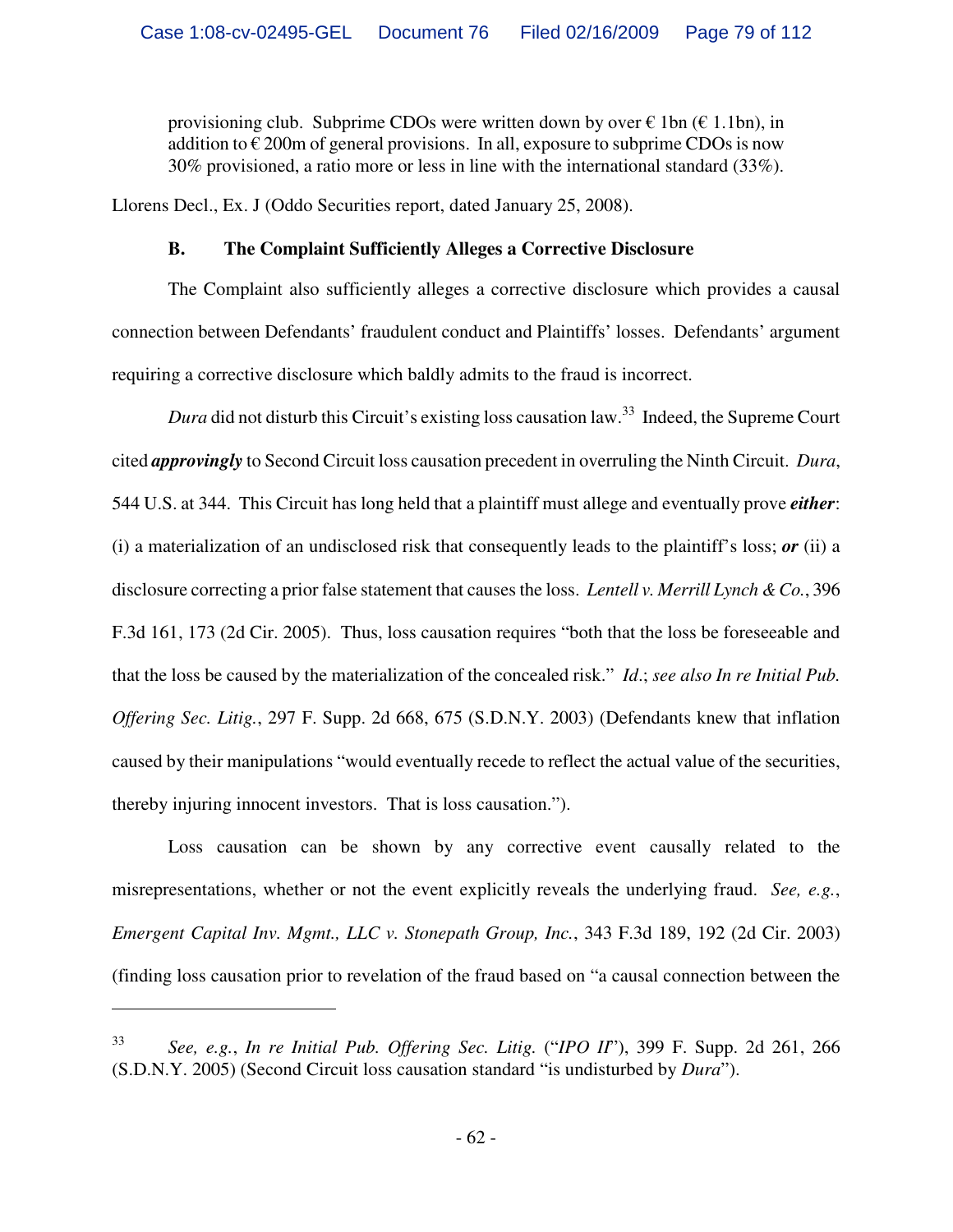subject matter of [the] omissions and the ultimate decline" in the stock's value); *Suez Equity Investors, L.P. v. Toronto-Dominion Bank*, 250 F.3d 87, 98 (2d Cir. 2001) (finding loss causation resulted from foreseeable event that preceded disclosure of the misrepresentation); *In re Parmalat Sec. Litig*., 376 F. Supp. 2d 472, 510 (S.D.N.Y. 2005) ("'[T]he damages suffered by plaintiff must be a foreseeable consequence of any misrepresentation or material omission.' . . . [L]oss causation does not, as the defendants would have it, require a corrective disclosure followed by a decline in price*.*").

The Second Circuit's *Emergent* decision is instructive. There, defendants had concealed that an investment vehicle's two officers had a long history of constructing pump-and-dump stock schemes. 343 F.3d at 191. Importantly, although the plaintiffs did not allege that the investment's value plunged *because* of revelations concerning the two officers' shady backgrounds – something Defendants' argument here requires – they still satisfied loss causation: Loss causation was satisfied because the plaintiffs' losses were "'a foreseeable consequence of defendants' omissions particularly *in light of the drastic price declines which occurred in the shares of the other companies*' controlled" by the two men. *Id*. at 197 (emphasis in original). Other Second Circuit decisions are in accord. *See, e.g.*, *Suez Equity*, 250 F.3d at 98 (despite no sudden disclosure that investment's principal lacked necessary skills to run venture, loss causation was satisfied because the venture's eventual *failure* under his flawed stewardship was "entirely foreseeable").

Clearly, then, when it is foreseeable that an undisclosed risk may later materialize and cause plaintiffs' losses, loss causation is satisfied without there being an explicit disclosure of the precise fraud. It was foreseeable here that Defendants' misrepresentations and omissions regarding the "abject' failure" ( $\P$ 175(c)) of SocGen's risk control management system and the need for additional write-downs of its subprime-related assets would eventually cause SocGen's stock price to drop following revelations of the relevant truth – leading to the loss of billions of dollars in equity value.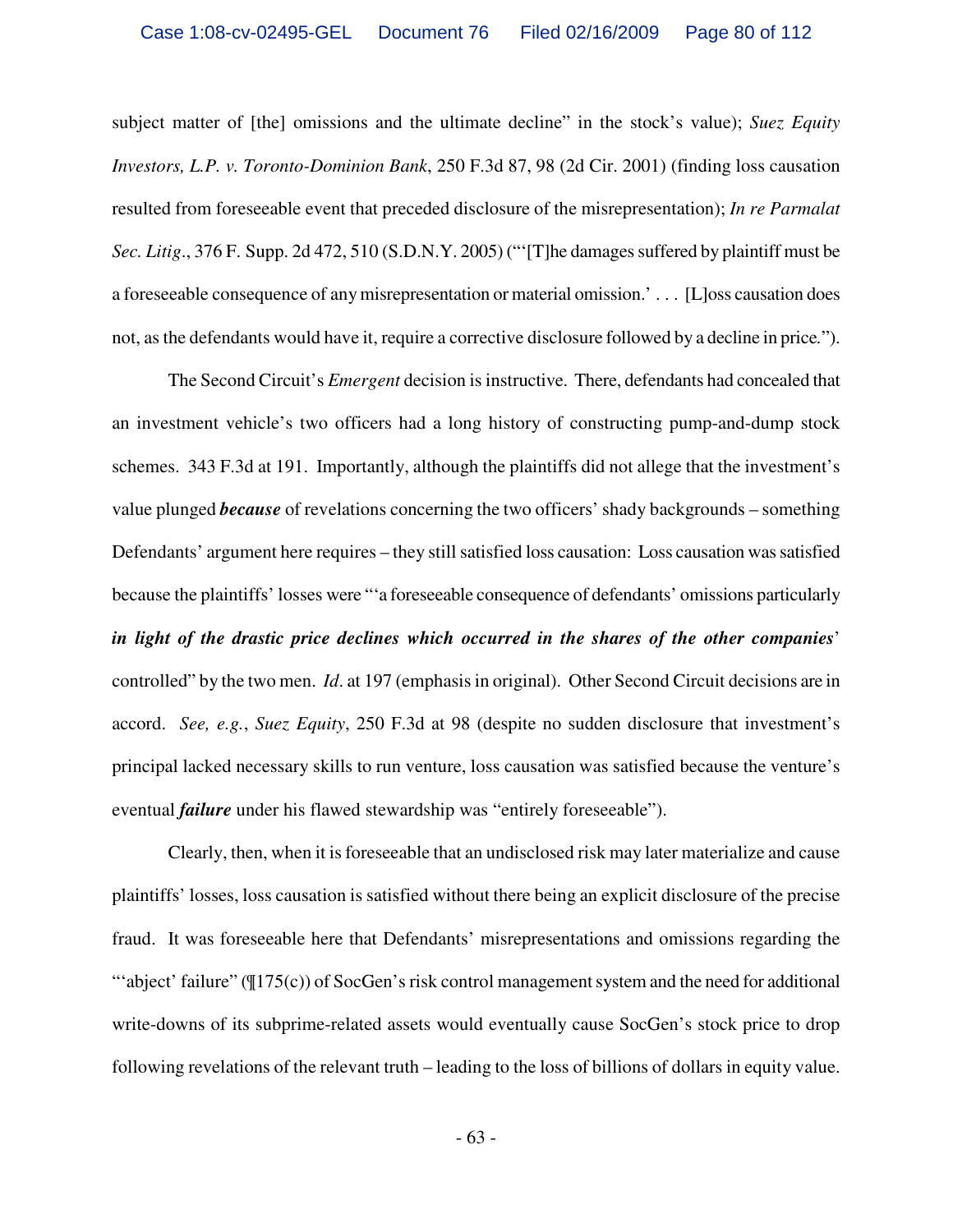Defendants' reliance on *Lentell* for the proposition that *Dura* requires a "corrective disclosure" is misplaced. Defs.' Mem. at 60. Although the *Lentell* court mentions the lack of any "corrective disclosure," it does not *require* one in order to satisfy loss causation. 396 F.3d at 175. Rather, the court explains that the plaintiffs had failed to allege *either* "that the subject of [Merrill's] false recommendations . . . *or* any corrective disclosure regarding the falsity of those recommendations, is the cause of the decline in stock value that plaintiffs claim as their loss." *Id*. *See, e.g.*, *In re Parmalat Sec. Litig.*, 375 F. Supp. 2d 278, 306 (S.D.N.Y. 2005) (*Lentell*'s "use of the word 'or' indicates that a corrective disclosure is not necessary where, as here, plaintiffs allege that the subject of the misrepresentations and omissions caused their loss."); *see also Catton v. Def. Tech. Sys*., 457 F. Supp. 2d 374, 381-82 (S.D.N.Y. 2006) ("The Second Circuit's opinion in *Lentell* referred to several permissible ways of pleading loss causation**,** including direct causation, 'materialization of risk,' and 'corrective disclosure.'") (citing *Lentell*, 396 F.3d at 173-75).

Moreover, the *Lentell* plaintiffs could not rely upon the "materialization of the risk" method of establishing loss causation, for there simply was no *undisclosed* risk in that case. Although falsely optimistic, the analyst reports at issue were loaded with risk factors and "unchallenged" analysis showing that the covered stocks were "subject to sudden and substantial devaluation risk." *Lentell*, 396 F.3d at 176. Because the complained-of risk was "apparent on the face of every report challenged" as misleading, said the *Lentell* court, plaintiffs were unable to demonstrate losses from the risk's materialization. *Id*.

In any event, SocGen's disclosure that a 31-year-old junior trader was allowed to lose  $\epsilon$ 5 billion in undisclosed derivatives trading certainly qualifies as a corrective disclosure that SocGen's numerous unequivocal statements about its risk management control expertise were absolutely false. As one analyst concluded in response to its disclosure: "*Has Société Générale not*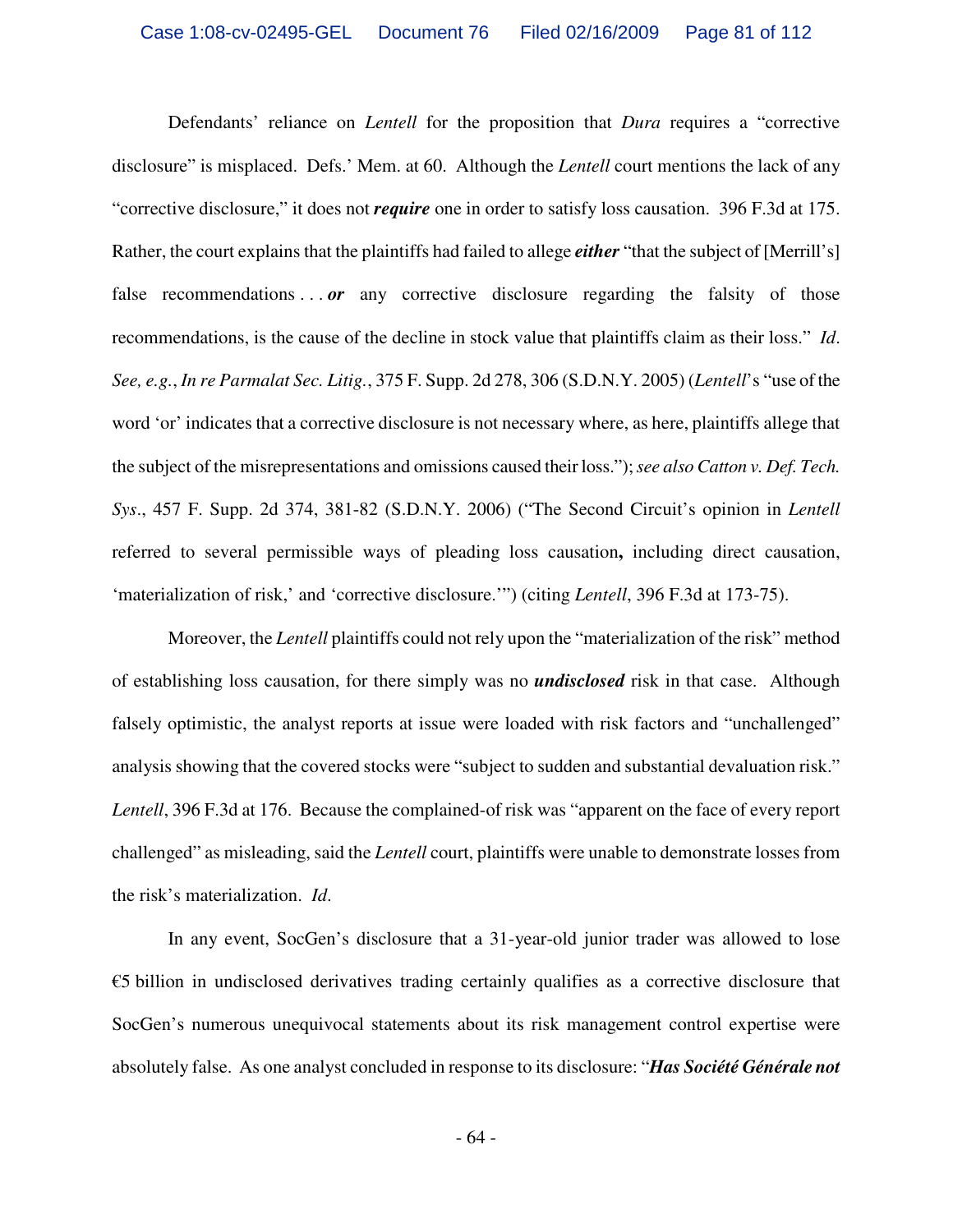*sold its technical expertise in risk control management to clients until now*? Is this not the very strength of Lyxor or DEAI in general? Will it not now be more difficult than before to win over clients when *the bank let an elephant stroll down the corridor unseen*?" Llorens Decl., Ex. J (Oddo Securities report, dated January 25, 2008).

SocGen's disclosure of  $E2$  billion in further subprime-related write-downs similarly satisfies even the most-stringent loss causation pleading standard. SocGen's statement reveals the materialization of a previously-concealed risk – that SocGen had failed to fully write down its subprime-related assets. Nor is this some sort of "fraud by hindsight." The Complaint alleges, "[a]s explained by one analyst, the 16% drop in share price during these few days [January 18-21, 2008] was consistent with a drop in 2007 net profit *if SocGen were to write down its RMBS and CDO portfolios €1.3 billion*." ¶407. Thus, the market priced SocGen's stock in January 2008 – following the leakage that it would write down another  $\epsilon$ 1 billion plus of its RMBS and CDO portfolios – to the level that this analyst believed the stock should have traded *had SocGen timely made these write-downs in November 2007*. The causal connection, demonstrated by the market's reaction to rumors of further subprime write-downs, could not be clearer, and this is precisely what this analyst explained.

## **VI. THE COMPLAINT PROPERLY PLEADS SECTION 10(b) CLAIMS AGAINST DEFENDANTS CITERNE, ALIX AND DAY**

 $\overline{a}$ 

Defendants argue that claims against Defendants Citerne, Alix and Day should be dismissed because they did not physically make any of the false statements at issue. Defs.' Mem. at 62; Day's Mem. at 8. These arguments ignore the well-established group pleading doctrine.<sup>34</sup>

<sup>&</sup>lt;sup>34</sup> Even aside from the group pleading doctrine, Defendants Citerne, Alix and Day are independently liable through their primary participation in the scheme to defraud shareholders, which includes their massive illegal insider trading scheme discussed in §VII., below.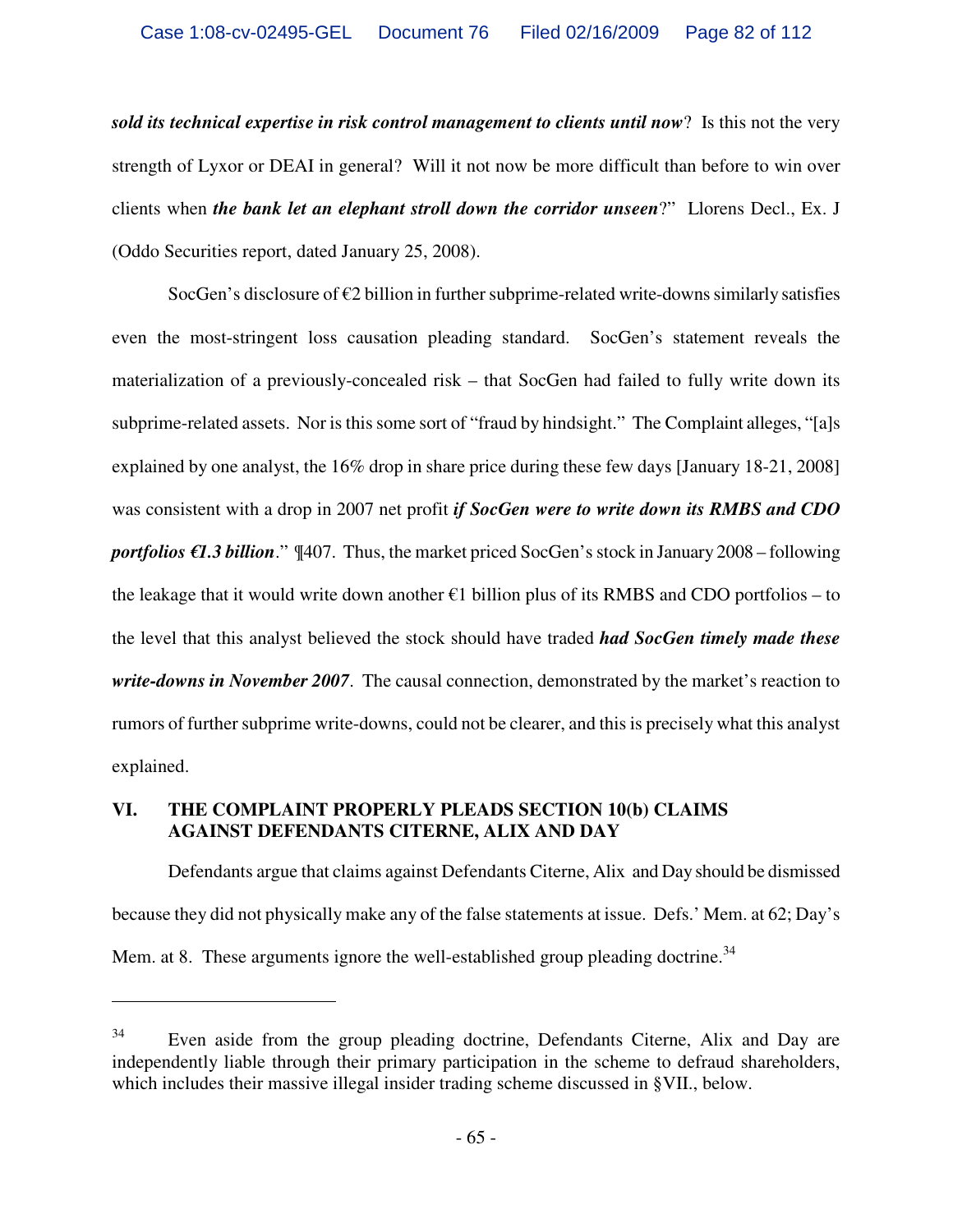Group pleading allows plaintiffs to "rely on a presumption that statements in "prospectuses, registration statements, annual reports, press releases, or other group-published information," are the collective work of those individuals with direct involvement in the everyday business of the company.'" *Oxford Health.*, 187 F.R.D. at 142; *accord Luce v. Edelstein*, 802 F.2d 49, 55 (2d Cir. 1986) ("[N]o specific connection between fraudulent representations in the Offering Memorandum and particular defendants is necessary where, as here, defendants are insiders or affiliates participating in the offer of the securities in question."); *In re Pfizer Inc. Sec. Litig.*, 584 F. Supp. 2d 621, 637 (S.D.N.Y. 2008) ("[U]nder the group pleading doctrine, a plaintiff may 'circumvent the general pleading rule that fraudulent statements must be linked directly to the party accused of the fraudulent intent.'").

The false statements at issue here are found in SocGen's press releases, public registration documents, analyst conference call transcripts and other types of statements to which the group pleading doctrine applies. ¶¶40, 78, 81, 108-166, 363-364, 421-422, 430. *See Pfizer*, 584 F. Supp. 2d 621 (holding that the group pleading doctrine applied to false statements in the company's financial statements and press releases).

Each of the Individual Defendants were responsible for and participated in drafting, producing, reviewing and/or disseminating the materially false and misleading information. ¶¶78- 79, 81. Further, Defendants Citerne, Alix and Day, by virtue of their positions of control and authority as officers, and Defendants Citerne and Day as insiders and directors of the Company, were able to, and did, control the content of the various public filings, press releases and other public statements pertaining to SocGen during the Class Period. *Id.* The three were provided with, or had unlimited access to, copies of the documents alleged to be false and misleading prior to, and shortly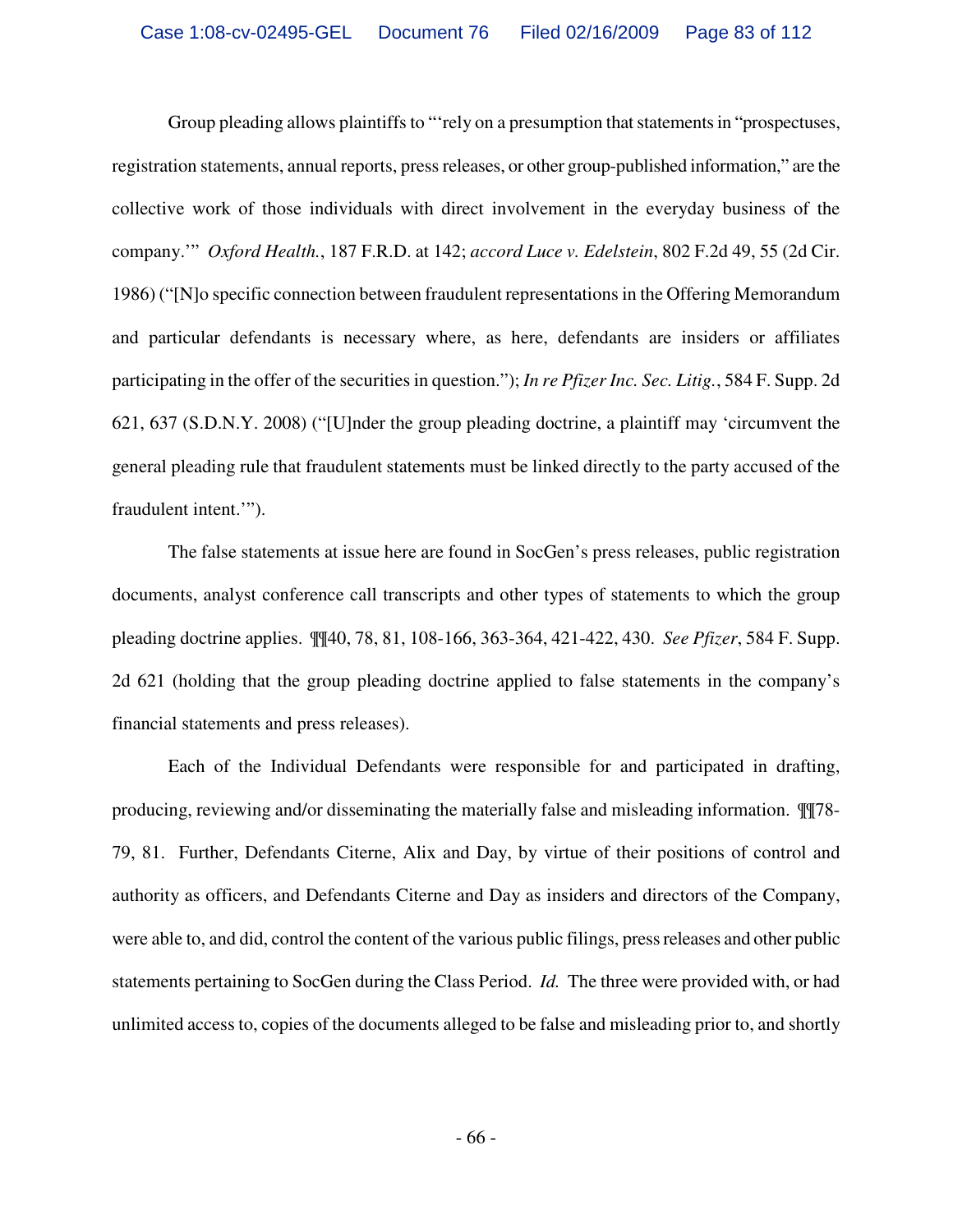after, these statements were issued and had the ability and opportunity to prevent the issuance of the statements or cause the statements to be corrected. *Id.*

In addition, Defendant Citerne was responsible for ensuring the overall consistency and efficiency of SocGen's internal control management systems. ¶¶45, 334. He even chaired SocGen's Internal Coordination Committee which met on a quarterly basis to implement and monitor SocGen's internal control management systems. ¶¶45, 277. Defendant Alix, the other Co-CEO, assisted Defendant Bouton during most of the Class Period in carrying out his duties as CEO. ¶47. The responsibilities of Defendants Citerne and Alix, as two of the top four officers at SocGen (¶¶45, 47, 54, 81, 334), is more than sufficient to apply the group pleading doctrine. *In re BISYS Sec. Litig.*, 397 F. Supp. 2d 430, 440-41 (S.D.N.Y. 2005) ("By virtue of their high level positions at the Company throughout the Class Period, the Court is bound to infer at this stage that all three had direct involvement in BISYS' daily affairs."); *see Pfizer*, 584 F. Supp. 2d at 638 ("the kinds of documents Plaintiffs seek to impute to the Individual Defendants would . . . be the responsibility of top management such as the Individual Defendants").

The group pleading doctrine also applies to Defendants Day and Citerne as they are SocGen inside directors with large equity stakes. ¶¶43, 45-46, 383. *See In re Adelphia Commc'ns Corp. Sec. & Derivative Litig.*, 398 F. Supp. 2d 244, 250 (S.D.N.Y. 2005) (group pleading doctrine applies to "members of the Board of Directors with equity interests"); *Oxford Health*, 187 F.R.D. at 142-143; *see also In re Solucorp Indus. Sec. Litig.*, No. 98 Civ. 3248 (LMM), 2000 U.S. Dist. LEXIS 16521, at \*25 (S.D.N.Y. Nov. 15, 2000) (director with equity interest and access to information concerning company's day to day business can be considered part of a group for the group pleading exception).

Defendants misread *Wright v. Ernst & Young LLP*, 152 F.3d 169, 176 (2d Cir. 1998), in claiming that Rule 10b-5(b) liability cannot attach to non-speaking parties. Defs.' Mem. at 62. The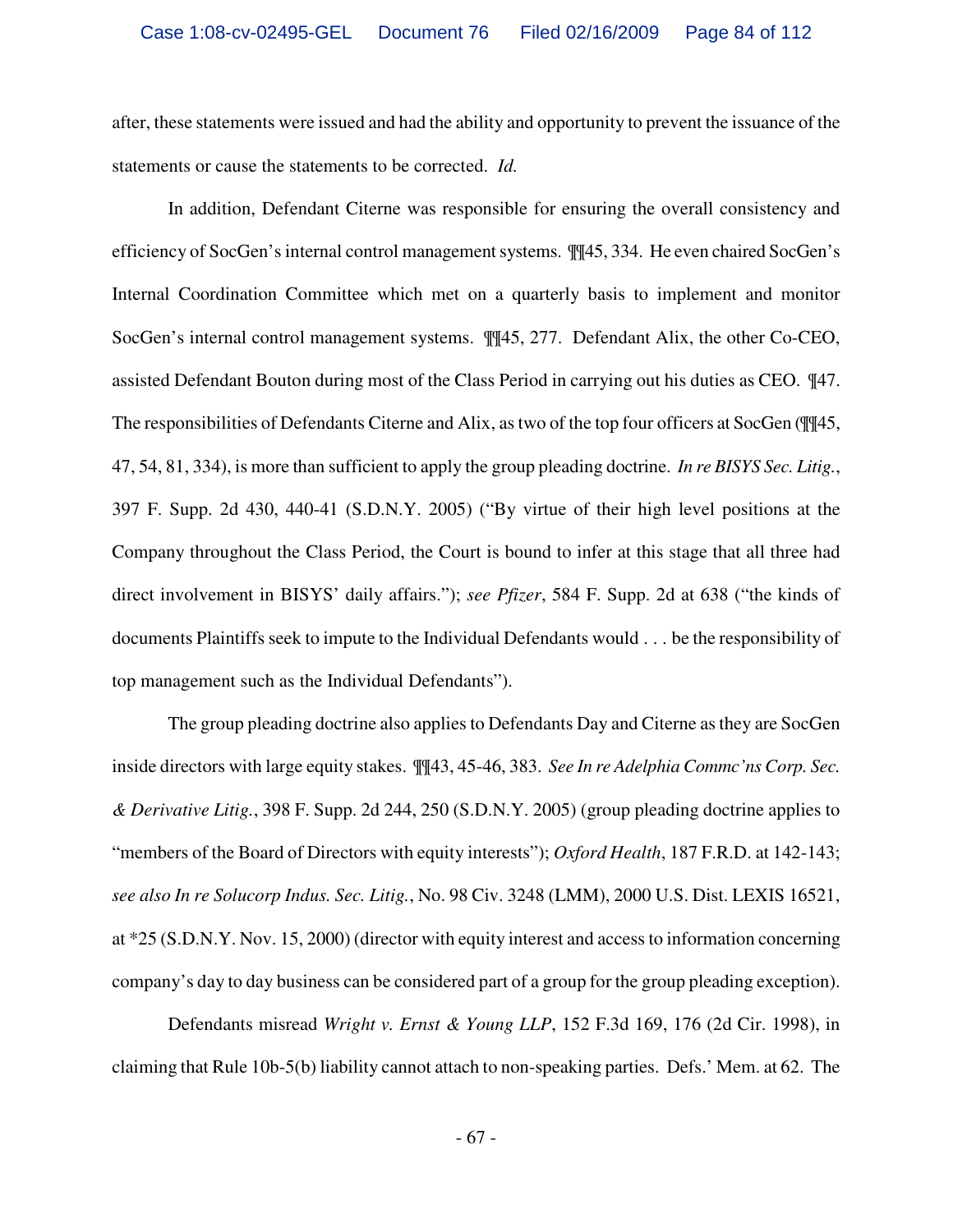*Wright* case dealt with secondary actors, *third party* accountants, not the most-senior company officers which we have here. 152 F.3d at 176. The group pleading doctrine certainly still applies to non-speaking insiders who are primary violators of Rule 10b-5. *SEC v. Espuelas*, 579 F. Supp. 2d 461, 473 (S.D.N.Y. 2008). Moreover, *primary violators*, even where they are secondary actors, can still be held liable under §10(b). *Stoneridge Inv. Partners, LLC v. Scientific-Atlanta, Inc.*, \_\_ U.S. \_\_, 128 S. Ct. 761, 773-74 (2008); *Cent. Bank, N.A. v. First Interstate Bank, N.A.*, 511 U.S. 164, 191  $(1994)^{35}$ 

# **VII. THE COMPLAINT PROPERLY ALLEGES CLAIMS UNDER RULE 10b-5(a) AND (c)**

The Complaint adequately alleges separate claims under Rule 10b-5(a) and (c) against the Individual Defendants, since these Defendants were direct and primary participants in a deceptive scheme aimed at artificially inflating SocGen's share price throughout the Class Period, thereby allowing them to profit through illicit insider trades. ¶¶271-280, 419-428. As this Court noted in another matter, "[a]ll that is required in order to state a claim for a primary violation under Rule 10b-5(a) or (c) is an allegation that the defendant (1) committed a manipulative or deceptive act (2) in furtherance of the alleged scheme to defraud, (3) scienter, and (4) reliance." *Global Crossing*, 322 F. Supp. 2d at 336 (Lynch, J.). Indeed, Rule 10b-5(a) and (c) claims are rather broad, as they "encompass much more than illegal trading activity: they encompass the use of 'any device, scheme

<u>.</u>

<sup>35</sup> Defendants' reliance on *Refco*, 503 F. Supp. 2d at 641, and *Dresner v Utility.com, Inc.*, 371 F. Supp. 2d 476, 494 (S.D.N.Y. 2005), is misplaced. Defs.' Mem. at 63. In *Refco*, this Court held that each of the three defendants there "'was a corporate insider or affiliate with direct involvement in the daily affairs of the company.'" 503 F. Supp. 2d at 642. This is precisely what the Complaint alleges here. ¶¶78-79, 81. Further, while the court in *Dresner* held that *non*-insider defendants were not presumed to have participated in the preparation of group-published statements, the court still held that: "Plaintiffs may make use of the group pleading doctrine with respect to the Insider Defendants, who by virtue of their positions as executives of Utility.com can be presumed to have had active daily roles in the company." 371 F. Supp. 2d at 495.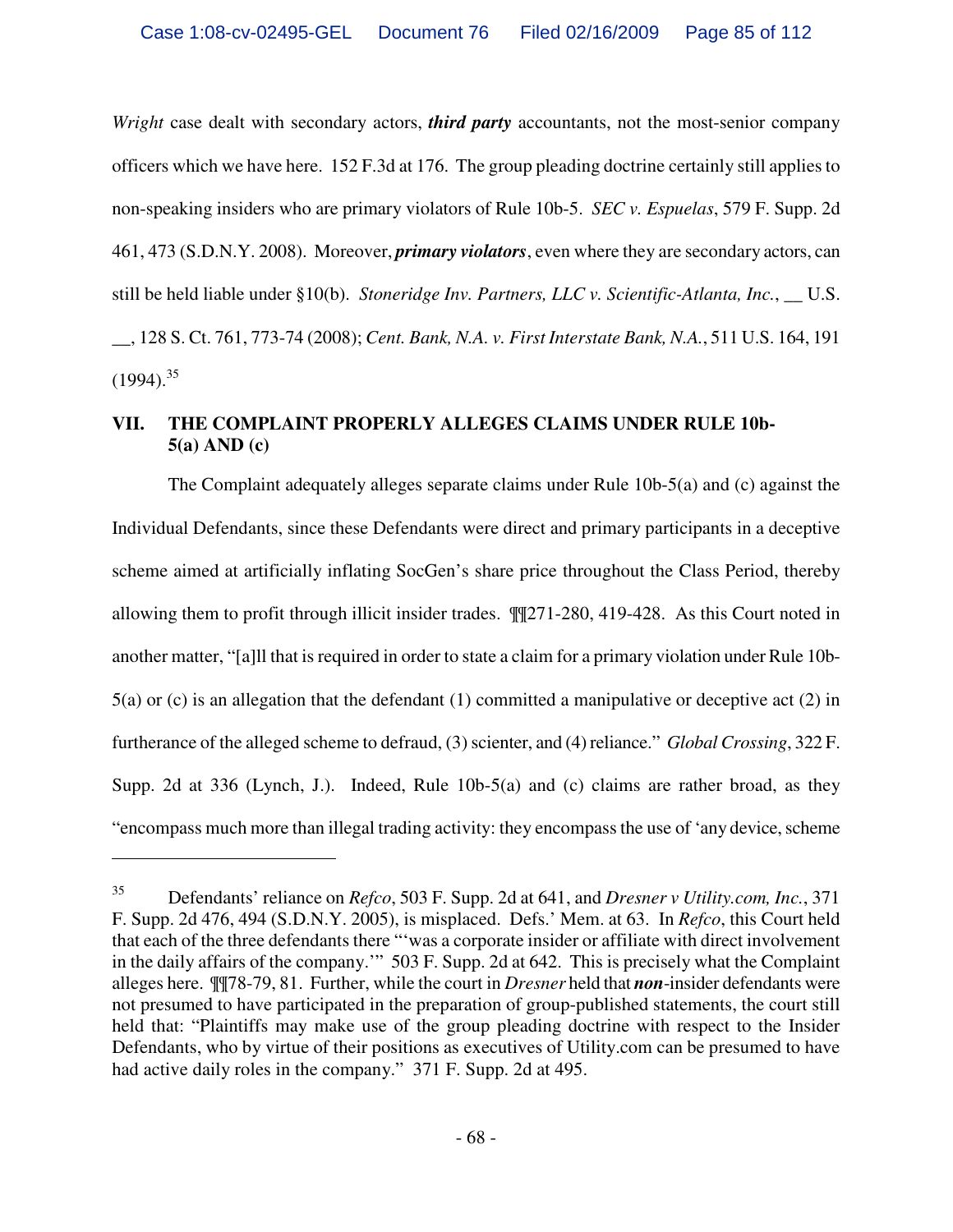or artifice,' or 'any act, practice, or course of business' used to perpetrate a fraud on investors." *Id*. (quoting 17 C.F.R. §240.10b-5(a), (c)).

Further, alleging liability under Rule 10b-5(b) for false statements does *not* preclude Plaintiffs from alleging liability, arising from the same set of facts, based on violations of Rule 10b-5(a) and (c), if the scheme went beyond the misrepresentations. *Alstom*, 406 F. Supp. 2d at 475 ("[I]t is possible for liability to arise under both subsection (b) and subsections (a) and (c) of Rule 10b-5 out of the same set of facts .... The subsections provide alternate mechanisms of pleading a primary violation of Section 10(b)."). Finally, where "the principal allegations of wrongdoing involve market manipulation rather than false statements, the level of specificity required by Rule 9(b) is somewhat relaxed." *Dietrich v. Bauer*, 76 F. Supp. 2d 312, 339 (S.D.N.Y. 1999). *See ATSI*, 493 F.3d at 102 ("A claim of manipulation, however, can involve facts solely within the defendant's knowledge; therefore, at the early stages of litigation, the plaintiff need not plead manipulation to the same degree of specificity as a plain misrepresentation claim."); *In re Sterling Foster & Co. Sec. Litig.*, 222 F. Supp. 2d 216, 269-70 (E.D.N.Y. 2002) (holding that Rule 9(b) relaxed when alleging market manipulation under §10(b)).

The Complaint satisfies these standards by detailing an insider trading scheme (*see* ¶¶275- 278, 420, 427), which occurred simultaneously with a  $\epsilon$ 1.1 billion stock repurchase scheme (¶[19-20, 26, 261-263, 372-379, 380-402). The U.S. Supreme Court has made clear that insider trading is an independent violation of Rule 10b-5(a), since it is a deceptive device. *United States v. O'Hagan*, 521 U.S. 642, 651-52 (1997) ("Trading on [inside] information qualifies as a 'deceptive device' under §10(b), we have affirmed, because 'a relationship of trust and confidence [exists] between the shareholders of a corporation and those insiders who have obtained confidential information by reason of their position with that corporation.'") (quoting *Chiarella*, 445 U.S. at 228).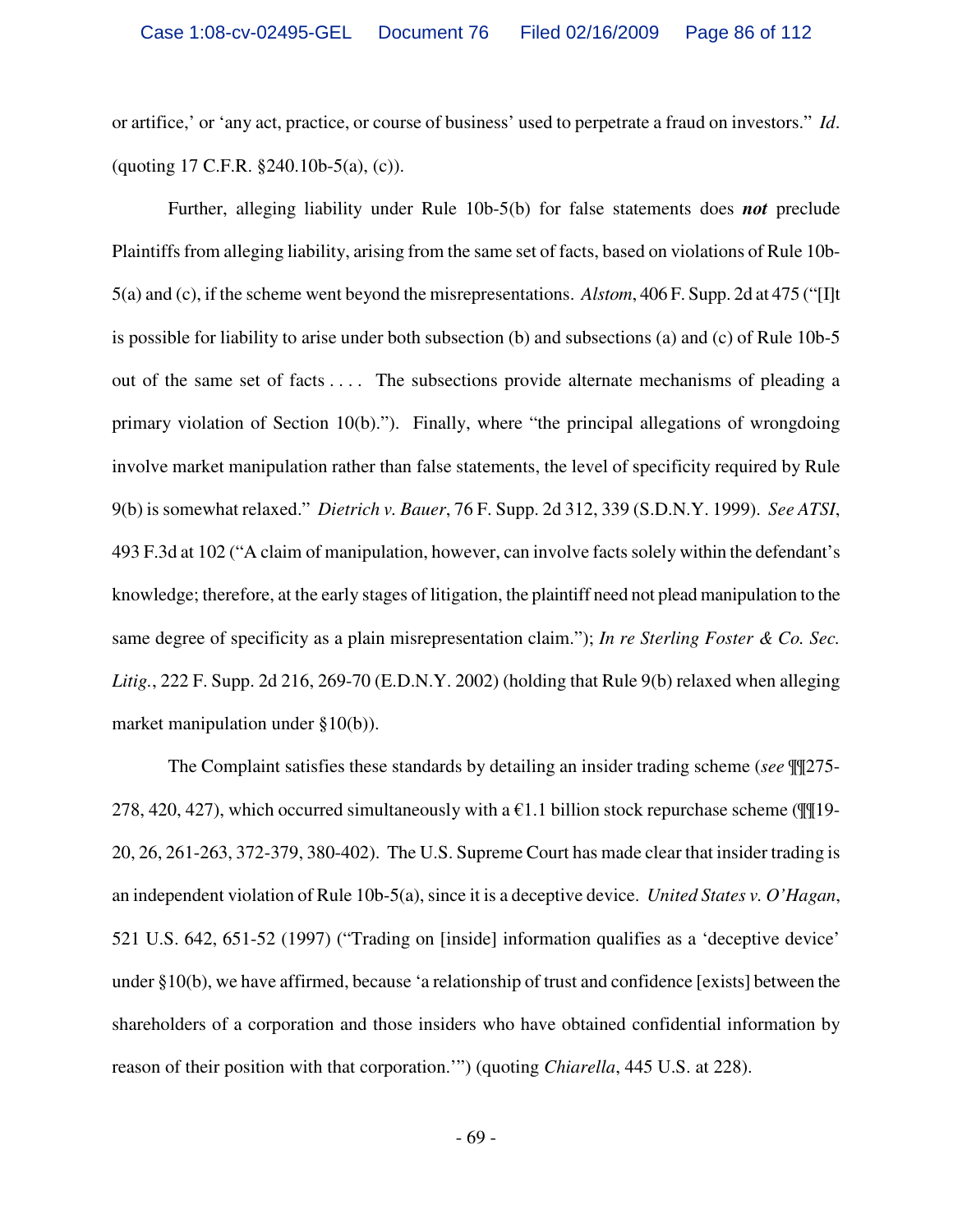Inexplicably, buried in a footnote in a separate section of their motion, Defendants briefly conclude that Plaintiffs' claim based on the Individual Defendants' insider trading scheme fails "for the same reasons Plaintiffs have failed to allege scienter." Defs.' Mem. at 64 n.18. This argument fails for the reasons stated in §IV., above.

Defendant Day attempts to shield himself from liability under 10b-5(a) and (c) by claiming Plaintiffs lack standing to bring such a claim and that Plaintiffs do not otherwise adequately allege a claim for insider trading. Day's Mem. at 12.

Day argues that Plaintiffs do not have standing because the majority of Plaintiffs' purchases of SocGen securities did not occur contemporaneously with Day's sales. *Id.* at 13-14. Day's standing argument fails as contemporaneous trading is not an element of a Rule 10b-5(a) and (c) claim. Defendant Day has confused the standard for that claim with that of a §20A claim. Moreover, even if contemporaneous trading were an element of an insider trading claim under Rule 10b-5(a) and (c), this alone does not defeat Plaintiffs' claim, since "[t]he term 'contemporaneously' may embrace the entire period while relevant material non-public information remained undisclosed." *In re Am. Bus. Computers Corp. Sec. Litig.*, No. 913 (CLB), 1994 U.S. Dist. LEXIS 21467, at \*10-\*11 (S.D.N.Y. Feb. 24, 1994) (the issue of standing is best left for the trier of fact). Further, "*[a]s the Second Circuit has held, the lead plaintiff need not have standing to sue on all possible causes of action*." *Openwave*, 528 F. Supp. 2d at 256 n.11 (citing *Hevesi v. Citigroup Inc.*, 366 F.3d 70, 82 & n.13 (2d Cir. 2004)).

Day's second argument, that Plaintiffs do not establish "whether Mr. Day actually possessed, failed to disclose and intended to profit from any material, nonpublic information at the time of the alleged trades" (Day's Mem. at 15), misstates the relevant standard, as intent to profit is not an element of the claim. *Refco*, 503 F. Supp. 2d at 664 (Lynch, J.). All that must be shown is that Day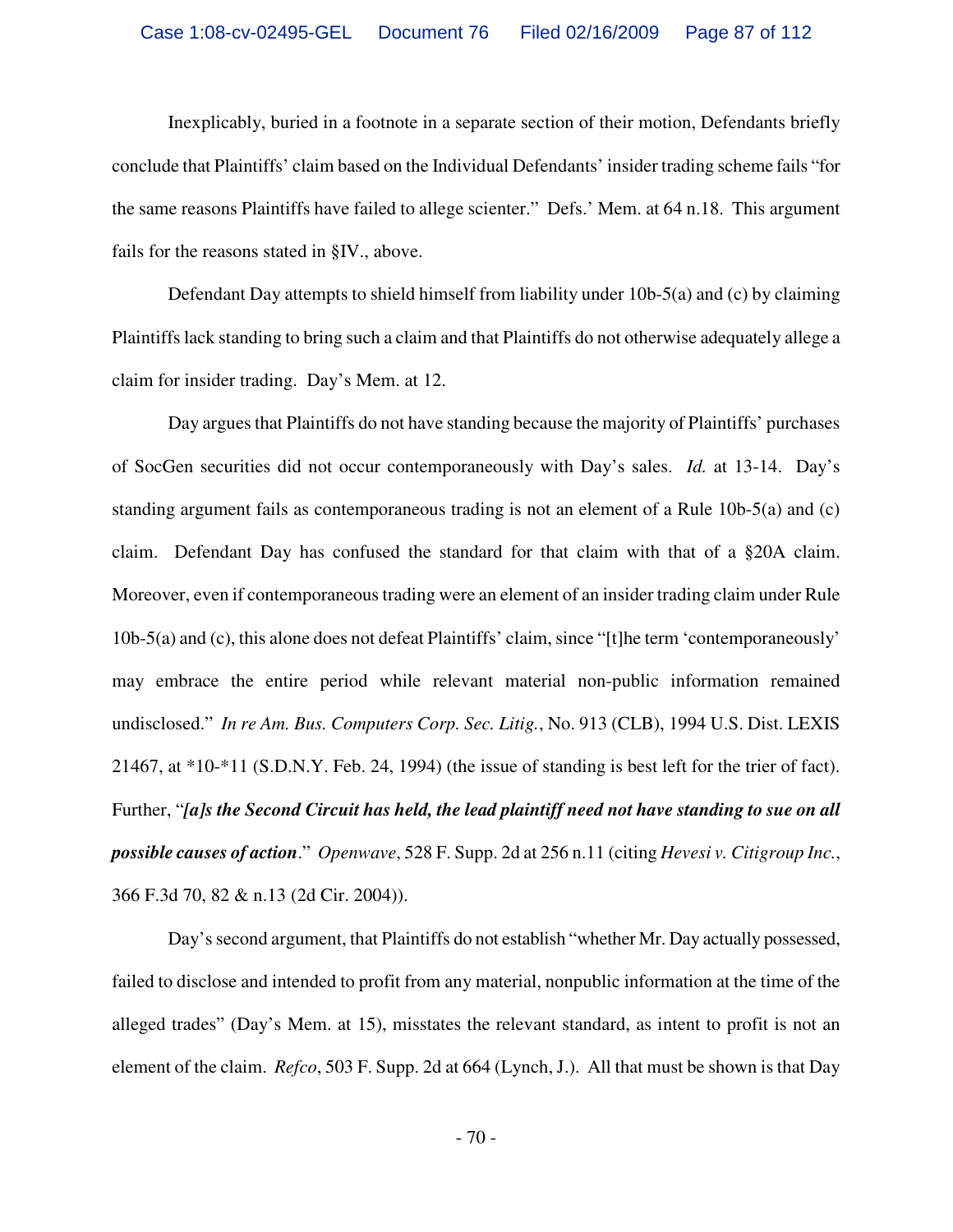*knowingly possessed* non-public information when he traded. *United States v. Royer*, 549 F.3d 886, 899 (2d Cir. 2008).

The Complaint satisfies this element and even alleges facts supporting an intent to profit. ¶¶18-19, 44, 172(g), 173-174, 250, 252, 254-256, 271-278, 349, 380-387 (Day was in knowing possession of non-public information); ¶¶43-44, 77, 175(g), 173-174, 250, 252, 253, 272-275, 314, 347-348, 380-387 (as an interested director of SocGen, and CEO and Chairman of TCW, Day knowingly came into possession of material non-pubic information).

# **VIII. THE COMPLAINT PROPERLY ALLEGES CONTROL PERSON CLAIMS AGAINST THE INDIVIDUAL DEFENDANTS UNDER SECTION 20(a)**

A claim under  $\S 20(a)$  involves (1) a primary violation by a controlled person; (2) control of the primary violator by the defendant; and (3) that the controlling person was in some meaningful sense a culpable participant in the primary violation. *Boguslavsky v. Kaplan*, 159 F.3d 715, 720 (2d Cir. 1998). However, "'[a]llegations of control are not averments of fraud and therefore need not be pleaded with particularity.'" *Hall*, 580 F. Supp. 2d at 228.<sup>36</sup>

All Defendants are alleged to be primary violators of §10(b) and Rule 10b-5, based on the several schemes designed to artificially inflate SocGen's share price, namely numerous false and misleading statements, and an insider trading scheme coupled with a massive stock repurchase scheme, as discussed in §VII., above. *See* ¶¶368-402.

1

 $36$  While the law in the Second Circuit with regard to control person liability is unclear as to whether "culpable participation" is actually an element of the claim, the Complaint nevertheless alleges this. ¶¶79-82, 429-432. *In re Parmalat Sec. Litig.*, 497 F. Supp. 2d 526, 532 (S.D.N.Y. 2007) (culpable participation is not an element of §20(a), and Second Circuit cases that seem to say otherwise are dicta).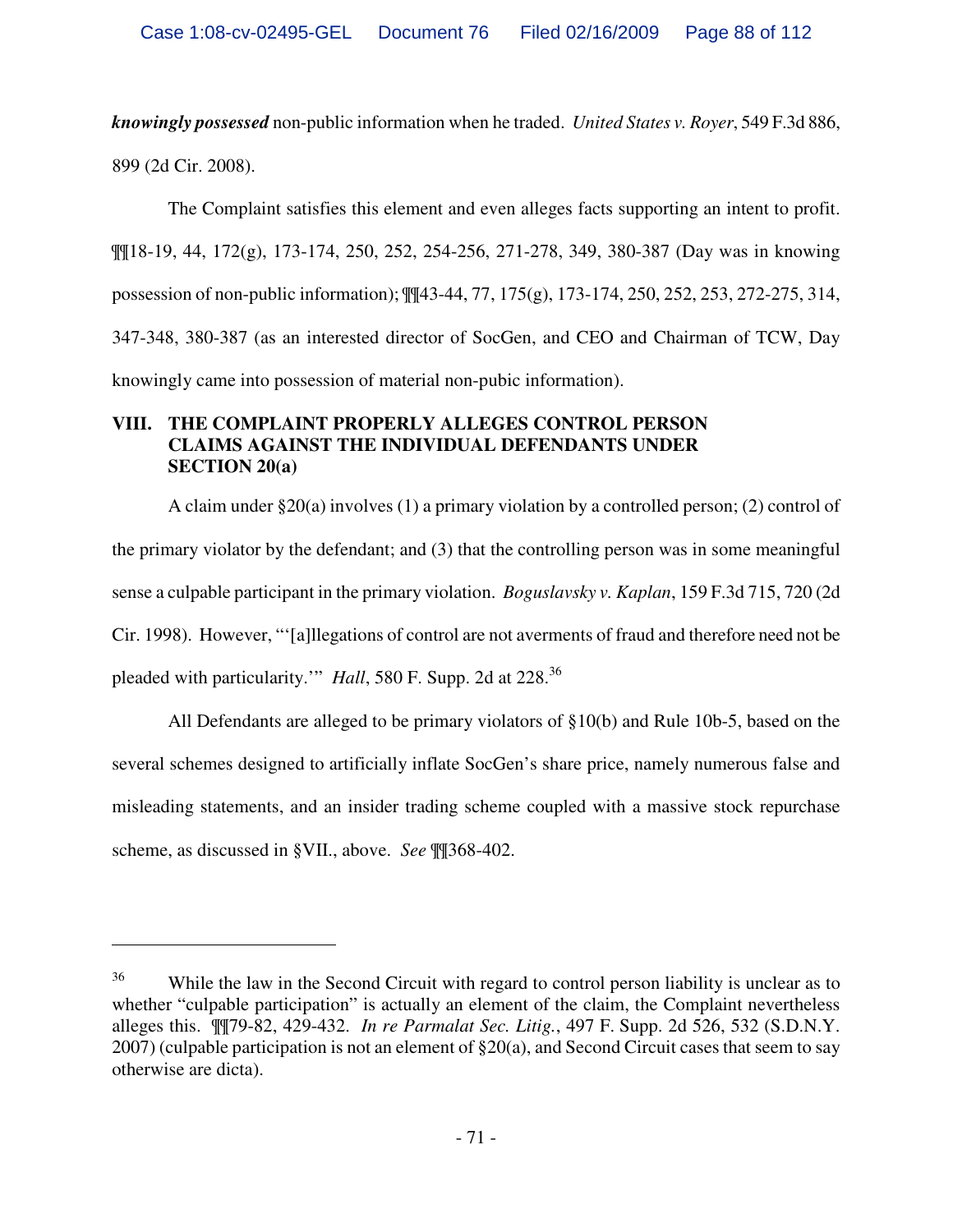Further, Defendants Bouton, Citerne, Alix and Day controlled the Company by virtue of their high-level positions and responsibilities at SocGen. *Indeed, Defendants do not even challenge Bouton's status as a control person*. Defs.' Mem. at 63. These responsibilities included the monitoring and implementation of internal controls with regard to operational risk, the valuation of SocGen's RMBS and CDO portfolios, and their duty to prevent illegal insider trading, in which they engaged. ¶¶40-41, 45, 47, 77-82, 116, 277, 334. In addition, the Complaint alleges that Bouton, Citerne, Alix and Day controlled the content and participated in drafting, producing, reviewing and/or disseminating SocGen's various public filings, press releases and other public statements during the Class Period. ¶¶79, 81.

Further, Day, by virtue of his position as an inside director of SocGen, with the largest equity stake of any other director, and one of the largest individual SocGen shareholders (¶¶43, 383), had ""'the power to direct or cause the direction of the management and policies."'" *Adelphia*, 398 F. Supp. 2d at 262.<sup>37</sup>

Defendants argue that Plaintiffs have merely alleged control based on "status," relying on *Rich v. Maidstone Fin., Inc.*, No. 98 Civ. 2569 (DAB), 2002 WL 31867724, at \*11 (S.D.N.Y. Dec. 20, 2002). Defs.' Mem. at 63. The Complaint alleges far more than was required in *Rich*. Here, the Individual Defendants are the most-senior officers in the Company. ¶54. Defendants Citerne, Alix and Day, along with Bouton, had access to internal reports and oversaw and directed the issuing of the Company's public statements. ¶¶77-81. Collectively, they spoke on the Company's behalf, as

 $\overline{a}$ 

<sup>&</sup>lt;sup>37</sup> See Oxford, 187 F.R.D. at 143 (finding that four of the outside directors were control persons based on their director status combined with their equity interests in the corporation and their intimate knowledge of the day-to-day operations of the company); *In re Indep. Energy Holdings PLC Sec. Litig.*, 154 F. Supp. 2d. 741, 772 (S.D.N.Y. 2001) (director status with equity interest is one indicia for control).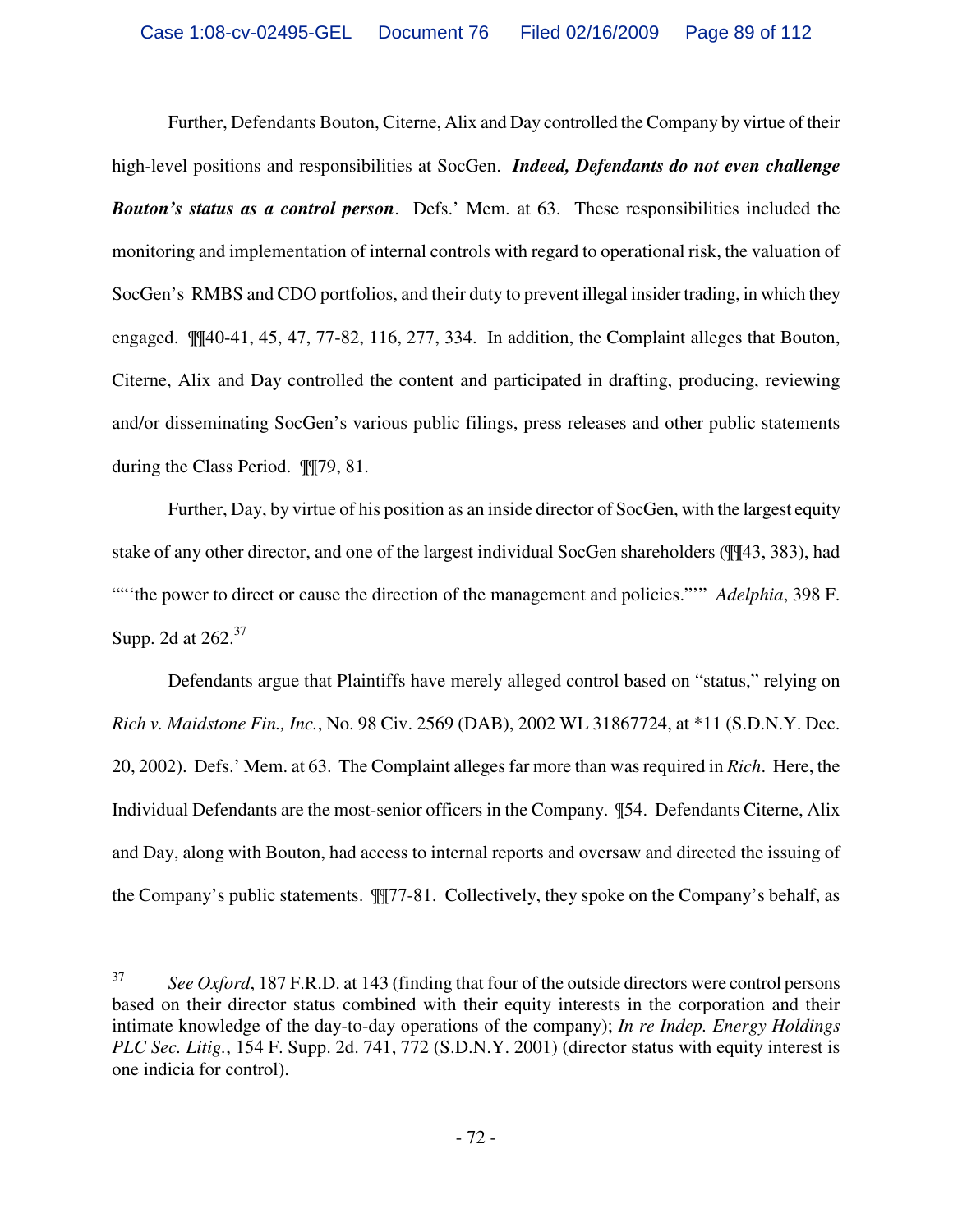discussed in §VI., above, in connection with the group pleading doctrine. ¶¶78-79, 81. Accordingly, the Complaint adequately alleges control.<sup>38</sup>

The Complaint also sufficiently alleges culpable participation against all the Individual Defendants, based on their false and misleading statements made with scienter. ¶¶108-337. Defendants also engaged in a massive illegal insider trading scheme, which used Company funds to manipulate SocGen's share price through a  $\epsilon$ 1.1 billion stock repurchase program designed to prop up SocGen's stock price and maximize Defendants' fraudulent gains. ¶¶19-20, 26, 261-263, 372- 379, 380-402. Defendants also participated in the day-to-day management and strategic decisions of SocGen (¶¶78, 81), which is more than sufficient to allege culpable participation. *Pfizer*, 584 F. Supp. 2d at 641 ("Plaintiffs' allegations that [Individual Defendants] participated directly in the dayto-day management of Pfizer and made strategic decisions is sufficient to meet Plaintiffs' pleading obligation as to culpable participation.").<sup>39</sup> This included the *board-approved*  $\epsilon$ 1.1 billion stock repurchase. ¶26 ("5/24/06").

1

<sup>&</sup>lt;sup>38</sup> Defendants also argue that neither Citerne nor Alix is alleged "with particularity" to possess the power to control the actions of SocGen. Defs.' Mem. at 63. This argument fails as it is factually incorrect and it distorts the relevant pleading standard. ¶¶80-81. Again, "[c]ontrol person liability need not be pleaded with particularity and is generally analyzed under the 'short and plain' statement analysis of Rule 8(a)." *In re Bristol Myers Squibb Co. Sec. Litig.*, 586 F. Supp. 2d 148, 2008 U.S. Dist. LEXIS 63567, at \*59-\*60 (S.D.N.Y. Aug. 20, 2008). Regardless, the Complaint's allegations regarding control, as summarized above, have met even this higher standard of particularity by describing Defendants' positions within the Company, their responsibilities and their subordinates. ¶¶45, 47, 54, 56, 277-278, 334, 353, 395.

<sup>&</sup>lt;sup>39</sup> Finally, Defendants, Day excluded, claim that Plaintiffs' scienter allegations are "entirely vague" under *In re Emex Corp. Sec. Litig.*, No. 01 Civ. 4886 (SWK), 2002 WL 31093612, at \*11 (S.D.N.Y. Sept. 18, 2002), and *Mishkin v. Ageloff*, No. 97 Civ. 2690 LAP, 1998 WL 651065, at \*26 (S.D.N.Y. Sept. 23, 1998), supposedly rendering the culpable participation element unmet. Defs.' Mem. at 64. As discussed in §IV., above (addressing scienter), the Complaint alleges facts which give rise to a strong inference of scienter. Therefore, even if a heightened pleading standard applies to the culpable participation element, Plaintiffs meet that standard. *Emex*, 2002 WL 31093612, at \*10 (While the court dismissed claims against three other corporate entities, "[w]ith respect to the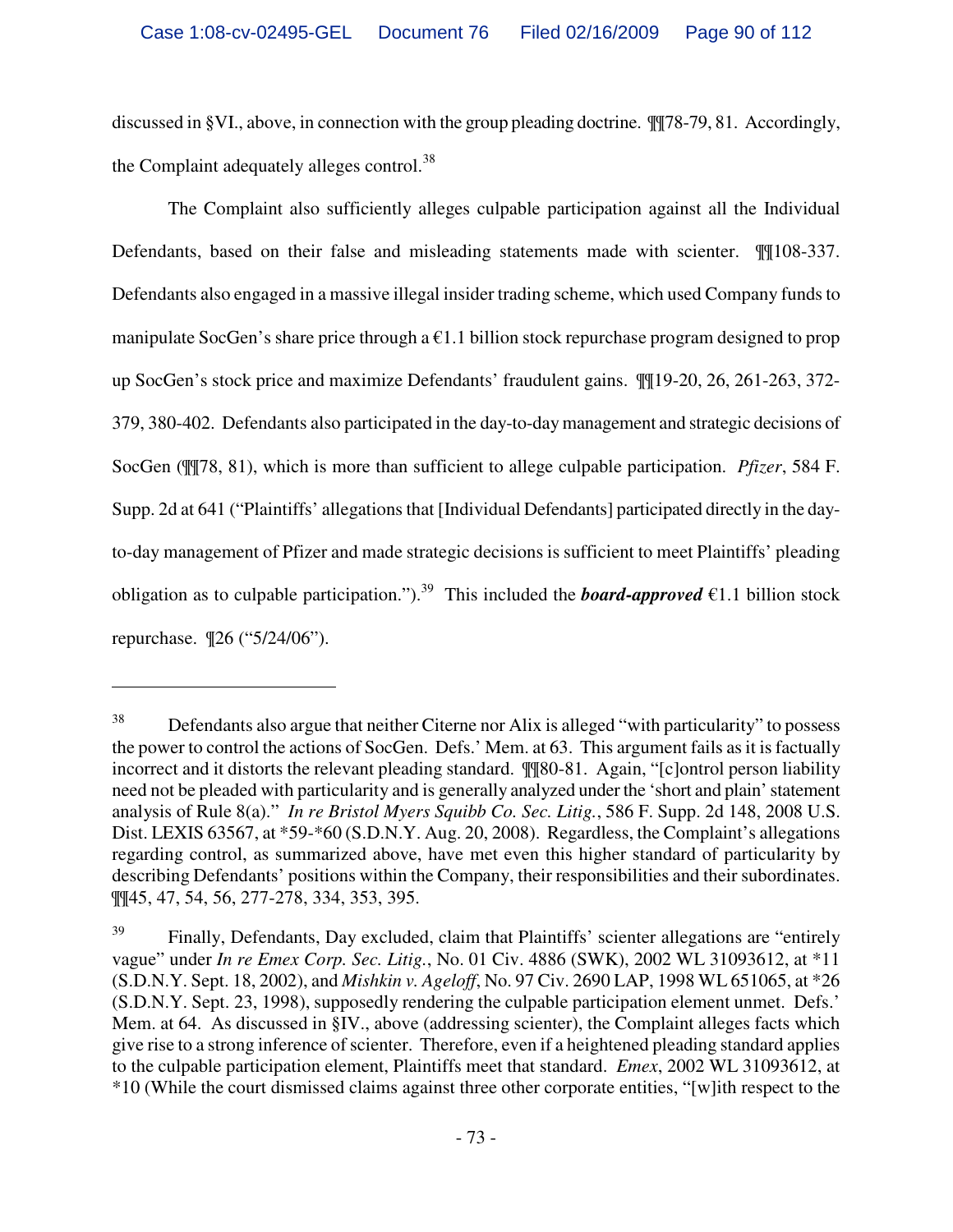# **IX. DEFENDANTS BOUTON AND DAY ARE LIABLE UNDER SECTION 20A**

"To state a Section 20A claim for insider trading, plaintiffs must allege an insider trading violation by an individual defendant and trading by the plaintiffs contemporaneously with that of the individual defendant." *Pfizer*, 584 F. Supp. 2d at 642.

For the reasons discussed in §VII., above, Plaintiffs have established a predicate insider trading violation under Rule 10b-5 by Defendants Bouton and Day. Defendants contend, however, that since Bouton sold stock after the §20A Plaintiffs' purchases for all of his §20A trades, and Day for two of his, the contemporaneous element of §20A has not been met with respect to these trades. Defs.' Mem. at 64-65; Day's Mem. at 14.<sup>40</sup> While it is true that Defendant Bouton's actual trading dates, and two of Day's, occur just after Plaintiffs' acquisitions (¶¶433-435), these trades are nevertheless still "contemporaneous" under §20A.<sup>41</sup>

Allowing a plaintiff to recover under §20A for contemporaneous acquisitions *during* the height of the scheme's repurchase, although just prior to the insider's sale, acknowledges precisely

*Individual Defendants*, the Court has already determined that plaintiffs have alleged scienter under Section 10(b) and, as a result, plaintiffs have therefore also done so under Section 20(a).").

<u>.</u>

<sup>40</sup> Although Day discusses the contemporaneous requirement in the context of Rule 10b-5(a) and (c), Day's Mem. at 13-14, which we address below, we nevertheless address it here as well, in its proper context under §20A.

<sup>41</sup> Defendants' reliance on *O'Connor & Assocs. v. Dean Witter Reynolds, Inc.*, 559 F. Supp. 800, 803 (S.D.N.Y. 1983), is misplaced. That case predates the enactment of §20A by five years. Insider Trading and Securities Fraud Enforcement Act of 1988, Pub. L. No. 100-704, 102 Stat. 4677, 1988 Enacted H.R. 5133. Defendants' reliance on dicta from *In re Take-Two Interactive Sec. Litig.*, 551 F. Supp. 2d 247, 311 (S.D.N.Y. 2008), for the same point, is also misplaced. That decision is distinguishable as the plaintiffs there "failed to allege a predicate insider trading violation of Section 10(b) and Rule 10b-5." *Id.* In fact, the court in *Take-Two* explicitly rejected a restrictive definition of "contemporaneous" as running "contrary to the weight of authority in this Circuit." *Id.* at 311 n.51.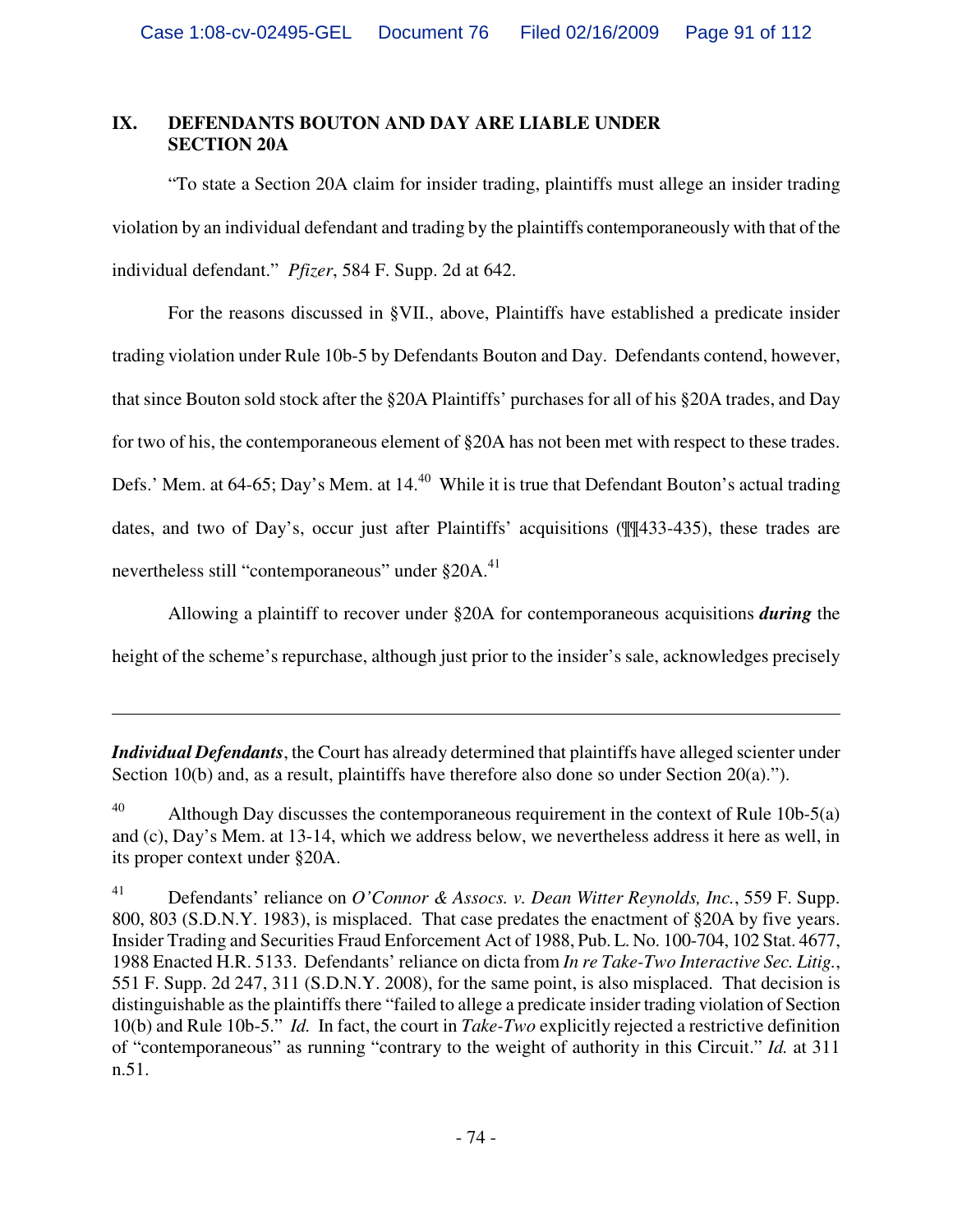the type of injury that the enactment of §20A was intended to remedy – injuries to plaintiffs contemporaneously caught up in the heart of an insider trading scheme. *In re Qwest Commc'ns Int'l, Inc. Sec. Litig.*, 396 F. Supp. 2d 1178, 1201 (D. Colo. 2004) ("The fraud aspect of a §20A claim resides in the requirement that a §10(b) or Rule 10b-5 claim be pled adequately as a predicate to a §20A claim. The contemporaneous trading requirement of §20A is, at most, tangential to the underlying fraud aspect of the claim."). Notably, Day does not challenge the contemporaneous timing of four trades. Therefore, §20A liability with respect to at least these trades is clear. Day's Mem. at 14.

In addition, because Defendant Bouton was a  $\S20(a)$  control person during the time period when Defendant Day violated Rule 10b-5, and was also personally involved in the illegal insider trading scheme as a culpable participant, Bouton is liable under §20A for Defendant Day's illegal contemporaneous insider trades. *See* §VII., above. *Refco*, 503 F. Supp. 2d at 666. *See In re Musicmaker.com Sec. Litig.*, No. CV 00-2018 CAS (MANx), 2001 U.S. Dist. LEXIS 25118, at \*90- \*91 (C.D. Cal. June 7, 2001) (noting that, "Section 20A expressly provides that the controlling person liability set forth in §20(a) is applicable thereto").

## **X. THIS COURT HAS SUBJECT MATTER JURISDICTION OVER ALL OF PLAINTIFFS' CLAIMS**

Defendants concede that this Court has subject matter jurisdiction over the claims of (i) U.S. and foreign investors who purchased SocGen ADRs on U.S. exchanges, and (ii) U.S. investors who purchased SocGen shares on foreign exchanges. Defendants challenge only this Court's jurisdiction over the claims of foreign investors who purchased SocGen shares on foreign exchanges, even though their claims are based on the very same fraudulent scheme.

In determining whether a court has subject matter jurisdiction over foreign claims, "'the court must take all facts alleged in the complaint as true and draw all reasonable inferences in favor of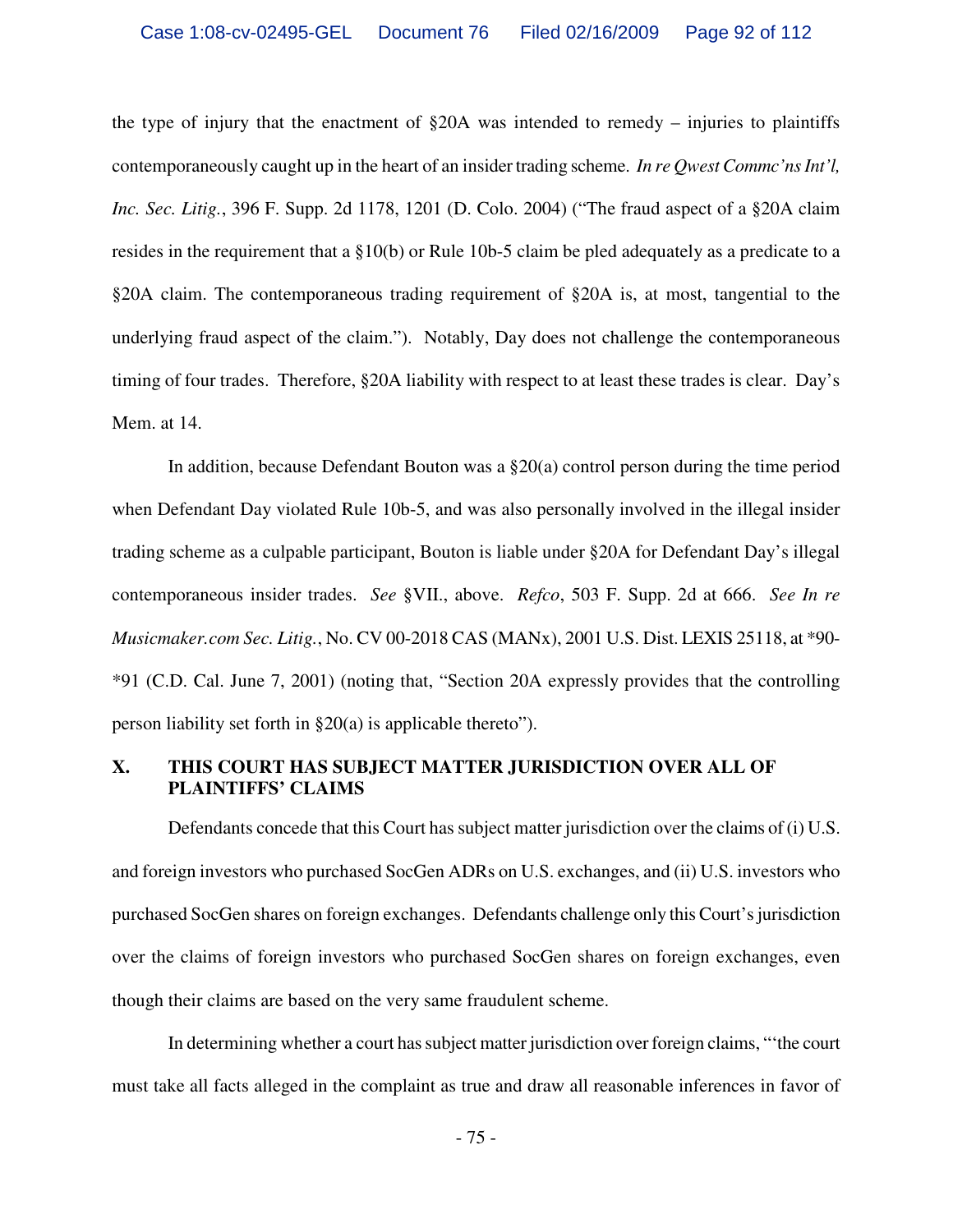plaintiff.'" *Morrison*, 547 F.3d at 170 (quoting *NRDC v. Johnson*, 461 F.3d 164, 171 (2d Cir. 2006)). Moreover, "[i]n resolving a motion to dismiss for lack of subject matter jurisdiction under Rule 12(b)(1) a district court may consider evidence outside of the pleadings." *Id*. To the extent it does, Defendants' motion is "assessed by the standards that govern summary judgment motions." *See Semi-Tech Litig., L.L.C. v. Bankers Trust Co.*, 272 F. Supp. 2d 319, 329 (S.D.N.Y. 2003).

Where, as here, facts outside the pleadings are introduced, or in any case where the question of jurisdiction is a close one, a court should be "mindful of not depriving plaintiffs of their day in court with a premature order dismissing the case." *In re Vivendi Universal*, No. 02 Civ. 5571 (RJH), 2004 U.S. Dist. LEXIS 21230, at \*27 (S.D.N.Y. Oct. 22, 2004). Under such circumstances, Plaintiffs should be allowed to conduct discovery concerning Defendants' U.S. conduct and its effects. *See Inv. Props. Int'l, Ltd. v. IOS, Ltd*., 459 F.2d 705, 708 (2d Cir. 1972) ("discovery may well be needed" in Rule 10b-5 case); *Pension Comm.*, 2006 U.S. Dist. LEXIS 11617, at \*27 ("Jurisdictional discovery 'should be granted where pertinent facts bearing on the question of jurisdiction are controverted . . . or where a more satisfactory showing of the facts is necessary.'"); *see also Cromer Fin. Ltd. v. Berger*, 137 F. Supp. 2d 452, 483, 493 (S.D.N.Y. 2001) (allowing jurisdictional discovery).<sup>42</sup> Accordingly, Plaintiffs request that the Court not resolve the issue of subject matter jurisdiction until Plaintiffs' proposed discovery is completed and Plaintiffs have had an opportunity to supplement this briefing with that discovery. In any event, the facts here provide more than ample basis to support this Court's subject matter jurisdiction over the claims of all foreign investors.

<u>.</u>

 $42$  Since Plaintiffs are entitled to discovery in resolving this issue, Plaintiffs request leave to serve the proposed document requests, interrogatories, and Rule 30(b)(6) deposition notice. Llorens Decl., Exs. D-F.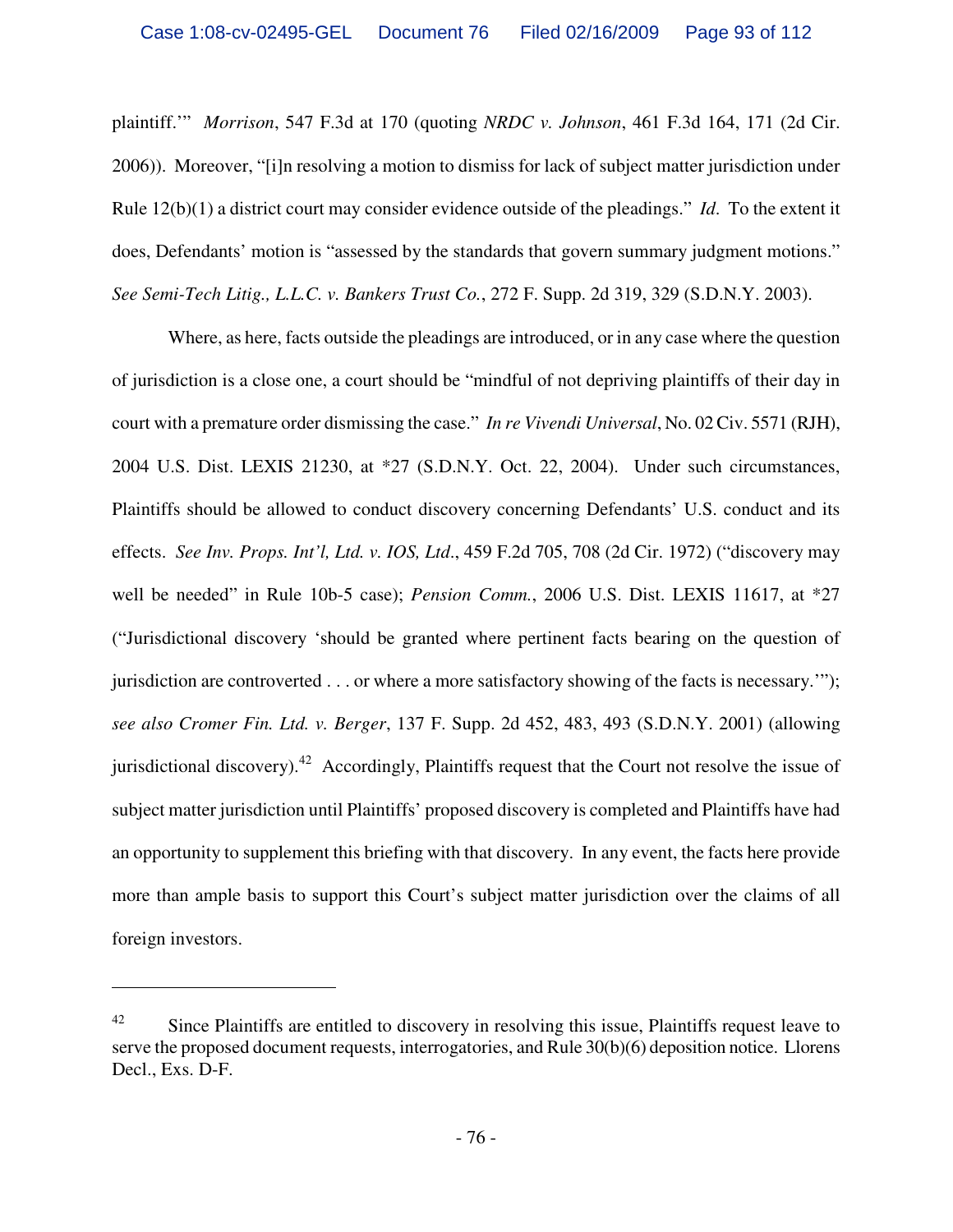In order to establish subject matter jurisdiction, the Second Circuit has applied two jurisdictional tests, the "conduct" test and the "effects" test, both of which are discussed below. *Morrison*, 547 F.3d at 170-71. "Where appropriate, the two parts of the test are applied together because 'an admixture or combination of the two often gives a better picture of whether there is sufficient United States involvement to justify the exercise of jurisdiction by an American Court.'" *Id.* at 171 (quoting *Itoba Ltd. v. LEP Group PLC*, 54 F.3d 118, 122 (2d Cir. 1995)). In applying these tests, the Court must evaluate subject matter jurisdiction on the basis of the fraud as a whole, not by reference only to a particular defendant's activities in isolation. *See Cromer Fin. Ltd. v. Berger*, No. 00 CIV. 2284 (DLC), 2003 U.S. Dist. LEXIS 10554, at \*10-\*14 (S.D.N.Y. June 23, 2003). Plaintiffs satisfy both tests here.

### **A. This Court Has Subject Matter Jurisdiction Under the "Effects" Test**

The *effects* test asks "whether the wrongful conduct had a substantial effect in the United States or upon United States citizens." *Morrison*, 547 F.3d at 171; *Europe & Overseas Commodity Traders, S.A. v. Banque Paribas London*, 147 F.3d 118, 128 & n.12 (2d Cir. 1998) ("[T]he effects test concerns the impact of overseas activity on U.S. investors and securities traded on U.S. securities exchanges."). This Court has subject matter jurisdiction over the claims brought by foreign plaintiffs under the effects test where the transactions at issue involve stock registered on a national securities exchange and are detrimental to the interests of American investors. *In re Alstom SA Sec. Litig*, 406 F. Supp. 2d 346, 368 (S.D.N.Y. 2005). Stated another way, jurisdiction over foreign securities transactions exists when "illegal activity abroad causes a 'substantial effect' within the United States." *Alfadda v. Fenn*, 935 F.2d 475, 478 (2d Cir. 1991).

In conceding that this Court has jurisdiction over U.S. and foreign investors who purchased SocGen ADRs on U.S. exchanges and U.S. investors who purchased shares on foreign exchanges, Defendants acknowledge that their alleged fraudulent scheme had a substantial effect in the United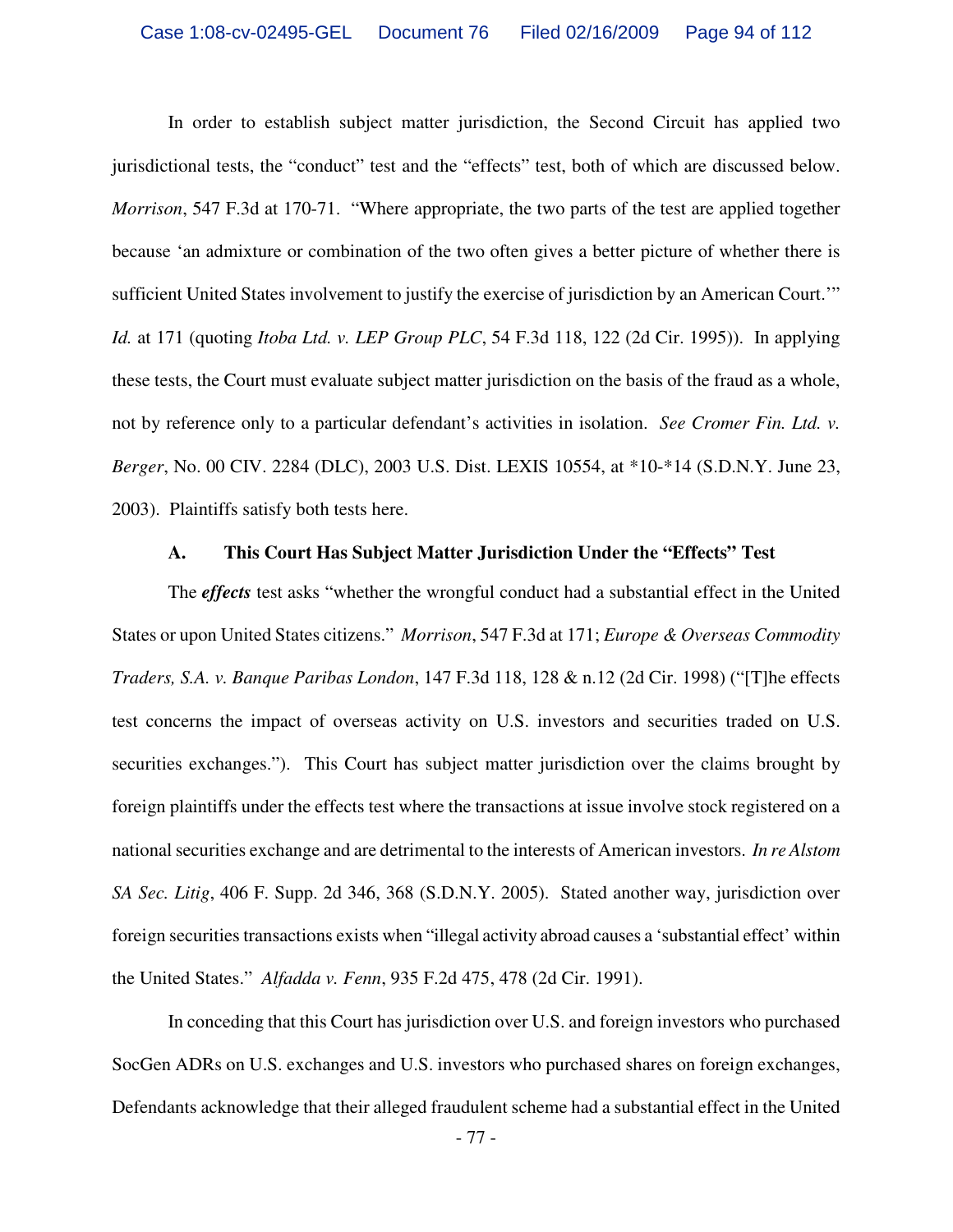States and was detrimental to the interests of U.S. investors. Such a substantial effect in the United States supports subject matter jurisdiction over *all* investors, foreign and domestic, who purchased SocGen securities during the Class Period, regardless of where the transaction occurred. *See Itoba*, 54 F.3d at 124; *A.I.G. Asian Infrastructure Fund, L.P. v. Chase Manhattan Asia Ltd.*, No. 02-cv-10034 (KMW), 2004 U.S. Dist. LEXIS 27334, at \*5 (S.D.N.Y. Mar. 25, 2004) (jurisdiction over claims of foreign plaintiff exists because defendants marketed securities within the United States and U.S. investors were harmed), *aff'd*, 122 F. App'x 541 (2d Cir. 2005).

SocGen's actions indeed had a substantial effect on U.S. markets and U.S. investors. As the chart included in the Complaint (at ¶26) demonstrates, SocGen's ADRs traded on the U.S. exchange and tracked the movement of SocGen's common shares traded on the Euronext Exchange, which shares dropped substantially upon the markets' realization of Defendants' concealed risk. ¶¶25, 408. Indeed, SocGen's over-4 million ADRs traded in tandem with its common shares as both these securities lost value in response to the revelation of Defendants' fraud. ¶¶26, 339-340, 408. The impact on SocGen's ADR price is indisputable and supports a finding of subject matter jurisdiction over the claims made by all Plaintiffs, foreign and domestic. *Itoba*, 54 F.3d at 124 (adverse effect on American economy and American investors found when ADRs traded in the United States and U.S. investors lost \$100 million in shareholder equity).

The effect of Defendants' fraud on the United States and U.S. investors is further evidenced by the ongoing SEC and U.S. Attorney investigations into Defendant Day's massive insider trading just days before SocGen's January 24, 2008 announcement. ¶¶243-244. The U.S. Attorney is also investigating SocGen's losses resulting from Kerviel's trading. ¶244.

Defendants incorrectly assert that the effects test has no bearing on claims of foreign purchasers on foreign exchanges. Defs.' Mem. at 19-20 (citing *Alstom*, 406 F. Supp. 2d at 369-70;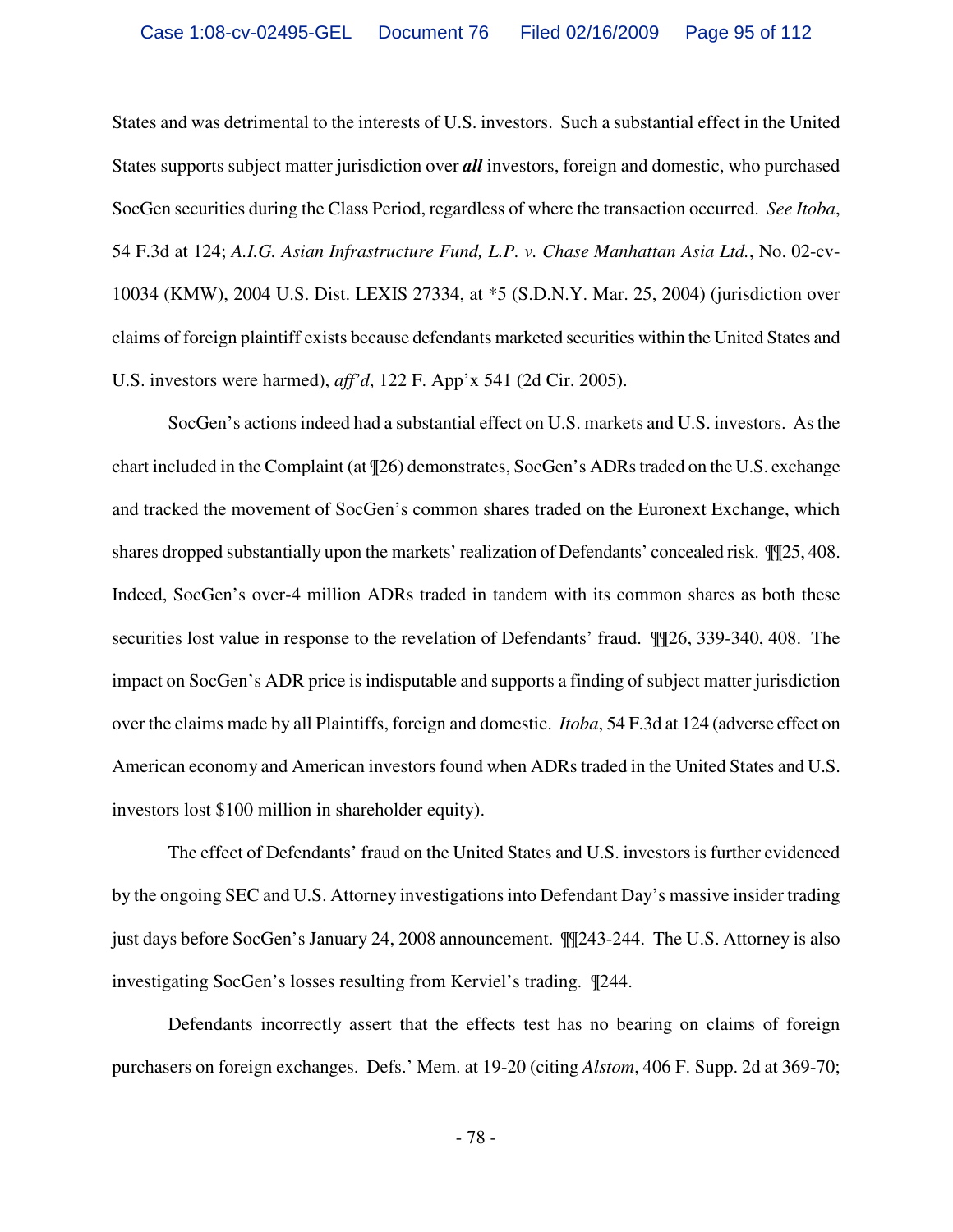*In re Rhodia S.A. Sec. Litig.*, 531 F. Supp. 2d 527, 538 (S.D.N.Y. 2007)). The two district court cases relied on by Defendants on this point are eclipsed by the Second Circuit's decisions in *Morrison* and *Itoba*. In *Itoba*, the Second Circuit applied an admixture of the effects and conducts tests in finding that subject matter jurisdiction exists over claims made there by foreign purchasers on foreign exchanges. *Itoba*, 54 F.3d at 122 ("There is no requirement that these two tests be applied separately and distinctly from each other."); *accord Cromer*, 137 F. Supp. 2d at 479. The Second Circuit in *Morrison* similarly concluded that jurisdiction over foreign claims is governed by a combination of the "conduct" and "effects" test. *Morrison*, 547 F.3d at 170-71. The only reason the Second Circuit in *Morrison* did not apply the effects test was because "Appellants rel[ied] solely on the conduct component of the test." *Id.* at 171.

### **B. This Court Has Subject Matter Jurisdiction Under the "Conduct" Test**

Under the *conduct* test, subject matter jurisdiction is present "if activities in this country were more than merely preparatory to a fraud and culpable acts or omissions occurring here directly caused losses to investors abroad." *Id*.; *accord Itoba*, 54 F.3d at 122-24; *Bersch v. Drexel Firestone, Inc.*, 519 F.2d 974, 987, 993 (2d Cir. 1975). The test is met "when 'substantial acts in furtherance of the fraud were committed within the United States.'" *SEC v. Berger*, 322 F.3d 187, 193 (2d Cir. 2003). Stated another way, U.S. actions are more than merely preparatory when "acts of material importance that had significantly contributed to the fraud occurred in the United States." *Vivendi*, 2004 U.S. Dist. LEXIS 21230, at \*10 (citing *Psimenos v. E.F. Hutton & Co.*, 722 F.2d 1041 (2d Cir. 1983)).

Moreover, the "determination of whether American activities 'directly' caused losses to foreigners depends on what and how much was done in the United States and on what and how much was done abroad." *Morrison*, 547 F.3d at 171. Inherent in the conduct test is the principle that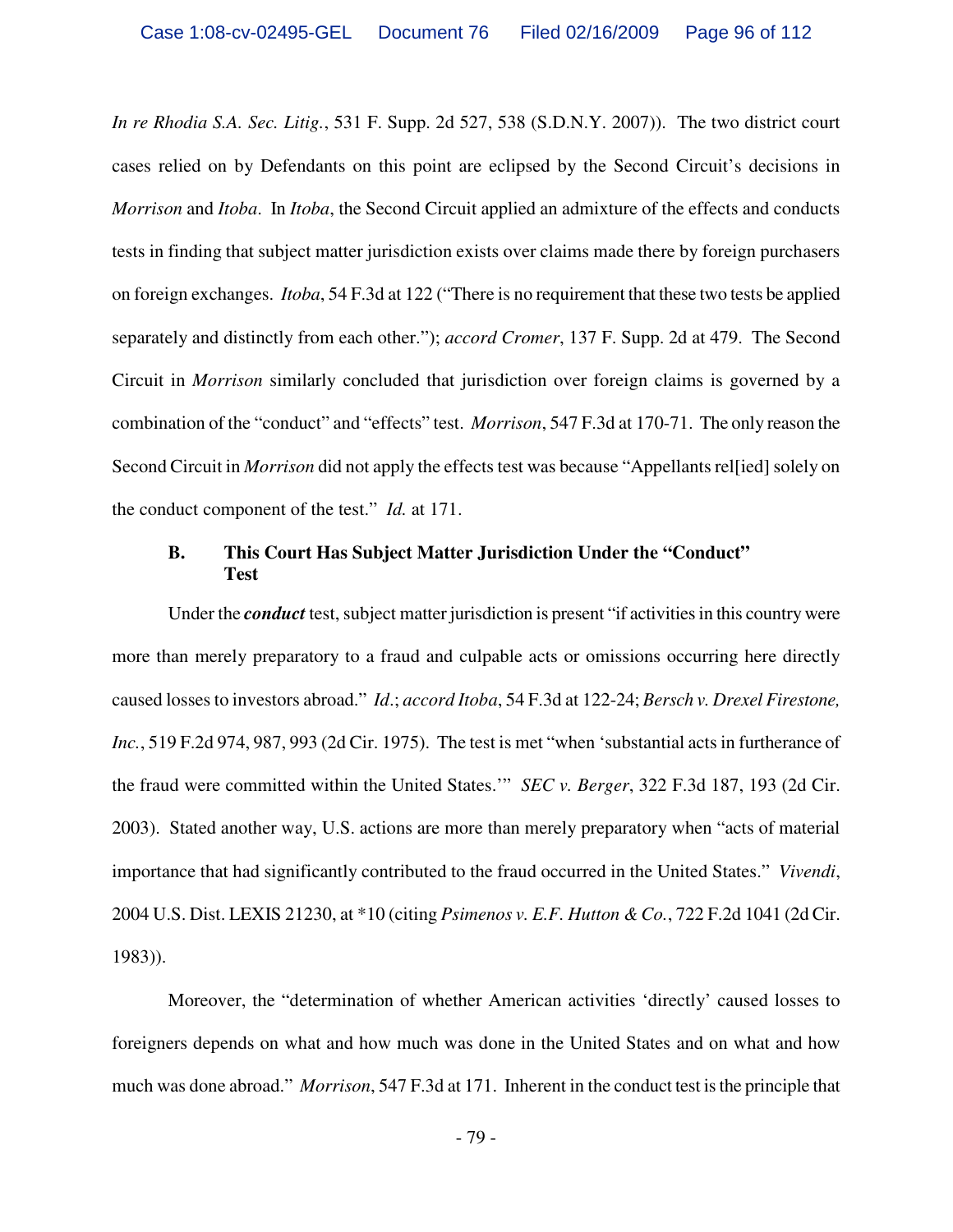"*Congress did not mean the United States to be used as a base for fraudulent securities schemes even when the victims are foreigners*." *Bersch*, 519 F.2d at 979, 987. When applying the conduct test the court should "identify which action or actions constituted the fraud and directly caused harm . . . and then determine if that act or those actions emanated from the United States."<sup>43</sup> *Morrison*, 547 F.3d at 173; *Itoba*, 54 F.3d at 123 (conduct test centers on "'the nature of conduct within the United States as it relates to carrying out the alleged fraudulent scheme'").

Defendants' conduct in the United States was more than merely preparatory to their fraudulent scheme and included the following: (i) SocGen's CFO (and current CEO) Frédéric Oudéa made actionable false statements at a September 10, 2007 Lehman Brothers conference in New York (¶364); (ii) through its TGV Initiative and CDO Group, SocGen's New York operations purchased, warehoused, structured, issued and eventually got stuck with billions of dollars in U.S. subprime residential mortgage-backed securities and CDOs which originated in the United States (¶¶208, 213- 214); (iii) SocGen's New York operations utilized valuation models, the parameters of which they manipulated in order to create inflated values for its RMBS and CDO portfolios and its VaR metric (¶¶207, 215, 356, 358, 367); (iv) SocGen's New York operations regularly prepared market risk reports, VaR analyses and valuations for SocGen's RMBS and CDO portfolios (¶¶204, 207, 210, 215, 355-356, 358); (v) SocGen's New York operations was responsible for generating SocGen's response to the decline in its RMBS and CDO portfolios (¶¶207-209, 215, 356, 358-359); (vi) meetings regarding the false valuations, and the need to create models to justify them, took place in New York (¶¶207, 209, 215, 355, 358); (vii) SocGen's Audit Committee held several meetings in

<u>.</u>

<sup>43</sup> The Second Circuit in *Morrison* disavowed the D.C. Circuit's characterization of the conduct test – that the domestic conduct must comprise all the elements necessary to establish a violation of Rule 10b-5. *Morrison*, 547 F.3d at 172 n.6. The *Morrison* court recognized that not all elements of the fraud must have occurred in the United States. *Id.*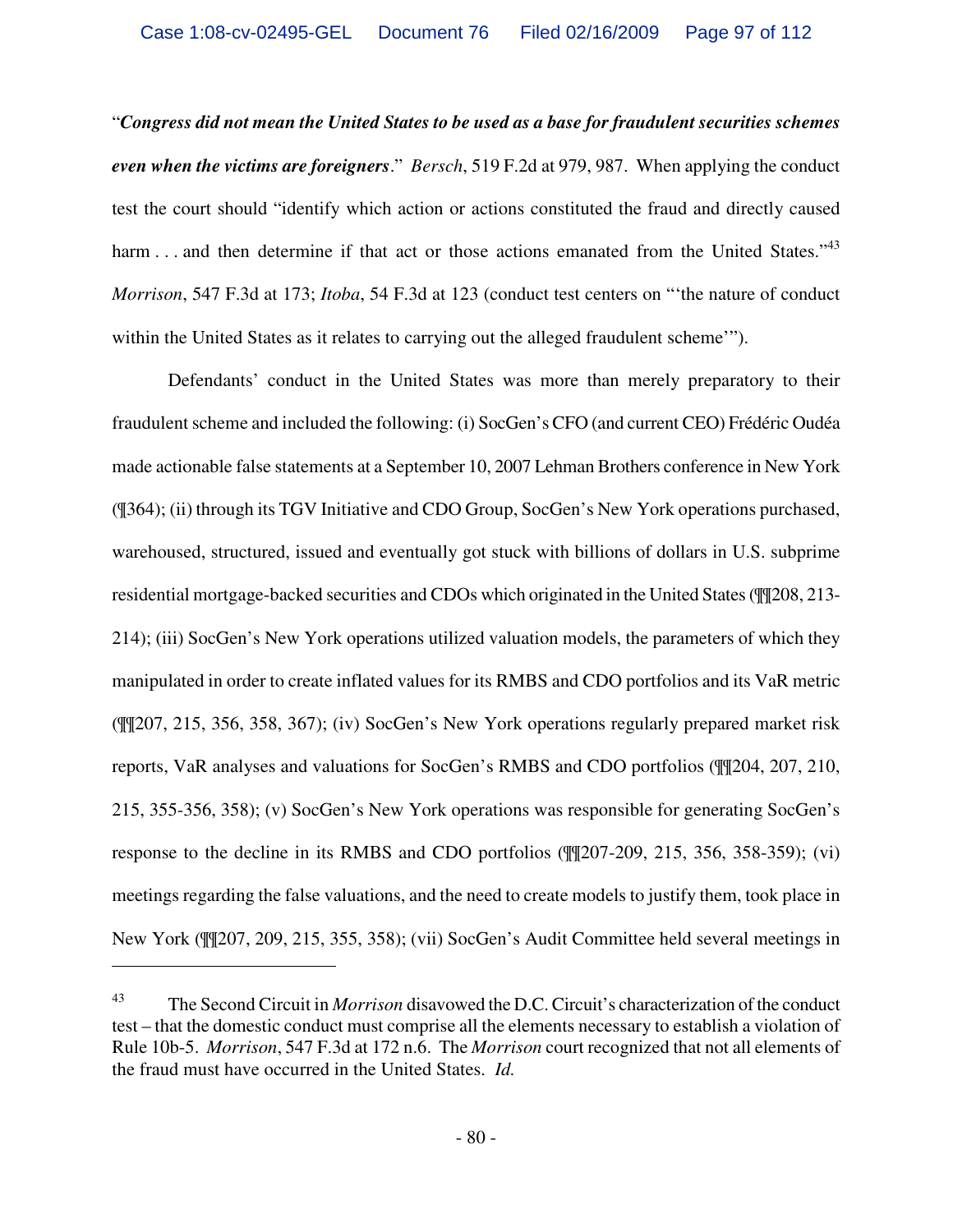New York to review and discuss risk controls (¶345); (viii) SocGen senior executives routinely visited SocGen New York, including Mustier, the head of SGCIB, to review and discuss those false valuations (¶361); (ix) a significant portion of Defendant Day's insider sales, totaling over  $\epsilon$ 168 million, occurred in the United States (¶380); and (x) SocGen's New York operations engaged in a short-selling scheme with U.S. hedge fund Magnetar in order to foist "crap" CDOs onto certain of its customers. ¶¶222-224. These actions were "central [and] at the heart of [Defendants'] fraudulent scheme," and not just merely "ancillary." *Morrison*, 547 F.3d at 174.

A recent decision in this District offers insights into *Morrison*'s application. *See Pension Comm.*, 2009 U.S. Dist. LEXIS 206. In *Pension Comm.*, a group of investors sued under, *inter alia*, the federal securities laws to recover damages for their purchase and retention of shares in two British Virgin Island-based hedge funds tainted by fraud. *Id*. at \*1. The hedge funds' administrators, located outside of the United States in Curacao, had allegedly inflated the funds' "net asset values," and had communicated those false numbers to the investors each month. *Id*. at \*5. The investors suing in this District were "mostly foreign." *Id*. at \*2.

The Curacao defendants sought summary judgment based (partially) on an ostensible lack of subject matter jurisdiction. Raising much the same points as the SocGen defendants here, they argued that because (1) the calculation of the net assets values was performed in Curacao, and (2) the values were disseminated from Curacao, their conduct was not subject to the U.S. securities laws. *Id*. at \*30.

Applying *Morrison*'s "conduct" test, Judge Shira Scheindlin rejected this argument. While it was true that the defendants had calculated the false net asset values *in* Curacao, and had sent the funds' investors the false financial statements *from* there as well, the conduct that had actually caused harm to investors had emanated from the United States. *Id*. The funds' manager in New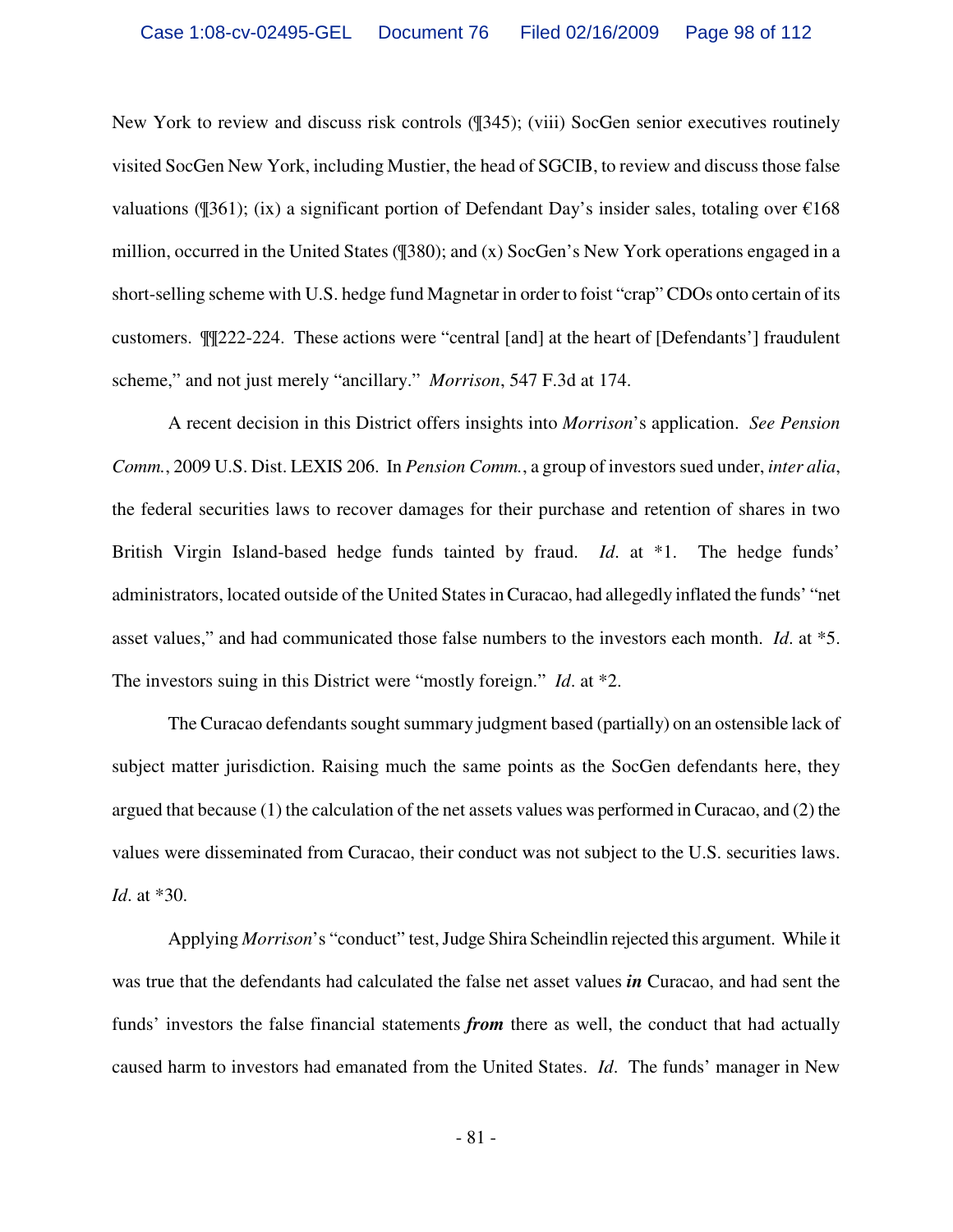York City had purchased listed securities at inflated prices, and had fraudulently valued other, unlisted securities. *Id*. at \*31. Moreover, Judge Scheindlin found "further support" for subject matter jurisdiction in that (1) the funds invested in securities that traded on various American stock exchanges, and (2) significant communications took place between the Curacao administrators and the New York manager concerning the net assets values' calculation. *Id*. at \*32.

These facts echo similar facts in the present matter. *See* §II.B., above. While not an exact fit, they nonetheless support the conclusion that subject matter jurisdiction is proper here under the "conduct" test.

Despite their pervasive conduct in the United States and without the benefit of *Pension Comm.*, Defendants argue that *Morrison* somehow precludes a finding of jurisdiction. Defendants first argue that because the majority of the false statements emanated from Paris, the Paris conduct was more central to the fraudulent scheme, entirely precluding subject matter jurisdiction over foreign plaintiffs purchasing SocGen stock on foreign exchanges. Defs.' Mem. at 18. In urging such a bright-line rule, Defendants gloss over much of the Second Circuit's analysis in both *Morrison* and *Itoba*. Instead of a bright-line rule, *Morrison* utilized a highly fact-specific analysis to determine jurisdiction.<sup>44</sup> Morrison, 547 F.3d at 174-75; *accord City of Edinburgh Council v. Vodafone Group Pub. Co.*, No. 07 Civ. 9921 (PKC), 2008 U.S. Dist. LEXIS 98888, at \*9 (S.D.N.Y. Nov. 24, 2008) ("Any analysis of the conduct test is intensely fact specific."). All of the facts of a particular case will determine whether jurisdiction is appropriate – not just where many of the false

 $\overline{a}$ 

<sup>&</sup>lt;sup>44</sup> To abandon the "conduct" and "effects" test for a bright-line rule "would conflict with the goal of preventing the export of fraud from America." *Morrison*, 547 F.3d at 175. A bright-line rule "cannot anticipate all the circumstances in which the ingenuity of those inclined to violate the securities laws should result in their being subject to American jurisdiction." *Id.*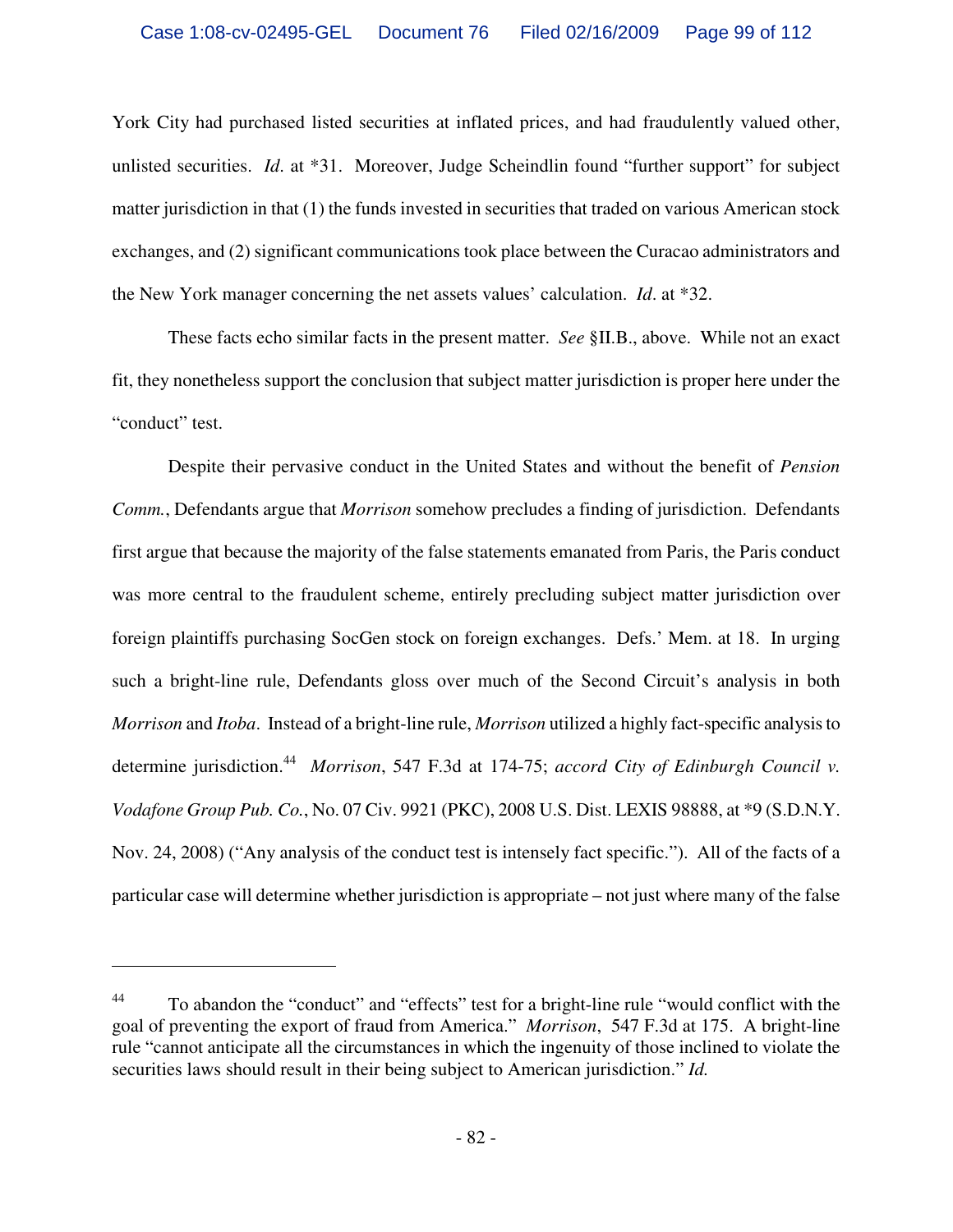statements are made. *Itoba*, 54 F. 3d at 124; *see Pension Comm.*, 2009 U.S. Dist. LEXIS 206, at \*30 (subject matter jurisdiction satisfied even though public statements emanated from Curacao).

The U.S. conduct here far exceeds that alleged by the *Morrison* plaintiffs. The plaintiffs there alleged only that the U.S. subsidiary calculated the present value of its Mortgage Servicing Right asset. *Morrison*, 547 F.3d at 175-76. That calculation was overstated because the interest assumption was incorrect. *Id.* at 169. The overstated valuation was later incorporated into financial statements by the Australian parent corporation – and it is those false numbers that constituted the misleading information passed on to investors. *Id.* at 169, 175-76. Balancing the activities that occurred in the United States against those in Australia, the Second Circuit held that the defendants' conduct in Australia was far more significant then the conduct that occurred in the United States. *Id.* at 175-76. SocGen's myriad actions in the United States are distinguishable and they are "significantly more central to the fraud and more directly responsible for the harm to investors" than the conduct that occurred in Paris. *Id.* at 176.

First, Defendants' conduct here goes beyond being merely the situs of accounting manipulations or the creation of false numbers. Significantly, many of Defendants' false and misleading statements were either made in the United States or were made on conference calls with U.S. brokerage firms. ¶¶136, 154, 363-364. Further, SocGen purposely chose New York (the epicenter of U.S. residential mortgage-backed securities market) as the headquarters for its TGV Initiative and its CDO Group, the task of which was to purchase, warehouse, structure, and underwrite RMBS and CDO securities and "to establish a significant presence in the U.S. markets for structured-finance products and asset-backed securities." ¶354 n.11. This was not "merely prepatory" to the fraud as the *entirety* of SocGen's RMBS and CDO write-down was the result of assets purchased, warehoused, structured and underwritten from its assets acquired in New York.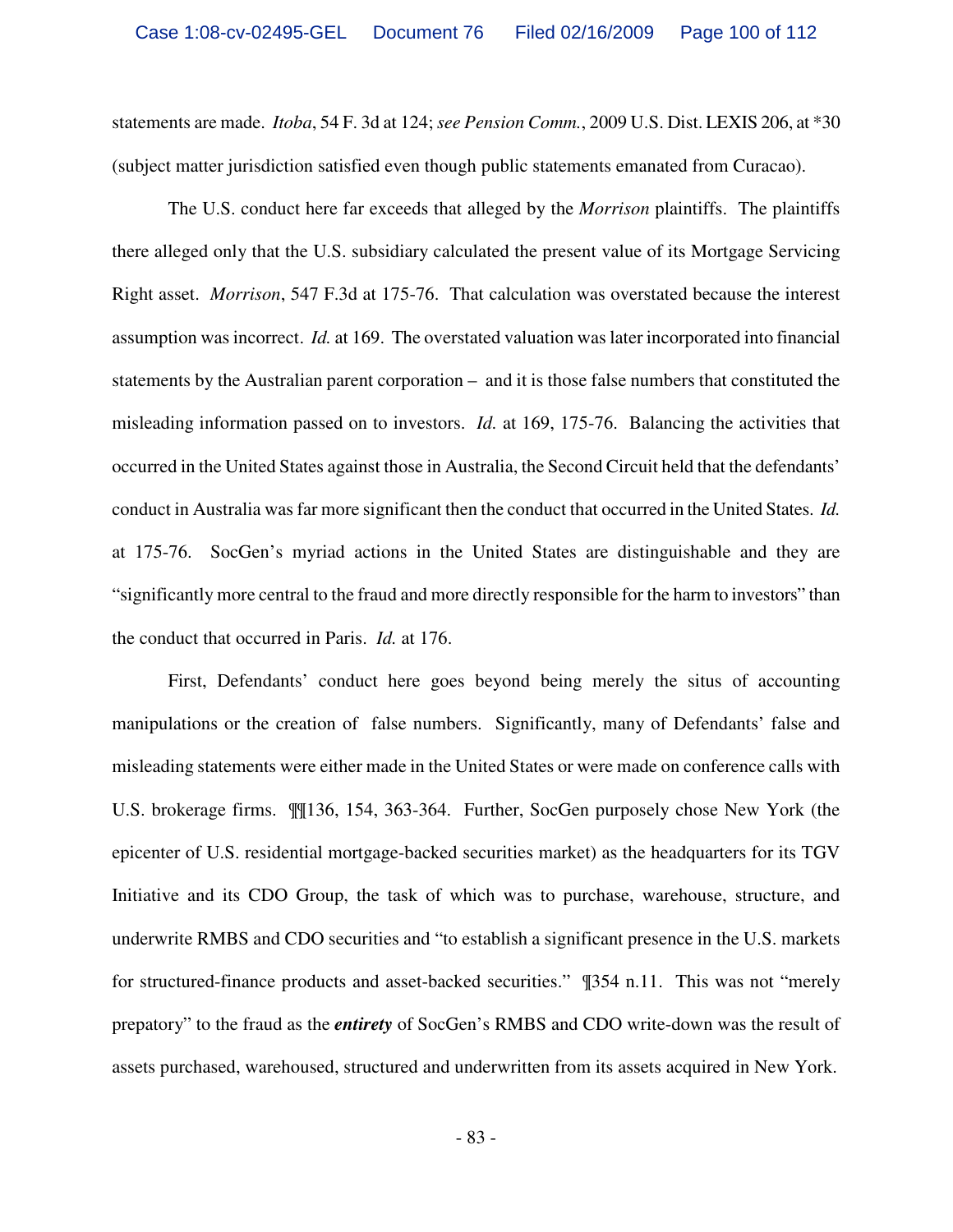The Second Circuit has held that preventing the export of criminal activity is a key goal of the securities laws. *See Itoba*, 54 F.3d at 122 (Congress did not intend ""'the United States to be used as a base for manufacturing fraudulent security devices for export, even when these are peddled only to foreigners."'"). Thus, given this stated desire to avoid the exportation of criminal behavior, exercising jurisdiction over a case where U.S. law enforcement and regulatory entities are investigating such behavior is completely consistent with a key purpose justifying the exercise of subject matter jurisdiction over frauds committed by foreign corporations in the United States. *See Morrison*, 547 F.3d at 173 ("'[t]his country would surely look askance if one of our neighbors stood by silently and permitted misrepresented securities to be poured into the United States'").

In addition, hroughout the Class Period, SocGen's ADRs had substantial trading volume, reaching a high of 4,423,717 on August 20, 2007, and total trading volume during the Class Period of 87,412,345. ¶340. And, at the end of the Class Period, SocGen had outstanding approximately 3.8 million ADRs. *Id.* In addition, a number of U.S. analysts, including Goldman Sachs & Co., Morgan Stanley and Merrill Lynch, follow SocGen for investors both here and abroad. *Id.*

In *Morrison*, moreover, there was no fraud investigation by any U.S. agency mentioned in the Second Circuit or district court opinions, let alone intensive ones by multiple law enforcement authorities like in this case.The existence of these investigations, as noted above, demonstrates the links between this case and the United States.

*Morrison* involved *only* foreign plaintiffs, suing a foreign issuer of securities for violation of U.S. securities law based solely on securities transactions in foreign markets, where the misrepresentations all occurred abroad. 547 F.3d at 172. "Strikingly absent [t]" from the facts in *Morrison* and a "significant factor at play" in the Second Circuit's reasoning was the absence of any claims by a domestic plaintiff relating to any "meaningful effect on America's investors or its capital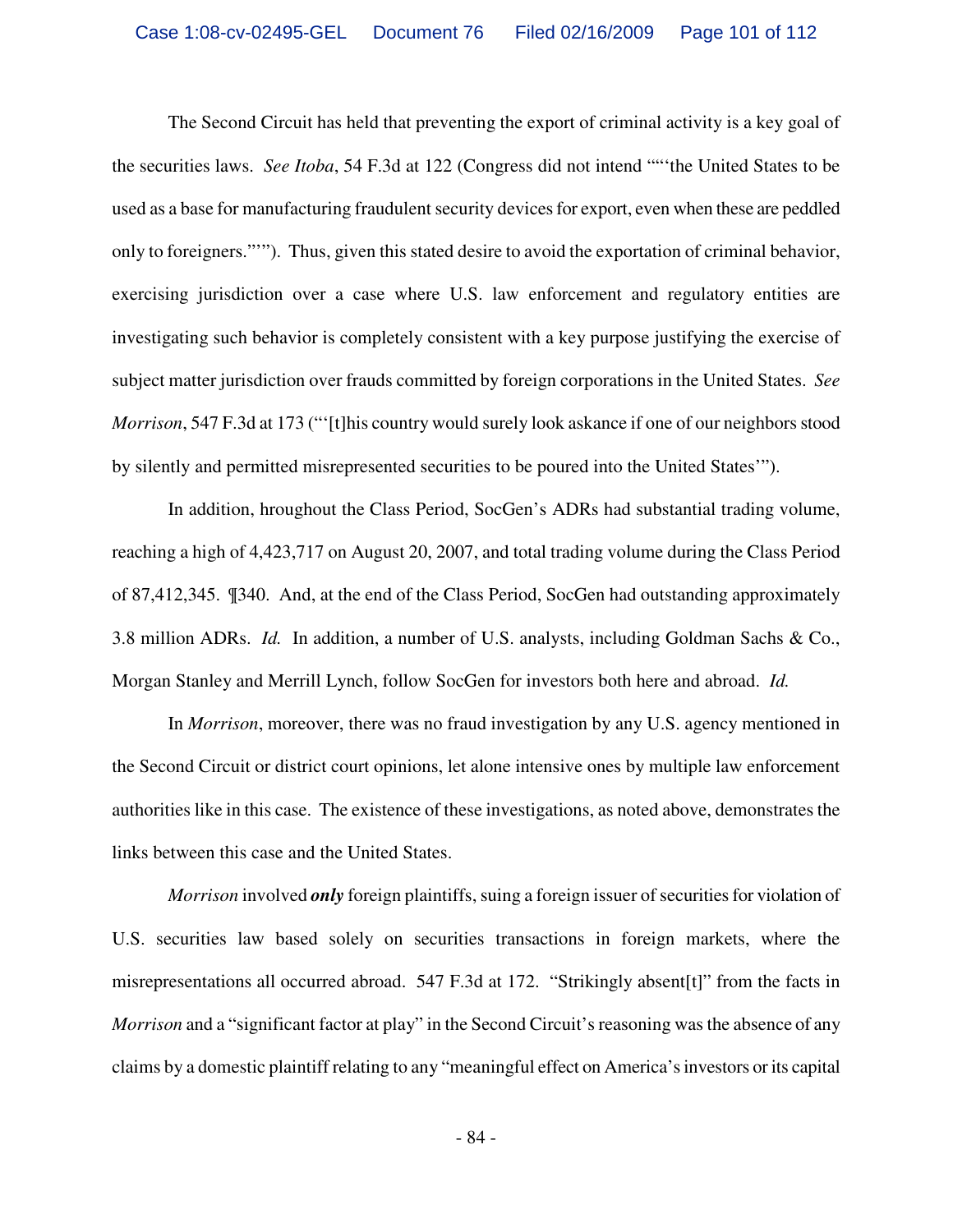markets." *Id.* at 176. Here, not only have domestic plaintiffs brought claims against SocGen, based on the same underlying facts that support claims by foreign plaintiffs, but Defendants *concede* that the Court has jurisdiction over such claims – even those by domestic plaintiffs who purchased on foreign markets. Defs.' Mem. at 19-20. Defendants have therefore acknowledged that the alleged fraud affected American investors and American capital markets. *Morrison*, 547 F.3d at 176. This fact significantly distinguishes the factual analysis in *Morrison* and strongly supports subject matter jurisdiction over foreign plaintiffs here.

Another factor considered relevant by the *Morrison* court was that the alleged causal chain between the U.S. conduct and the harm to investors was attenuated and "lengthy." *Id.* at 177. Here, SocGen's false statements with respect to its subprime exposure – made in both the United States and France – directly concern its activities in the United States. This includes the valuations of its RMBS and CDO portfolios which were purchased in the United States under the direction of senior executive Paolo Taddonio. ¶358. Moreover, SocGen's subprime exposure emanated from its purchase in the United States of assets backed by the U.S. residential real estate market. Finally, SocGen's CDO Group in New York structured and underwrote these securities by purchasing and warehousing subprime mortgages in New York. ¶¶213-214, 354.

Finally, the Complaint alleges that Defendants' acts in the United States caused harm to *all* buyers of SocGen securities, foreign and domestic. ¶¶26, 404, 406-408 (Defendants' false statements in the United States caused SocGen's securities to trade at artificially inflated prices on the over-the-counter market exchange and the Euronext Paris stock exchange). Again, SocGen's common shares on the Euronext Paris stock exchange and its ADRs tracked one another throughout the Class Period (¶¶25-26, 408), including when the truth concerning SocGen's lack of risk control management systems and subprime write-downs entered the market and became apparent to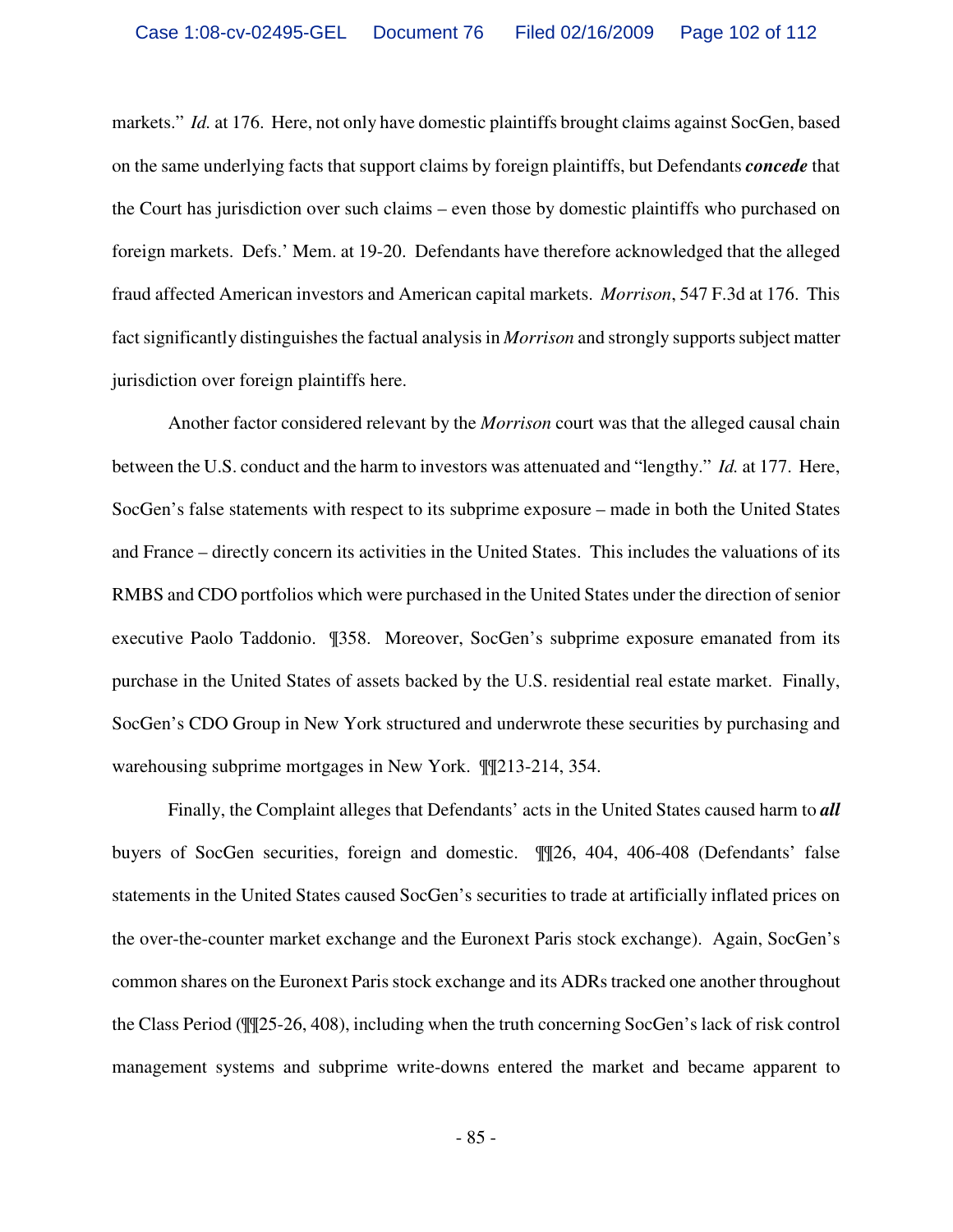investors. ¶¶26, 404. Accordingly, Plaintiffs have established that the misrepresentations giving rise to their claims had a direct impact on investors throughout the world, not just in the United States. Here, the *conduct* is both foreign and *domestic*, and *caused both* foreign and domestic harms that were not independent of each other, and both harms give rise to Plaintiffs' claim.<sup>45</sup>

# **XI. THIS COURT HAS PERSONAL JURISDICTION OVER DEFENDANTS CITERNE AND ALIX**

Defendants challenge personal jurisdiction over Defendants Citerne and Alix. As a threshold matter, in having this issue determined based on all relevant evidence Plaintiffs are permitted to conduct jurisdictional discovery, and this Court has discretion to lift the PSLRA discovery stay to effect that. *APWU v. Potter*, 343 F.3d 619, 627 (2d Cir. 2003) ("a court should take care to 'give the plaintiff "ample opportunity to secure and present evidence relevant to the existence of jurisdiction'""); *Alstom*, 406 F. Supp. 2d at 401; *Pension Comm.*, 2006 U.S. Dist. LEXIS 11617, at \*26-\*30; *Cromer*, 137 F. Supp. 2d at 476-75.<sup>46</sup> To this end, Plaintiffs' proposed discovery requests are attached as Exhibits G-H to the Llorens Declaration.

Plaintiffs' right to discovery on this issue notwithstanding, the Complaint alleges sufficient facts that the Court can exercise jurisdiction over Defendants Citerne and Alix. Personal jurisdiction for securities fraud claims is permitted to the full extent allowed by the Due Process Clause of the

 $\overline{a}$ 

<sup>45</sup> *See Itoba*, 54 F.3d at 123 ("Inevitably, there was a direct linkage between the prices of the ADRs representing . . . ordinary shares and the prices of the single ordinary shares themselves. If the ordinary share price fell on the London Exchange, the market price of an ADR would decrease in similar manner, and visa versa."); *In re Gaming Lottery Sec. Litig.*, 58 F. Supp. 2d 62, 74 (S.D.N.Y. 1999) (alleged misrepresentations and omissions that artificially inflated the defendant's stock price on the Toronto Stock Exchange and the NASDAQ directly caused injury to non-U.S. residents who bought on the Toronto exchange for purposes of the conduct test).

<sup>46</sup> *Accord Filus v. Lot Polish Airlines*, 907 F.2d 1328, 1332 (2d Cir. 1990) ("generally a plaintiff may be allowed limited discovery with respect to the jurisdictional issue").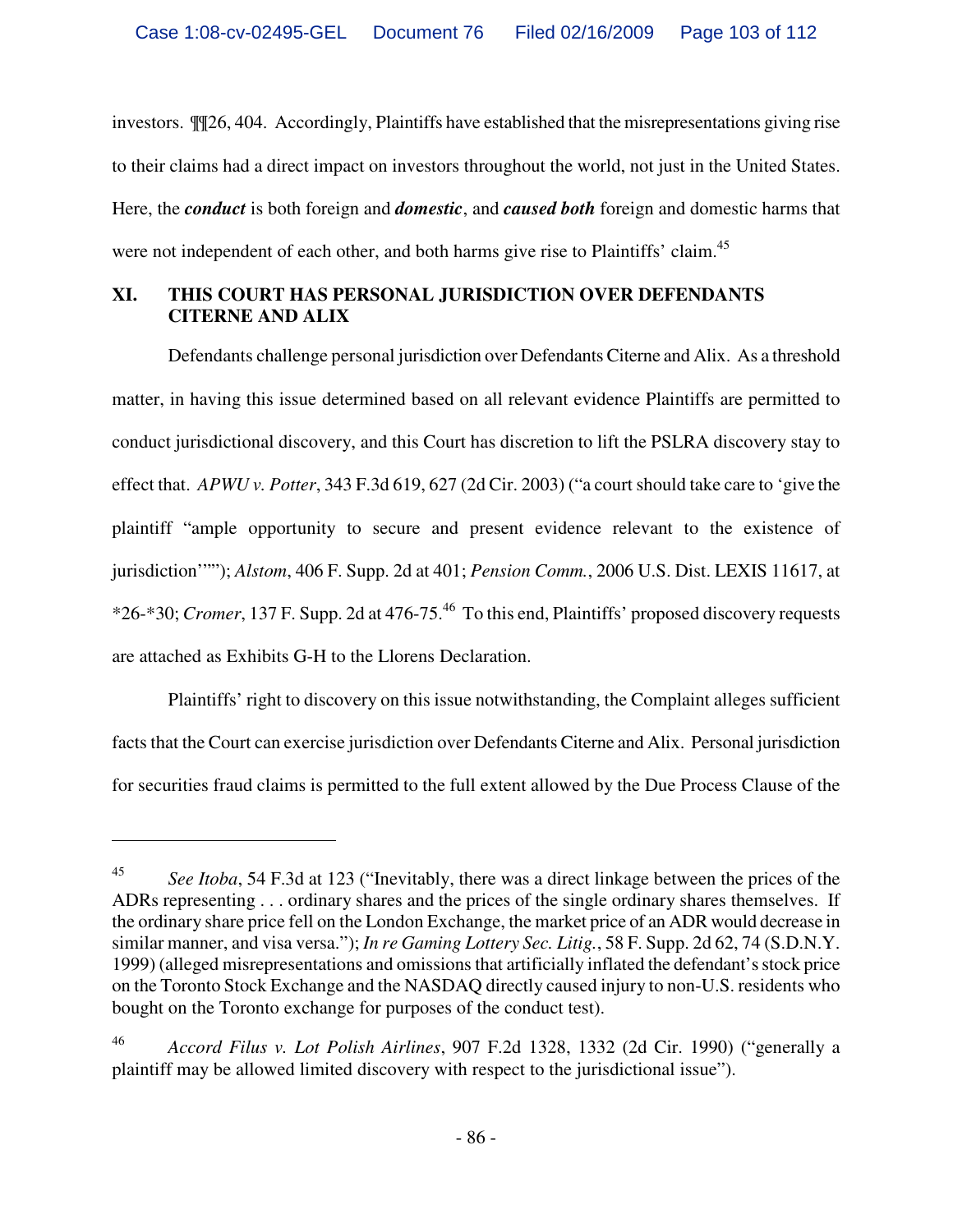Fifth Amendment. *In re DaimlerChrysler AG Sec. Litig.*, 247 F. Supp. 2d 579, 582 (D. Del. 2003). As such, this Court may exercise personal jurisdiction over an individual if (i) he or she has minimum contacts with the United States, and (ii) the exercise of jurisdiction is reasonable. *Id.* As explained below, these standards are met as to Defendants Citerne and Alix.<sup>47</sup>

## **A. Defendants Citerne and Alix Have Sufficient Minimum Contacts with the United States**

Citerne and Alix have sufficient minimum contacts with New York to support a finding of personal jurisdiction. The minimum contacts requirement is intended to test whether the defendant has purposefully availed himself of the forum. *Cromer*, 137 F. Supp. 2d at 473 (citing *Burger King Corp. v. Rudzewicz*, 471 U.S. 462, 472 (1985)). Relevant factors for minimum contacts include: (i) whether the individual performed business in the forum; (ii) whether an individual committed any act in the forum; and (iii) whether an individual caused an effect in the forum by acts committed elsewhere. *Alstom*, 406 F. Supp. 2d at 398.

The minimum contacts analysis can be satisfied through a showing of either general or specific jurisdiction. General jurisdiction exists when the party's contacts with the forum are "'continuous and systematic,'" even if they are not related to the lawsuit. *In re DaimlerChrysler AG Sec. Litig.*, 197 F. Supp. 2d 86, 93 (D. Del. 2002). Specific jurisdiction, in contrast, arises from contacts related specifically to the subject of the litigation. *Id.* (citing *Helicopteros Nactionales de Colombia, S.A. v. Hall*, 466 U.S. 408, 414-16 (1984)).

1

<sup>47</sup> At the pleading stage, a plaintiff need only plead facts sufficient to show jurisdiction. *Credit Lyonnais Sec., Inc. v. Alcantara*, 183 F.3d 151, 153 (2d Cir. 1999). Prior to discovery, "allegations are construed in the light most favorable to the plaintiff." *A.I. Trade Fin. v. Petra Bank*, 989 F.2d 76, 79-80 (2d Cir. 1993). Personal jurisdiction extends to foreigners subject to the due process clause of the Fifth Amendment. *Leaseco Data Processing Equip. Corp. v. Maxwell*, 468 F.2d 1326, 1340 (2d Cir. 1972).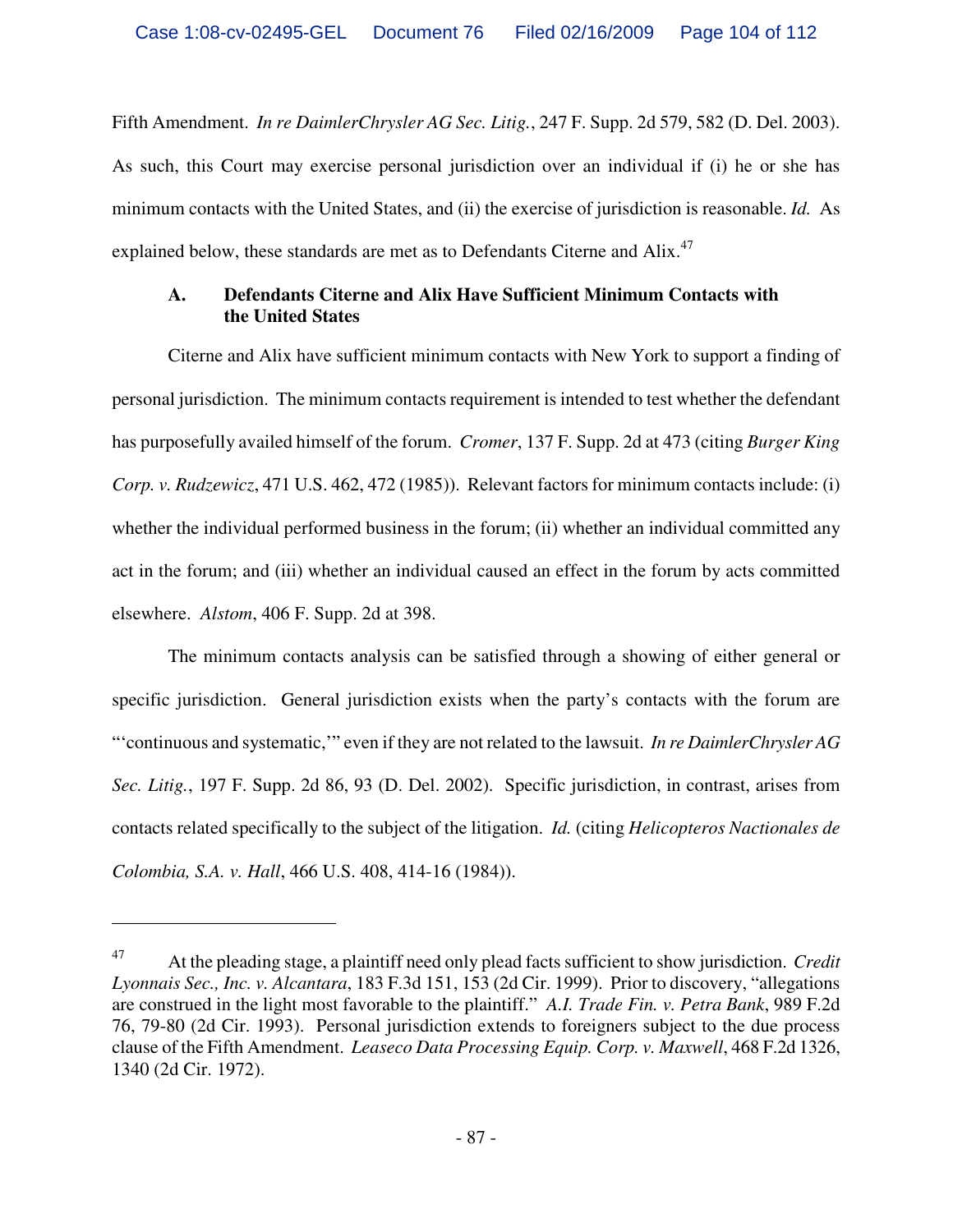The content and dissemination of the materially false and misleading statements are attributable to SocGen's Co-CEOs Citerne and Alix under the group pleading doctrine. This alone should satisfy an inquiry into jurisdiction. *Alstom*, 406 F. Supp. 2d at 399 (allegations that a foreign defendant was "'otherwise responsible for the contents and dissemination of the Registration Statements'" which were alleged to be false supported an exercise of jurisdiction at the pleading stage). In addition, throughout the Class Period, Defendant Citerne was a director of SocGen and a director of TCW, SocGen's asset management subsidiary with offices in New York, Los Angeles and Houston. ¶¶45, 346.

Defendants do not deny these facts. Nor is the Declaration of Gérard Gardella ("Gardella Declaration") sufficient to defeat a finding of personal jurisdiction, as it falls woefully short of the declaration submitted in *Rhodia*, 531 F. Supp. 2d 527, relied on by Defendants. Defs.' Mem. at 20. The declaration in *Rhodia* stated that the defendants "were 'wholly uninvolved' with the transactions at issue in the Complaint, played no role in Rhodia's acquisition of A&W and ChiRex, made no allegedly false statements described in the Complaint, and finalized none of the publicly filed reports therein." 531 F. Supp. 2d at 542. The Gardella Declaration does not even attempt to claim that Defendants Citerne and Alix were "uninvolved" in any capacity with respect to the wrongdoing alleged here.

Personal jurisdiction is also established here in light of the Restatement of Conflict of Laws §37, which states that:

A state has power to exercise judicial jurisdiction over an individual who *causes effects* in the state by an act done elsewhere with respect to any claim arising from these effects unless the nature of the effects and of the individual's relationship to the state make the exercise of such jurisdiction unreasonable.

Restatement of Conflict of Laws §37 (1989); *Alstom*, 406 F. Supp. 2d at 401. Because Defendants concede that their conduct had an effect in the United States (Defs.' Mem. at 16-20), personal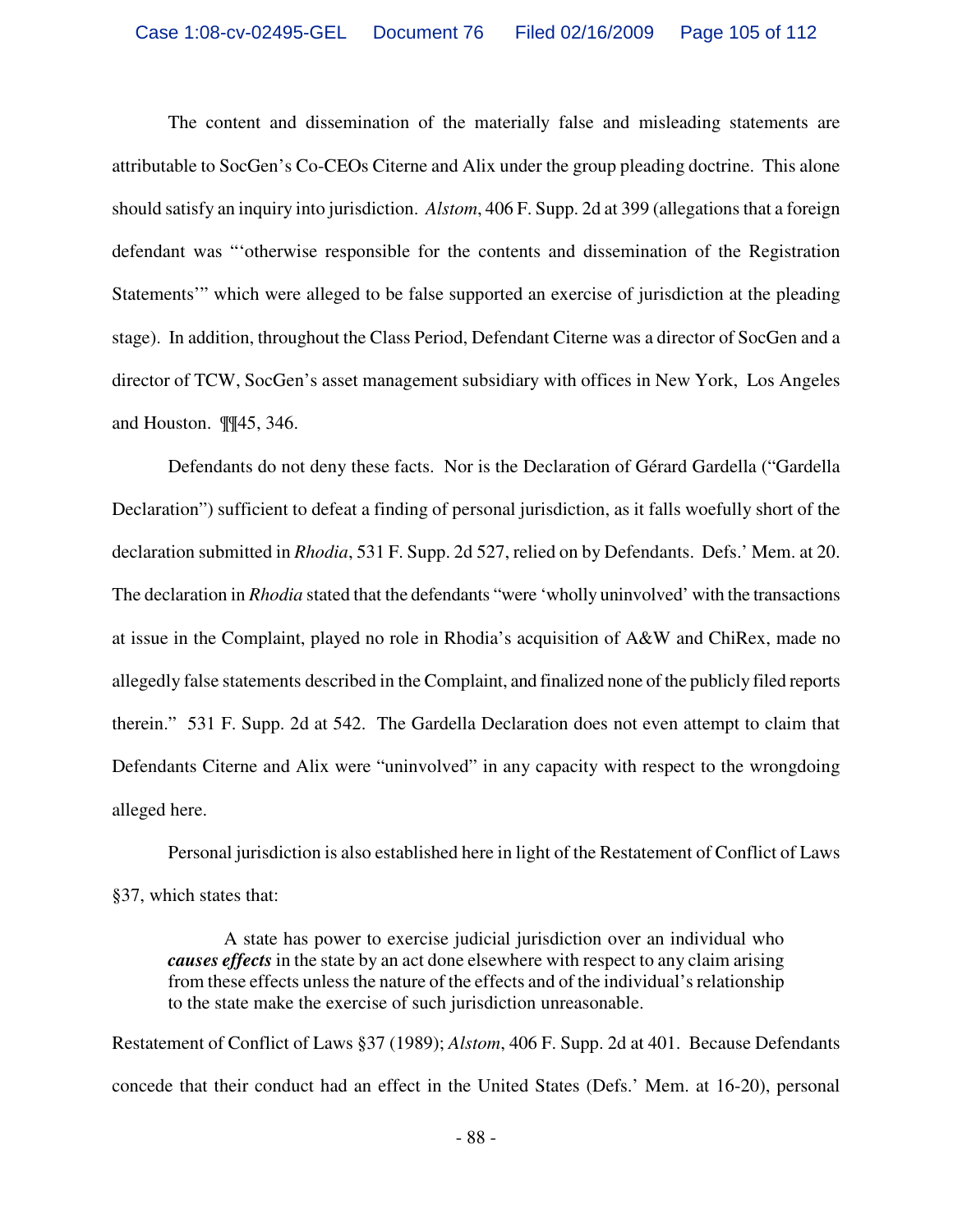jurisdiction is established over Defendants Citerne and Alix, and Defendants cannot logically argue that it would be unreasonable for this Court to exercise jurisdiction. *Alstom*, 406 F. Supp. 2d at 401 (personal jurisdiction established where plaintiffs alleged that the registration statement contained misleading information which resulted in an adverse effect in the United States and the foreign defendant is alleged to be responsible for the contents and dissemination of the registration statement).

### **B. It Is Reasonable to Require Defendants Citerne and Alix to Litigate in the United States**

The following factors are weighed in determining whether it is reasonable to require the defendant to litigate here: (i) the burden imposed on the defendant; (ii) the interests of the forum in adjudicating the case; (iii) the interests of the plaintiffs in obtaining the most efficient resolution of the dispute; (iv) the interstate judicial system's interest in obtaining the most efficient resolution of the controversy; and (v) the shared interest of states in furthering social policies. *Asahi Metal Indus. Co. v. Superior Court of California*, 480 U.S. 102, 107 (1987). Any burden imposed on Defendants Citerne and Alix here is outweighed by the interests of the United States and Plaintiffs in resolving this matter in the United States. American courts have an "interest in preventing fraud here, in protecting the integrity of its stock markets, in promoting investor confidence, and in providing relief under federal statutes to those harmed by securities fraud." *In re Royal Ahold N.V. Sec. & ERISA Litig.*, 351 F. Supp. 2d 334, 353 (D. Md. 2004). Moreover, as alleged (¶¶341-353), SocGen has a vast presence in the United States, which supports a finding that jurisdiction is not unreasonable. *In re Amaranth Natural Gas Commodities Litig.*, 587 F. Supp. 2d 513, 2008 U.S. Dist. LEXIS 79235, at \*54 (S.D.N.Y. Oct. 6, 2008) (exercising jurisdiction is reasonable given defendants' business contacts with the United States). Defendants Citerne and Alix, as Co-CEOs of the Company (and Citerne as a director of SocGen and TCW, with offices in New York), were "'primary participants in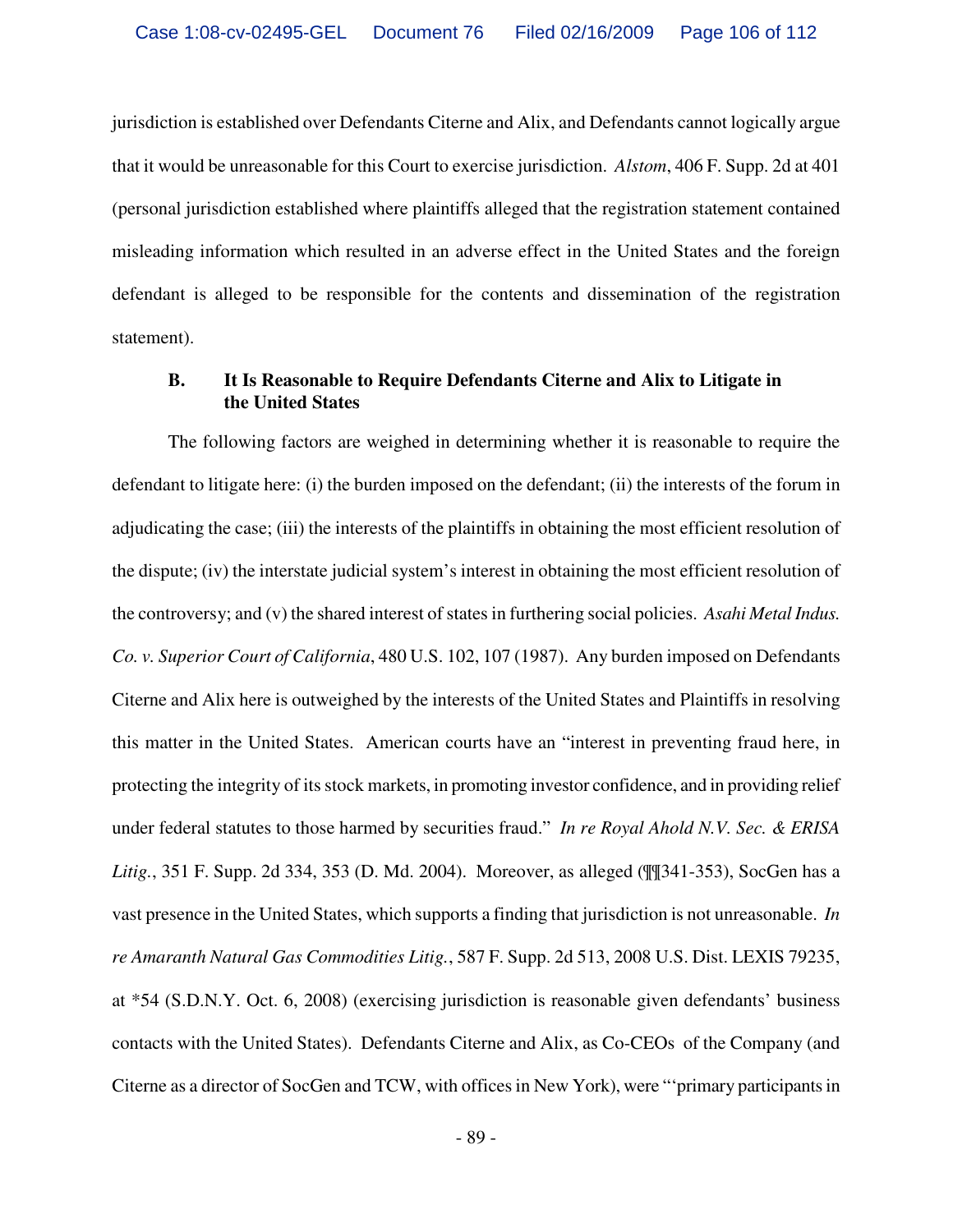[SocGen's] contacts with the United States.'" *Royal Ahold*, 351 F. Supp. 2d at 353. It is therefore reasonable to require these Defendants to litigate in this forum.

## **XII. CONCLUSION**

For each of the foregoing reasons, Defendants' motions to dismiss are not well taken and should be denied in their entirety. Alternatively, if the Court finds Plaintiffs' allegations insufficient in any respect, Plaintiffs respectfully request leave to amend. Fed. R. Civ. P. 15(a); *Min Jin v. Metro. Life Ins. Co.*, 310 F.3d 84, 101 (2d Cir. 2002) ("[l]eave to amend should be freely granted"); *accord Eminence Capital, L.L.C. v. Aspeon, Inc.*, 316 F.3d 1048, 1051 (9th Cir. 2003) (leave to amend should be liberally granted, particularly in securities cases).

DATED: February 16, 2009 Respectfully submitted,

COUGHLIN STOIA GELLER RUDMAN & ROBBINS LLP PATRICK J. COUGHLIN THEODORE J. PINTAR RYAN A. LLORENS JESSICA T. SHINNEFIELD

> s/ Theodore J. Pintar THEODORE J. PINTAR

655 West Broadway, Suite 1900 San Diego, CA 92101 Telephone: 619/231-1058 619/231-7423 (fax)

COUGHLIN STOIA GELLER RUDMAN & ROBBINS LLP SAMUEL H. RUDMAN 58 South Service Road, Suite 200 Melville, NY 11747 Telephone: 631/367-7100 631/367-1173 (fax)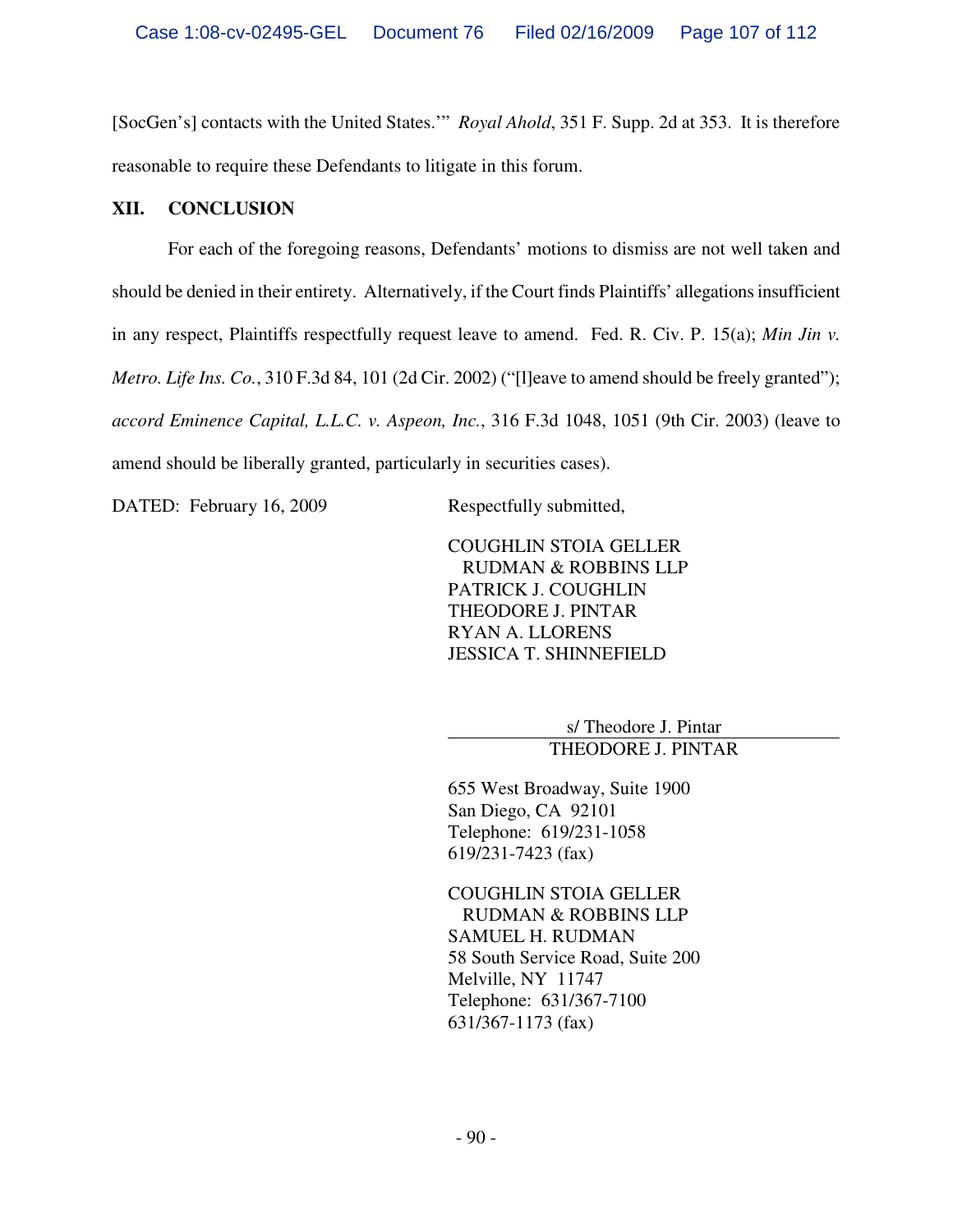COUGHLIN STOIA GELLER RUDMAN & ROBBINS LLP RANDI D. BANDMAN 52 Duane Street, 7th Floor New York, NY 10007 Telephone: 212/693-1058 212/693-7423 (fax)

COUGHLIN STOIA GELLER RUDMAN & ROBBINS LLP MICHAEL F. GHOZLAND SEAN K. COLLINS 9601 Wilshire Blvd., Suite 510 Los Angeles, CA 90210 Telephone: 310/859-3100 310/278-2148 (fax)

Lead Counsel for Plaintiffs

S:\CasesSD\Societe Generale\_SocGen\BRF 00057192.doc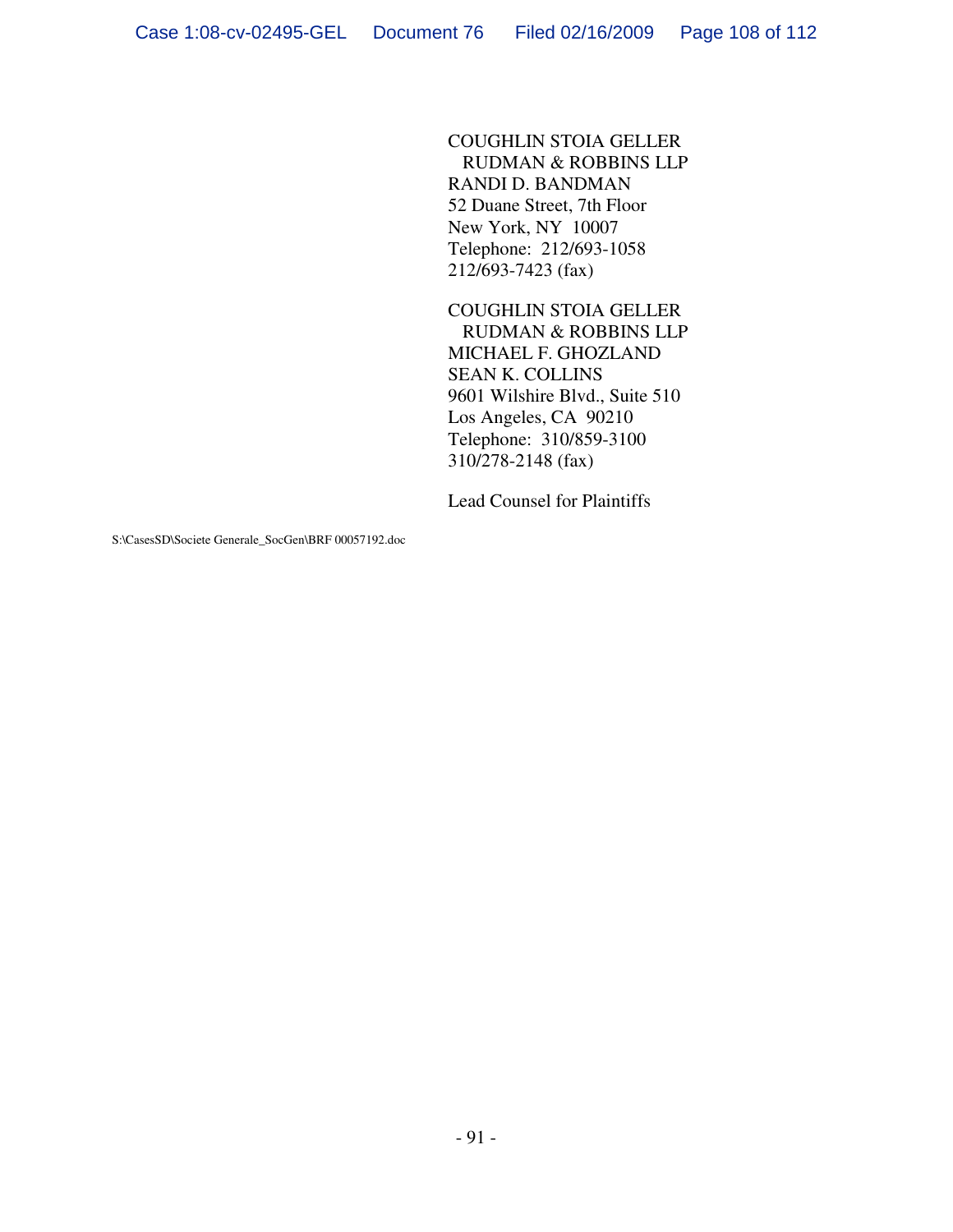# **APPENDIX A**

#### **SOC GEN RESTATEMENT OF 2007 RESULTS**

|                                                          | Q1                     |                         |                  |             |                  |
|----------------------------------------------------------|------------------------|-------------------------|------------------|-------------|------------------|
|                                                          |                        |                         | % Overstatement/ |             |                  |
|                                                          |                        | Reported Restated       |                  |             | (Understatement) |
| <b>SG Corporate and Investment Banking</b>               |                        |                         |                  |             |                  |
| <b>Operating Income</b>                                  | €                      | 895                     | €                | 798         | 12%              |
| <b>Net Income</b>                                        | €                      | 666                     | €                | 602         | 11%              |
|                                                          |                        |                         |                  |             |                  |
| <b>Societe Generale Group</b><br><b>Operating Income</b> | €                      | 2,156                   |                  | € 2,059     | 5%               |
| <b>Net Income</b>                                        | €                      | 1,431                   |                  | € 1,367     | 5%               |
|                                                          |                        |                         |                  |             |                  |
|                                                          | Q <sub>2</sub>         |                         |                  |             |                  |
|                                                          |                        |                         |                  |             | % Overstatement/ |
|                                                          |                        | Reported                |                  | Restated    | (Understatement) |
| <b>SG Corporate and Investment Banking</b>               |                        |                         |                  |             |                  |
| <b>Operating Income</b>                                  | €                      | 996                     |                  | € $(1,068)$ | 193%             |
| <b>Net Income</b>                                        | €                      | 721                     | €                | (641)       | 212%             |
| <b>Societe Generale Group</b>                            |                        |                         |                  |             |                  |
| <b>Operating Income</b>                                  | €                      | 2,619                   | €                | 555         | 372%             |
| <b>Net Income</b>                                        | €                      | 1,744                   | €                | 391         | 346%             |
|                                                          |                        |                         |                  |             |                  |
|                                                          | Q <sub>3</sub>         |                         |                  |             |                  |
|                                                          |                        |                         |                  |             | % Overstatement/ |
|                                                          |                        | Reported                |                  | Restated    | (Understatement) |
| <b>SG Corporate and Investment Banking</b>               |                        |                         |                  |             |                  |
| <b>Operating Income</b>                                  | €                      | 407                     |                  | € 2,931     | -86%             |
| <b>Net Income</b>                                        | €                      | 310                     |                  | € 1,976     | $-84%$           |
|                                                          |                        |                         |                  |             |                  |
| <b>Societe Generale Group</b>                            |                        |                         |                  |             |                  |
| <b>Operating Income</b>                                  | €                      | 1,775                   |                  | € 4,299     | -59%             |
| <b>Net Income</b>                                        | €                      | 1,123                   |                  | € 2,778     | $-60%$           |
|                                                          |                        |                         |                  |             |                  |
|                                                          | Q4<br>% Overstatement/ |                         |                  |             |                  |
|                                                          | Reported               |                         | Restated         |             | (Understatement) |
| <b>SG Corporate and Investment Banking</b>               |                        |                         |                  |             |                  |
| <b>Operating Income</b>                                  |                        | € $(6,056)$ € $(6,419)$ |                  |             | 6%               |
| <b>Net Income</b>                                        |                        | € $(3,918) \in (4,158)$ |                  |             | 6%               |
|                                                          |                        |                         |                  |             |                  |
|                                                          |                        |                         |                  |             |                  |
| <b>Societe Generale Group</b>                            |                        |                         |                  |             |                  |
| <b>Operating Income</b>                                  |                        | € $(4,748) \in (5,111)$ |                  |             | 7%               |
| <b>Net Income</b>                                        |                        | € $(3,351) \in (3,589)$ |                  |             | 7%               |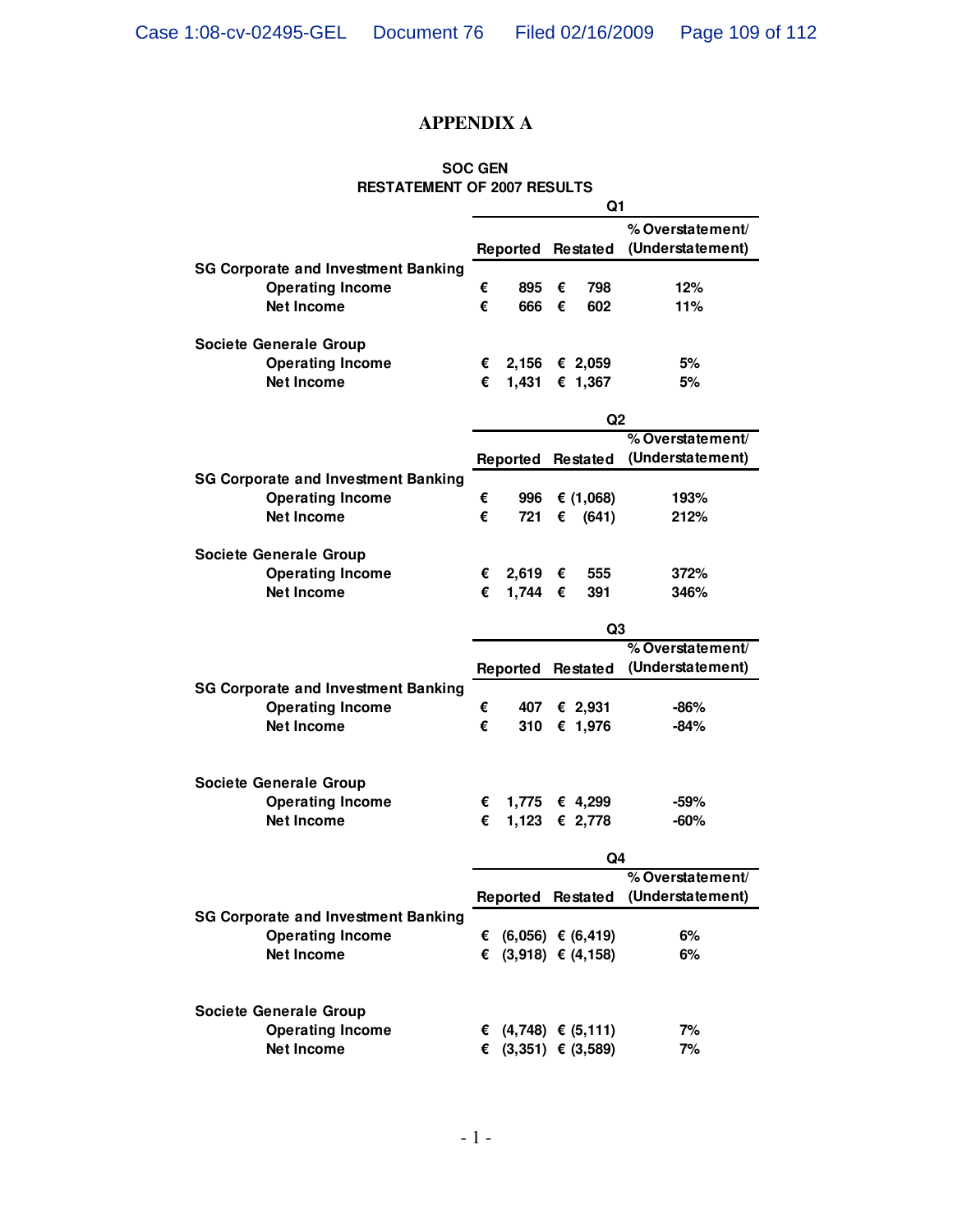### CERTIFICATE OF SERVICE

I hereby certify that on February 16, 2009, I electronically filed the foregoing with the Clerk of the Court using the CM/ECF system which will send notification of such filing to the e-mail addresses denoted on the attached Electronic Mail Notice List, and I hereby certify that I have mailed the foregoing document or paper via the United States Postal Service to the non-CM/ECF participants indicated on the attached Manual Notice List.

I certify under penalty of perjury under the laws of the United States of America that the foregoing is true and correct. Executed on February 16, 2009.

> s/ Theodore J. Pintar THEODORE J. PINTAR

COUGHLIN STOIA GELLER RUDMAN & ROBBINS LLP 655 West Broadway, Suite 1900 San Diego, CA 92101-3301 Telephone: 619/231-1058 619/231-7423 (fax)

E-mail:tedp@csgrr.com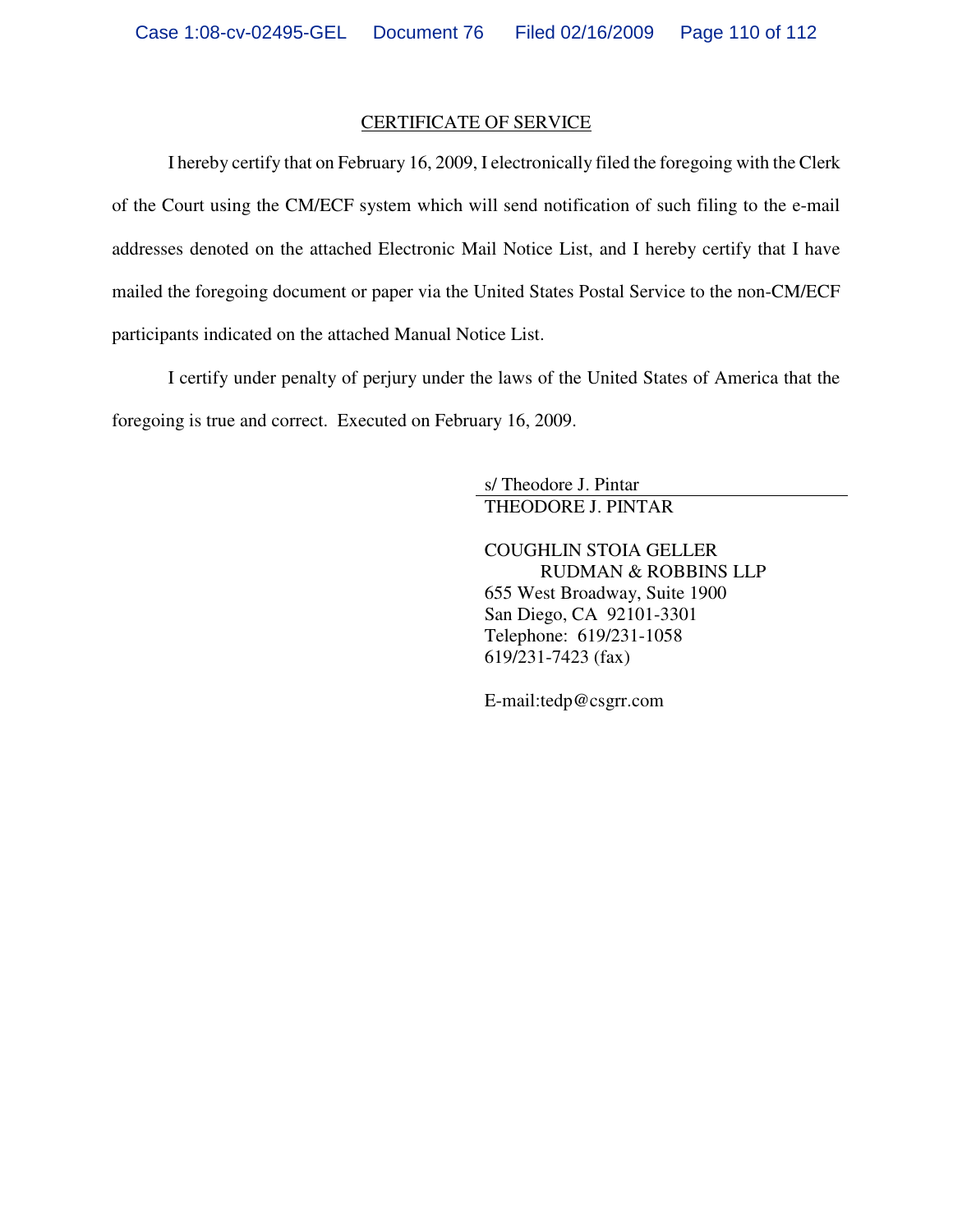# **Mailing Information for a Case 1:08-cv-02495-GEL**

## **Electronic Mail Notice List**

The following are those who are currently on the list to receive e-mail notices for this case.

- **Randi Dawn Bandman**  randib@csgrr.com
- **Elizabeth Ann Berney**  eberney@cmht.com,tgraham@cmht.com
- **Kent Andrew Bronson**  kbronson@milberg.com
- **Robert Samuel Cohen**  rcohen@kirkland.com,kenymanagingclerk@kirkland.com
- **Sean Kennedy Collins**  scollins@csgrr.com
- **Michael Fred Ghozland**  mghozland@csgrr.com
- **Mark C. Holscher**  mholscher@kirkland.com
- **Bryan Joshua Levine**  bryan.levine@skadden.com
- **Ryan A. Llorens**  ryanl@csgrr.com
- **Joseph Andrew Matteo**  jmatteo@skadden.com
- **Scott D. Musoff**  smusoff@skadden.com
- **James Stuart Notis**  jnotis@gardylaw.com
- **Theodore J. Pintar**  tedp@csgrr.com,karenc@csgrr.com,e\_file\_sd@csgrr.com
- **Ira M. Press**  ipress@kmllp.com